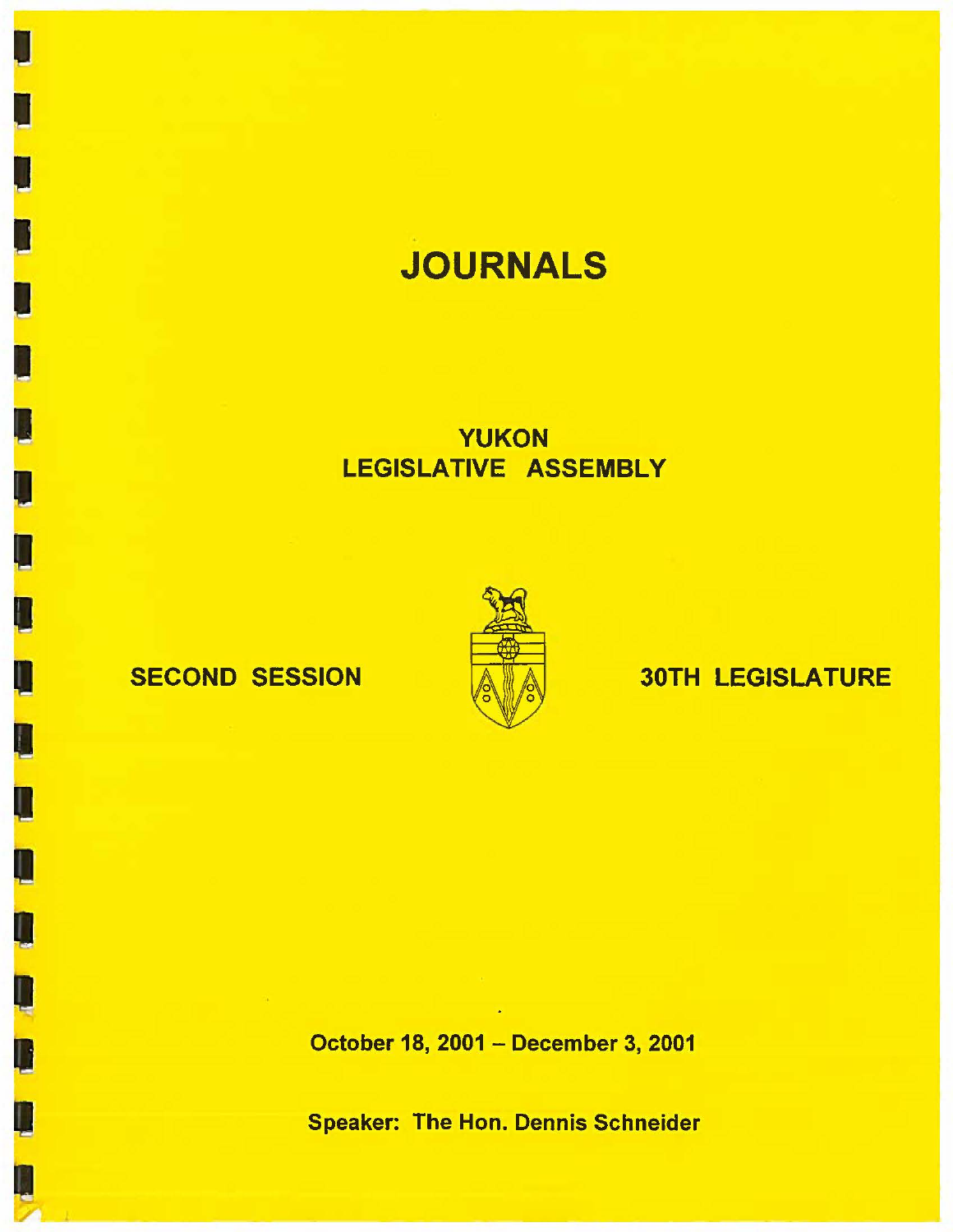## **VOTES AND PROCEEDINGS**

## **of the**

## **YUKON LEGISLATIVE ASSEMBLY**

## **30th Legislative Assembly Second Session**

## Thursday, October 18, 2001

The Speaker took the Chair at 1:00 p.m.

#### **INTRODUCTION OF PAGES**

 The Speaker informed the Assembly that Amy Davignon, Alyshia Kitchen, Lucas Kitchen and Calista Morrison from Vanier Catholic Secondary School and Allison Armstrong, Lauren Chapman, Tobias Toleman and Natalie Taylor from Porter Creek Secondary School would be serving as Pages during the Fall Sitting. Amy Davignon and Alyshia Kitchen were introduced and welcomed to the House.

#### **MOTIONS RESPECTING APPOINTMENTS OF PRESIDING OFFICERS**

 The Speaker informed the Assembly that the Hon. Scott Kent, Member for Riverside, had notified the Speaker, the Premier and the House Leaders in writing that, effective upon his appointment to Cabinet on June 12, 2001, he resigned from his position as Deputy Chair of Committee of the Whole.

#### **Election of Deputy Chair of Committee of the Whole**

On motion of Mr. McLachlan, Government House Leader:

THAT Cynthia Tucker, Member for Mount Lorne, be appointed Deputy Chair of Committee of the Whole. **(Motion #139)** 

#### **SPEAKER'S STATEMENT (Changes to the Order Paper)**

 Prior to proceeding with Daily Routine, the Speaker informed the House of changes made to the Order Paper. Due to the marriage of Ms. Netro, Member for Vuntut Gwitchin, to Ernie Peter, all items standing in the name of Ms. Netro have been changed to Mrs. Peter. Secondly, due to the appointment of the Member for Riverside as a Minister, Motion Nos. 20, 48, 58, 113 and 124 have been removed from the Order Paper.

#### **TRIBUTES**

### **Events of September 11, 2001**

The Hon. Ms. Duncan, Premier, paid tribute, on behalf of all Members, to the victims of the terrorist attacks on New York City and Washington, D.C. on September 11, 2001, and to the police officers, fire fighters and other volunteers who responded to the emergency. The Premier also commended the RCMP, firefighters, emergency measures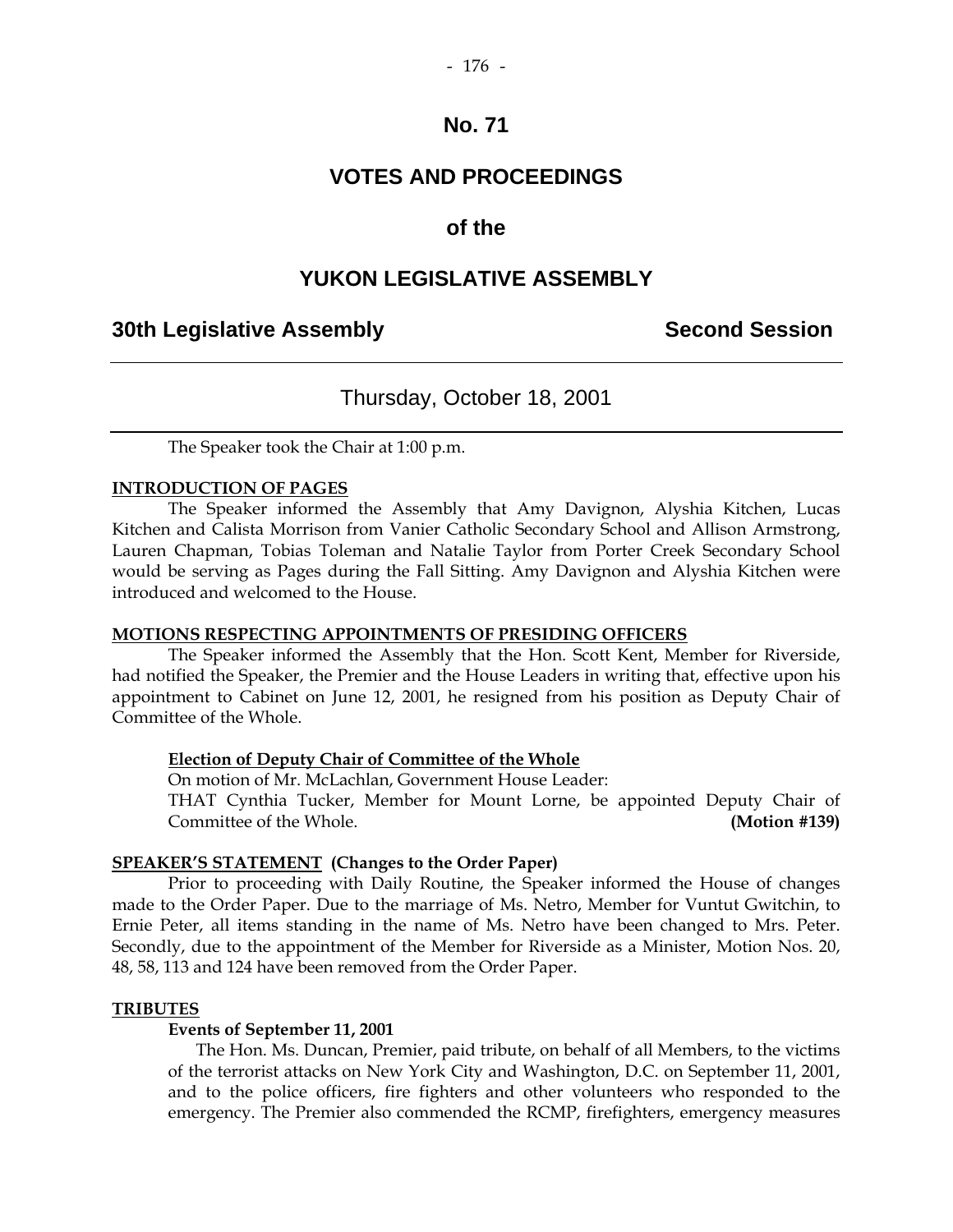personnel and others who responded to events in Whitehorse on that day. A moment of silence was observed.

#### **TABLING RETURNS AND DOCUMENTS**

Hon. Mr. Schneider, Speaker

- Electoral District Boundaries Commission (Yukon) Interim Report (dated August 2001) **(Sessional Paper #90)**
- Conflict of Interest Commission Annual Report July 2000 June 2001 (dated June 25, 2001) **(Sessional Paper #91)**
- Ombudsman and Information and Privacy Commissioner 2000 Annual Report **(Sessional Paper #92)**
- Deductions from the indemnities of Members of the Legislative Assembly made pursuant to subsection 39(6) of the *Legislative Assembly Act*: Report of the Clerk of the Yukon Legislative Assembly (dated October 18, 2001)

 **(Sessional Paper #93)** 

#### **INTRODUCTION OF BILLS (First Reading)**

|  | Bill #6 - Fourth Appropriation Act, 2000-01<br>-Hon. Ms. Duncan             |
|--|-----------------------------------------------------------------------------|
|  | Bill #7 - Second Appropriation Act, 2001-02<br>-Hon. Ms. Duncan             |
|  | Bill #8 - First Appropriation Act, 2002-03<br>-Hon. Ms. Duncan              |
|  | Bill $#45$ - An Act to Amend the Income Tax Act (No. 4)<br>-Hon. Ms. Duncan |

#### **MONEY MESSAGE**

 Bill #6, *Fourth Appropriation Act, 2000-01*, Bill #7, *Second Appropriation Act, 2001-02*, and Bill #8, *First Appropriation Act, 2002-03*, were accompanied by a money message.

#### **GOVERNMENT BILLS – CAPITAL BUDGET SPEECH**

Pursuant to Standing Order 55(3), the following Bill was called for Second Reading:

 Bill #8 - First Appropriation Act, 2002-03 -Hon. Ms. Duncan

Thereupon, the Hon. Ms. Duncan delivered the 2002-03 Capital Budget Speech.

Moved by Mr. Fairclough, Leader of the Official Opposition:

THAT debate be now adjourned.

The question being put on the motion to adjourn debate, it was agreed to.

#### **INTRODUCTION OF DEPUTY CLERK**

 The Speaker introduced Mr. Floyd McCormick as the new Deputy Clerk of the Yukon Legislative Assembly. Mr. McCormick was welcomed by all Members of the Assembly.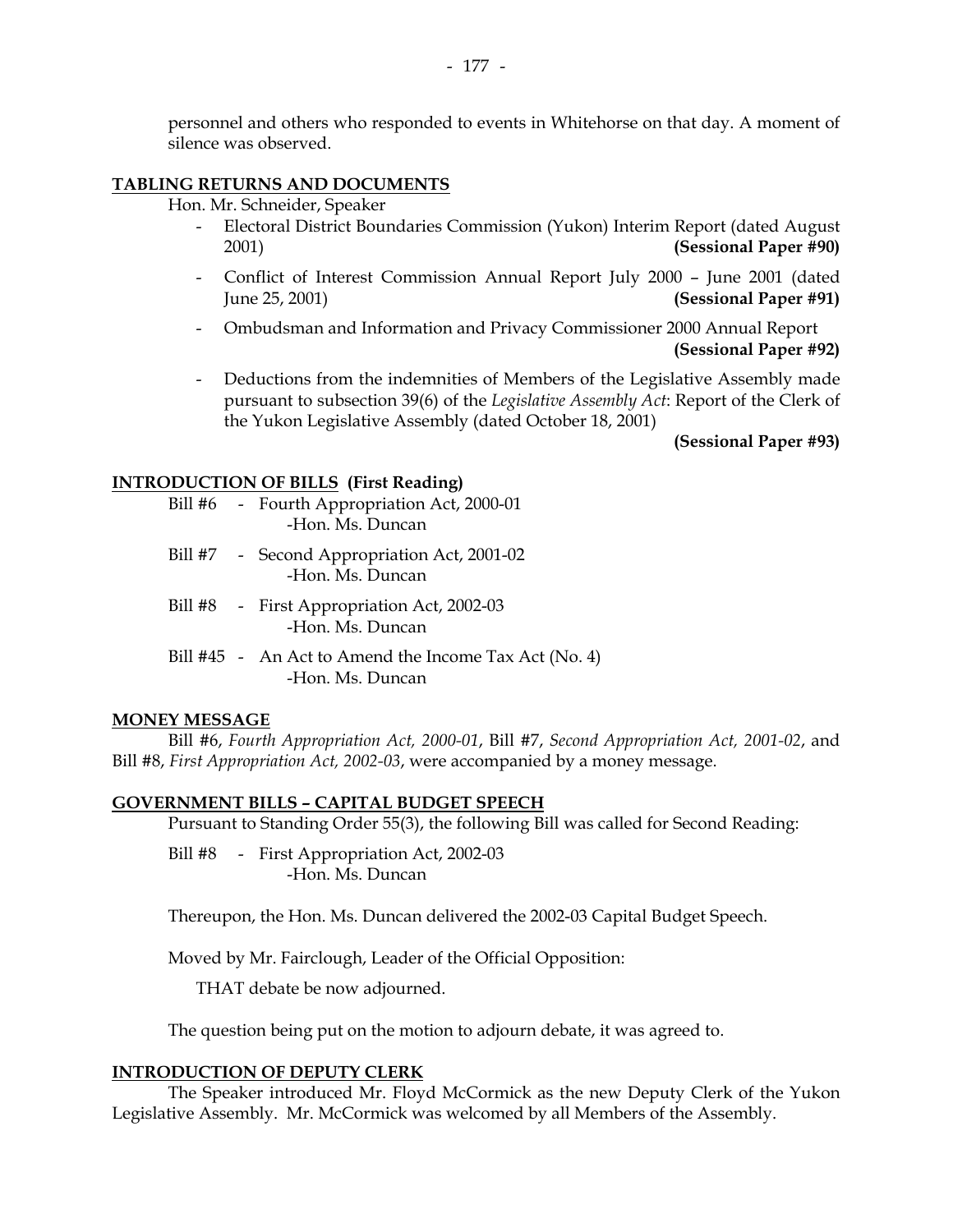The Assembly adjourned at 2:28 p.m. until 1:00 p.m., Monday, October 22, 2001.

\_\_\_\_\_\_\_\_\_\_\_\_\_\_\_\_\_\_\_\_\_\_\_\_\_\_\_\_\_\_\_\_\_\_\_\_\_\_\_\_\_\_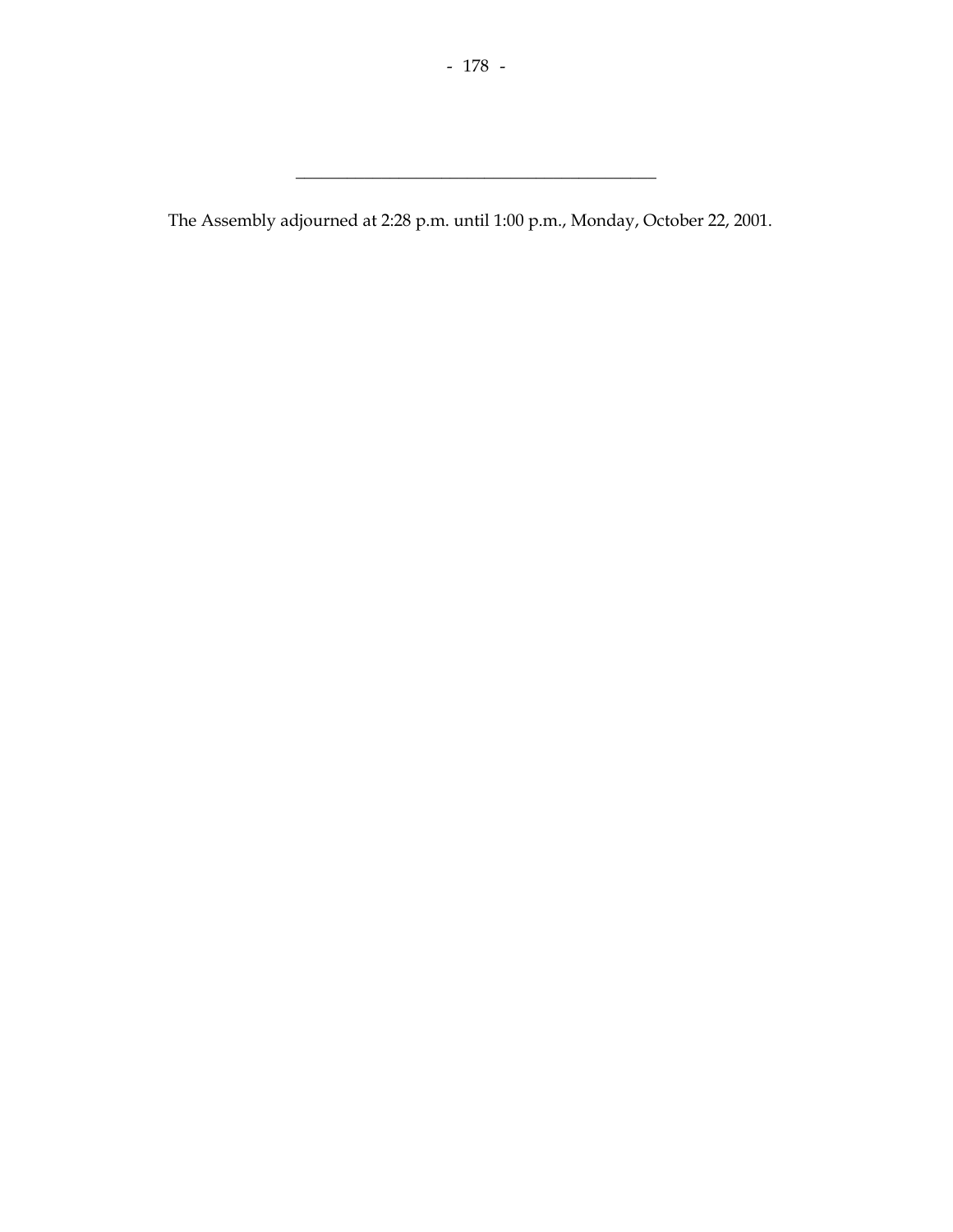## **VOTES AND PROCEEDINGS**

## **of the**

## **YUKON LEGISLATIVE ASSEMBLY**

## **30th Legislative Assembly Second Session**

## Monday, October 22, 2001

The Speaker took the Chair at 1:00 p.m.

#### **TRIBUTES**

#### **Person's Day and the "Famous Five"**

 The Hon. Mrs. Edelman, Minister responsible for the Women's Directorate, and Mrs. Peter, Member for Vuntut Gwitchin, recognized October 18, 2001 as Person's Day and paid tribute to Emily Murphy, Henrietta Muir Edwards, Nellie McClung, Louise McKinney and Irene Parlby, Canadian women known as the "Famous Five".

#### **TABLING RETURNS AND DOCUMENTS**

Hon. Mr. Roberts, Minister responsible for the Yukon Workers' Compensation Health and Safety Board

 - Workers' Compensation Health and Safety Board (Yukon) Audited Financial Statements as at December 31, 2000 **(Sessional Paper #94)** 

Hon. Mrs. Edelman, Minister responsible for the Women's Directorate

- Yukon Advisory Council on Women's Issues 2000/2001 Annual Report

**(Sessional Paper #95)** 

### **INTRODUCTION OF BILLS (First Reading)**

|  | Bill #46 - Parks and Land Certainty Act  |
|--|------------------------------------------|
|  | -Hon. Mr. Eftoda                         |
|  | Bill #47 - Education Staff Relations Act |

- -Hon. Mr. Eftoda
- Bill #48 Wildlife Act -Hon. Mr. Eftoda
- Bill #54 Interjurisdictional Support Orders Act -Hon. Ms. Buckway
- Bill #52 Physiotherapists Act -Hon. Ms. Buckway
- Bill #50 An Act to Amend the Funeral Directors Act -Hon. Ms. Buckway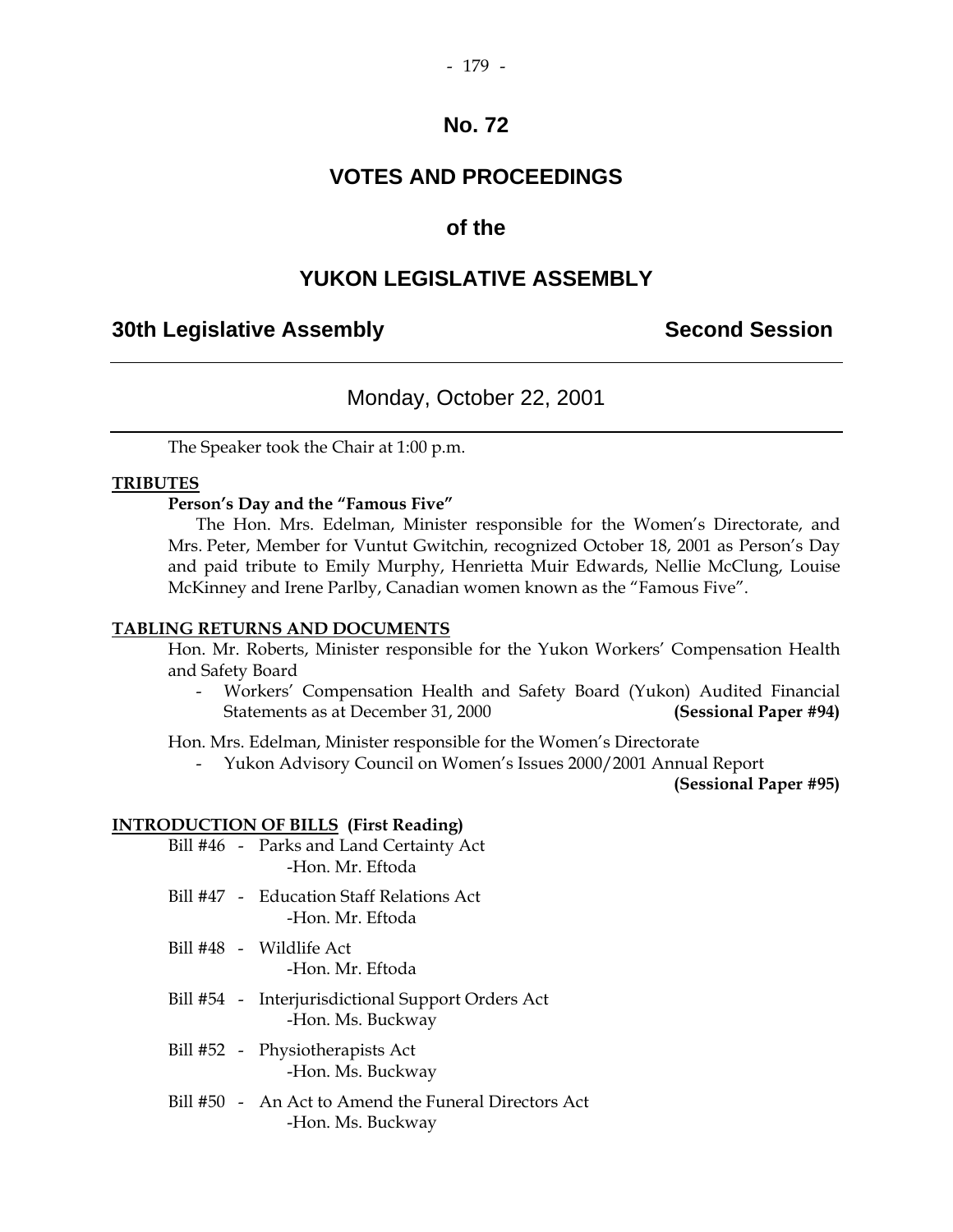- Bill #53 Canadian Council for Donation and Transplantation Indemnification Act -Hon. Mr. Roberts
- Bill #49 An Act to Amend the Medical Profession Act -Hon. Mr. Roberts

#### **MINISTERIAL STATEMENT**

Hon. Mr. Jim, Minister responsible for the Yukon Housing Corporation

- First Nations Housing Conference

#### **GOVERNMENT BILLS**

The following Bill was called for Second Reading:

Bill #8 - First Appropriation Act, 2002-03 -Hon. Ms. Duncan

 The debate continuing on the motion for Second Reading of Bill #8 and the time approaching 6:00 p.m., it was moved by Mr. McRobb, Member for Kluane:

THAT debate be now adjourned.

The question being put on the motion to adjourn debate, it was agreed to.

The Assembly adjourned at 5:59 p.m. until 1:00 p.m., Tuesday, October 23, 2001.

\_\_\_\_\_\_\_\_\_\_\_\_\_\_\_\_\_\_\_\_\_\_\_\_\_\_\_\_\_\_\_\_\_\_\_\_\_\_\_\_\_\_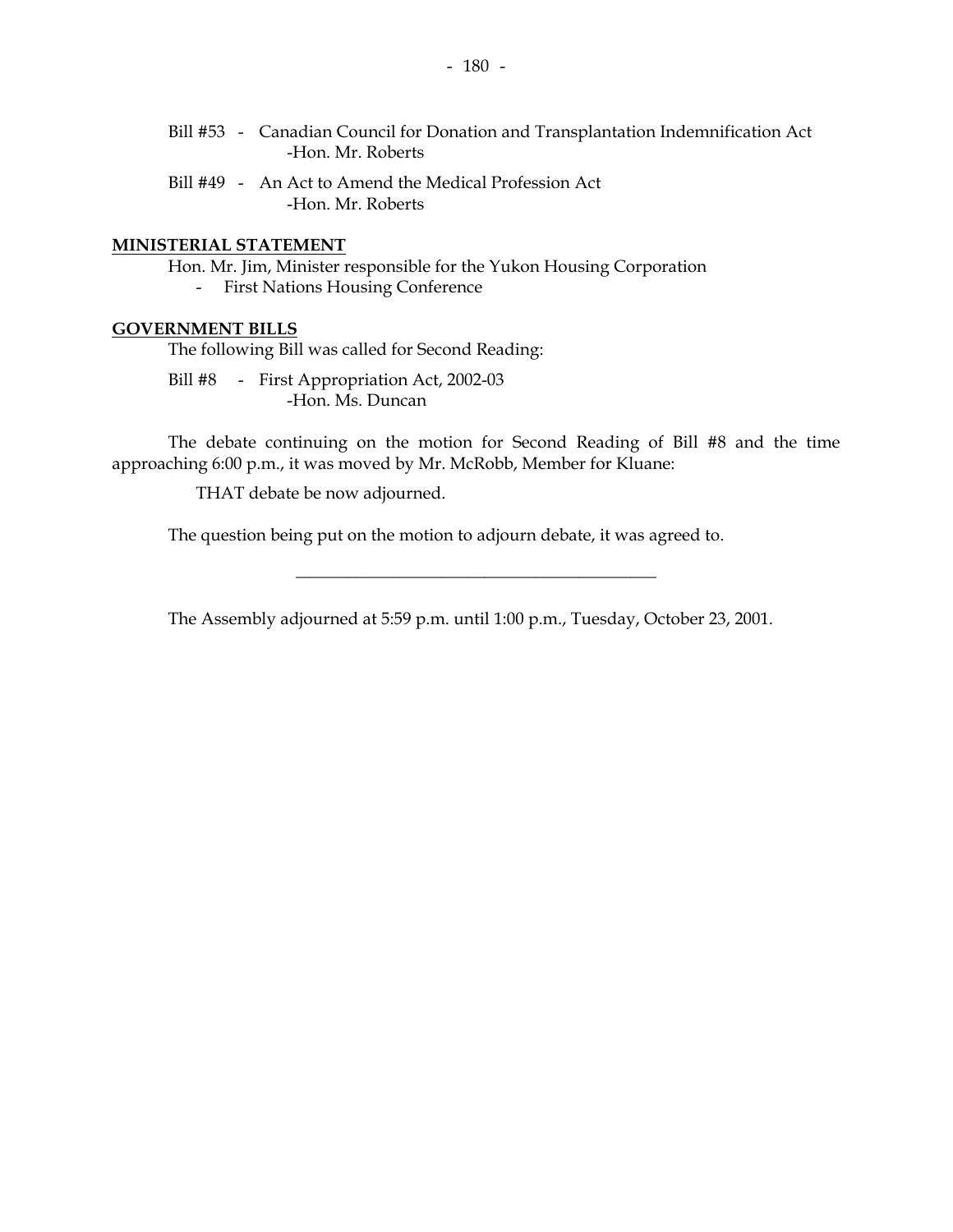#### $-181 -$

## **No. 73**

## **VOTES AND PROCEEDINGS**

## **of the**

## **YUKON LEGISLATIVE ASSEMBLY**

## **30th Legislative Assembly Second Session**

## Tuesday, October 23, 2001

The Speaker took the Chair at 1:00 p.m.

#### **TRIBUTES**

#### **National Breast Cancer Awareness Month**

 The Hon. Mr. Roberts, Minister of Health and Social Services, recognized October as National Breast Cancer Awareness Month.

#### **United Nations Peacekeeper Day**

 Mr. McLarnon, Member for Whitehorse Centre, paid tribute to eight Yukon United Nations peacekeeping veterans and to United Nations Peacekeeper Day.

#### **TABLING RETURNS AND DOCUMENTS**

Hon. Mrs. Edelman, Minister of Tourism

- Yukon Geographical Place Names Board 1999/2000 Annual Report

**(Sessional Paper #96)** 

#### **PRESENTING REPORTS OF COMMITTEES**

Hon. Mr. Kent, Chair, Standing Committee on Rules, Elections and Privileges

 - Standing Committee on Rules, Elections and Privileges: Second Report (dated October 23, 2001) **(Sessional Paper #97)** 

#### **MINISTERIAL STATEMENTS**

Hon. Mr. Kent, Minister of Economic Development

- Yukon Mining Incentive Program

#### **NOTICE RE OPPOSITION PRIVATE MEMBERS' BUSINESS**

 Pursuant to Standing Order 14.2(3), Mr. Fentie, Official Opposition House Leader, identified Motion #141 and Motion #143 as being the items to be called during Opposition Private Members' Business on Wednesday, October 24, 2001.

 Pursuant to Standing Order 14.2(3), Mr. Jenkins, Leader of the Third Party, identified Motion #13 as being the item to be called during Opposition Private Members' Business on Wednesday, October 24, 2001.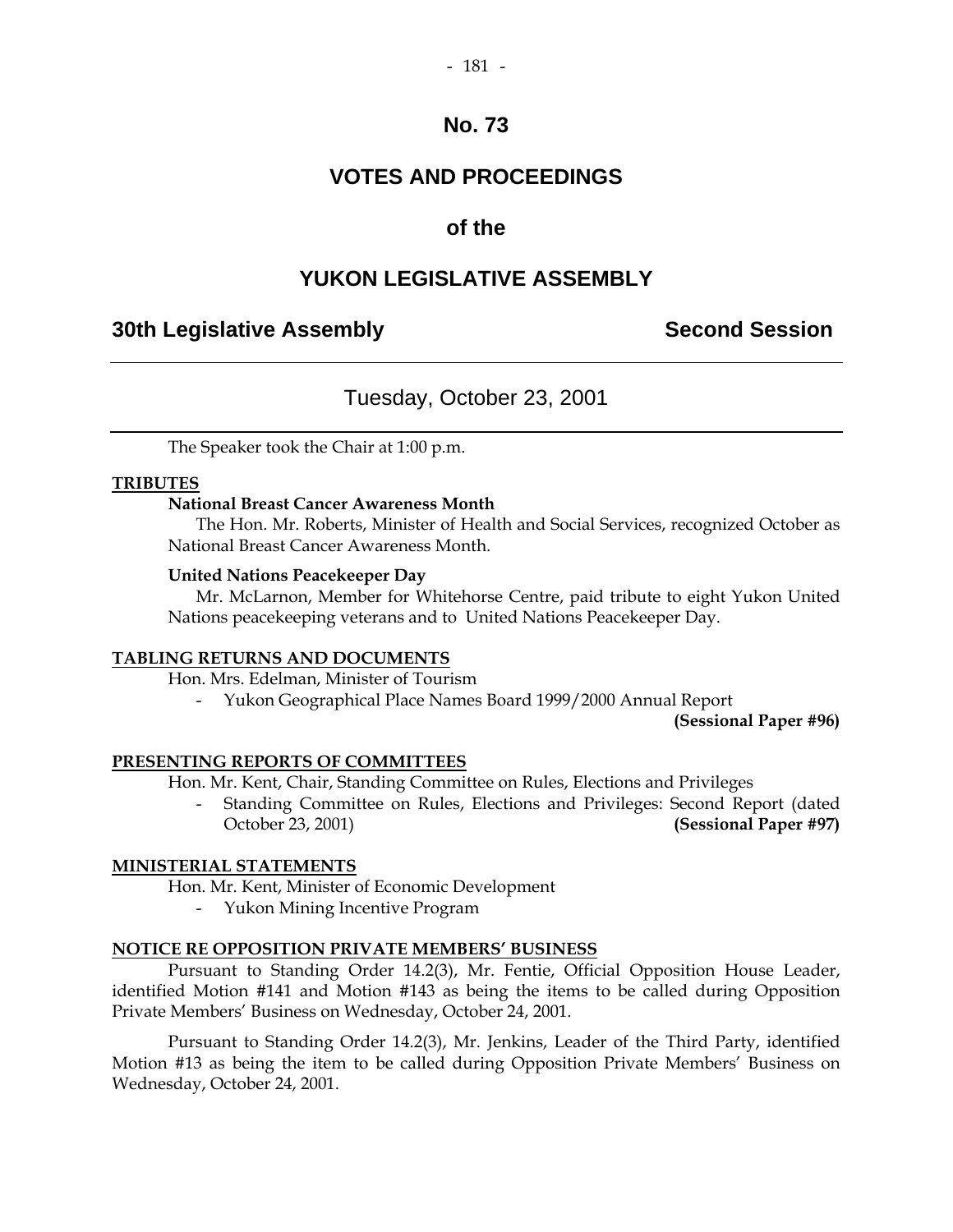### **WITHDRAWAL OF MOTIONS FROM THE ORDER PAPER**

 Having had discussions with the Members in whose names the following Motions were standing, and on agreement among the House Leaders, Mr. McLachlan, Government House Leader, requested unanimous consent for the following Motions to be withdrawn from the Order Paper:

 Motions numbered: 4, 6, 8, 15, 16, 34, 41, 45, 53, 62, 69, 70, 73, 74, 77, 81, 86, 94, 105, 110, 116, 119, 120, 125, 126, 129, 130, 134, and 135.

 Unanimous consent being granted, the Speaker asked the Clerk to drop the Motions from the Order Paper.

#### **NOTICE OF MOTION RE COMMITTEE REPORTS**

 Mr. McLachlan, Government House Leader, gave notice, pursuant to Standing Order 13(3), that the motion for concurrence with the Second Report of the Standing Committee on Rules, Elections and Privileges shall be called as government-designated business.

#### **GOVERNMENT BILLS**

The following Bill was called for Second Reading:

Bill #8 - First Appropriation Act, 2002-03 -Hon. Ms. Duncan

 The debate continuing on the motion for Second Reading of Bill #8 and the time reaching 6:00 p.m. while the Hon. Ms. Duncan was speaking to it, the Speaker, pursuant to Standing Order 2(2), adjourned the House and debate on the motion for Second Reading of Bill #8 was accordingly adjourned.

The Assembly adjourned at 6:00 p.m. until 1:00 p.m., Wednesday, October 24, 2001.

\_\_\_\_\_\_\_\_\_\_\_\_\_\_\_\_\_\_\_\_\_\_\_\_\_\_\_\_\_\_\_\_\_\_\_\_\_\_\_\_\_\_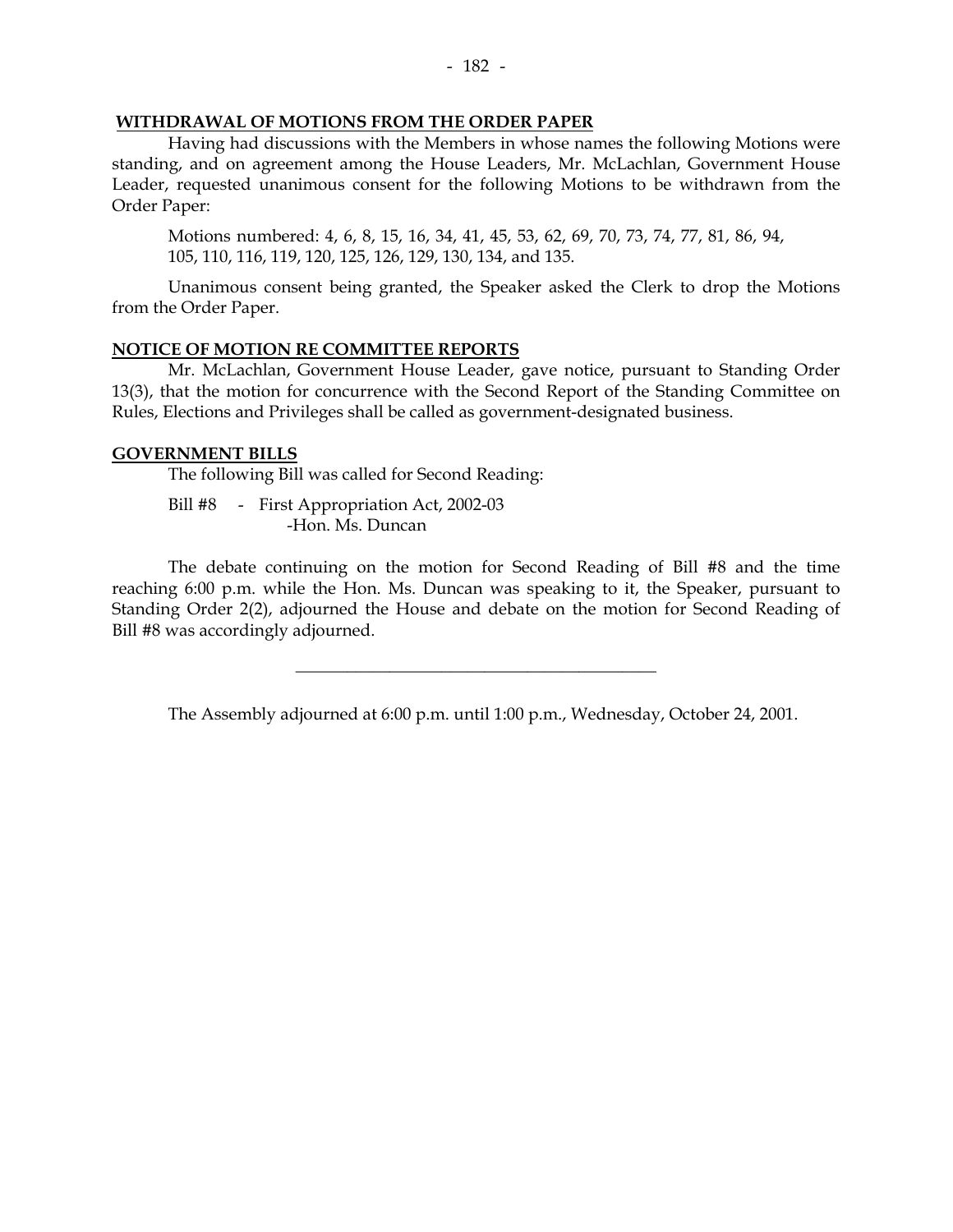## **VOTES AND PROCEEDINGS**

## **of the**

## **YUKON LEGISLATIVE ASSEMBLY**

## **30th Legislative Assembly Second Session**

## Wednesday, October 24, 2001

The Speaker took the Chair at 1:00 p.m.

#### **INTRODUCTION OF DEPUTY SERGEANT-AT-ARMS**

The Hon. Mr. Schneider, Speaker, introduced to the House, Rudy Couture, who was recently appointed to the position of Deputy Sergeant-at-Arms. Mr. Couture was in the Gallery.

#### **PETITIONS (Response to Petition #3)**

 The Hon. Ms. Buckway, Minister of Community and Transportation Services, gave an oral response to Petition #3 (received by the House on May 3, 2001) with regard to construction of a new Carcross Community and Curling complex.

#### **OPPOSITION PRIVATE MEMBERS' BUSINESS MOTIONS OTHER THAN GOVERNMENT MOTIONS**

Moved by Mr. Fentie:

THAT it is the opinion of this House that:

- (1) the business of the Legislative Assembly anticipated for the current sitting can be properly conducted within 25 sitting days, even though consideration of a capital budget has been added to the traditional legislative agenda,
- (2) it is essential that both the budgetary and legislative matters to be brought forward be given full and appropriate scrutiny by this House on behalf of the people of the Yukon, and
- (3) the Official Opposition is prepared to conclude its analysis of these matters within the 25-day period as laid out in Addendum 2 to the Standing Orders of the Yukon Legislative Assembly; and

 THAT this House urges the Yukon Liberal Government to conduct itself in an open, cooperative and forthcoming manner in responding to questions from opposition members, so that it will be possible to conclude the business at hand in a timely and effective manner, consistent with the spirit and letter of Addendum 2.

**(Motion #141)** 

 A debate arising on the motion, it was moved by Mr. McLachlan, Government House Leader, in amendment thereto: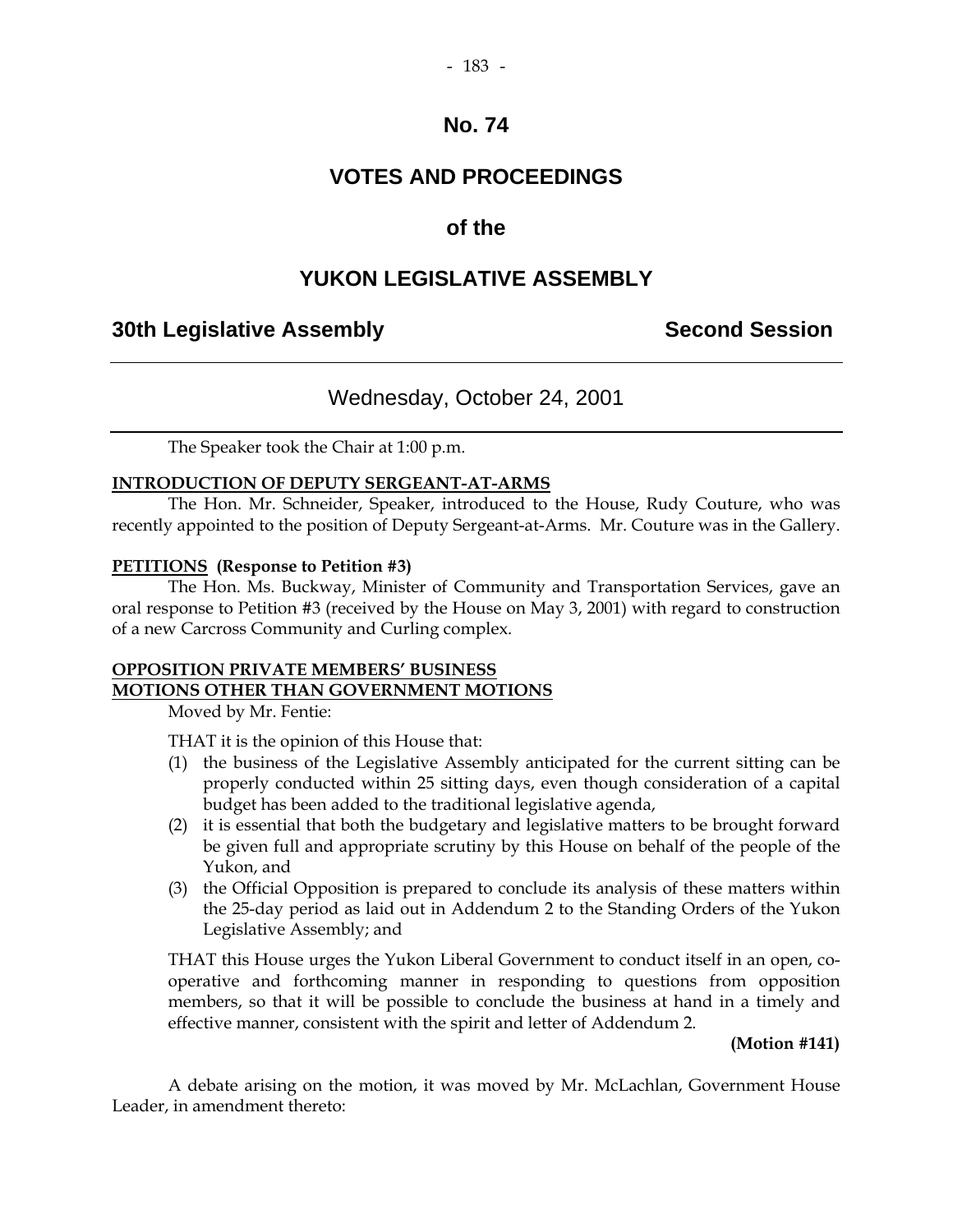THAT this House urges all Members to conduct themselves in an open, cooperative and forthcoming manner at all times in this Assembly.

 A debate started on the amendment. Mr. McLachlan, Government House Leader, rose on a Point of Order requesting that a document that the Leader of the Official Opposition was reading and quoting from, be tabled.

### **Tabled Document**

 Mr. Fairclough, Leader of the Official Opposition tabled the following document:

 - Faro Sustainable Development Corporation: letter (dated September 28, 2000) from Trevor Harding, MLA for Faro, to the Hon. Pat Duncan, Minister of Economic Development

## **(Sessional Paper #98)**

 The debate continuing on the amendment and the time reaching 6:00 p.m. while Mr. Keenan, Member for Ross River-Southern Lakes, was speaking to it, the Speaker, pursuant to Standing Order 2(2) , adjourned the House until 1:00 p.m. the following day, and debate on the amendment and Motion #141 was accordingly adjourned.

The Assembly adjourned at 6:00 p.m. until 1:00 p.m., Thursday, October 25, 2001.

\_\_\_\_\_\_\_\_\_\_\_\_\_\_\_\_\_\_\_\_\_\_\_\_\_\_\_\_\_\_\_\_\_\_\_\_\_\_\_\_\_\_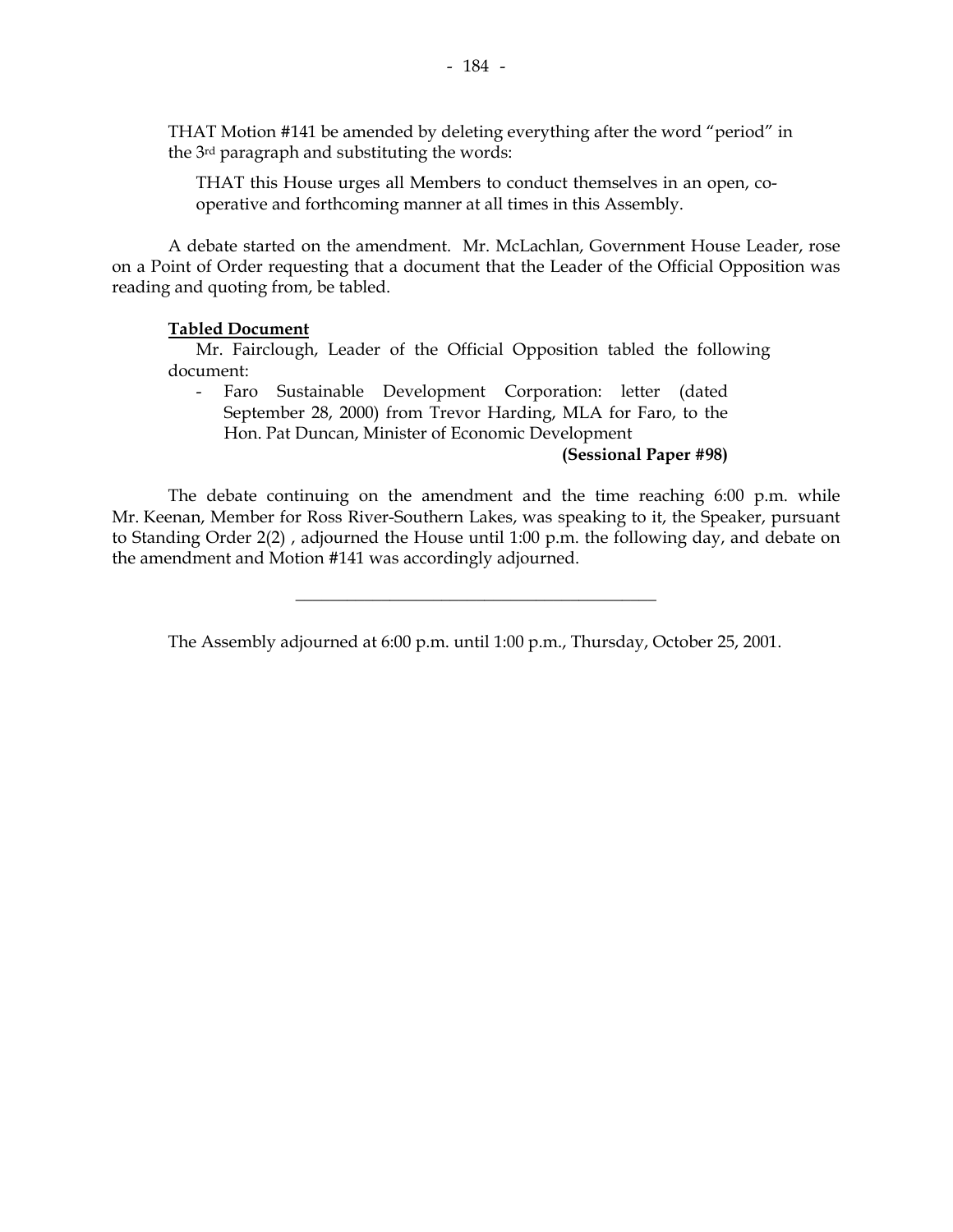#### $-185 -$

## **No. 75**

## **VOTES AND PROCEEDINGS**

## **of the**

## **YUKON LEGISLATIVE ASSEMBLY**

## **30th Legislative Assembly Second Session**

## Thursday, October 25, 2001

The Speaker took the Chair at 1:00 p.m.

#### **TABLING RETURNS AND DOCUMENTS**

Hon. Mr. Eftoda, Minister responsible for the Public Service Commission

- Yukon Public Service Staff Relations Board 2000/01 Annual Report

**(Sessional Paper #99)** 

- Yukon Teachers Staff Relations Board 2000/01 Annual Report

**(Sessional Paper #100)** 

#### **MOTIONS RESPECTING COMMITTEE REPORTS**

 Moved by the Hon. Mr. Kent, Chair of the Standing Committee on Rules, Elections and Privileges:

 THAT the Second Report of the Standing Committee on Rules, Elections and Privileges, presented to the House on October 23, 2001, be concurred with; and

 THAT the amendments recommended by the Committee to Standing Orders 2, 11, 19, 42, 52 and 67 be adopted. **(CRM #1)** 

The question being put, it was agreed to.

#### **GOVERNMENT BILLS**

The following Bill was called for Second Reading:

Bill #8 - First Appropriation Act, 2002-03 -Hon. Ms. Duncan

 A debate arising on the motion for Second Reading of Bill #8, and the question being put, it was agreed to on the following recorded Division:

 $V<sub>II</sub>$ 

|            | I EA    |           |    |
|------------|---------|-----------|----|
| Duncan     | Roberts | McLachlan |    |
| Eftoda     | Buckway | Tucker    | 10 |
| <b>Jim</b> | Kent    | McLarnon  |    |
| Edelman    |         |           |    |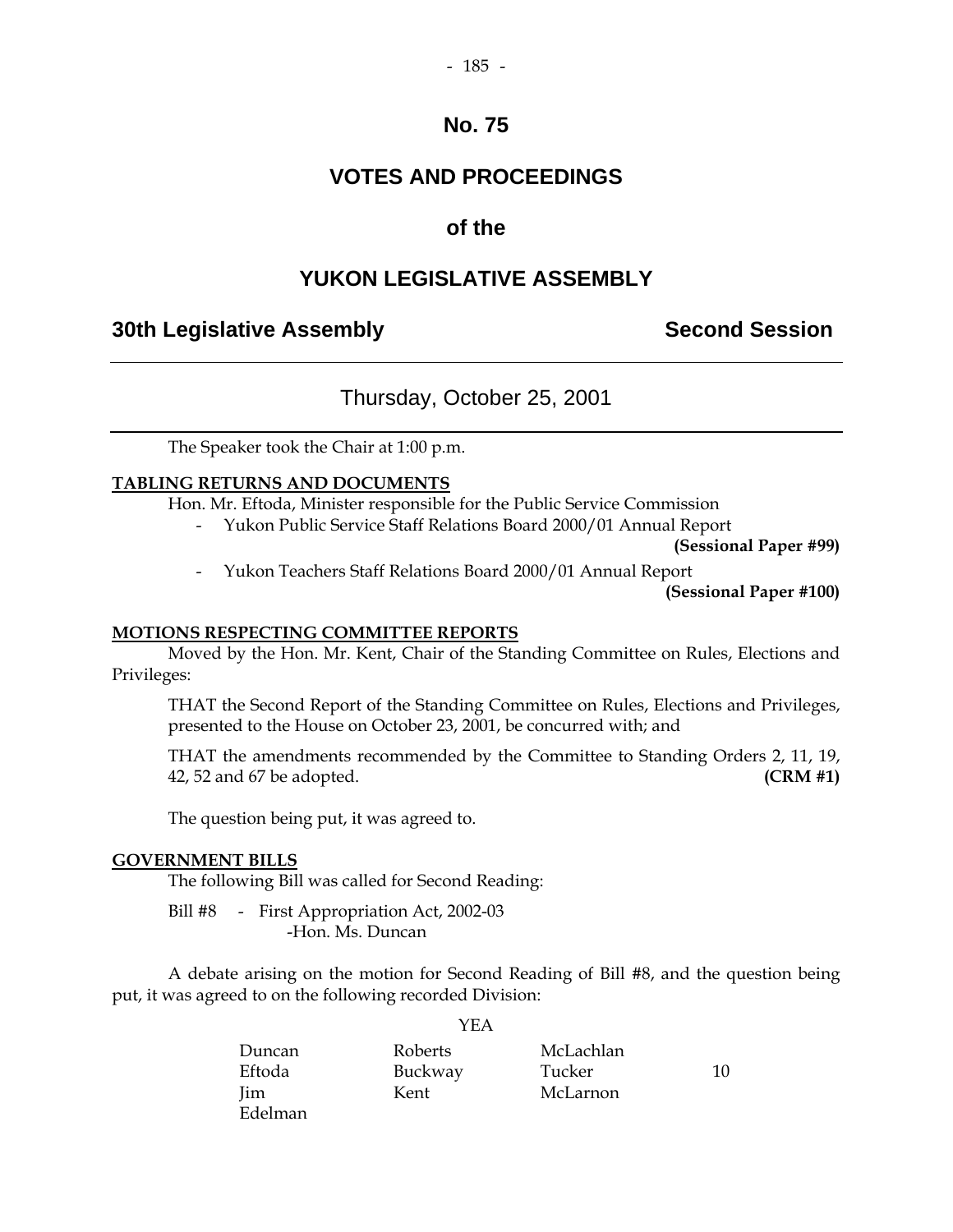|            | <b>NAY</b> |         |  |
|------------|------------|---------|--|
| Fairclough | Keenan     | Peter   |  |
| Fentie     | McRobb     | Jenkins |  |

 Bill #8, entitled *First Appropriation Act, 2002-03*, was, accordingly, referred to Committee of the Whole.

The following Bill was called for Second Reading:

Bill #6 - Fourth Appropriation Act, 2000-01 -Hon. Ms. Duncan

 A debate arising on the motion for Second Reading of Bill #6, and the question being put, it was agreed to on the following recorded Division:

|            | YEA        |           |    |
|------------|------------|-----------|----|
| Duncan     | Roberts    | McLachlan |    |
| Eftoda     | Buckway    | Tucker    | 10 |
| Jim        | Kent       | McLarnon  |    |
| Edelman    |            |           |    |
|            | <b>NAY</b> |           |    |
| Fairclough | Keenan     | Peter     |    |
| Fentie     | McRobb     | Jenkins   |    |

 Bill #6, entitled *Fourth Appropriation Act, 2000-01*, was, accordingly, referred to Committee of the Whole.

The following Bill was called for Second Reading:

Bill #7 - Second Appropriation Act, 2001-02 -Hon. Ms. Duncan

 A debate arising on the motion for Second Reading of Bill #7, and the question being put, it was agreed to on the following recorded Division:

|            | YEA        |                |    |
|------------|------------|----------------|----|
| Duncan     | Roberts    | McLachlan      |    |
| Eftoda     | Buckway    | Tucker         | 10 |
| Jim        | Kent       | McLarnon       |    |
| Edelman    |            |                |    |
|            | <b>NAY</b> |                |    |
| Fairclough | Keenan     | Peter          | 6  |
| Fentie     | McRobb     | <b>Jenkins</b> |    |

 Bill #7, entitled *Second Appropriation Act, 2001-02*, was, accordingly, referred to Committee of the Whole.

#### **COMMITTEE OF THE WHOLE**

According to Order, the Assembly resolved into Committee of the Whole.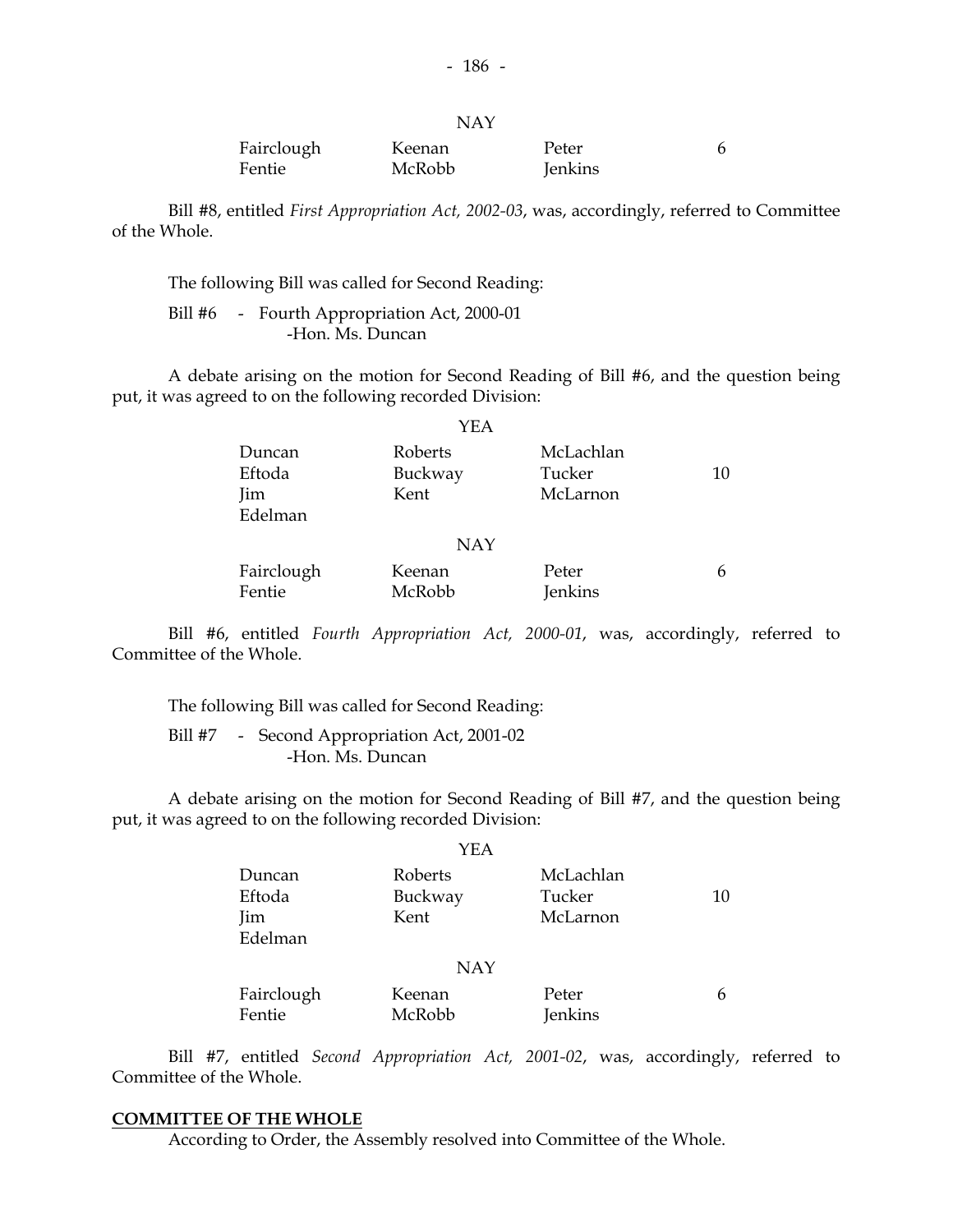Progress was reported on the following Bill:

 Bill #6 - Fourth Appropriation Act, 2000-01 -Hon. Ms. Duncan

The report of the Chair was adopted.

The Assembly adjourned at 5:59 p.m. until 1:00 p.m., Monday, October 29, 2001.

\_\_\_\_\_\_\_\_\_\_\_\_\_\_\_\_\_\_\_\_\_\_\_\_\_\_\_\_\_\_\_\_\_\_\_\_\_\_\_\_\_\_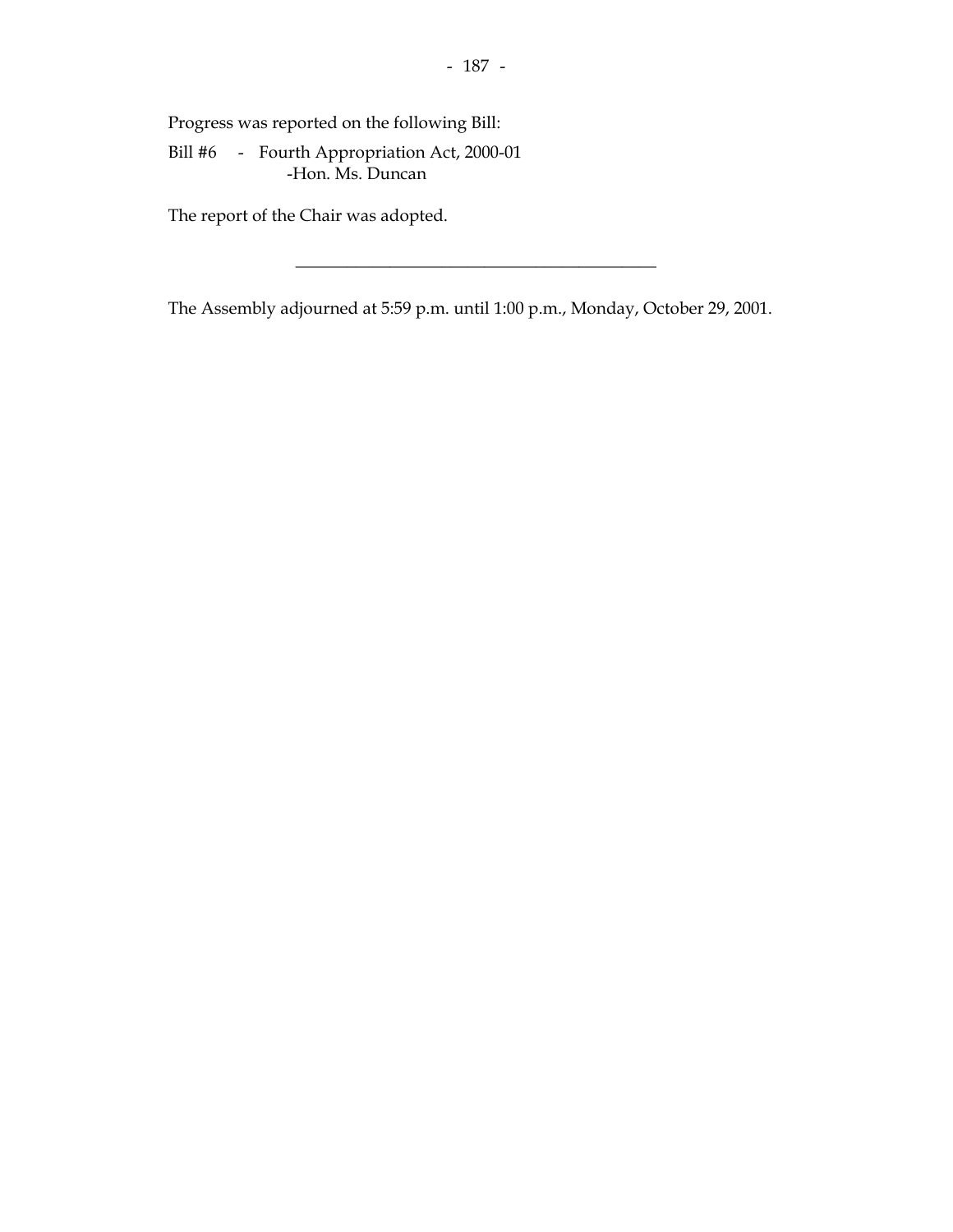#### $-188 -$

## **No. 76**

## **VOTES AND PROCEEDINGS**

## **of the**

## **YUKON LEGISLATIVE ASSEMBLY**

## **30th Legislative Assembly Second Session**

## Monday, October 29, 2001

The Speaker took the Chair at 1:00 p.m.

#### **TABLING RETURNS AND DOCUMENTS**

Hon. Mr. Eftoda, Acting Premier

Renewal of Government: Employee comments for YTG Yukon Communities for sessions to August 14, 2001 and for YTG and Federal Whitehorse for sessions to September 6, 2001 and other employee comments (Published October 1, 2001)

**(Sessional Paper #101)** 

#### **MINISTERIAL STATEMENTS**

Hon. Mr. Kent, Minister of Economic Development

- "Youth Voices" Endowment Fund

#### **GOVERNMENT MOTIONS**

Moved by the Hon. Mrs. Edelman, Minister of Tourism

 THAT the membership of the Standing Committee on Rules, Elections and Privileges, as established by Motion #22 of the First Session of the 30<sup>th</sup> Legislative Assembly and as amended by Motion #29 and Motion #87 of the Second Session of the 30th Legislative Assembly, be further amended by:

- (1) rescinding the appointment of Cynthia Tucker, and
- (2) appointing Jim McLachlan to the Committee. **(Motion #140)**

The question being put on the motion, it was agreed to.

#### **GOVERNMENT BILLS**

The following Bill was called for Second Reading:

 Bill #50 - An Act to Amend the Funeral Directors Act -Hon. Ms. Buckway

 A debate arising on the motion for Second Reading of Bill #50, and the question being put, it was agreed to on the following recorded Division: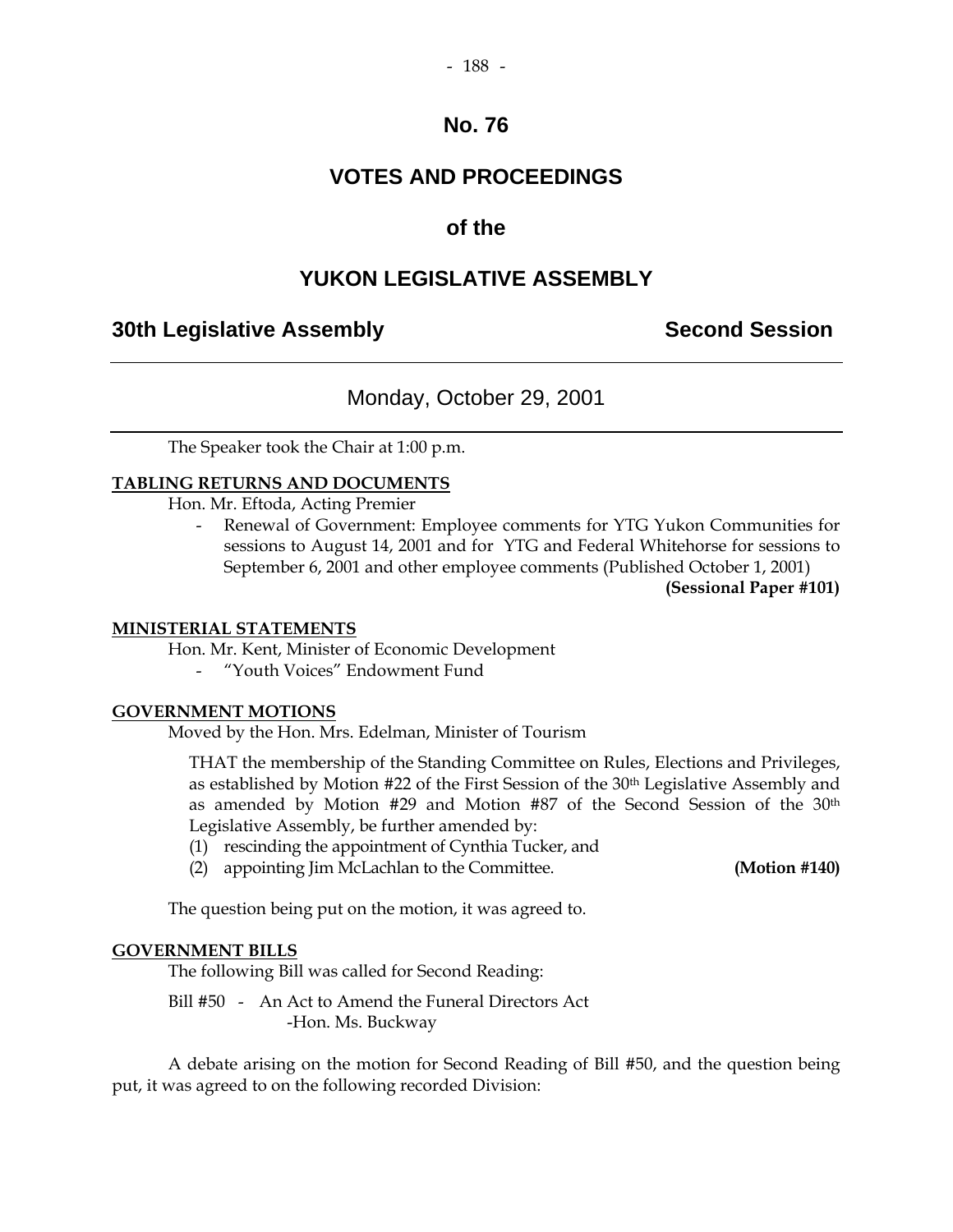|                                                       | YEA                                                   |                                                |    |
|-------------------------------------------------------|-------------------------------------------------------|------------------------------------------------|----|
| Eftoda<br><b>Jim</b><br>Edelman<br>Roberts<br>Buckway | Kent<br>McLachlan<br>Tucker<br>McLarnon<br>Fairclough | Fentie<br>Keenan<br>McRobb<br>Peter<br>Jenkins | 15 |
|                                                       | <b>NAY</b>                                            |                                                |    |

0

 Bill #50, entitled, *An Act to Amend the Funeral Directors Act*, was, accordingly, referred to Committee of the Whole.

The following Bill was read a second time and referred to Committee of the Whole:

 Bill #52 - Physiotherapists Act -Hon. Ms. Buckway

The following Bill was called for Second Reading:

 Bill #54 - Interjurisdictional Support Orders Act -Hon. Ms. Buckway

 A debate arising on the motion for Second Reading of Bill #54, and the question being put, it was agreed to on the following recorded Division:

|         | YEA        |         |    |
|---------|------------|---------|----|
| Eftoda  | Kent       | Fentie  |    |
| Jim     | McLachlan  | Keenan  |    |
| Edelman | Tucker     | McRobb  | 15 |
| Roberts | McLarnon   | Peter   |    |
| Buckway | Fairclough | Jenkins |    |
|         |            |         |    |

NAY

 $\theta$ 

 Bill #54, entitled, *Interjurisdictional Support Orders Act*, was, accordingly, referred to Committee of the Whole.

The following Bill was called for Second Reading:

 Bill #49 - An Act to Amend the Medical Profession Act -Hon. Mr. Roberts

 A debate arising on the motion for Second Reading of Bill #49, and the question being put, it was agreed to on the following recorded Division: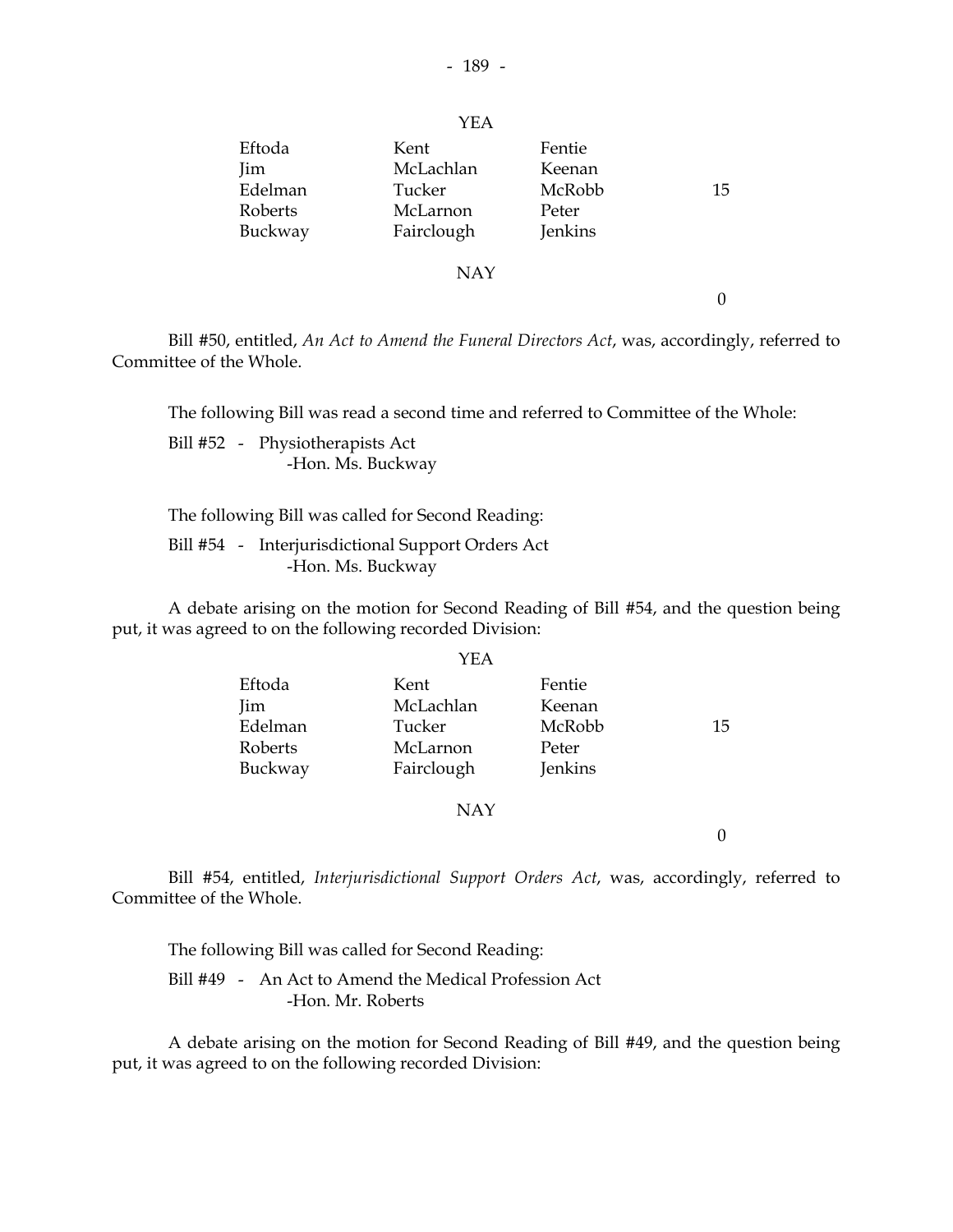|         | YEA        |         |    |
|---------|------------|---------|----|
| Eftoda  | Kent       | Fentie  |    |
| Jim     | McLachlan  | Keenan  |    |
| Edelman | Tucker     | McRobb  | 15 |
| Roberts | McLarnon   | Peter   |    |
| Buckway | Fairclough | Jenkins |    |
|         | <b>NAY</b> |         |    |
|         |            |         |    |

 Bill #49, entitled, *An Act to Amend the Medical Profession Act*, was, accordingly, referred to Committee of the Whole.

#### **COMMITTEE OF THE WHOLE**

According to Order, the Assembly resolved into Committee of the Whole.

The following Bills were reported without amendment:

|  | Bill #50 - An Act to Amend the Funeral Directors Act |
|--|------------------------------------------------------|
|  | -Hon. Ms. Buckway                                    |

 Bill #52 - Physiotherapists Act -Hon. Ms. Buckway

Progress was reported on the following Bills:

- Bill #54 Interjurisdictional Support Orders Act -Hon. Ms. Buckway
- Bill #49 An Act to Amend the Medical Profession Act -Hon. Mr. Roberts

The report of the Chair was adopted.

The Assembly adjourned at 5:59 p.m. until 1:00 p.m., Tuesday, October 30, 2001.

 $\frac{1}{2}$  ,  $\frac{1}{2}$  ,  $\frac{1}{2}$  ,  $\frac{1}{2}$  ,  $\frac{1}{2}$  ,  $\frac{1}{2}$  ,  $\frac{1}{2}$  ,  $\frac{1}{2}$  ,  $\frac{1}{2}$  ,  $\frac{1}{2}$  ,  $\frac{1}{2}$  ,  $\frac{1}{2}$  ,  $\frac{1}{2}$  ,  $\frac{1}{2}$  ,  $\frac{1}{2}$  ,  $\frac{1}{2}$  ,  $\frac{1}{2}$  ,  $\frac{1}{2}$  ,  $\frac{1$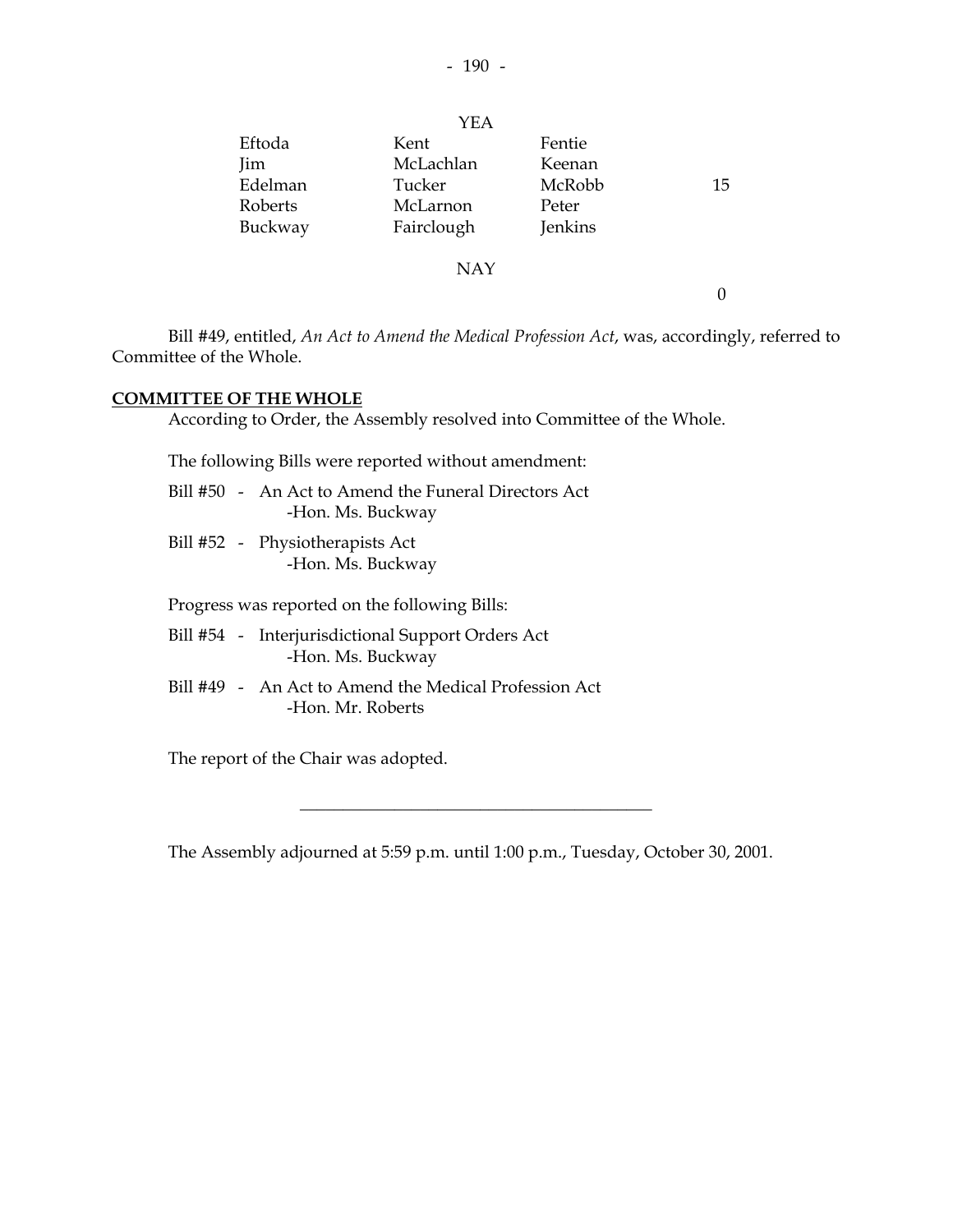## **VOTES AND PROCEEDINGS**

## **of the**

## **YUKON LEGISLATIVE ASSEMBLY**

## **30th Legislative Assembly Second Session**

## Tuesday, October 30, 2001

The Speaker took the Chair at 1:00 p.m.

#### **TRIBUTES**

#### **In remembrance of former Member Norman Chamberlist**

 Mr. McLachlan, Government House Leader, paid tribute to former Member Norman Chamberlist, who recently passed away. Mr. Chamberlist was first elected to the 19th Territorial Council in 1961. He was subsequently elected to the 21st Territorial Council in 1967 and re-elected to the 22nd Territorial Council in 1970.

### **TABLING RETURNS AND DOCUMENTS**

Hon. Mr. Schneider, Speaker

 - Auditor General: Report on the Consolidated Financial Statements of the Government of the Yukon Territory for the year ended March 31, 2001

**(Sessional Paper #102)** 

Hon. Ms. Duncan, Premier

- Public Accounts of the Government of the Yukon Territory for the year ended March 31, 2001 **(Sessional Paper #103)**
- Devolution Transfer Agreement (dated October 30, 2001): Yukon Northern Affairs Program working copy **(Sessional Paper #104)**

Hon. Mr. Eftoda, Minister responsible for the Public Service Commission

 - *Education Act* review recommendations: information pertaining to recommendation #141 and #142 **(Legislative Return #78)** 

#### **MINISTERIAL STATEMENTS**

Hon. Ms. Duncan, Premier

- Devolution Transfer Agreement (Northern Affairs Program) formally approved

#### **NOTICE RE GOVERNMENT PRIVATE MEMBERS' BUSINESS**

 Pursuant to Standing Order 14.2(7), Mr. McLachlan, Government House Leader, identified Motion #149 as being the item to be called during Government Private Members' Business on Wednesday, October 31, 2001.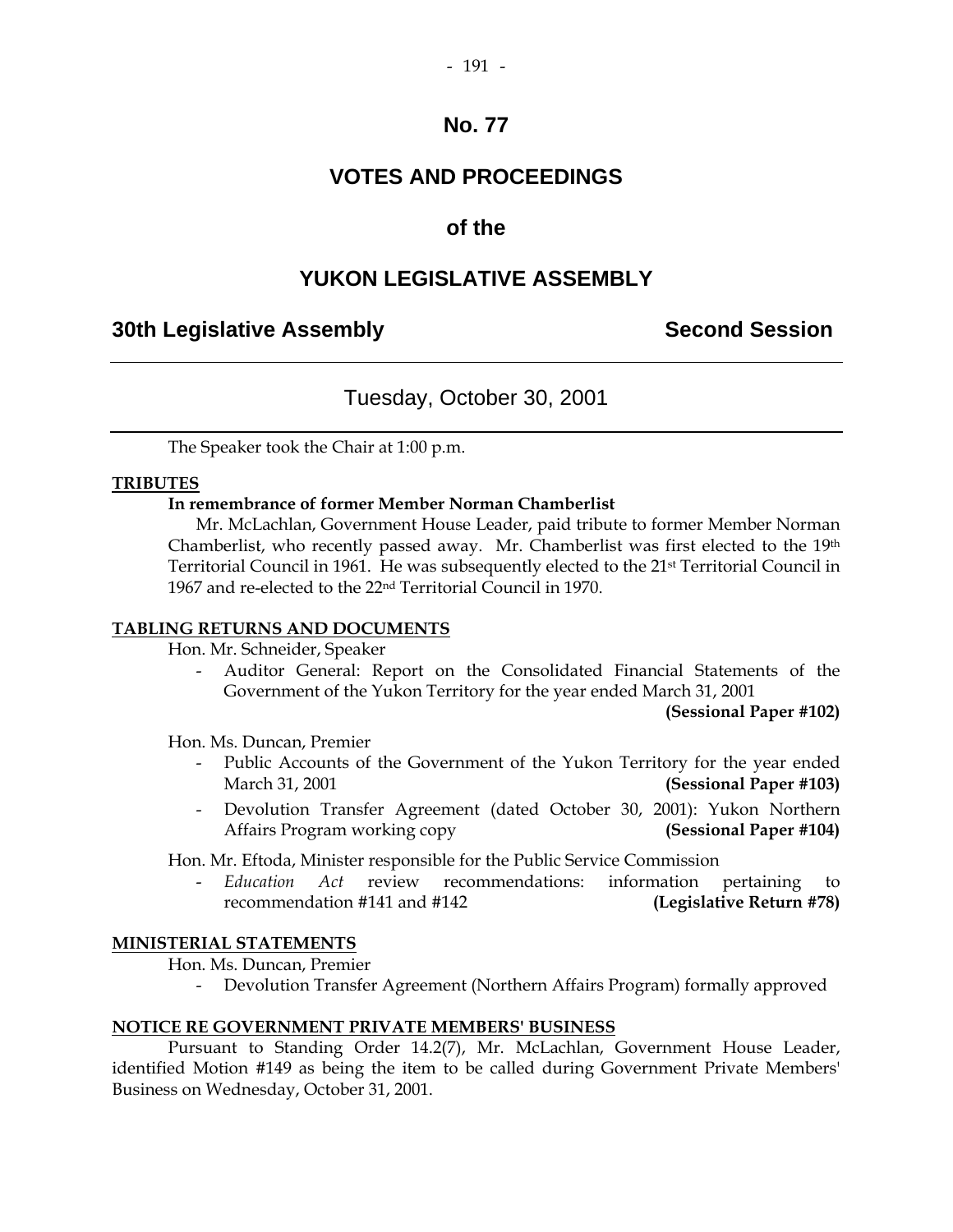#### **COMMITTEE OF THE WHOLE**

According to Order, the Assembly resolved into Committee of the Whole.

The following Bills were reported without amendment:

- Bill #49 An Act to Amend the Medical Profession Act -Hon. Mr. Roberts
- Bill #6 Fourth Appropriation Act, 2000-01 -Hon. Ms. Duncan

The following Bill was reported with amendment:

 Bill #54 - Interjurisdictional Support Orders Act -Hon. Ms. Buckway

Progress was reported on the following Bill:

Bill #7 - Second Appropriation Act, 2001-02 -Hon. Ms. Duncan

The report of the Chair was adopted.

The Assembly adjourned at 5:59 p.m. until 1:00 p.m., Wednesday, October 31, 2001.

\_\_\_\_\_\_\_\_\_\_\_\_\_\_\_\_\_\_\_\_\_\_\_\_\_\_\_\_\_\_\_\_\_\_\_\_\_\_\_\_\_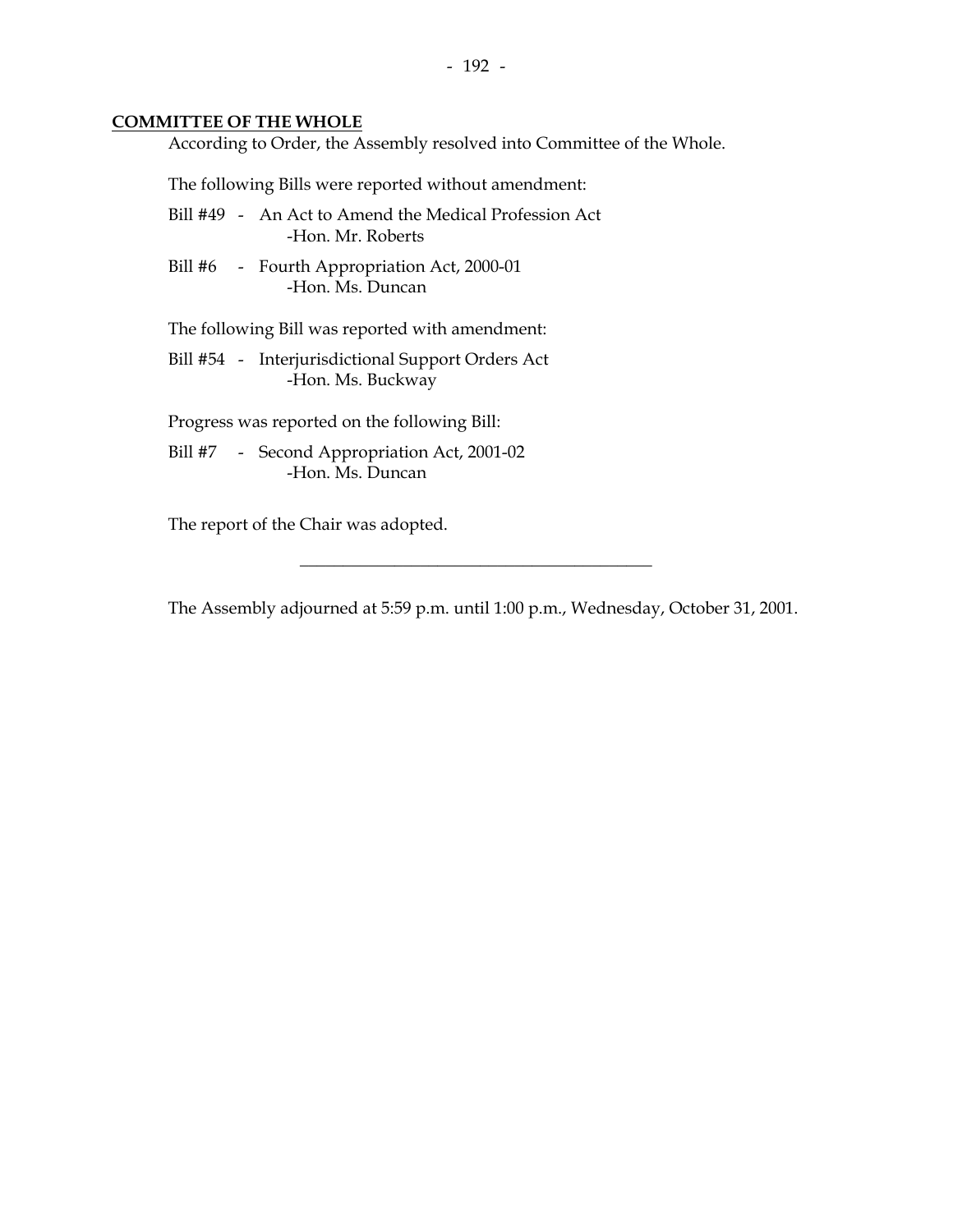## **VOTES AND PROCEEDINGS**

## **of the**

## **YUKON LEGISLATIVE ASSEMBLY**

## **30th Legislative Assembly Second Session**

## Wednesday, October 31, 2001

The Speaker took the Chair at 1:00 p.m.

#### **TRIBUTES**

#### **Crime Prevention Week**

 The Hon. Ms. Buckway, Minister of Justice, on behalf of all Members, recognized, Crime Prevention Week being October 27 to November 3, 2001. This year's theme is "Crime Prevention: A Community Responsibility".

#### **TABLING RETURNS AND DOCUMENTS**

Hon. Ms. Duncan, Premier

- Renewal process: expenditures to date; summary of consultations

**(Legislative Return #79)**

Hon. Ms. Buckway, Minister of Justice

Priority of maintenance orders: letter (dated October 31, 2001) to Mr. Jenkins, Member for Klondike, from Hon. Ms. Buckway, Minister of Justice responding to questions raised on October 29, 2001. **(Sessional Paper #105)** 

#### **MINISTERIAL STATEMENTS**

Hon. Mr. Eftoda, Minister of Education

- Teacher Mentoring Endowment Fund

#### **TABLED DOCUMENT**

 During Question Period, Mr. Keenan, Member for Ross River-Southern Lakes, tabled the following document:

> Fuel Purchase Policy: letter (dated October 10, 2001) to Mr. Fentie, Member for Watson Lake, from Hon. Mr. Jim, Minister of Government Services

> > **(Sessional Paper #106)**

## **GOVERNMENT PRIVATE MEMBERS' BUSINESS MOTIONS OTHER THAN GOVERNMENT MOTIONS**

Moved by Mr. McLarnon:

THAT it is the opinion of this House that: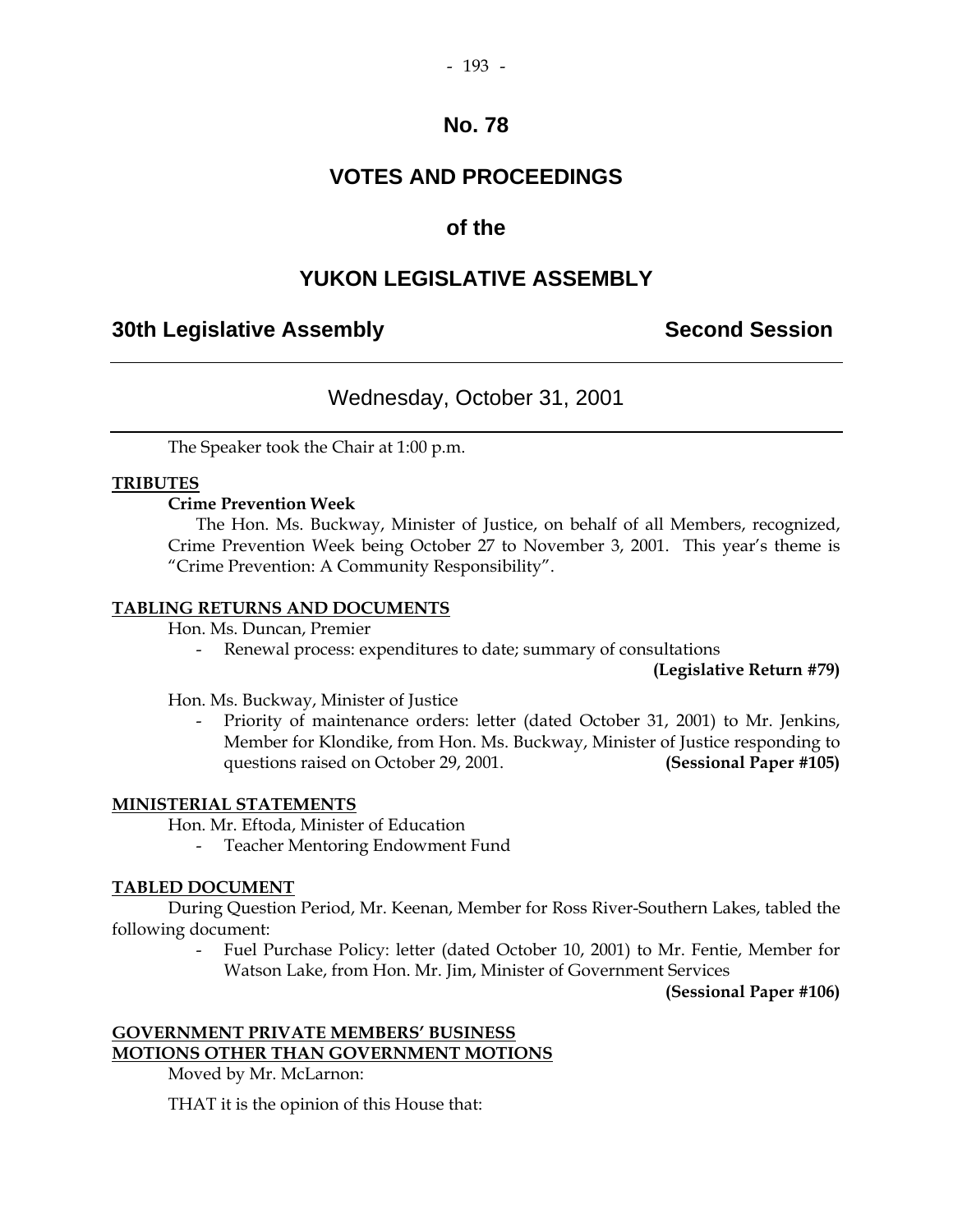- (2) the Leader of the Official Opposition has brought forward a motion encouraging the Yukon Liberal Government to replace the Grey Mountain Primary School,
- (3) while all three political parties in the Yukon have made the commitment to replace the Grey Mountain Primary School, the Yukon Liberal Government is the only government to have followed through on this commitment; and

 THAT this House commends the Yukon Liberal Government for having the courage to do what they said they would do by allocating the appropriate resources in the 2002-03 capital budget this fall to begin the necessary planning and design work for this school replacement project. **(Motion #149)** 

### **Unanimous Consent to stand down Motion #149**

 Mr. McLarnon, Member for Whitehorse Centre requested unanimous consent to stand down Motion #149. Unanimous consent was denied.

 A debate arising on the motion, it was moved by Mr. Fairclough, Leader of the Official Opposition, in amendment thereto:

 THAT Motion #149 be amended in the final clause by deleting the wording after the phrase, "THAT this House," and substituting for it the words:

 "supports the Yukon Liberal Government in allocating the appropriate resources in the 2002-03 capital budget to begin the necessary planning and design work for this school replacement project, provided that elementary school enrolment in Whitehorse warrants it and no other elementary schools in Whitehorse are closed as a result."

 A debate arising on the amendment and the question being put, it was negatived on the following recorded Division:

|                      | YEA              |                  |    |
|----------------------|------------------|------------------|----|
| Fairclough<br>Fentie | Keenan<br>McRobb | Peter<br>Jenkins | 6  |
|                      | <b>NAY</b>       |                  |    |
| Duncan               | Roberts          | McLachlan        |    |
| Eftoda               | Buckway          | Tucker           | 10 |
| Jim                  | Kent             | McLarnon         |    |
| Edelman              |                  |                  |    |

The debate continuing on the main motion, it was moved by the Hon. Mr. Eftoda:

THAT debate be now adjourned.

 The question being put on the motion to adjourn debate on Motion #149, it was agreed to.

#### **GOVERNMENT MOTIONS**

Moved by the Hon. Ms. Buckway, Minister of Justice: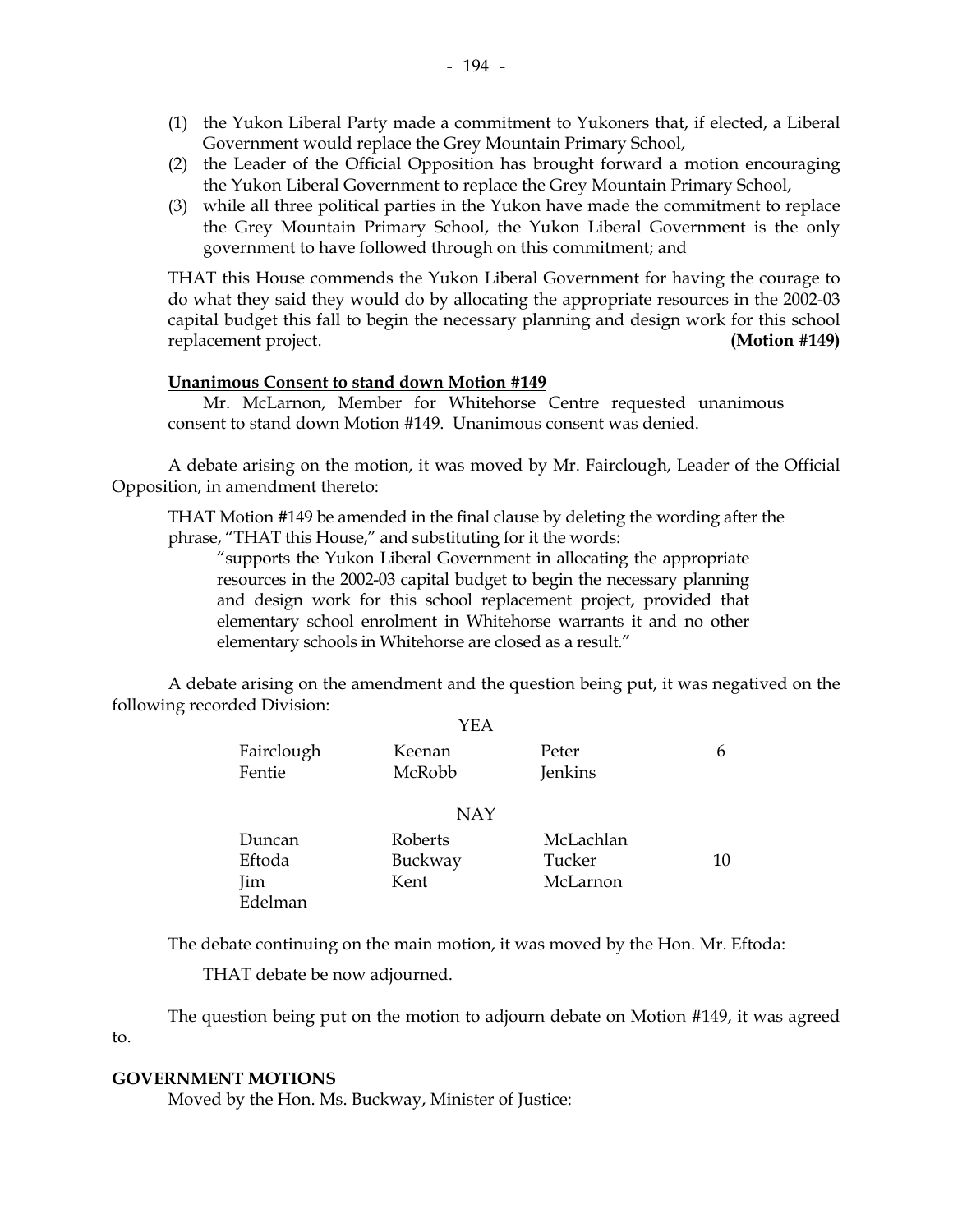THAT the Standing Orders of the Yukon Legislative Assembly be amended, effective the next sitting day after this motion is adopted, by adding the following new Standing Orders:

#### **TIME ALLOCATION**

#### **Agreement to allot time**

 73 (1) When the Government House Leader or designate states that there is agreement among the House Leaders or their designates to allot a specified number of sitting days or hours to the proceedings at one or more stages of any Government Bill, the Government House Leader or designate may propose a motion, without notice, setting forth the terms of such agreed allocation; and every such motion shall be decided forthwith without debate or amendment. Such motion may be moved at any time either with the Speaker in the Chair or while the Assembly is in Committee of the Whole.

#### **Qualified agreement to allot time**

- (2) (a) When the Government House Leader or designate, at the time that the Assembly proceeds to Government Designated Business, states that a majority of the House Leaders or their designates have come to an agreement in respect of a proposed allotment of sitting days or hours for the proceedings at the stage at which a Government Bill is then under consideration, the Government House Leader or designate may propose a motion, without notice, setting forth the terms of the proposed allocation. The motion shall not be subject to debate or amendment, and the Speaker shall put the question on the said motion forthwith.
	- (b) If a motion pursuant to this section regarding any Government Bill is moved and carried at the beginning of Government Designated Business on any sitting day and if the order for the said bill is then called and debated for the remainder of the sitting day, the length of that debate shall be deemed to be one sitting day for the purposes of paragraph (a) of this section.

#### **Procedure in other cases to allot time**

- (3) (a) When an agreement cannot be reached under the provisions of sections (1) or (2) of this Standing Order in respect of proceedings at the stage at which a Government Bill is then under consideration, either with the Speaker in the Chair or in Committee of the Whole, the Government House Leader or designate may propose, at the time that the Assembly proceeds to Government Designated Business, a motion for the purpose of allotting a specified number of sitting days or hours for the consideration and disposal of proceedings at that stage; provided that the time allotted for any stage is not to be less than one sitting day. The motion shall not be subject to debate or amendment and the Speaker shall put the question on the said motion forthwith.
	- (b) Such motion may not be proposed until the Government House Leader or designate has informed the Assembly, on a previous sitting day, either with the Speaker in the Chair or while the Assembly is in Committee of the Whole, that:
		- (i) an agreement could not be reached under the provisions of sections (1) or (2) of this Standing Order in respect of proceedings at the stage at which a Government Bill was then under consideration, and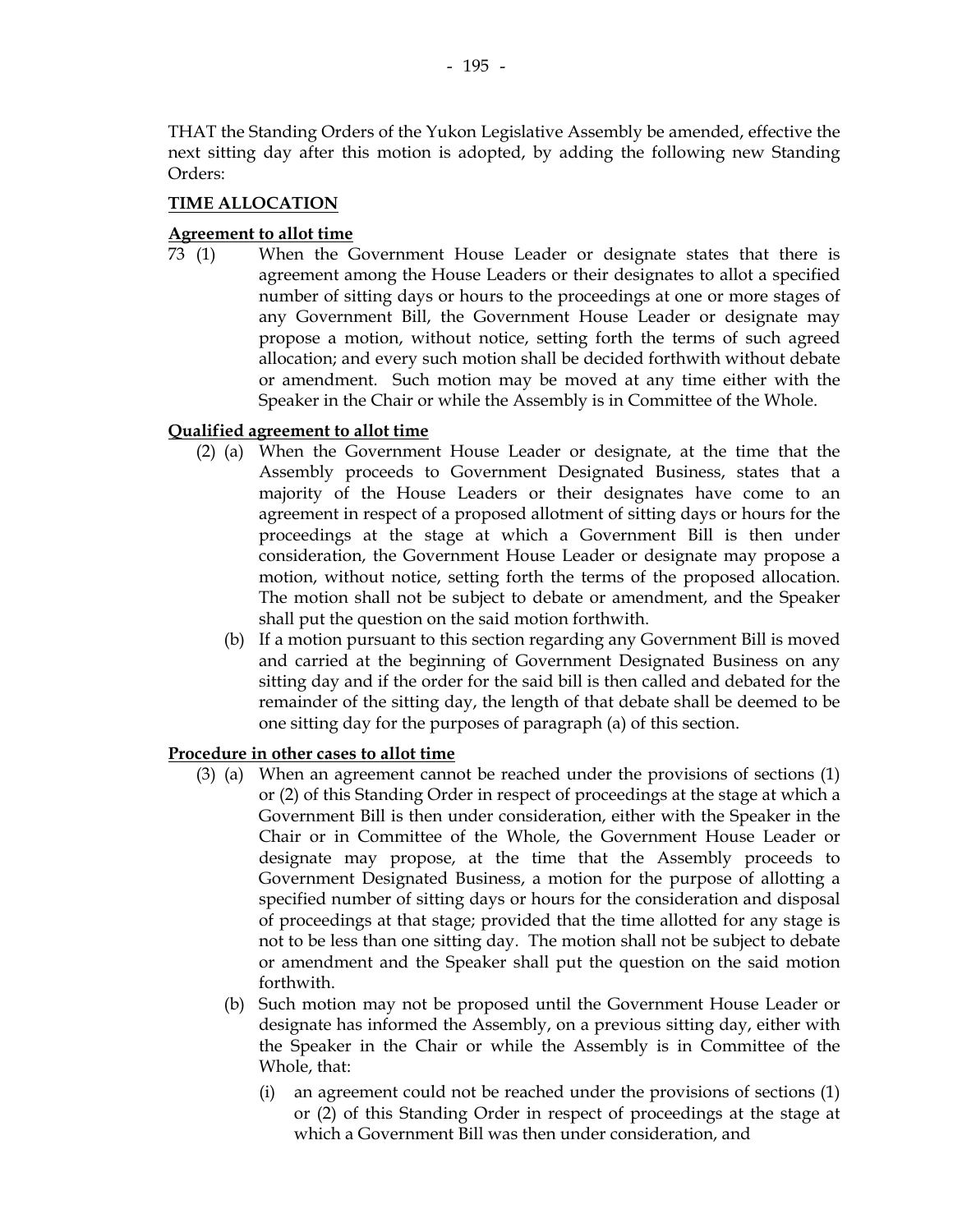(ii) a motion is to be moved pursuant to this Standing Order on a future sitting day.

#### **(Motion #155)**

 A debate arising on the motion, it was moved by Mr. Fentie, Official Opposition House Leader, in amendment thereto:

 THAT Motion #155 be amended in the final clause, entitled **Procedure in other cases to allot time**, by removing the wording after the phrase, "When an agreement cannot be reached under the provisions of section (1) or (2) of this Standing Order", and substituting for them the words:

 "the Memorandum of Understanding appended to the Standing Orders on February 21, 1996 as Addendum 2 shall apply."

 A debate arising on the amendment and the time reaching 6:00 p.m. while Mr. McLachlan, Government House Leader, was speaking to it, the Speaker, pursuant to Standing Order 2(2), adjourned the House until 1:00 p.m. the following day, and debate on the amendment and on Motion #155 was accordingly adjourned.

The Assembly adjourned at 6:00 p.m. until 1:00 p.m., Thursday, November 1, 2001.

 $\frac{1}{2}$  ,  $\frac{1}{2}$  ,  $\frac{1}{2}$  ,  $\frac{1}{2}$  ,  $\frac{1}{2}$  ,  $\frac{1}{2}$  ,  $\frac{1}{2}$  ,  $\frac{1}{2}$  ,  $\frac{1}{2}$  ,  $\frac{1}{2}$  ,  $\frac{1}{2}$  ,  $\frac{1}{2}$  ,  $\frac{1}{2}$  ,  $\frac{1}{2}$  ,  $\frac{1}{2}$  ,  $\frac{1}{2}$  ,  $\frac{1}{2}$  ,  $\frac{1}{2}$  ,  $\frac{1$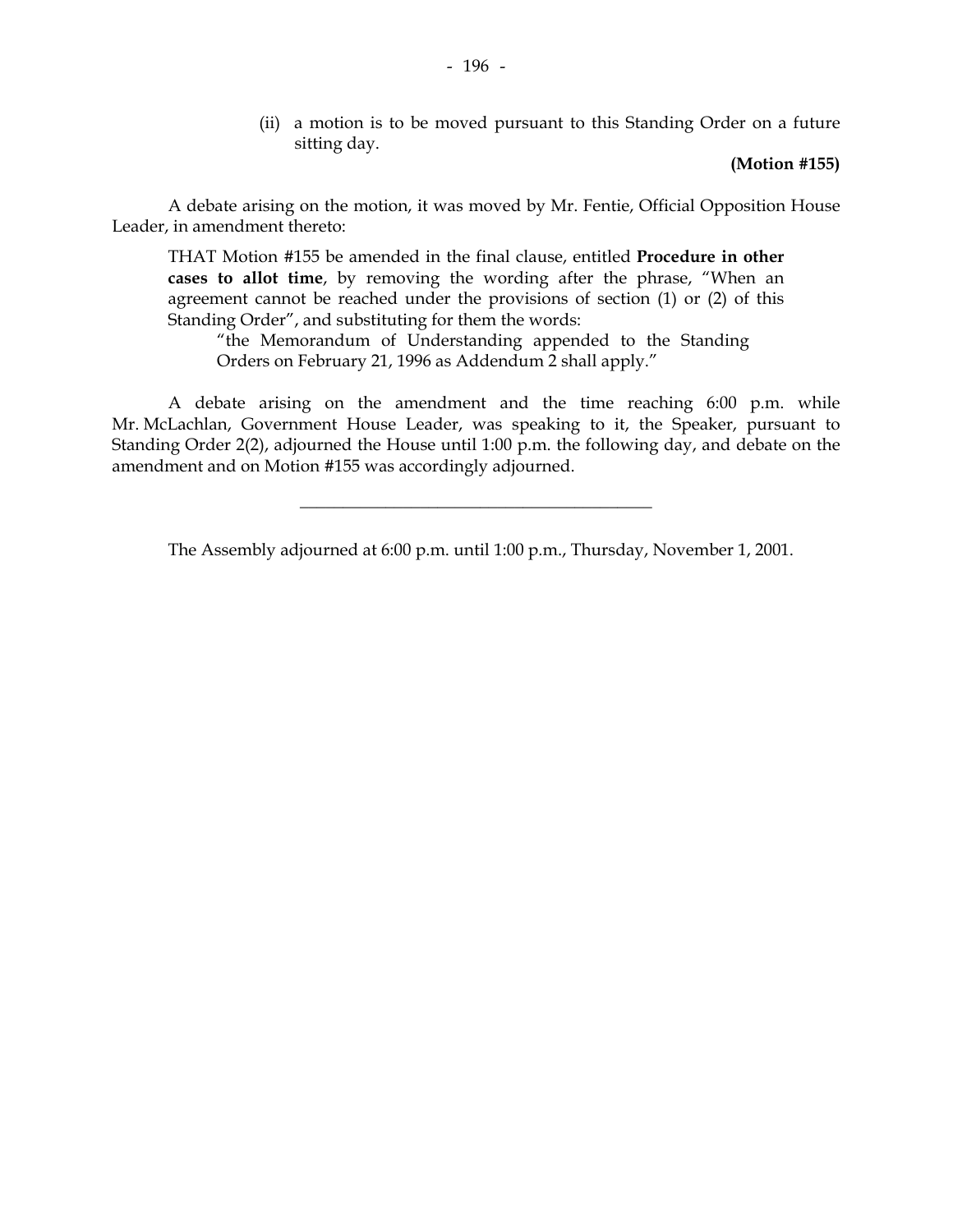## **VOTES AND PROCEEDINGS**

## **of the**

## **YUKON LEGISLATIVE ASSEMBLY**

## **30th Legislative Assembly Second Session**

## Thursday, November 1, 2001

The Speaker took the Chair at 1:00 p.m.

#### **TRIBUTES**

#### **Women Abuse Prevention Month**

 The Hon. Mrs. Edelman, Minister responsible for the Women's Directorate, recognized November as being Women Abuse Prevention Month.

#### **TABLING RETURNS AND DOCUMENTS**

Hon. Ms. Buckway, Minister of Community and Transportation Services

 - Alaska Highway (Marsh Lake) reconstruction: contract amount; contract holdback; number of persons employed **(Legislative Return #80)** 

Hon. Ms. Duncan, Premier

- Supplementary budget: amount spent to date **(Legislative Return #81)** 

Hon. Mr. Kent, Minister of Economic Development

- Youth Investment Fund: projects funded and amounts to date

**(Legislative Return #82)** 

### **MINISTERIAL STATEMENTS**

Hon. Ms. Duncan, Premier

- Bill C-39: *An Act to Replace the Yukon Act*

#### **TABLED DOCUMENT**

 During Question Period, the Hon. Mr. Eftoda, Minister of Education, tabled the following document:

> - First Nations Education Commission Contribution Agreement: letter (dated October 9, 1997) to Grand Chief Shirley Adamson, Council of Yukon First Nations from former Minister of Education, Lois Moorcroft

> > **(Sessional Paper #107)**

#### **COMMITTEE OF THE WHOLE**

According to Order, the Assembly resolved into Committee of the Whole.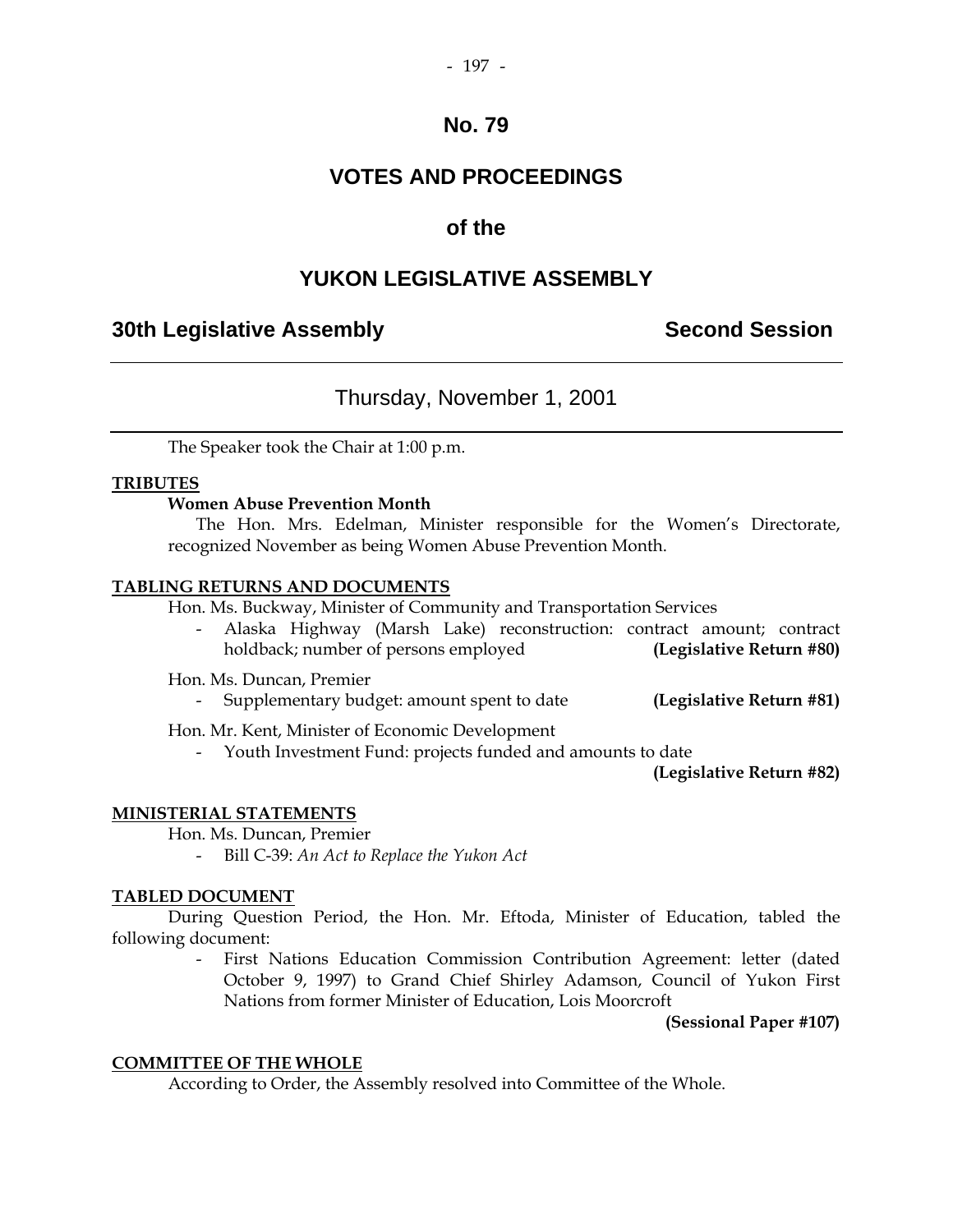Progress was reported on the following Bill:

 Bill #7 - Second Appropriation Act, 2001-02 -Hon. Ms. Duncan

The report of the Chair was adopted.

The Assembly adjourned at 5:59 p.m. until 1:00 p.m., Monday, November 5, 2001.

\_\_\_\_\_\_\_\_\_\_\_\_\_\_\_\_\_\_\_\_\_\_\_\_\_\_\_\_\_\_\_\_\_\_\_\_\_\_\_\_\_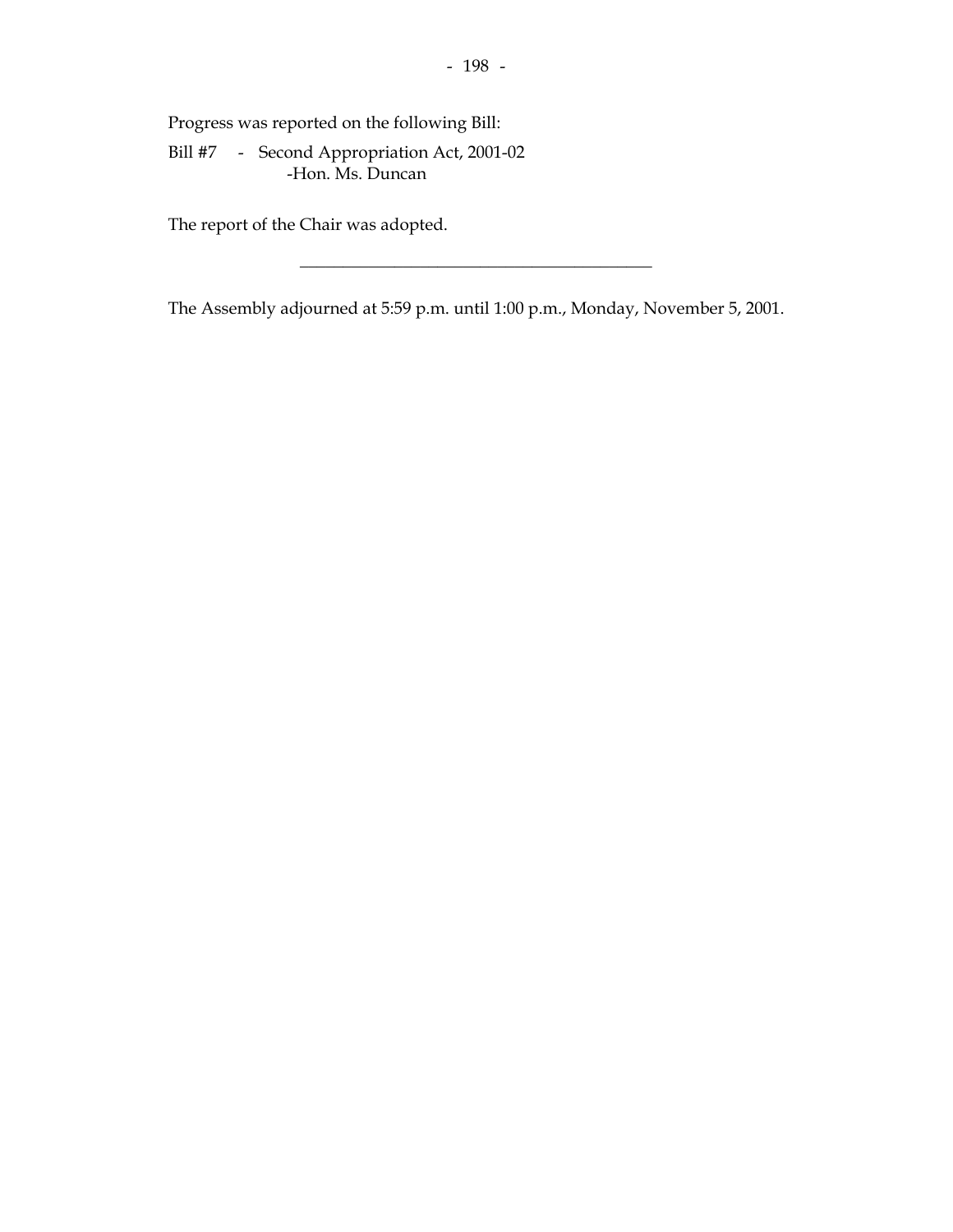#### $-199-$

## **No. 80**

## **VOTES AND PROCEEDINGS**

## **of the**

## **YUKON LEGISLATIVE ASSEMBLY**

## **30th Legislative Assembly Second Session**

## Monday, November 5, 2001

The Speaker took the Chair at 1:00 p.m.

### **TRIBUTES**

#### **In remembrance of Billy Blair**

 Mr. McRobb, Member for Kluane, and the Hon. Ms. Duncan, Premier, paid tribute to Billy Blair, a respected elder of the White River First Nation, who passed away on August 26, 2001.

#### **Red Ribbon Campaign - Tie One On For Safety**

 The Hon. Ms. Buckway, Minister of Community and Transportation Services, on behalf of all Members, paid tribute to the Red Ribbon Campaign – Tie One On For Safety. This national campaign, sponsored by Mothers Against Drunk Driving, was launched in Whitehorse on this date and continues to January 1, 2002.

#### **TABLING RETURNS AND DOCUMENTS**

Hon. Ms. Duncan, Premier

- Spending for Watson Lake and other Yukon communities in the 2001-02 Supplementary #1 Estimates **(Legislative Return #83)**
- First Nations Relations Liaison Cabinet position: information pertaining to

**(Legislative Return #84)**

 Hon. Mr. Roberts, Minister responsible for the Yukon Development Corporation and the Yukon Energy Corporation

Yukon Development Corporation/Yukon Energy Corporation 2000 Annual Report **(Sessional Paper #108)** 

#### **PETITIONS (Response to Petition #4)**

 The Hon. Mr. Roberts, Minister of Health and Services, gave an oral response to Petition #4 (received by the House on May 7, 2001) with regard to a public inquiry of the policies, procedures and practices of the Family and Children's Services Branch.

### **MINISTERIAL STATEMENTS**

Hon. Ms. Buckway, Minister of Community and Transportation Services

- Community Recreation Leadership Endowment Fund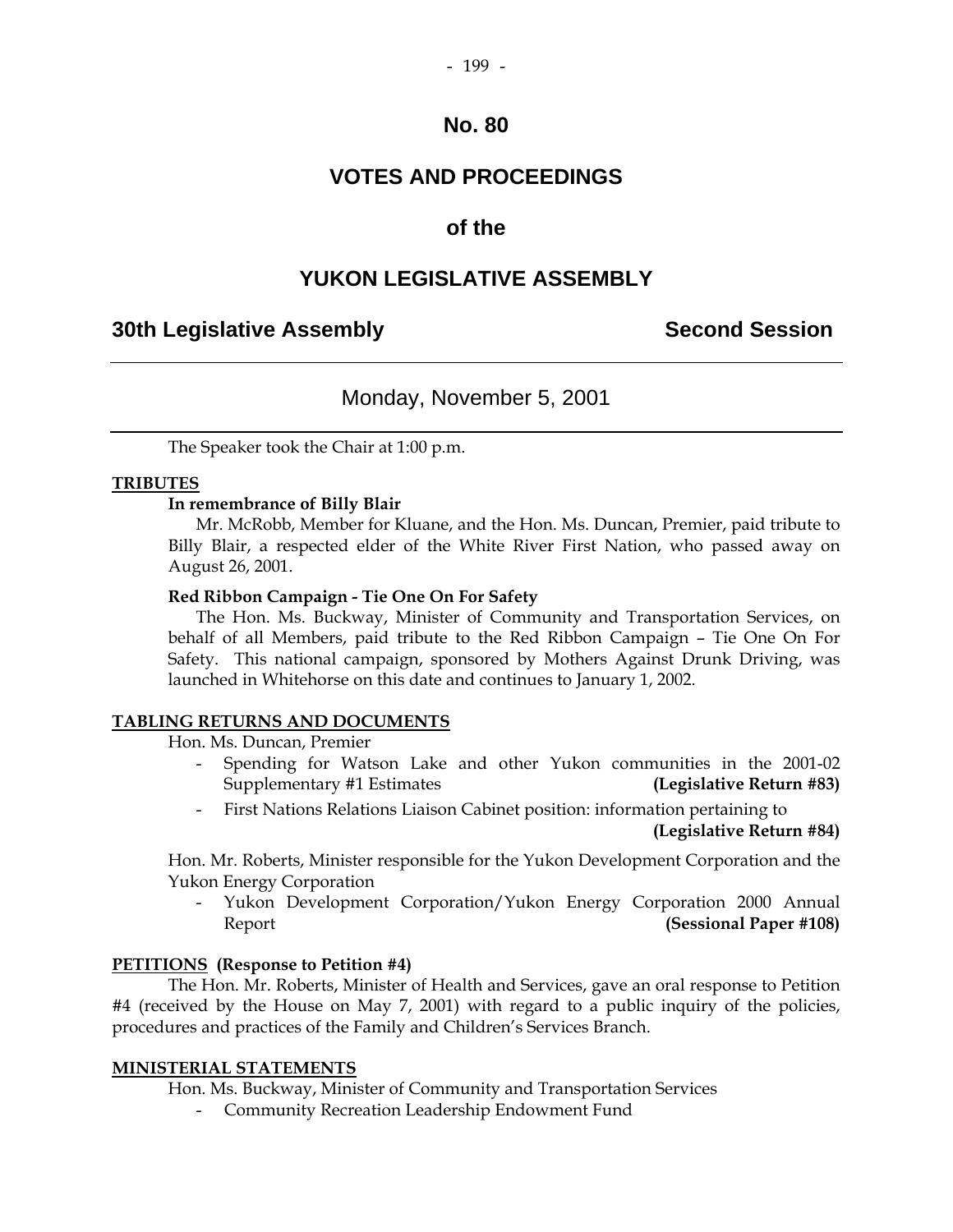### **SPEAKER'S RULING (Re: Point of Order respecting unparliamentary language)**

"Before calling Question Period today the Chair will provide a ruling on the Point of Order raised on Thursday, November 1, 2001.

During Question Period that day the Member for Klondike made reference to a 'Minister for Parks in the Yukon' A Point of Order was raised because other Members believed the Member for Klondike deliberately misstated the name of a Cabinet portfolio.

The events of last Thursday are of concern because the deliberate misstating of the names of ministerial portfolios has unfortunately become somewhat common. We have heard the Minister of Education called 'the Minister of Damage Control' and 'the Minister of Education for Riverdale.' The Minister of Health and Social Services has been called 'the Minister of Flipflop.'

It is a long-standing tradition that Members are to refer to one another by their constituency, ministerial portfolio, or other position they hold in this House. While inadvertent mistakes do happen, deliberate misstatements are not acceptable.

Clearly there is no 'Minister for Parks' in the Government of Yukon. However, the Member for Klondike raised an important issue in his defence. The Member defended his use of this term on the grounds that he was not referring to another Member. The Chair thanks the Member for Klondike for providing the opportunity to address this issue.

Members are advised that the distinction made by the Member for Klondike offers Members no protection. Guideline No. 8 in our Guidelines for Oral Question Period states:

 A question must adhere to the proprieties of the House in that it must not contain inferences, impute motives or cast aspersions upon persons within the House or out of it.

While the guideline refers specifically to Question Period, Members should adhere to this principle during all proceedings in this House. As *The House of Commons Procedure and Practice* notes at page 524:

 The Speaker has ruled that Members have a responsibility to protect the innocent, not only from outright slander but from any slur directly or indirectly implied, and has stressed that Members should avoid as much as possible mentioning by name people from outside the House who are unable to reply and defend themselves against innuendo.

To put it simply, inventing names of portfolios to embarrass Members of this House, or persons outside this House, will not be accepted.

On a related issue the Chair has also had to intervene in clear cases of unparliamentary language. For example, we have heard words and phrases like 'bullying', 'circus clown' and 'the Hyland hyena', and a suggestion that Government Ministers have contradicted their oath of office.

These examples are only some of those that have invited interventions by the Chair. There are many other examples - phrases like 'gong show' 'pork-barrel politics' and suggestions that some Members operate on the basis of fabricated information, rumour and innuendo. These words and phrases, while not ruled unparliamentary, have clearly contributed to disorder and a lack of decorum.

As bad as the use of particular words and phrases is the general atmosphere of disrespect that seems to permeate so many of the proceedings in this House. Members frequently question the integrity and competence of other Members and the truthfulness of their statements.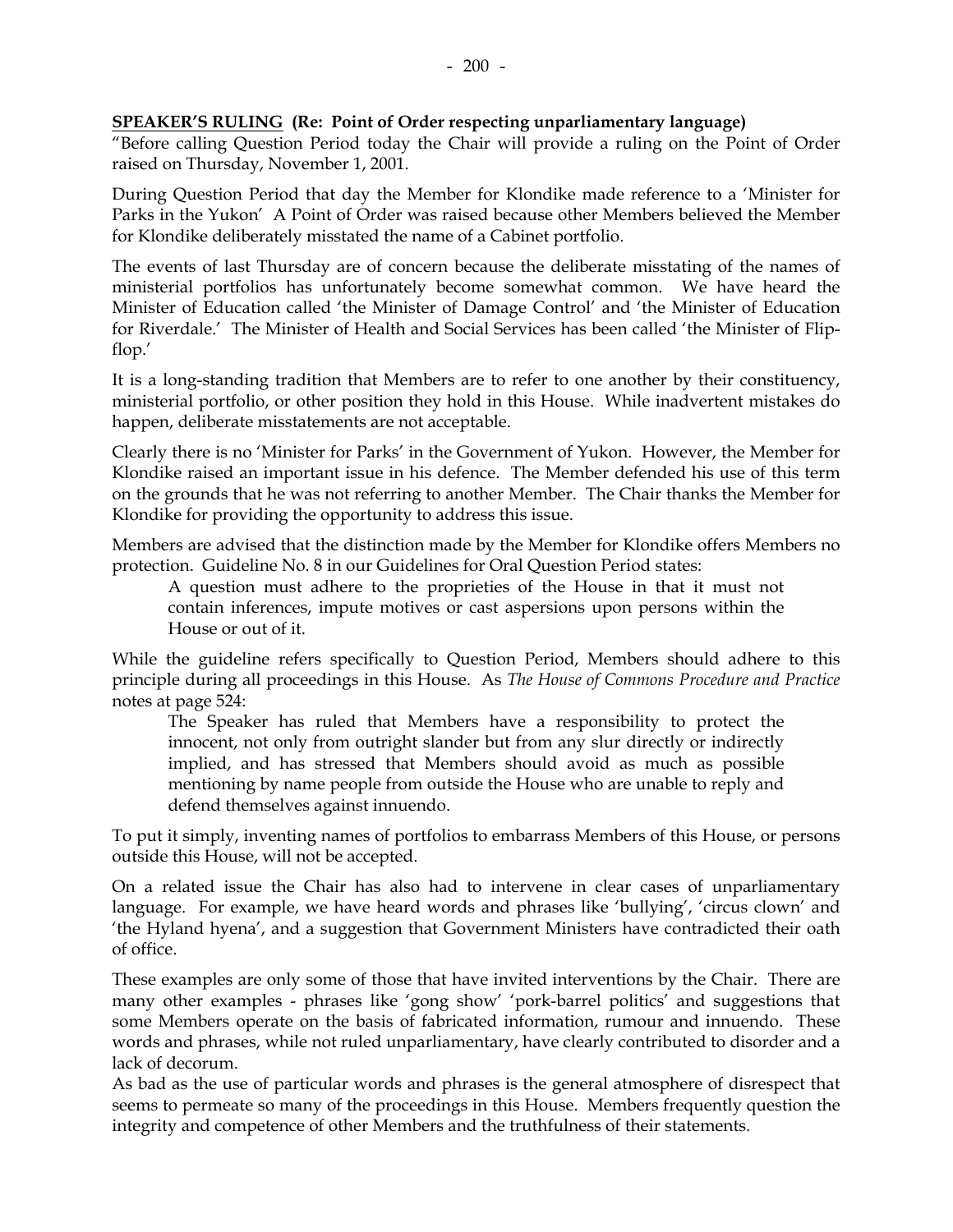Members also interrupt proceedings on Points of Order to, in their words, 'correct the record'. They do this even though the Chair has told Members repeatedly that efforts to correct the record are not Points of Order and should not be raised as such. Members will have a chance to correct the record the next time they have the floor.

The Chair would also like to remind Members of the role of the Chair and of the relationship between the Chair and Members in maintaining order and decorum in this House.

According to Standing Order 6(1) 'The Speaker shall preserve order and decorum, and shall decide questions of order.'

While the Speaker is responsible for enforcing the rules of this Assembly, all Members have a duty to preserve order and decorum and uphold the dignity of this House.

Members can fulfill this duty in two ways: first, by adhering to the Standing Orders and practices of this Assembly. Members can also fulfill this duty in the way in which they deal with Points of Order in this Chamber. In deciding questions of order, the Chair often entertains submissions from Members. Members should remember that they are to advise, and not direct, the Chair. It is not helpful to the Chair for Members to simply tell the Chair that there is, or is not, a Point of Order. In advising the Chair, Members should refer to a specific Standing Order or practice that they believe has, or has not, been violated.

Finally, the Chair assures Members that great care is taken in dealing with issues of language in this House. Freedom of speech is a fundamental parliamentary privilege and it is only with great reluctance that the Chair intervenes in debate. At the same time, Members must keep in mind that parliamentarians have historically been guaranteed freedom of speech so they could debate issues of public concern, not so they could abuse or belittle each other.

Members on both sides of the House should remember that dealing with the public's business is difficult at the best of times. Members will do both themselves and all Yukoners a favour by striving to create and maintain an atmosphere of civility and mature decorum in this Legislative Assembly. I thank Members in advance for making the efforts I know they are capable of in this regard.

This then brings us to the Question Period."

#### **COMMITTEE OF THE WHOLE**

According to Order, the Assembly resolved into Committee of the Whole.

Progress was reported on the following Bill:

Bill #7 - Second Appropriation Act, 2001-02 -Hon. Ms. Duncan

The report of the Deputy Chair was adopted.

The Assembly adjourned at 6:00 p.m. until 1:00 p.m., Tuesday, November 6, 2001.

\_\_\_\_\_\_\_\_\_\_\_\_\_\_\_\_\_\_\_\_\_\_\_\_\_\_\_\_\_\_\_\_\_\_\_\_\_\_\_\_\_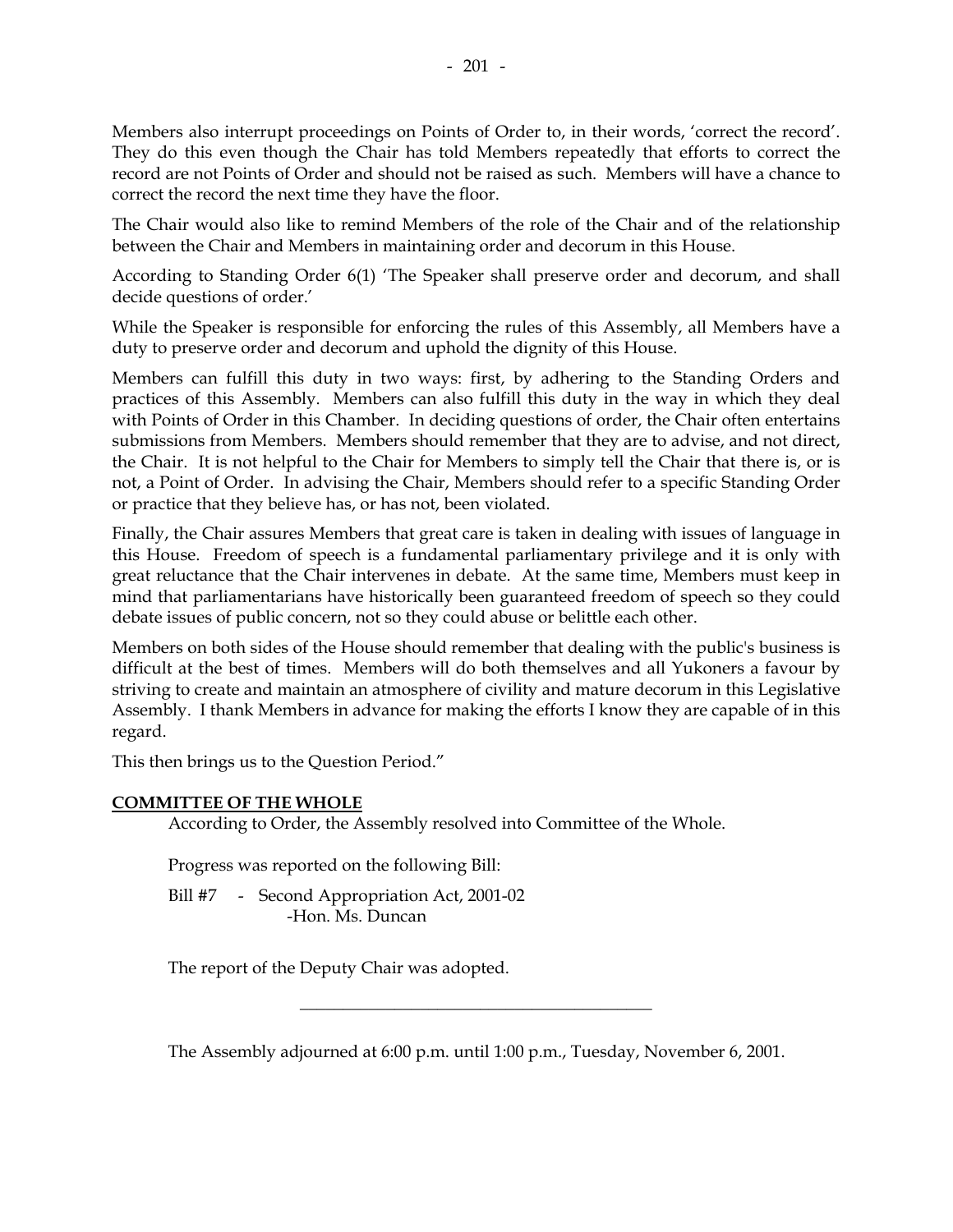## **VOTES AND PROCEEDINGS**

## **of the**

## **YUKON LEGISLATIVE ASSEMBLY**

## **30th Legislative Assembly Second Session**

## Tuesday, November 6, 2001

The Speaker took the Chair at 1:00 p.m.

#### **TRIBUTES**

#### **In remembrance of John Ferbey**

 Mr. Fairclough, Leader of the Official Opposition, and the Hon. Ms. Duncan, Premier, paid tribute to well known Yukoner, John Ferbey, who passed away on November 1, 2001.

#### **TABLING RETURNS AND DOCUMENTS**

Hon. Ms. Buckway, Minister of Community and Transportation Services

- North American Tungsten agreement (dated July 27<sup>th</sup>, 2001): Memorandum of Understanding signed between the Government of Yukon and North American Tungsten Corporation Ltd. **(Legislative Return #85)**
- Rural Electrification and Telecommunications program: no policy changes and listing of approved projects 2001-02 fiscal year **(Legislative Return #86)**
- Arctic Winter Games 2002: status of transportation of dog-mushing teams and equipment to Iqaluit **(Legislative Return #87)**

### **MINISTERIAL STATEMENTS**

Hon. Ms. Duncan, Premier

- Renewal – Government Accountability

#### **NOTICE RE OPPOSITION PRIVATE MEMBERS' BUSINESS**

 Pursuant to Standing Order 14.2(3), Mr. Fentie, Official Opposition House Leader, identified Motion #159 as being the item to be called during Opposition Private Members' Business on Wednesday, November 7, 2001.

 Pursuant to Standing Order 14.2(3), Mr. Jenkins, Leader of the Third Party, identified Motion #152 and Motion #153 as being the items to be called during Opposition Private Members' Business on Wednesday, November 7, 2001.

#### **COMMITTEE OF THE WHOLE**

According to Order, the Assembly resolved into Committee of the Whole.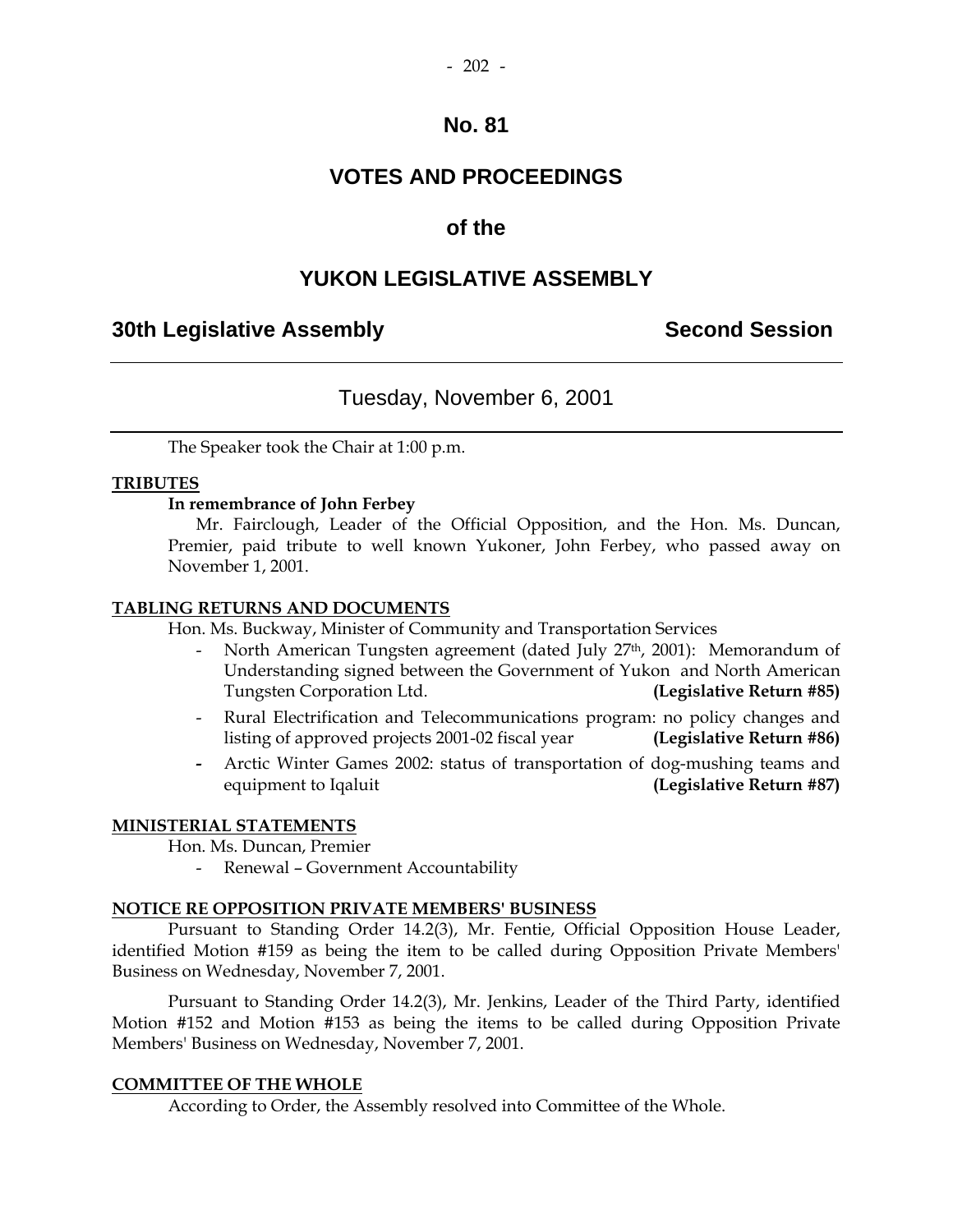Progress was reported on the following Bill:

 Bill #7 - Second Appropriation Act, 2001-02 -Hon. Ms. Duncan

The report of the Deputy Chair was adopted.

The Assembly adjourned at 6:00 p.m. until 1:00 p.m., Wednesday, November 7, 2001.

\_\_\_\_\_\_\_\_\_\_\_\_\_\_\_\_\_\_\_\_\_\_\_\_\_\_\_\_\_\_\_\_\_\_\_\_\_\_\_\_\_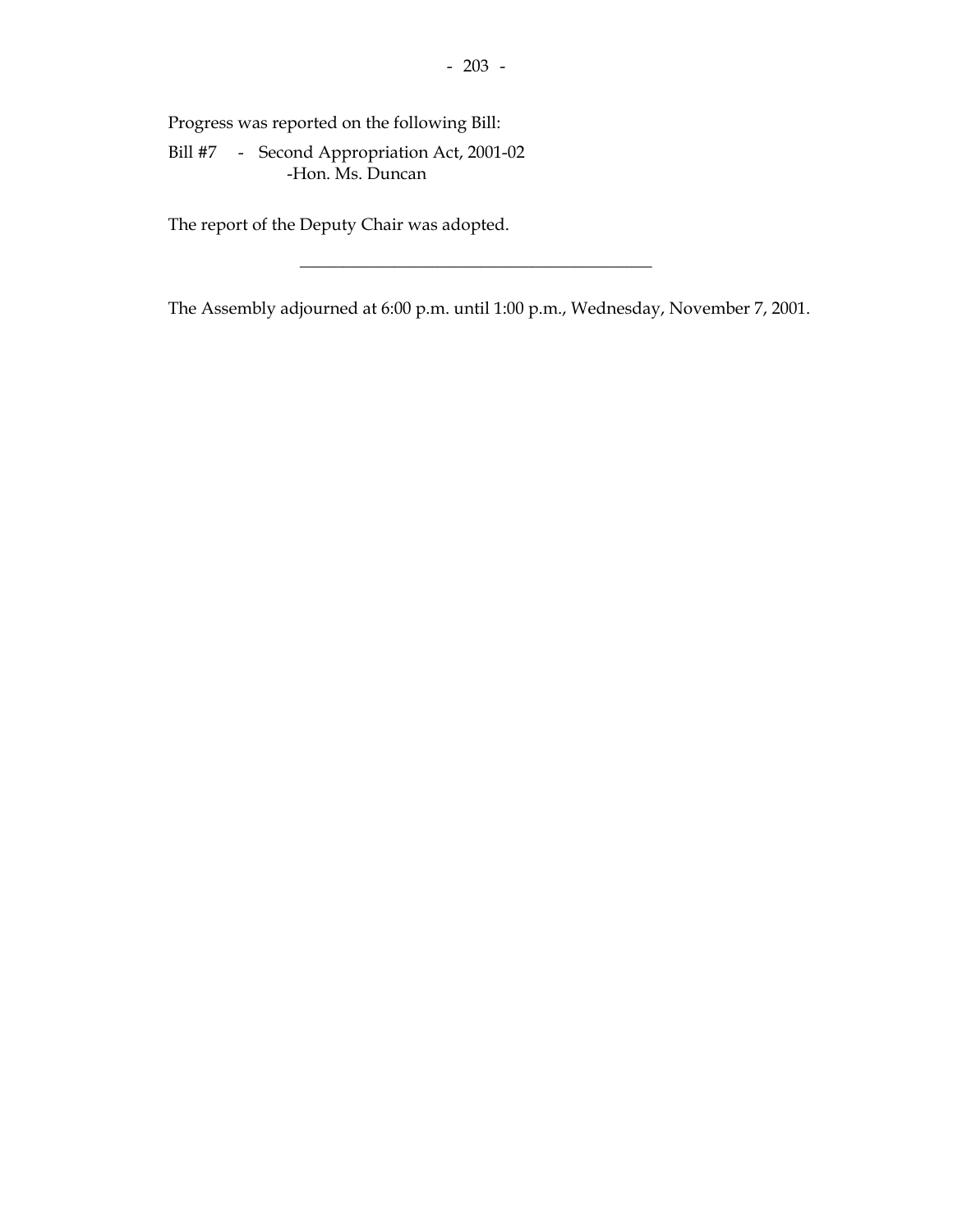## **VOTES AND PROCEEDINGS**

## **of the**

## **YUKON LEGISLATIVE ASSEMBLY**

## **30th Legislative Assembly Second Session**

## Wednesday, November 7, 2001

The Speaker took the Chair at 1:00 p.m.

### **MINISTERIAL STATEMENTS**

Hon. Ms. Duncan, Premier

- Yukon Foundation Endowment

### **QUESTION OF PRIVILEGE (re clarification of Speaker's ruling on November 6, 2001)**

 Mr. Fentie, Official Opposition House Leader, rose on a Question of Privilege regarding clarification of the Speaker's ruling on November 6, 2001, in the Assembly.

### **Speaker's Ruling (re unparliamentary language)**

 "The Chair is prepared to give a ruling on the Question of Privilege raised by the Official Opposition House Leader.

 The Official Opposition House Leader met the notice requirement found in Standing Order 7(1)(b) by submitting a written notice to the Office of the Speaker by 11:00 a.m. on today's date.

 Standing Order 7(4) states that the Speaker must rule on (a) whether there appears, on the face of it, to be a case of breach of privilege, and (b) whether the matter has been raised at the earliest opportunity.

 The normal practice of this House has been that, to meet the 'earliest opportunity' requirement, a Question of Privilege must be raised at the time the event occurred or on the next sitting day. In this matter, the event took place on Tuesday, November 6, 2001. It, therefore, meets the 'earliest opportunity' requirement by being raised as a Question of Privilege today.

 The question for the Chair to decide on, then, is whether the Official Opposition House Leader has raised a question which appears, on the face of it, to be a breach of privilege.

 The written notice from the Official Opposition House Leader did not identify the basis of the breach of privilege that he was raising. Rather, he stated 'The purpose of my Question will be to seek clarification of your rulings on Tuesday, November 6 during my question on the Whitehorse school busing contract, as reflected on pages 2520 and 2521 of the Blues.' The Official Opposition House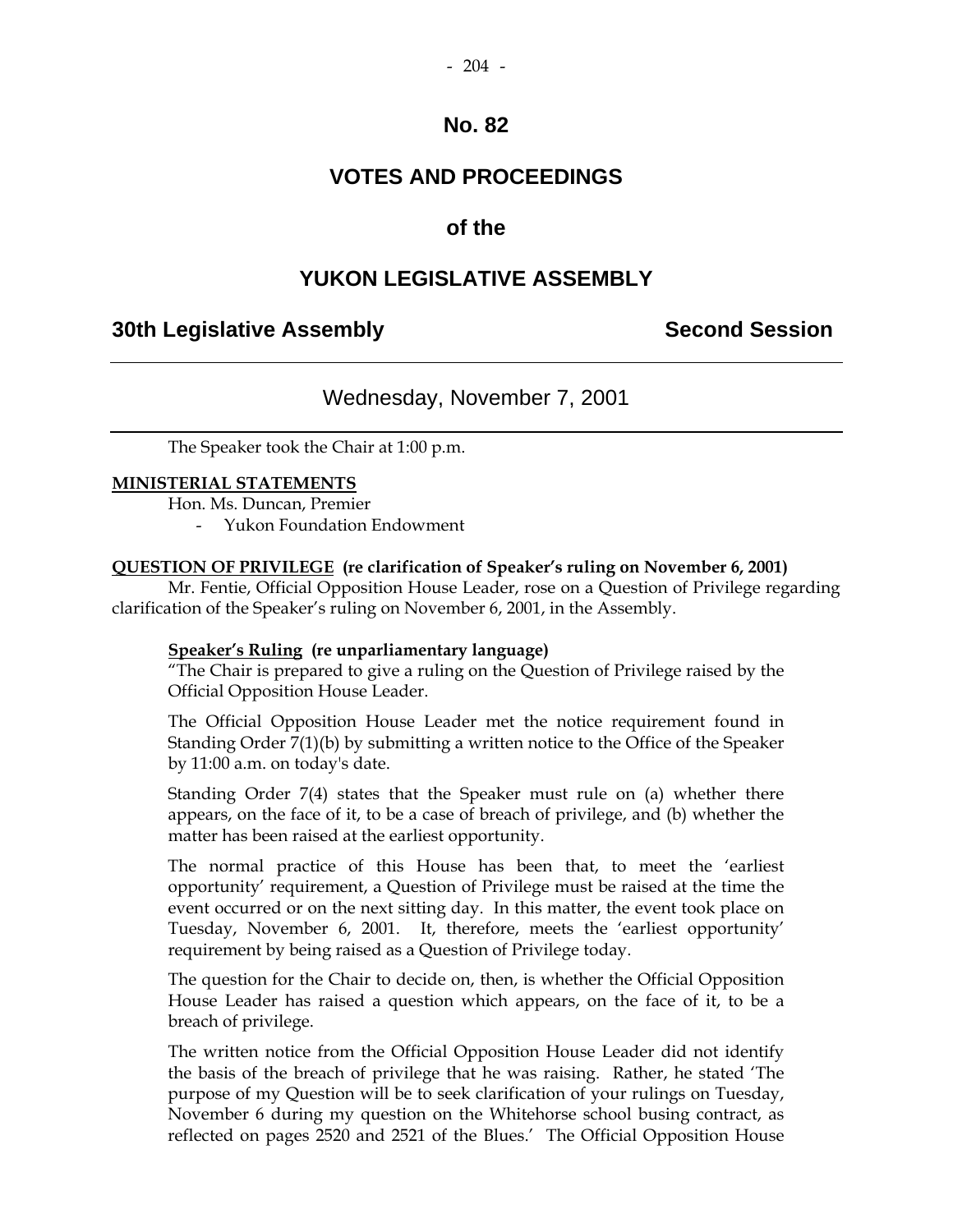Leader then went on in his written notice, and as he has explained to the House just now, to explain the specific points on which he was seeking clarification.

 In reviewing the Standing Orders of this Assembly and the parliamentary authorities, including Beauchesne, the Chair has not found any basis for the matter raised by the Official Opposition House Leader to be found a breach of privilege.

 Rather, as stated by the Official Opposition House Leader, he is seeking clarification of a Speaker's ruling. Although the Chair does plan to address the point raised by the Official Opposition House Leader in a moment, the point needs to be made at the start that it should not be a normal practice of the House to seek clarification of Speaker's rulings under the guise of Questions of Privilege.

 The primary privilege of Members in the Assembly is freedom of speech. It is a well established practice that a Speaker's ruling on language is not a violation of that privilege, even if the ruling is contentious or in error.

 Standing Order 6(1) states, in reference to Speaker's decisions, that 'No debate shall be permitted on any such decision, and no decision shall be subject to an appeal to the Assembly.' Therefore, the normal way for members to deal with a Speaker's decision that they disagree with and want overturned is to move a substantive motion to that effect.

 The Chair, in this case, though, will attempt to provide assistance to the House in dealing with the current matter without insisting that it go through such procedures.

 The Chair, in reference to the events of yesterday, has reviewed the Blues and discussed this matter with our Table Officers. On reflection, the Chair feels the Opposition House Leader has made a legitimate point and that yesterday's decisions by the Chair could be seen to be inconsistent. The Chair would assure the Official Opposition House Leader and all Members of the House that any error in judgement by the Chair was not due to any bias; rather, it should be attributed to making a decision on the matter in haste.

 With regard to the specific issue raised by the Official Opposition House Leader, he is quite right in arguing that, in the context they were used yesterday, the terms 'smear campaign' and 'cover-up' belong in the same category and both were equally deserving of being ruled unparliamentary. The Official Opposition House Leader is also correct in questioning the need to cite any specific rule when raising a point of order about unparliamentary language. Doing so is helpful to the Chair but it is not essential when requesting a ruling on language.

 I hope this will prove satisfactory to members in respect to the matters raised by the Official Opposition House Leader. The House will now proceed to the Orders of the Day."

## **OPPOSTION PRIVATE MEMBERS' BUSINESS MOTIONS OTHER THAN GOVERNMENT MOTIONS**

Moved by Mr. Keenan:

THAT it is the opinion of this House that: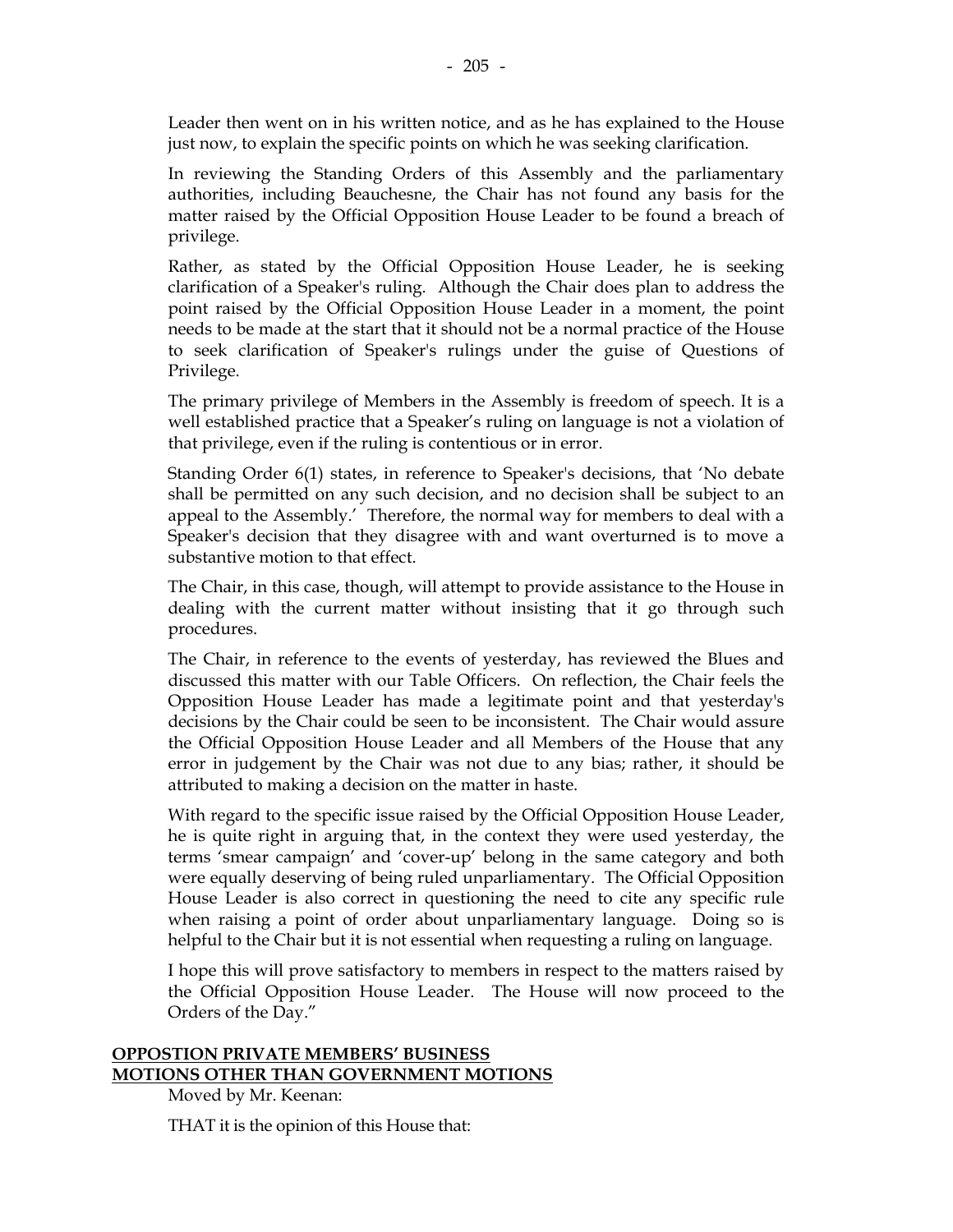- (1) the *Child, Youth and Family Advocacy Act* tabled almost a year ago as a Private Member's Bill was designed to protect and advance the rights and interests of Yukon children, youths and their families relating to designated services,
- (2) the Yukon Liberal Government has had more than enough time to make changes it deems necessary in order to bring a Bill forward for debate in the Legislative Assembly,
- (3) in spite of the reluctance by the Minister of Health and Social Services to acknowledge ongoing problems in the area of children and youth in government care, the Liberal Government did eventually undertake to commission a two-phase review of that issue; and

 THAT this House urges the Government to take its responsibilities to Yukon children, youth and families seriously and to bring forward a *Child, Youth and Family Advocacy Act* for debate and passage by this House during the current legislative sitting.

#### **(Motion #159)**

 A debate arising on the motion and the question being put, it was negatived on the following recorded Division:

|                      | YEA              |           |    |
|----------------------|------------------|-----------|----|
| Fairclough<br>Fentie | Keenan<br>McRobb | Peter     | 5  |
|                      | <b>NAY</b>       |           |    |
| Duncan               | Roberts          | McLachlan |    |
| Eftoda               | Buckway          | Tucker    | 10 |
| Jim                  | Kent             | McLarnon  |    |
| Edelman              |                  |           |    |

Moved by Mr. Jenkins:

 THAT it is the opinion of this House that the Whitehorse Trolley has helped preserve the railway history of the Whitehorse waterfront because if it were not for the trolley the railway tracks would likely have been removed by now;

 THAT this House recognizes that the White Pass & Yukon Route roundhouse, which currently houses the Whitehorse Trolley, is now being threatened by demolition; and

 THAT this House urges the Yukon Liberal Government to work with the City of Whitehorse and the Miles Canyon Historical Railway Society to preserve the White Pass & Yukon Route roundhouse and to expand the trolley service from the Wal-Mart site to Schwatka Lake.

**(Motion #152)**

 A debate arising on the motion, it was moved by the Hon. Mrs. Edelman, Minister of Tourism, in amendment thereto:

THAT Motion #152 be amended by deleting the word "roundhouse" in the 2nd

and 3rd paragraphs and substituting the words:

"locomotive repair shed".

A debate arising on the amendment and the question being put, it was agreed to.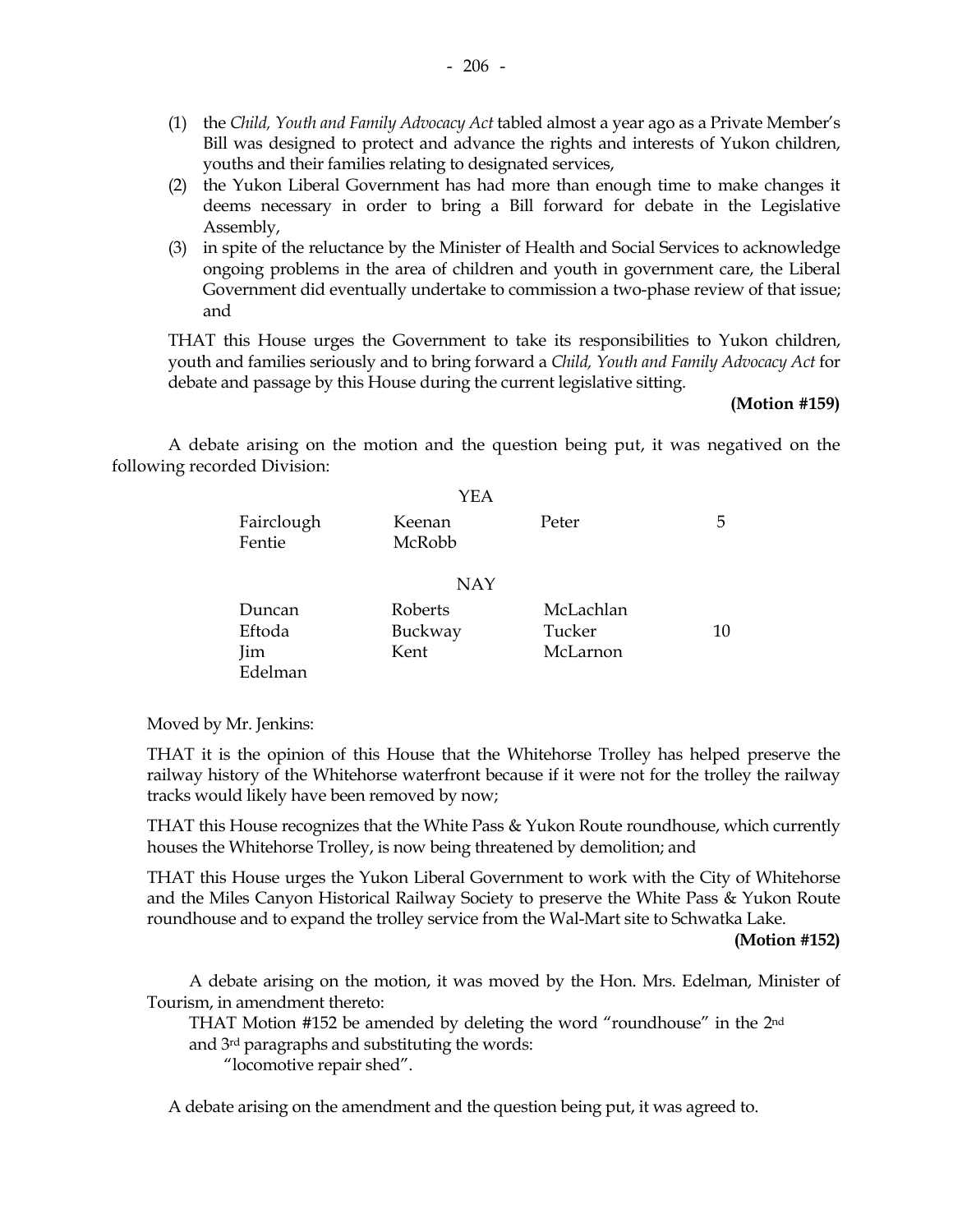A debate arising on Motion #152 as amended and the question being put, it was agreed to on the following recorded Division:

|                                                          | YEA                                                   |                                                |    |
|----------------------------------------------------------|-------------------------------------------------------|------------------------------------------------|----|
| Duncan<br>Eftoda<br>Jim<br>Edelman<br>Roberts<br>Buckway | Kent<br>McLachlan<br>Tucker<br>McLarnon<br>Fairclough | Fentie<br>Keenan<br>McRobb<br>Peter<br>Jenkins | 16 |
|                                                          | <b>NAY</b>                                            |                                                |    |

Moved by Mr. Jenkins:

 THAT this House urges the Yukon Liberal Government, in particular the Minister of Health and Social Services, to utilize a small portion of the Yukon Liberal Government's \$99 million surplus to pay the full cost of acquiring a computerized axial tomography scanner for the Whitehorse General Hospital and forgo the requirement for the Whitehorse General Hospital to contribute \$150,000 through fund raising towards the cost of the purchase price in order to enable the CT scanner to be made operational sooner. **(Motion #153)**

 A debate arising on Motion #153 and the question being put, it was negatived on the following recorded Division:

|            | YEA           |           |    |  |
|------------|---------------|-----------|----|--|
| Fairclough | <b>Keenan</b> | Peter     | 6  |  |
| Fentie     | McRobb        | Jenkins   |    |  |
| <b>NAY</b> |               |           |    |  |
| Duncan     | Roberts       | McLachlan |    |  |
| Eftoda     | Buckway       | Tucker    | 10 |  |
| Jim        | Kent          | McLarnon  |    |  |
| Edelman    |               |           |    |  |
|            |               |           |    |  |
|            |               |           |    |  |

The Assembly adjourned at 5:59 p.m. until 1:00 p.m., Thursday, November 8, 2001.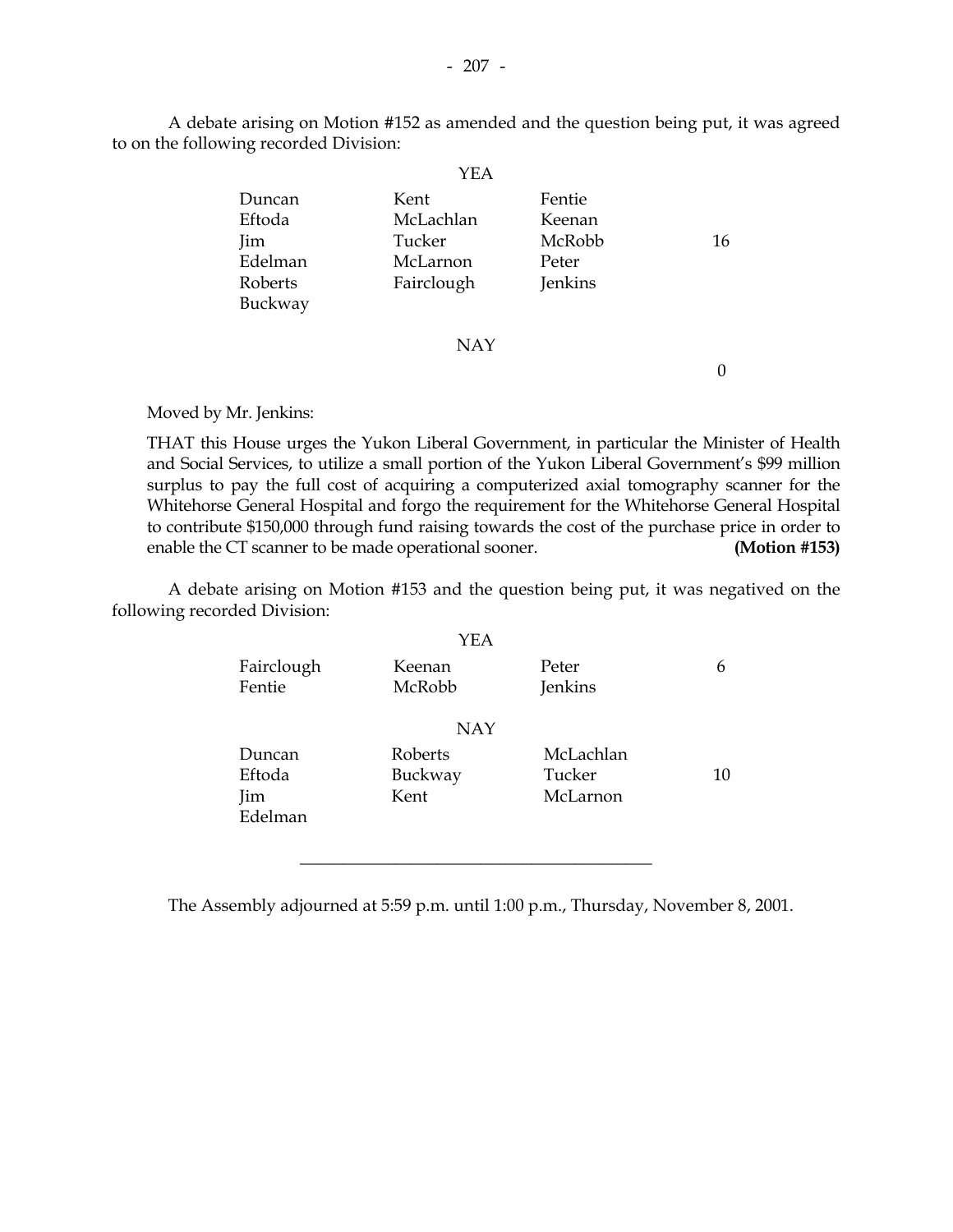## **VOTES AND PROCEEDINGS**

## **of the**

## **YUKON LEGISLATIVE ASSEMBLY**

## **30th Legislative Assembly Second Session**

## Thursday, November 8, 2001

The Speaker took the Chair at 1:00 p.m.

#### **TRIBUTES**

#### **Remembrance Day**

The Hon. Ms. Duncan, Premier, on behalf of all Members, recognized Sunday, November 11, 2001 as being Remembrance Day.

#### **Canada's Air Cadets' 60th Anniversary**

 Mr. Jenkins, Leader of the Third Party, on behalf of all Members, recognized the sixtieth anniversary of Canada's Air Cadet movement.

#### **COMMITTEE OF THE WHOLE**

According to Order, the Assembly resolved into Committee of the Whole.

Progress was reported on the following Bill:

Bill #7 - Second Appropriation Act, 2001-02 -Hon. Ms. Duncan

The report of the Chair was adopted.

The Assembly adjourned at 5:58 p.m. until 1:00 p.m., Tuesday, November 13, 2001.

\_\_\_\_\_\_\_\_\_\_\_\_\_\_\_\_\_\_\_\_\_\_\_\_\_\_\_\_\_\_\_\_\_\_\_\_\_\_\_\_\_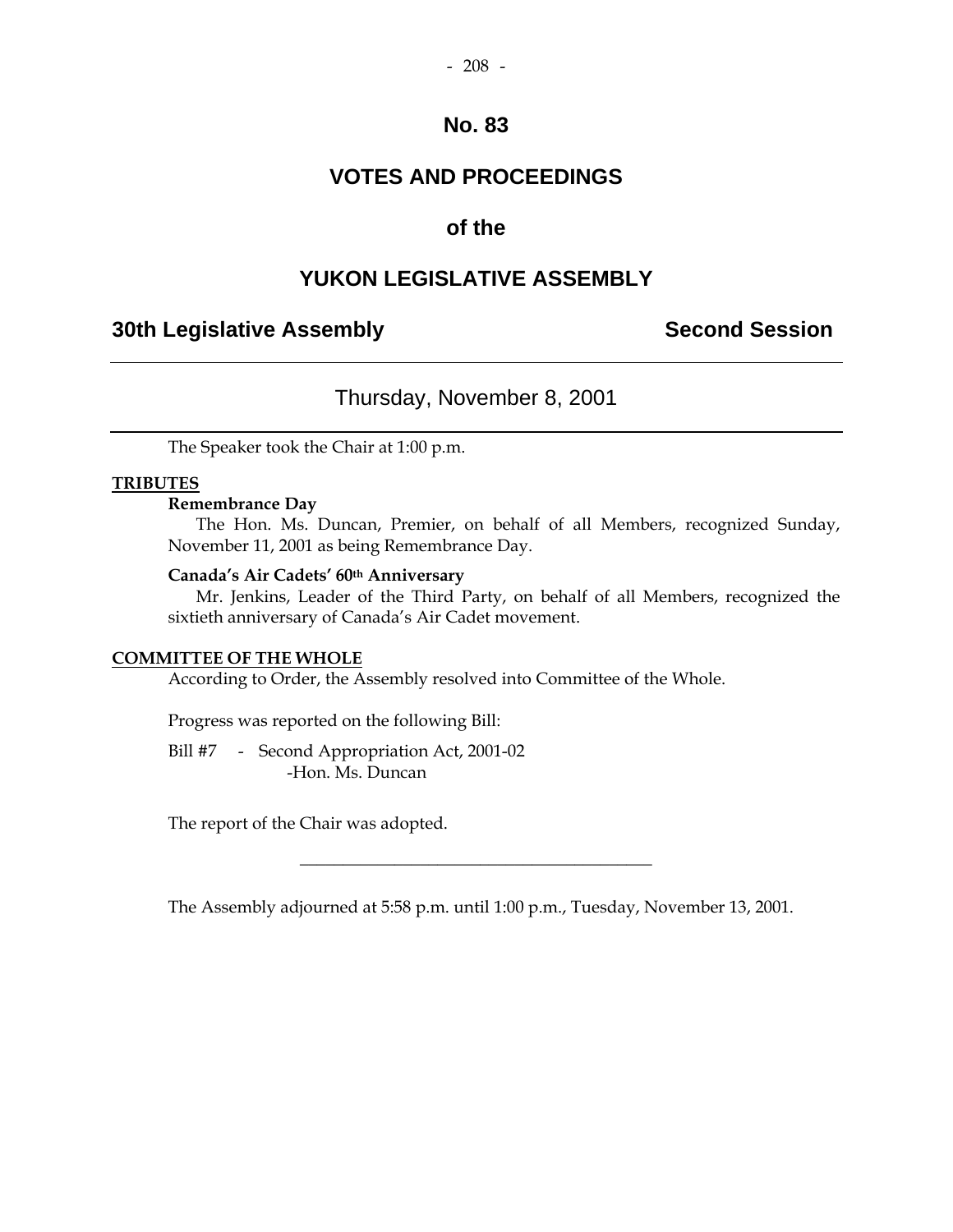#### $-209 -$

## **No. 84**

## **VOTES AND PROCEEDINGS**

## **of the**

## **YUKON LEGISLATIVE ASSEMBLY**

## **30th Legislative Assembly Second Session**

## Tuesday, November 13, 2001

The Speaker took the Chair at 1:00 p.m.

#### **TABLING RETURNS AND DOCUMENTS**

Hon. Ms. Buckway, Minister of Community and Transportation Services

Whitehorse International Airport Emergency on September 11, 2001: Public Findings Report **(Sessional Paper #109)** 

#### **MINISTERIAL STATEMENTS**

Hon. Ms. Buckway, Minister of Community and Transportation Services

 - Whitehorse International Airport Emergency on September 11, 2001: Public Findings Report

#### **NOTICE RE GOVERNMENT PRIVATE MEMBERS' BUSINESS**

 Pursuant to Standing Order 14.2(7), Mr. McLachlan, Government House Leader, informed the House that the Government Private Members did not wish to identify any items standing under the heading "Government Private Members' Business" to be called on Wednesday, November 14, 2001.

#### **GOVERNMENT BILLS**

The following Bill was called for Second Reading:

 Bill #46 - Parks and Land Certainty Act -Hon. Mr. Eftoda

 A debate arising on the motion for Second Reading of Bill #46, and the question being put, it was agreed to on the following recorded Division:

|            | YEA        |           |    |
|------------|------------|-----------|----|
| Duncan     | Roberts    | McLachlan |    |
| Eftoda     | Buckway    | Tucker    |    |
| Jim        | Kent       | McLarnon  | 10 |
| Edelman    |            |           |    |
|            | <b>NAY</b> |           |    |
| Fairclough | Keenan     | Peter     | h  |
| Fentie     | McRobb     | Jenkins   |    |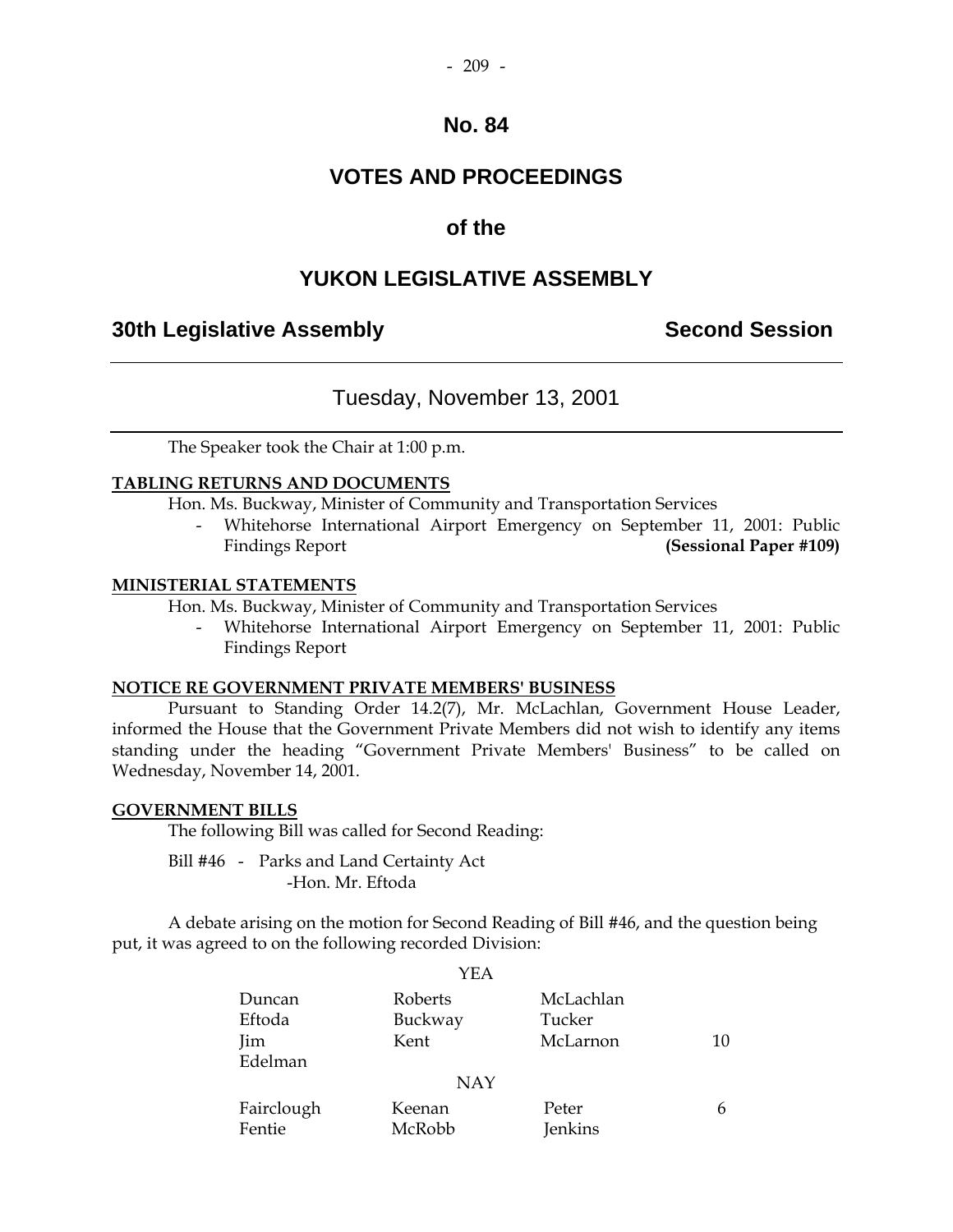Bill #46, entitled, *Parks and Land Certainty Act*, was accordingly, referred to Committee of the Whole.

The following Bill was called for Second Reading:

 Bill #48 - Wildlife Act -Hon. Mr. Eftoda

 A debate arising on the motion for Second Reading of Bill #48, and the question being put, it was agreed to on the following recorded Division:

|         | YEA        |         |    |
|---------|------------|---------|----|
| Duncan  | Kent       | Fentie  |    |
| Eftoda  | McLachlan  | Keenan  |    |
| Jim     | Tucker     | McRobb  | 16 |
| Edelman | McLarnon   | Peter   |    |
| Roberts | Fairclough | Jenkins |    |
| Buckway |            |         |    |
|         | NAY        |         |    |

 $\Omega$ 

Bill #48, entitled, *Wildlife Act*, was accordingly, referred to Committee of the Whole.

#### **COMMITTEE OF THE WHOLE**

According to Order, the Assembly resolved into Committee of the Whole.

 Before proceeding to debate on Bill #7, entitled, *Second Appropriation Act, 2001-02*, the Chair gave the following ruling:

"Before beginning Committee of the Whole today, the Chair would like to comment on the events that transpired in Committee last Thursday.

During Committee of the Whole last Thursday, Members raised several points of order. One statement that caused Ms. Buckway to raise a Point of Order was not heard by the Chair, as he was conferring with table officers on another point at the time.

The Chair said he would review the record as to what was said and get back to the Committee with a ruling. The Chair has now had the opportunity to review the Blues and will rule on the Point of Order in question.

Ms. Buckway raised the Point of Order in response to Mr. Jenkins' assertion that issues surrounding the Deep Creek community plan 'had all to do with the support that this Minister is providing to a constituent for land'.

Ms. Buckway argued that Mr. Jenkins' statement was out of order because it expressed as fact something that was clearly Mr. Jenkins' opinion. Confusion over whether there was a Point of Order may have resulted from the comments by me earlier on Thursday. At one point Ms. Buckway, in reference to Mr. Jenkins, said, 'This Member is well known for inventing situations out of nothing.'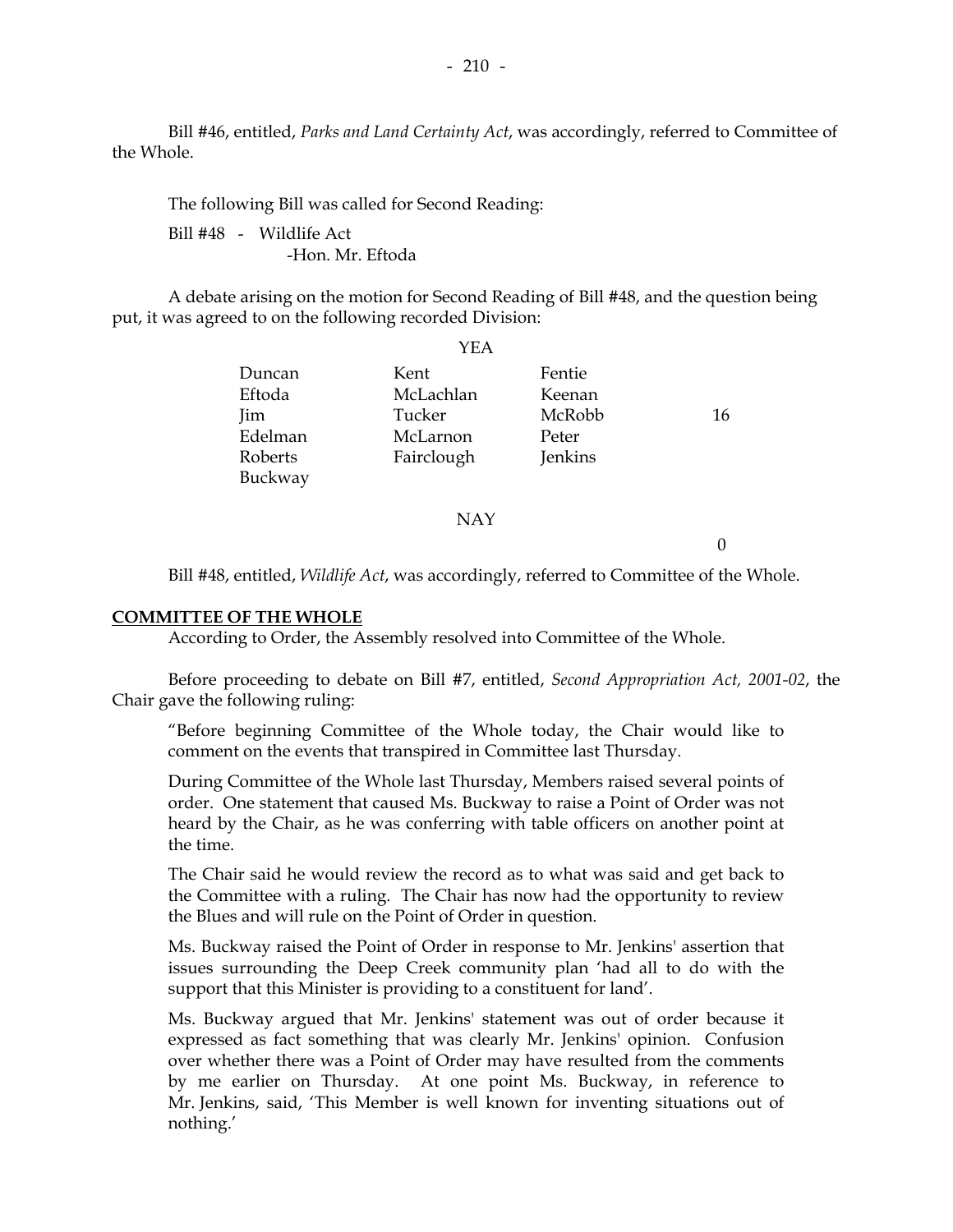they would be in order. After reviewing the Blues of last Thursday, it is clear that this rephrasing is not getting us where we need to be in terms of the tone and content of debate, as well as demeanour.

I refer Members to Standing Order 19(g), which directs the Chair to call to order any Member who 'imputes false or unavowed motives to another Member.'

On more than one occasion, Ms. Buckway explained the delay related to the Deep Creek community plan in terms of the need to update some of the material in it. Also, on more than one occasion, Mr. Jenkins suggested that the delay was in fact due to the relationship between Ms. Buckway and a constituent and that the community plan would be held up until this constituent got the land he desired.

In doing so, Mr. Jenkins attributed to Ms. Buckway a motive that Ms. Buckway did not avow. The Chair rules therefore that Mr. Jenkins' assertion that issues surrounding the Deep Creek community plan 'had all to do with the support that this Minister is providing to a constituent for land' was unparliamentary, and would be so whether it was expressed as an opinion or a fact.

At the same time the Chair would also make the point that Ms. Buckway's claim about Mr. Jenkins - that he is well known for inventing situations out of nothing was also unparliamentary whether it is expressed as opinion or fact.

In debating issues, Members are free to offer their own version of events. This version may clash with those presented by others. As *Beauchesne's* tells us, 'this may result in the House having to accept two contradictory accounts of the same incident.' That is the essence of a dispute as to facts between Members. It is not the Chair's responsibility to sort out those facts. What Members can not do during debate is question the motives of another Member in doing what they have done. Further, Members cannot question the character of other Members during debate.

When a Member has concluded, as did Mr. Jenkins on November 8, that the facts in his possession lead to a charge against another Member being justified, that Member has two options. First, the Member may take action, pursuant to the *Conflict of Interest (Members and Ministers) Act*, to lay a complaint with the Conflicts Commissioner.

Second, the Member may bring the matter before the House in a substantive motion specifying the charge and the remedy to be made.

This ruling is consistent with rulings made by Speaker Bruce, Speaker Johnston and Speaker Devries. It does stem from a ruling by Speaker Michener in 1959. Speaker Michener said that simple justice requires that no Member should have to submit to investigation of his or her conduct by the House or a committee until he or she has been charged with an offence. The proper procedure for charging a Member with an offence is to move a substantive motion containing the charge and a proposal for dealing with it.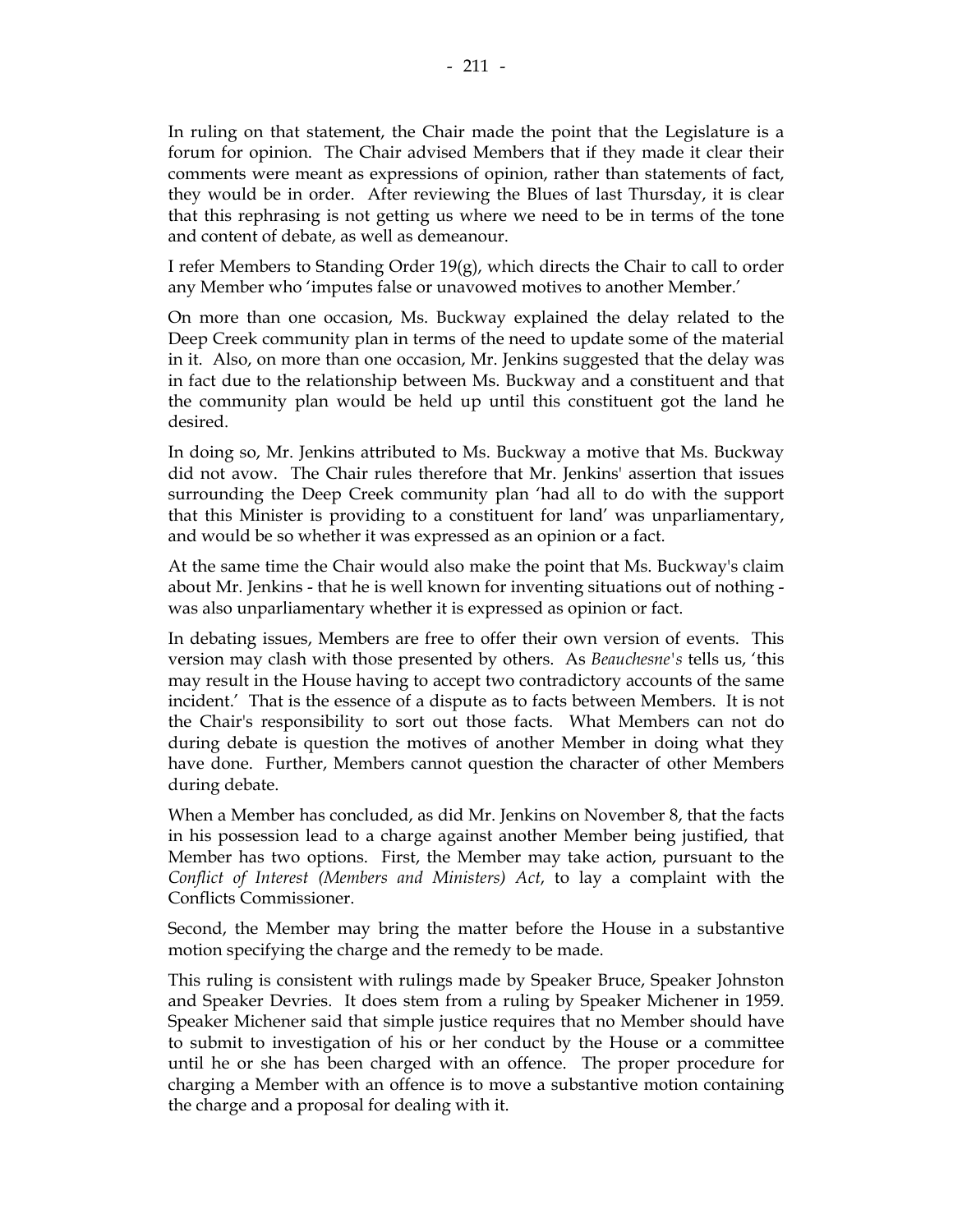As a result, I will now place before the House how I will be ruling on this. Members are free to offer their version of events. This version may clash with others. That's a dispute between facts. Members cannot question the motives of another Member in doing what they have done. That is not allowed under our Standing Orders and it will now be consistent with rulings. Changing of phrases, if it still contains an accusation, is not allowed under the rules of this House."

Progress was reported on the following Bill:

Bill #7 - Second Appropriation Act, 2001-02 -Hon. Ms. Duncan

The report of the Chair was adopted.

The Assembly adjourned at 5:58 p.m. until 1:00 p.m., Wednesday, November 14, 2001.

\_\_\_\_\_\_\_\_\_\_\_\_\_\_\_\_\_\_\_\_\_\_\_\_\_\_\_\_\_\_\_\_\_\_\_\_\_\_\_\_\_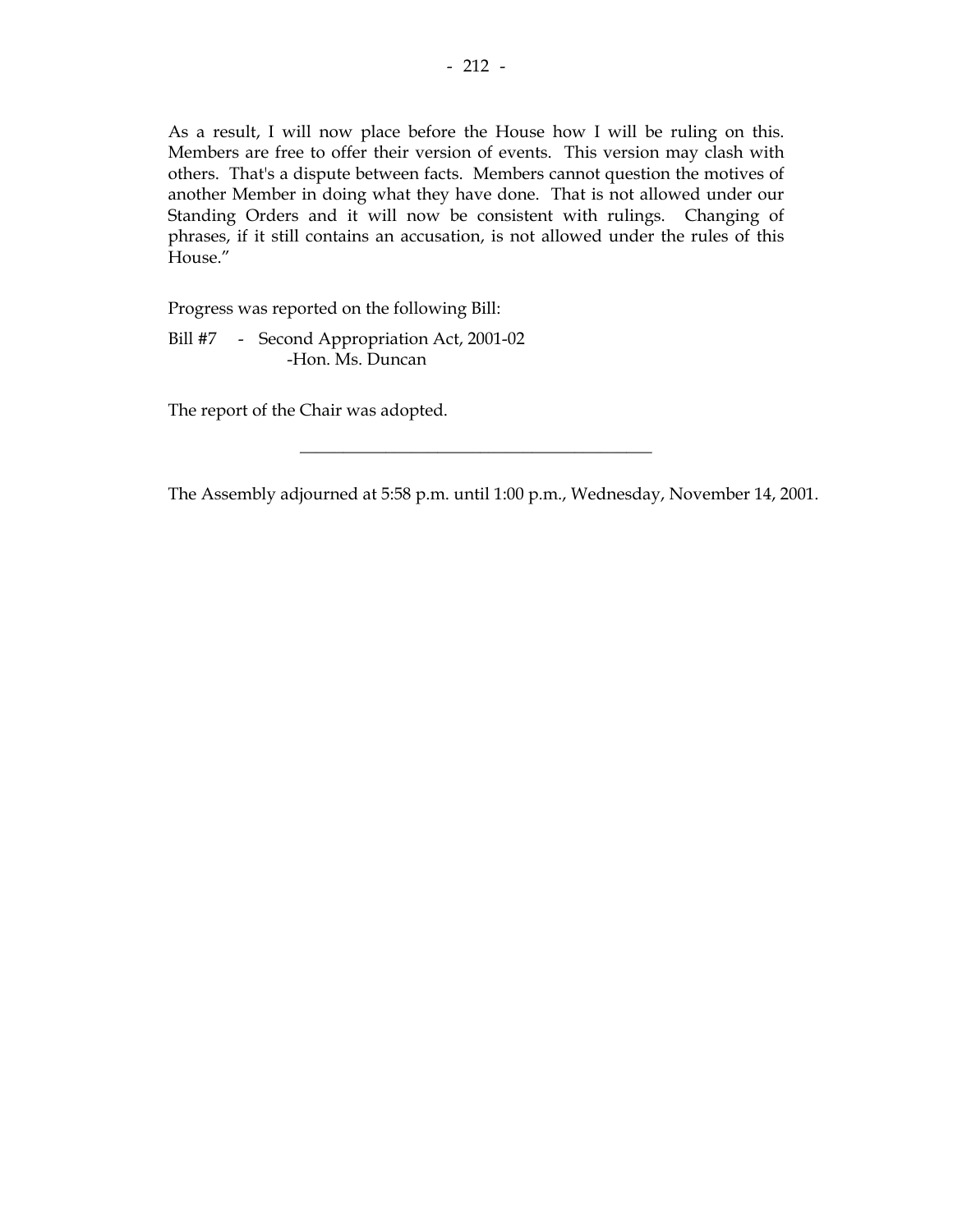# **VOTES AND PROCEEDINGS**

## **of the**

## **YUKON LEGISLATIVE ASSEMBLY**

## **30th Legislative Assembly Second Session**

## Wednesday, November 14, 2001

The Speaker took the Chair at 1:00 p.m.

#### **TRIBUTES**

#### **DC-3 Weathervane**

 The Hon. Ms. Duncan, Premier, paid tribute, on behalf of all Members, to the many volunteers who refurbished the DC-3 weathervane that is mounted on a pivot pedestal at the Whitehorse International Airport.

#### **International Geographic Information Systems Day**

 The Hon. Mr. Jim, Minister of Government Services, paid tribute to International Geographic Information Systems Day.

#### **TABLING RETURNS AND DOCUMENTS**

Hon. Mr. Kent, Minister of Economic Development

 - Yukon Mining Incentives Program: responses to questions asked on Ministerial Statement given on October 23, 2001 **(Legislative Return #88)** 

#### **GOVERNMENT BILLS**

The following Bill was called for Second Reading:

 Bill #47 - Education Staff Relations Act -Hon. Mr. Eftoda

 A debate arising on the motion for Second Reading of Bill #47, and the question being put, it was agreed to on the following recorded Division:

|         | YEA        |         |    |
|---------|------------|---------|----|
| Duncan  | Kent       | Fentie  |    |
| Eftoda  | McLachlan  | Keenan  |    |
| Jim     | Tucker     | McRobb  | 16 |
| Edelman | McLarnon   | Peter   |    |
| Roberts | Fairclough | Jenkins |    |
| Buckway |            |         |    |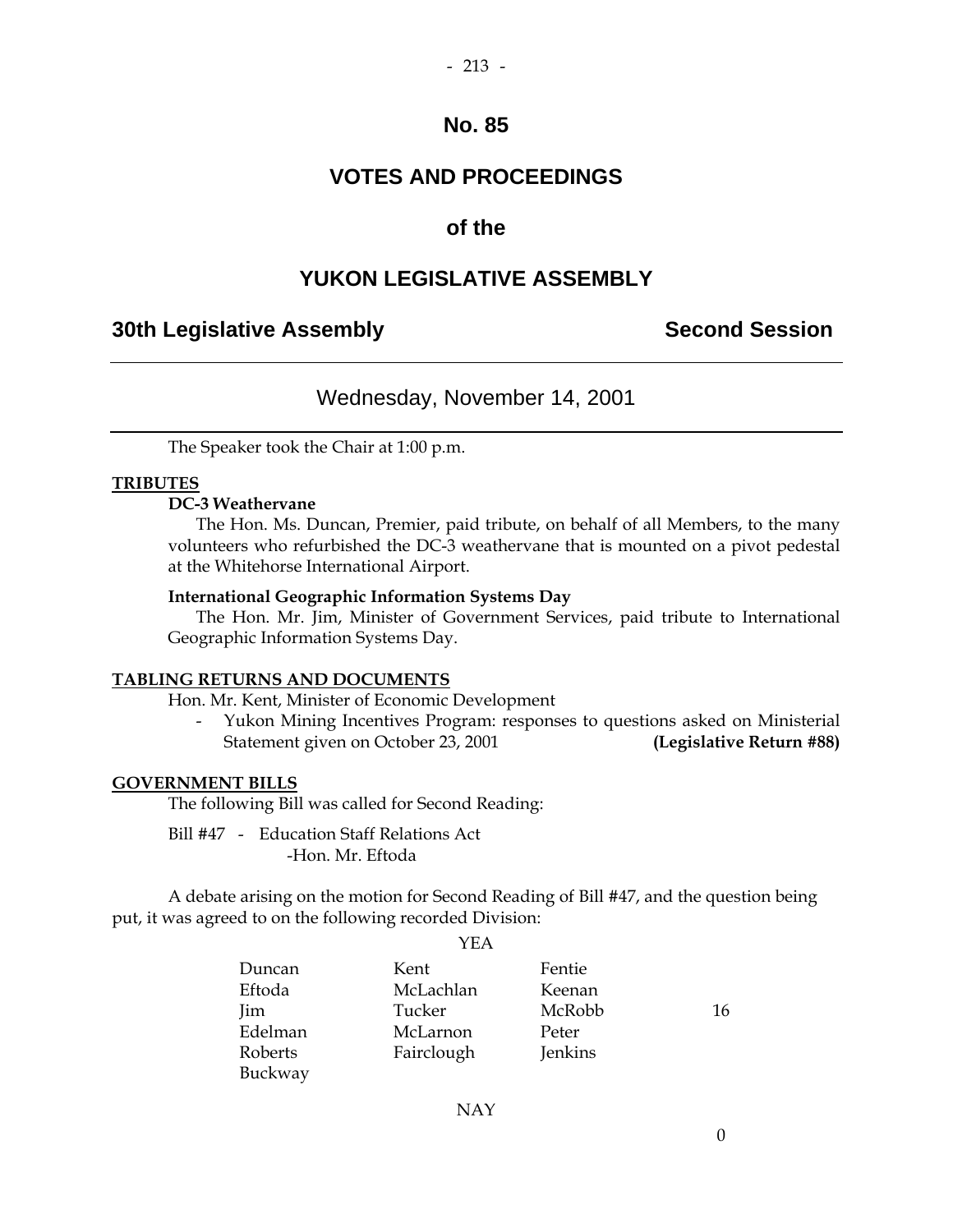Bill #47, entitled, *Education Staff Relations Act*, was accordingly, referred to Committee of the Whole.

## **COMMITTEE OF THE WHOLE**

According to Order, the Assembly resolved into Committee of the Whole.

Progress was reported on the following Bill:

Bill #7 - Second Appropriation Act, 2001-02 -Hon. Ms. Duncan

The report of the Chair was adopted.

The Assembly adjourned at 5:59 p.m. until 1:00 p.m., Thursday, November 15, 2001.

\_\_\_\_\_\_\_\_\_\_\_\_\_\_\_\_\_\_\_\_\_\_\_\_\_\_\_\_\_\_\_\_\_\_\_\_\_\_\_\_\_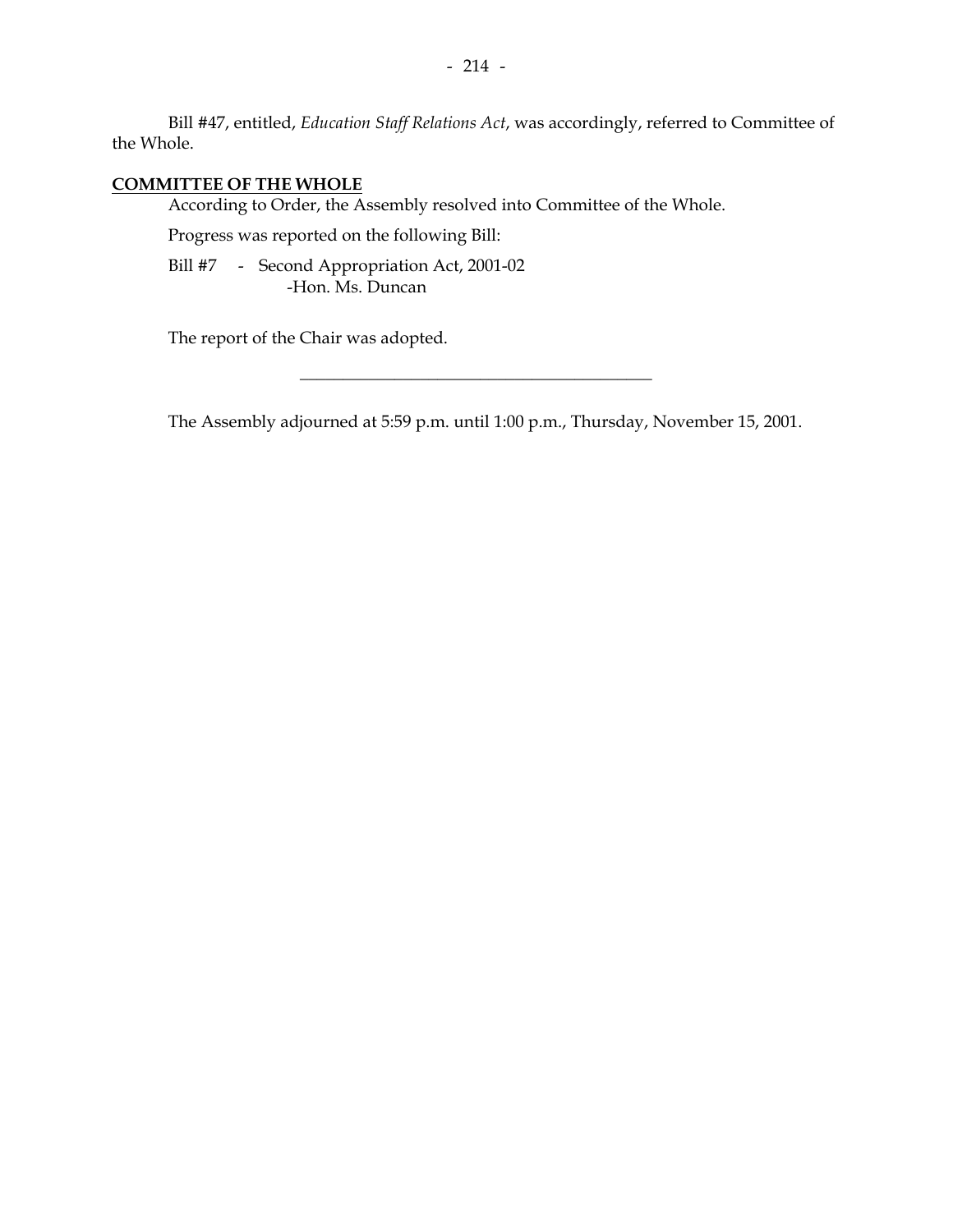# **VOTES AND PROCEEDINGS**

## **of the**

## **YUKON LEGISLATIVE ASSEMBLY**

## **30th Legislative Assembly Second Session**

## Thursday, November 15, 2001

The Speaker took the Chair at 1:00 p.m.

#### **TRIBUTES**

### **In remembrance of Chitzoo Sarah Simon**

 Mrs. Peter, Member for Vuntut Gwitchin, and the Hon. Ms. Buckway, Minister of Community and Transportation Services, paid tribute to much respected Gwitchin elder, Chitzoo Sarah Simon, who passed away on November 2, 2001 at the age of 100 years.

#### **In remembrance of Charlotte Williams**

 The Hon. Ms. Buckway, Minister of Community and Transportation Services, paid tribute to life-time Yukoner, Charlotte Williams, who passed away on November 8, 2001 at the age of 91 years.

#### **TABLING RETURNS AND DOCUMENTS**

Hon. Ms. Duncan, Premier

- Travel (Ministerial and Cabinet staff) in-territory and out-of-territory: detailed breakdown for period ending September 30, 2001 **(Legislative Return #89)**
- Renewal process: policy framework for workforce support initiatives

**(Legislative Return #90)** 

Hon. Mr. Eftoda, Minister of Renewable Resources

 - Yukon State of the Environment Interim Report (2000): An Update of Environmental Indicators **(Sessional Paper #110)** 

#### **GOVERNMENT BILLS**

The following Bills were read a second time and referred to Committee of the Whole:

- Bill #45 An Act to Amend the Income Tax Act (No. 4) -Hon. Ms. Duncan
- Bill #53 Canadian Council for Donation and Transplantation Indemnification Act -Hon. Mr. Roberts

#### **COMMITTEE OF THE WHOLE**

According to Order, the Assembly resolved into Committee of the Whole.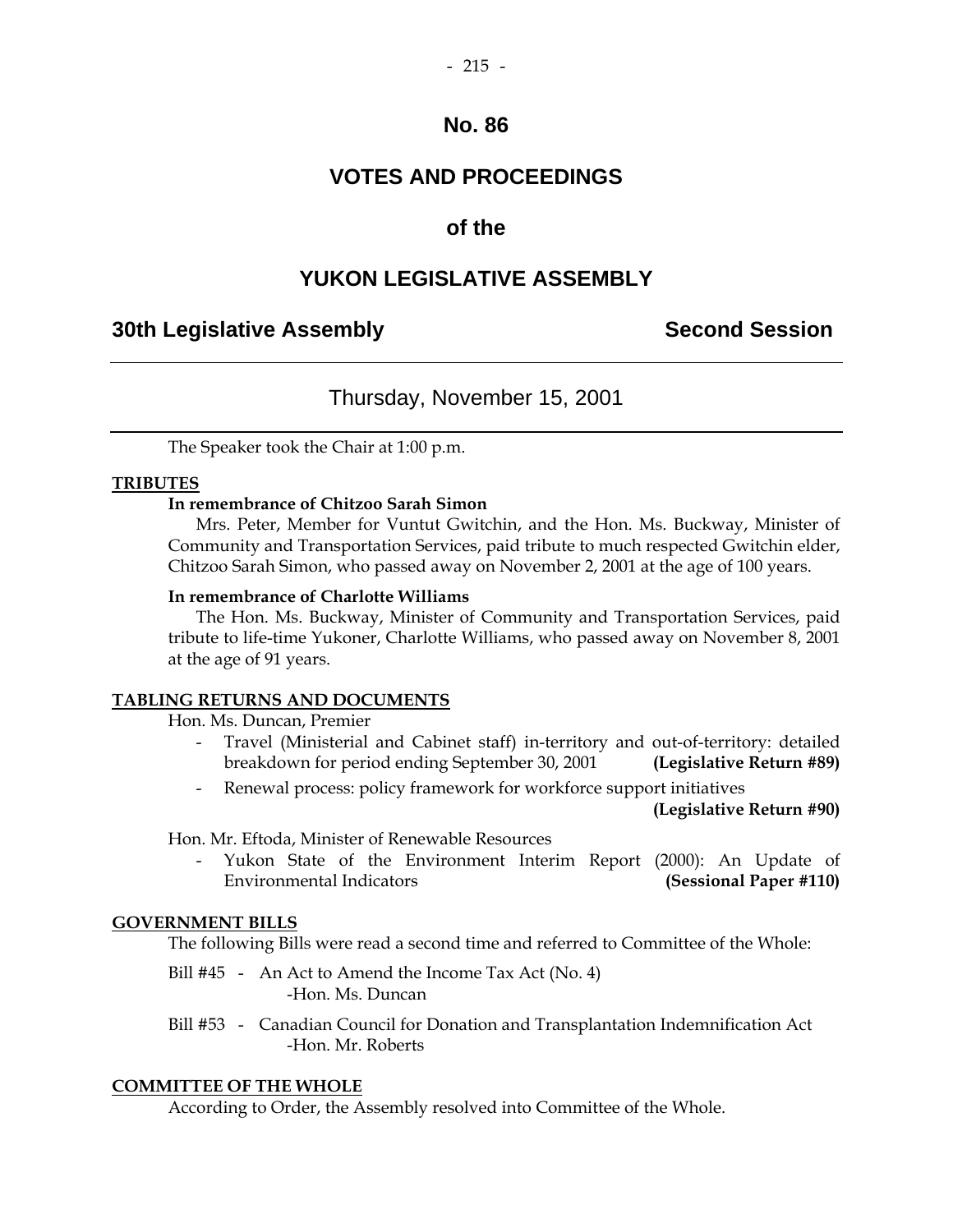Unanimous consent was requested by Mr. McLachlan, Government House Leader, to deem all clauses of the following Bills to have been read and carried:

- Bill #45 An Act to Amend the Income Tax Act (No. 4) -Hon. Ms. Duncan
- Bill #53 Canadian Council for Donation and Transplantation Indemnification Act -Hon. Mr. Roberts

Unanimous consent was granted.

The following Bills were reported without amendment:

- Bill #45 An Act to Amend the Income Tax Act (No. 4) -Hon. Ms. Duncan
- Bill #53 Canadian Council for Donation and Transplantation Indemnification Act -Hon. Mr. Roberts

Progress was reported on the following Bill:

Bill #7 - Second Appropriation Act, 2001-02 -Hon. Ms. Duncan

The report of the Chair was adopted.

The Assembly adjourned at 6:00 p.m. until 1:00 p.m., Monday, November 19, 2001.

\_\_\_\_\_\_\_\_\_\_\_\_\_\_\_\_\_\_\_\_\_\_\_\_\_\_\_\_\_\_\_\_\_\_\_\_\_\_\_\_\_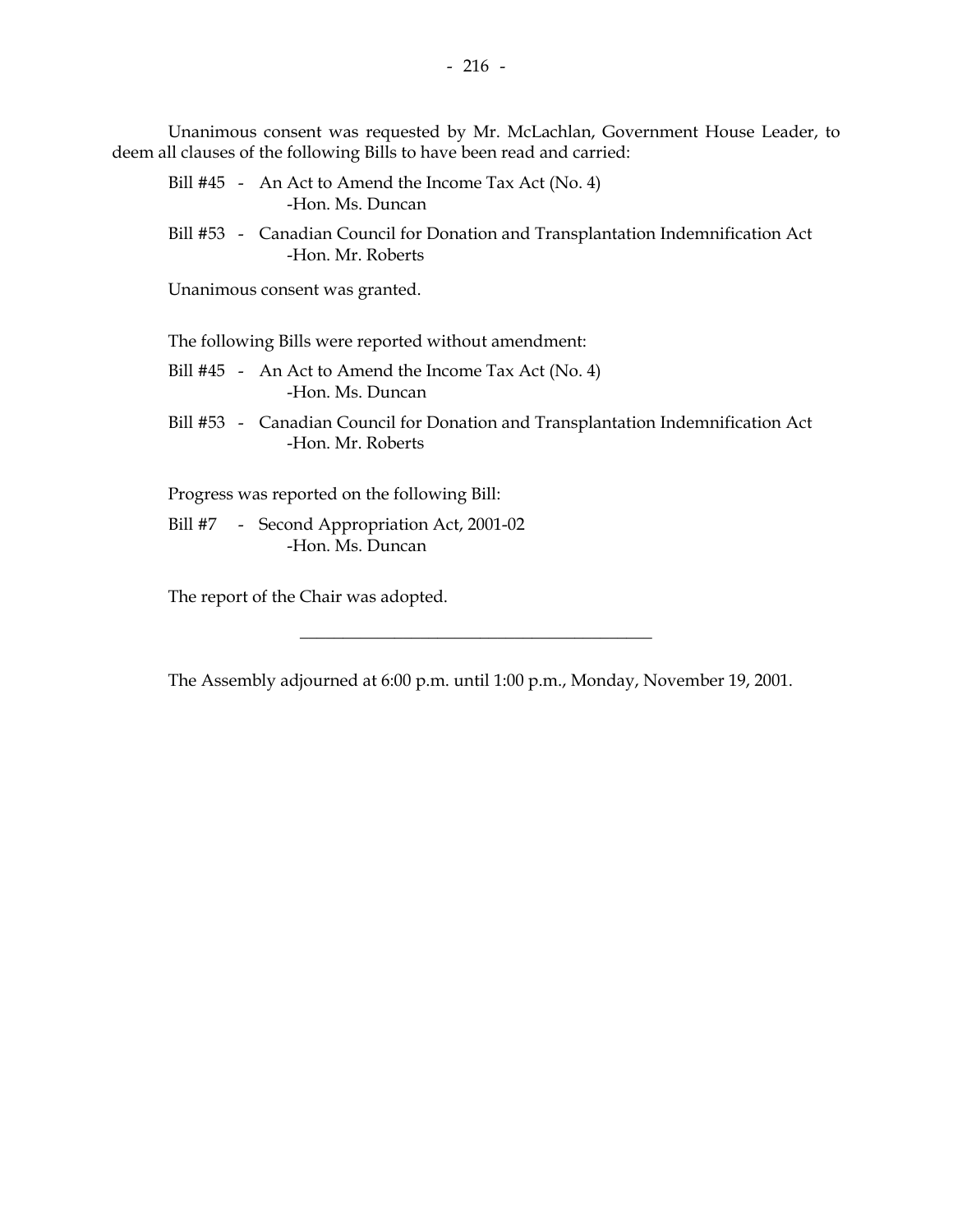# **VOTES AND PROCEEDINGS**

## **of the**

## **YUKON LEGISLATIVE ASSEMBLY**

## **30th Legislative Assembly Second Session**

## Monday, November 19, 2001

The Speaker took the Chair at 1:00 p.m.

#### **TRIBUTES**

#### **Louis Riel Day**

 The Hon. Mrs. Edelman, Minister of Tourism, recognized November 16, 2001 as being Louis Riel Day.

#### **National Addictions Awareness Week**

 The Hon. Mr. Roberts, Minister of Health and Social Services, Mr. Keenan, Member for Ross River-Southern Lakes, and Mr. Jenkins, Leader of the Third Party, paid tribute to National Addictions Awareness Week.

#### **TABLING RETURNS AND DOCUMENTS**

Hon. Mr. Roberts, Minister of Health and Social Services

 - Group home at 16 Klondike Road: cost of operation before and after government takeover in fiscal year 2000-01 **(Legislative Return #91)** 

#### **INTRODUCTION OF BILLS**

Under Introduction of Bills, the Hon. Ms. Buckway, Minister of Justice, stated:

 "I am tabling a Bill which contains what I believe to be a true translation into French of the English text of Bill # 48, entitled *Wildlife Act*."

*Wildlife Act* (Bill #48): French text **(French Text: Sessional Paper #111)** 

#### **MINISTERIAL STATEMENTS**

Hon. Mrs. Edelman, Minister of Tourism

- Air Access

#### **GOVERNMENT MOTIONS**

Moved by the Hon. Ms. Buckway:

 THAT the Yukon Legislative Assembly, pursuant to subsection 16(1) of the *Human Rights Act*, reappoint Mary Kane to the Yukon Human Rights Commission.

 **(Motion #165)** 

The question being put on the motion, it was agreed to.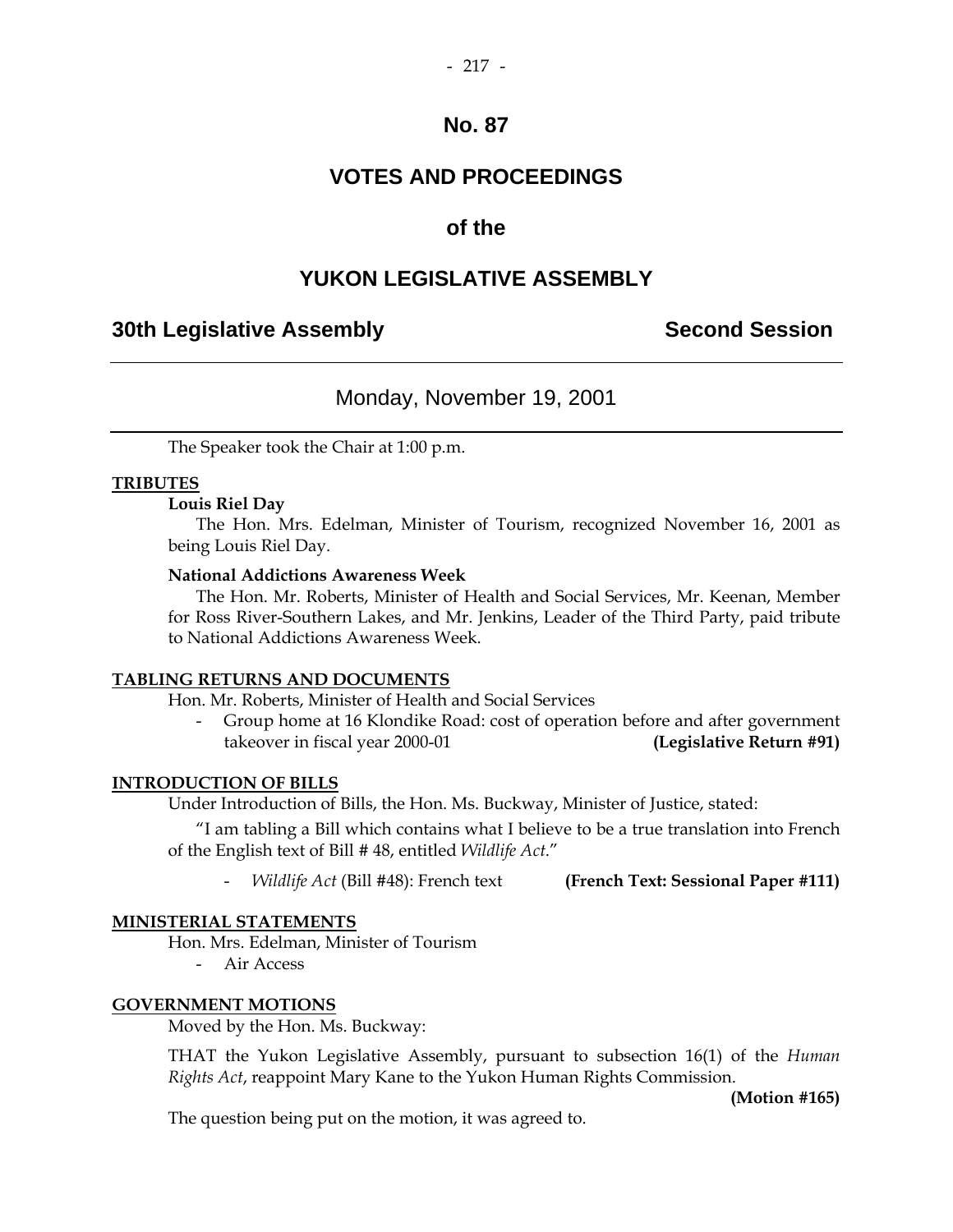Moved by the Hon. Ms. Buckway:

 THAT the Yukon Legislative Assembly, pursuant to section 21 of the *Human Rights Act*, effective immediately:

- (1) appoint Michael Dougherty, Barbara Evans, Claudia Lowry and reappoint Erwin Ordonez de Leon to the Yukon Human Rights Panel of Adjudicators, and
- (2) designate Barbara Evans as Chief Adjudicator.

**(Motion #166)** 

The question being put on the motion, it was agreed to.

#### **Unanimous Consent**

 Mr. McLachlan, Government House Leader requested unanimous consent for Motion #169 standing in the name of the Premier on today's Notice Paper to be called at this time. Further, in recognition of the length of the motion, Mr. McLachlan requested the unanimous consent of the House for the motion to be taken as having been read from the Chair and for it to appear in Hansard as having been read.

Unanimous consent was granted.

Moved by the Hon. Ms. Duncan, Premier:

 THAT the Standing Orders of the Yukon Legislative Assembly be amended, effective immediately prior to the adjournment of the Assembly on the final sitting day of the 2001 Fall Sitting, by:

#### **(A) adding the following new Standing Orders:**

## "CHAPTER 14 [SPECIAL STANDING ORDERS RESULTING FROM LEADERS' AGREEMENT OF NOVEMBER 8, 2001]

#### SITTINGS OF THE ASSEMBLY

Giving two weeks notice of Assembly being called into session

- 73 (1) Whenever the House stands adjourned for an indefinite or extended period of time and the Premier advises the Speaker that the public interest requires the House to meet or to meet at an earlier time than that established by motion of the House, the Speaker shall give notice that the House shall meet at that time and, thereupon, the House shall meet to transact its business as if it had been duly adjourned to that time.
	- (2) The Premier shall advise the Speaker under this Standing Order in sufficient time to allow the Speaker opportunity to give a minimum of two weeks notice of the date on which the House shall meet.
	- (3) If the Premier advises that the House should meet due to a matter of urgent and pressing necessity without two weeks notice being provided, and the Speaker is satisfied that at least one of the other Leaders in the Assembly is in agreement as to the date of reconvening, the Speaker shall cause the House to meet with less than two weeks notice.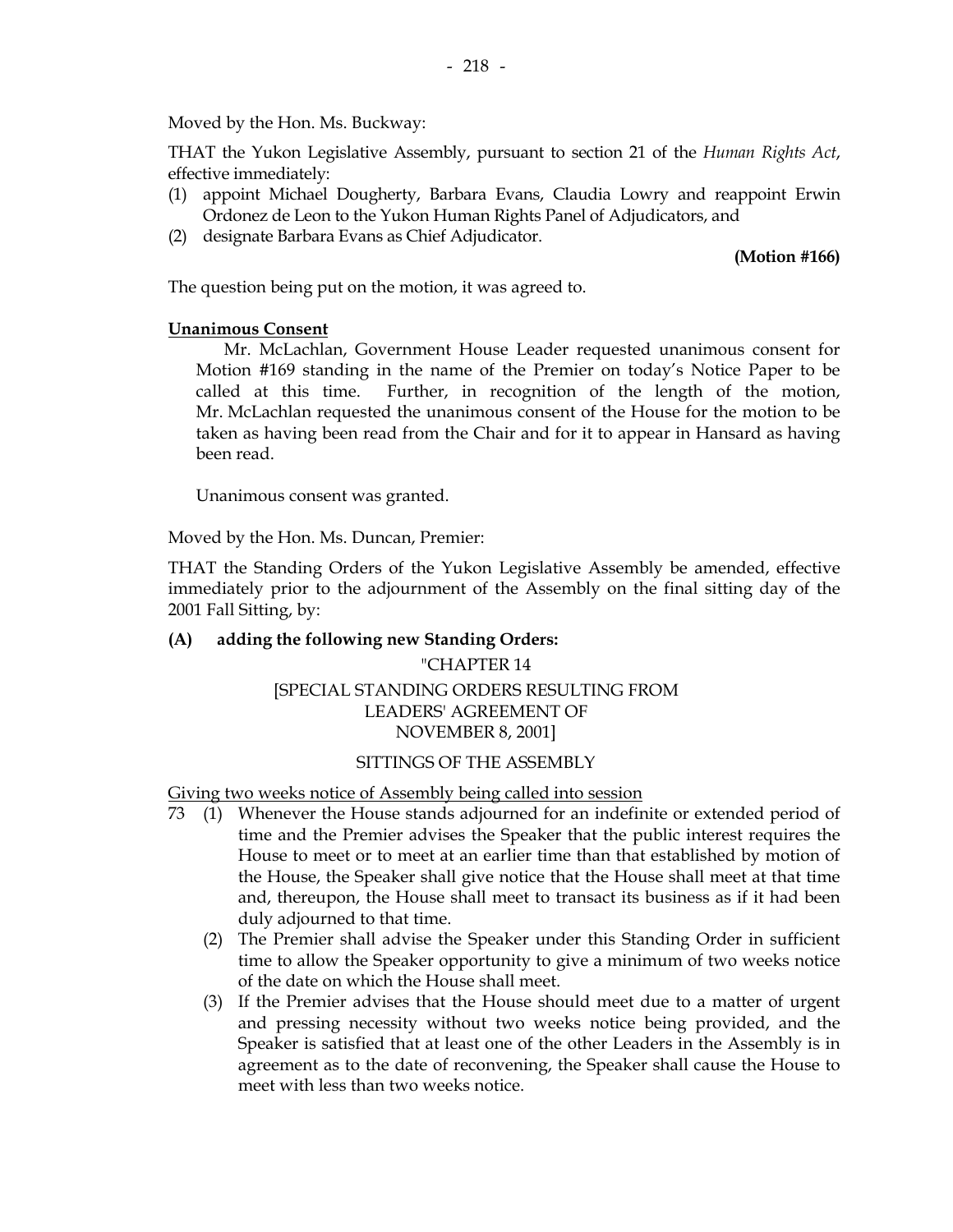74 When a session of the Assembly has opened or been reconvened, the Government shall introduce all legislation, including Appropriation Bills, to be dealt with during that Sitting by the fifth sitting day.

Length of Sittings of the Assembly

- 75 (1) There shall be a maximum of 60 sitting days per calendar year.
	- (2) When the Government has introduced all legislation, including Appropriation Bills, to be dealt with during a Sitting, the House Leaders shall meet for the purpose of achieving agreement upon the number of sitting days for that Sitting. The minimum number of sitting days for any Sitting shall be 20. The maximum number of sitting days for any Sitting shall be 40.
	- (3) When, pursuant to Standing Order 75(2), an agreement cannot be reached between the Government House Leader and at least one other House Leader representing a majority of the members of the Assembly, each of the Spring and Fall Sittings shall be a maximum of 30 sitting days.
	- (4) The Government House Leader shall inform the Assembly of the results of the House Leaders' meetings, held pursuant to Standing Order 75(2), within two sitting days of all Government legislation having been introduced.
	- (5) The Government House Leader, with notice, may move a motion to sit beyond the agreed upon number of sitting days in the Spring Sitting or the Fall Sitting. Such motion, which is subject to debate and amendment, shall specify the business to be dealt with during any additional sitting days.
	- (6) Sitting days added pursuant to Standing Order 75(5) shall be in addition to the maximum number of sitting days stipulated in Standing Order 75(1).
	- (7) The Standing Orders in this Chapter do not apply to Special Sittings of the Assembly that are called in addition to Spring and Fall Sittings.
	- (8) The maximum number of sitting days per calendar year or per Sitting may be adjusted in any year in which a general election takes place. In the absence of an agreement between House Leaders, the maximum number of sitting days for any Sitting which takes place following a general election shall be 30 sitting days.
	- (9) When there is agreement respecting the maximum number of days in any Sitting, these Standing Orders do not preclude the House from sitting fewer days than the maximum specified in the agreement.

Procedures at conclusion of a Sitting

- 76 (1) On the day that the Assembly has reached the maximum number of days allocated for that Sitting pursuant to Standing Order 75, the Chair of the Committee of the Whole, if the Assembly is in Committee of the Whole at the time, shall interrupt proceedings at 5:00 p.m. and, with respect to each Government Bill before Committee that the Government House Leader directs to be called, shall:
	- (a) put the question on any amendment then before the Committee,
	- (b) put the question, without debate or amendment, on a motion moved by a Minister that the bill, including all clauses, schedules, title and preamble, be deemed to be read and carried,
	- (c) put the question on a motion moved by a Minister that the bill be reported to the Assembly, and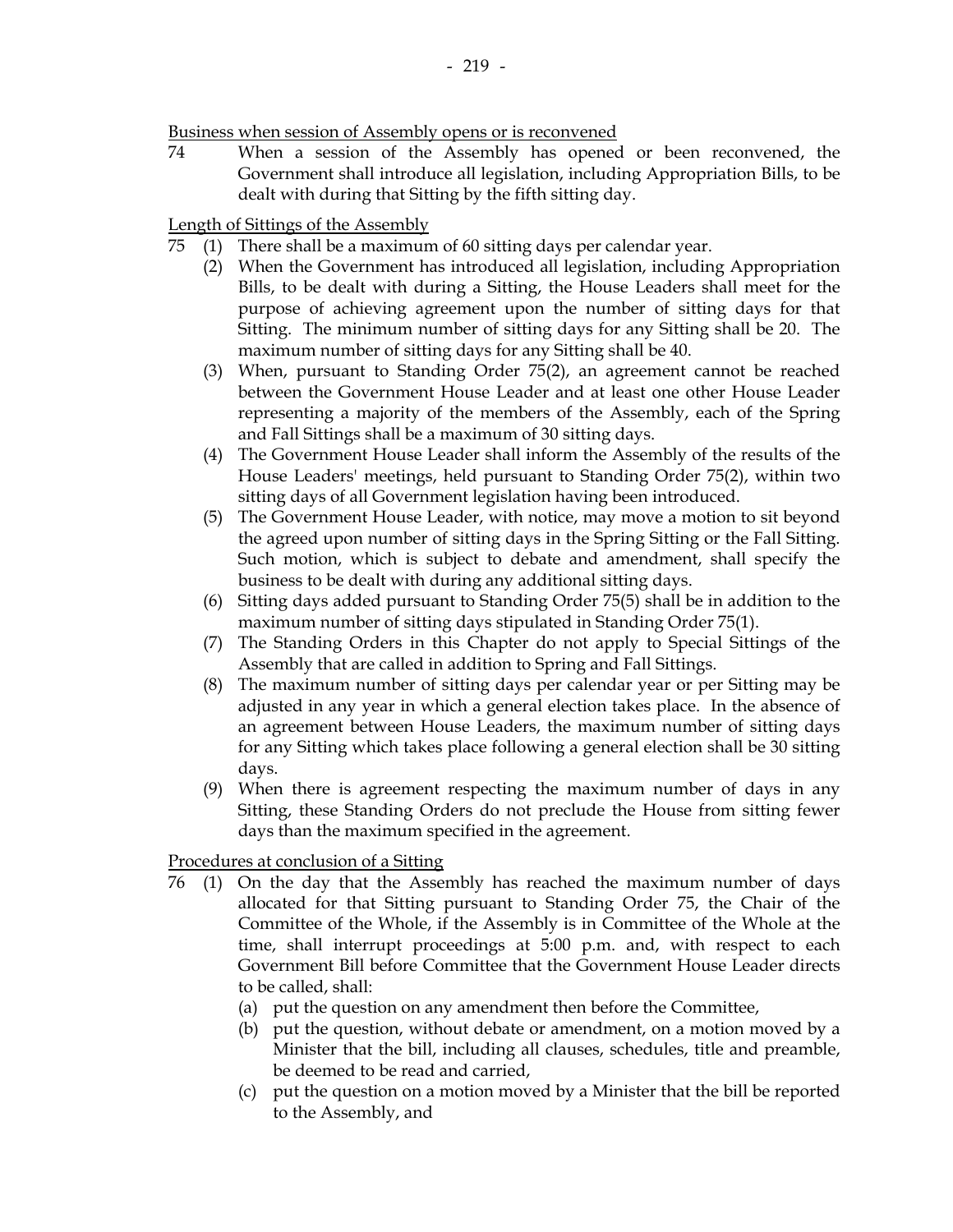- (d) when all bills have been dealt with, recall the Speaker to the Chair to report on the proceedings of the Committee.
- (2) On the day that the Assembly has reached the maximum number of days allocated for that Sitting pursuant to Standing Order 75, the Speaker of the Assembly, when recalled to the Chair after the House has been in the Committee of the Whole, shall:
	- (a) call for the report from the Chair of the Committee of the Whole,
	- (b) put the question, in the usual fashion, on the motion to concur in the Chair's report on the proceedings of Committee of the Whole,
	- (c) with respect to each Government Bill on which debate has been adjourned at the Second Reading stage and designated to be called by the Government House Leader, put the question, without further debate, on the motion that the bill be read a second time, and, if that motion is carried, order that the bill stand immediately ordered for Third Reading, and
	- (d) with respect to each Government Bill standing on the Order Paper for Third Reading and designated to be called by the Government House Leader,
		- (i) receive a motion for Third Reading and passage of the bill, and
		- (ii) put the question, without debate or amendment, on that motion.
- (3) On the day that the Assembly has reached the maximum number of days allocated for that Sitting pursuant to Standing Order 75, the Speaker of the Assembly, if in the Chair at the time, shall interrupt proceedings at 5:30 p.m. and shall:
	- (a) with respect to each Government Bill on which debate has been adjourned at the Second Reading stage and designated to be called by the Government House Leader, put the question, without further debate, on the motion that the bill be read a second time, and, if that motion is carried, order that the bill stand immediately ordered for Third Reading, and
	- (b) with respect to each Government Bill standing on the Order Paper for Third Reading and designated to be called by the Government House Leader,
		- (i) receive a motion for Third Reading and passage of the bill, and
		- (ii) put the question, without debate or amendment, on that motion.
- (4) The Assembly shall then proceed with any routine business associated with the end of a Sitting including receiving the Commissioner to grant assent to bills and passing an end-of-Sitting adjournment motion.
- (5) The normal time of adjournment shall not apply if it is reached during the course of the proceedings identified in this Standing Order. Further, a motion to adjourn the House shall not be permitted on the last day of a Sitting until such time as all business identified in this Standing Order has been completed.
- (6) The provisions of this Standing Order shall apply in any situation in which this Standing Order may be found to be in conflict with any other Standing Order.

Miscellaneous

 77 (1) Any reference to a position or office such as House Leader shall, in these Standing Orders, be deemed, in the absence of the person occupying that position or office, to apply to the designate of the person holding that position or office.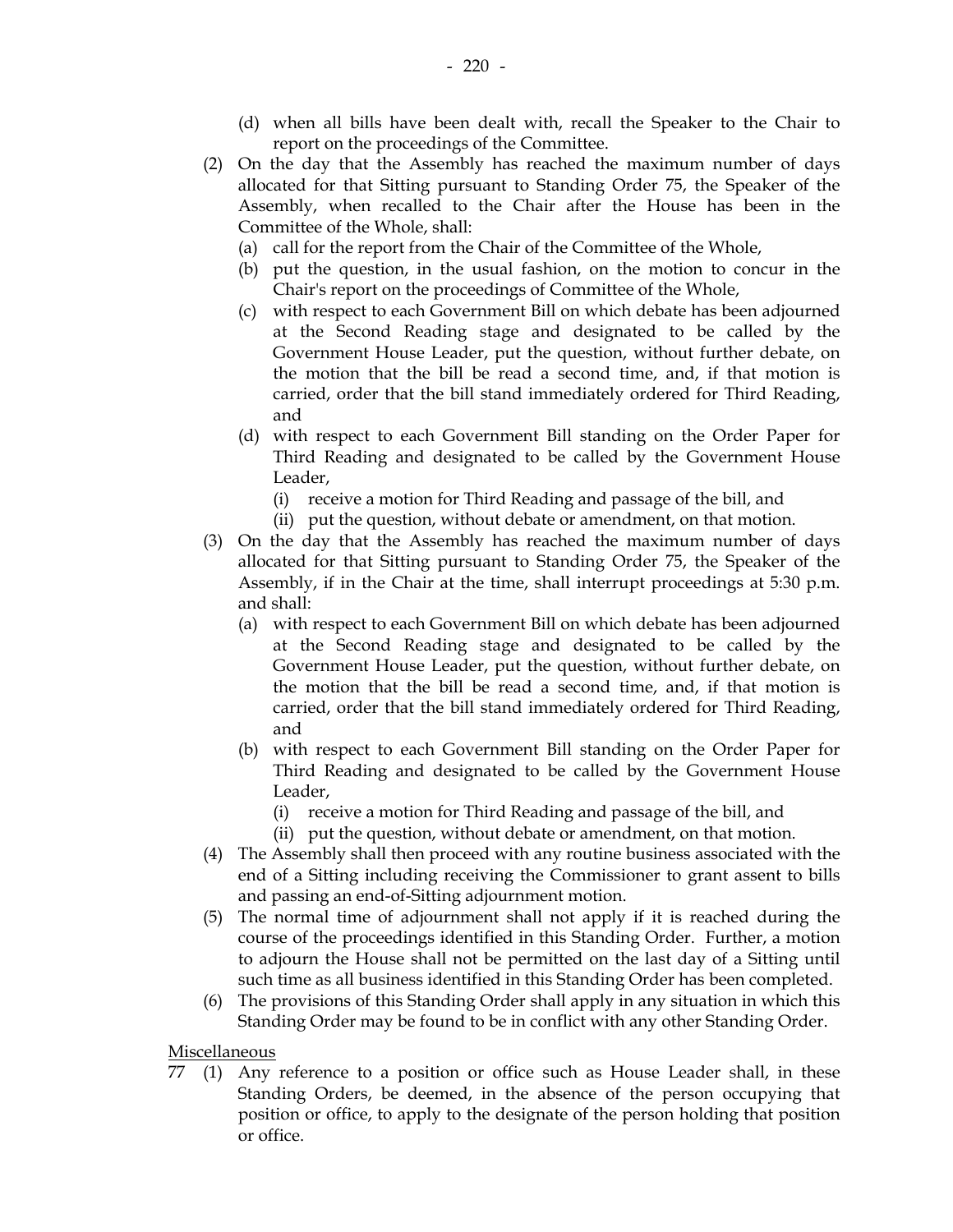- (2) In these Standing Orders, "sitting" refers to a sitting day and "Sitting" refers to a block of sitting days with the common Sittings being the Spring Sitting and the Fall Sitting."
- **(B) deleting Standing Orders 2(7) and 45(3.5); and**
- **(C) deleting Standing Order 45(3.1) and substituting the following:** 
	- "45(3.1) A Standing Committee on Appointments to Major Government Boards and Committees may be appointed."

**(Motion #169)** 

The question being put on the motion, it was agreed to.

### **WITHDRAWAL OF MOTION #155 FROM THE ORDER PAPER**

 Mr. McLachlan, Government House Leader, based on the agreement of the Minister of Justice in whose name Motion #155 stands on the Order Paper, and on an agreement among the House Leaders, requested unanimous consent for Motion #155 to be withdrawn from the Order Paper.

 Unanimous consent being granted, the Speaker directed the Clerk to drop the Motion from the Order Paper.

#### **COMMITTEE OF THE WHOLE**

According to Order, the Assembly resolved into Committee of the Whole.

Progress was reported on the following Bill:

Bill #7 - Second Appropriation Act, 2001-02 -Hon. Ms. Duncan

The report of the Chair was adopted.

The Assembly adjourned at 5:59 p.m. until 1:00 p.m., Tuesday, November 20, 2001.

 $\frac{1}{2}$  ,  $\frac{1}{2}$  ,  $\frac{1}{2}$  ,  $\frac{1}{2}$  ,  $\frac{1}{2}$  ,  $\frac{1}{2}$  ,  $\frac{1}{2}$  ,  $\frac{1}{2}$  ,  $\frac{1}{2}$  ,  $\frac{1}{2}$  ,  $\frac{1}{2}$  ,  $\frac{1}{2}$  ,  $\frac{1}{2}$  ,  $\frac{1}{2}$  ,  $\frac{1}{2}$  ,  $\frac{1}{2}$  ,  $\frac{1}{2}$  ,  $\frac{1}{2}$  ,  $\frac{1$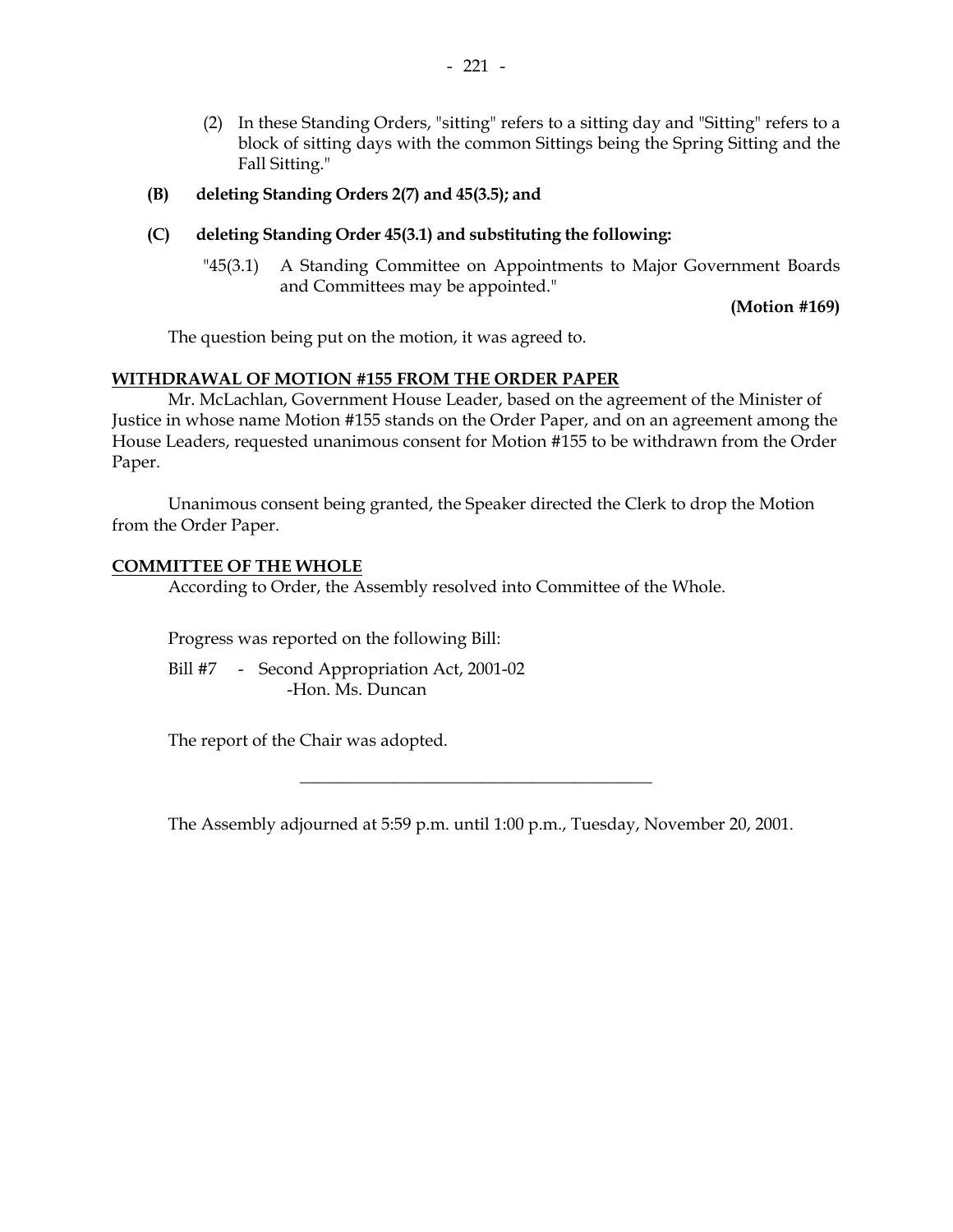# **VOTES AND PROCEEDINGS**

## **of the**

# **YUKON LEGISLATIVE ASSEMBLY**

## **30th Legislative Assembly Second Session**

# Tuesday, November 20, 2001

The Speaker took the Chair at 1:00 p.m.

#### **TRIBUTES**

#### **Geoscience Forum**

 The Hon. Mr. Kent, Minister of Economic Development, and Mr. Jenkins, Leader of the Third Party, recognized the Geoscience Forum and its participants. Mr. Jim Dodge was recognized as the Prospector of the Year, and Mr. Norm Ross was recognized for his long-time achievement in mining reclamation.

#### **National Child's Day**

 The Hon. Mr. Eftoda, Minister of Education, Mr. Keenan, Member for Ross River-Southern Lakes, and Mr. Jenkins, Leader of the Third Party, paid tribute to National Child's Day.

#### **MINISTERIAL STATEMENTS**

Hon. Mr. Eftoda, Minister of Renewable Resources

- State of Yukon campgrounds

#### **NOTICE RE OPPOSITION PRIVATE MEMBERS' BUSINESS**

 Pursuant to Standing Order 14.2(3), Mr. Fentie, Official Opposition House Leader, identified Motion #168 as being the item to be called during Opposition Private Members' Business on Wednesday, November 21, 2001.

 Pursuant to Standing Order 14.2(3), Mr. Jenkins, Leader of the Third Party, identified Motion #108 as being the item to be called during Opposition Private Members' Business on Wednesday, November 21, 2001.

#### **COMMITTEE OF THE WHOLE**

According to Order, the Assembly resolved into Committee of the Whole.

Progress was reported on the following Bill:

Bill #7 - Second Appropriation Act, 2001-02 -Hon. Ms. Duncan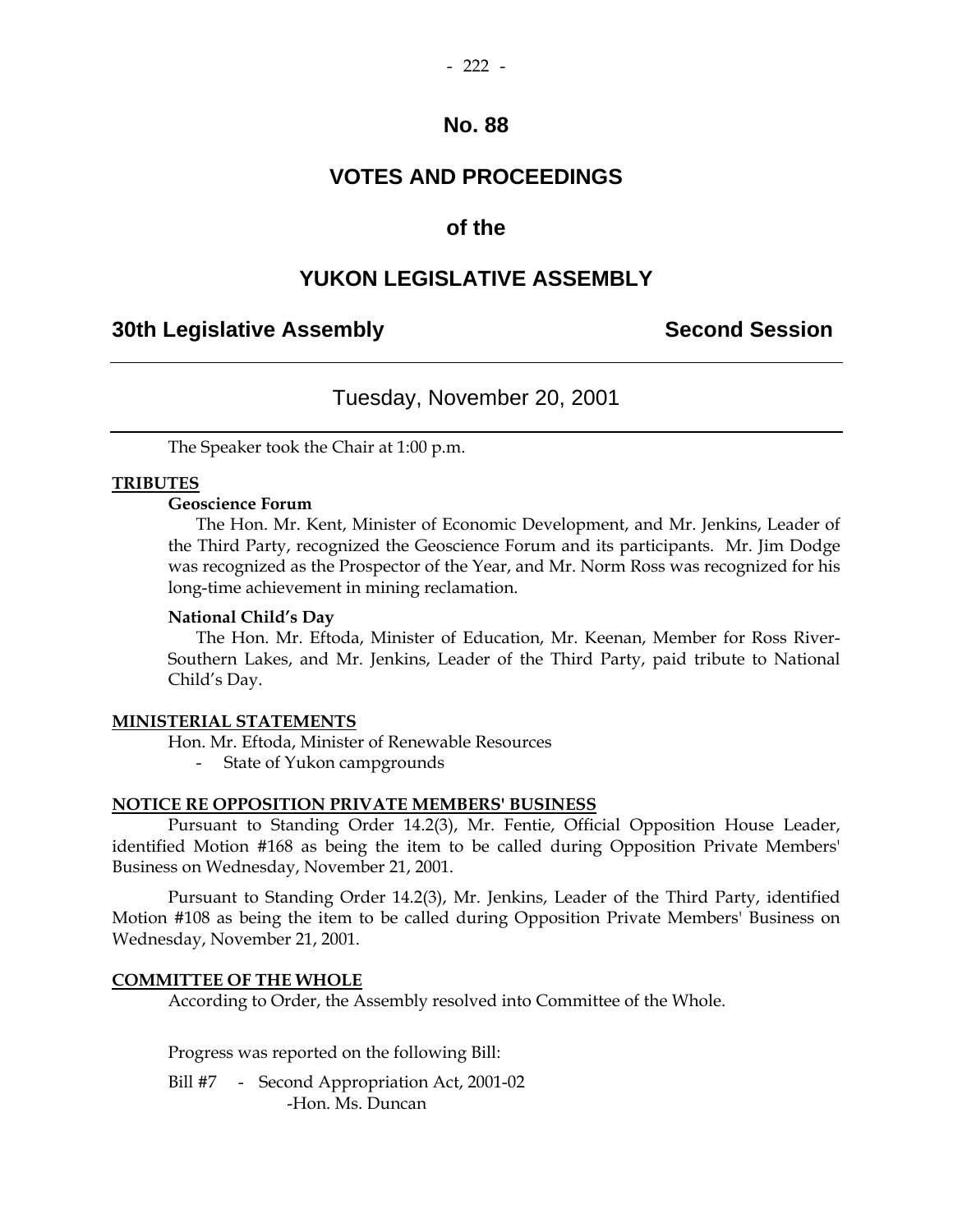\_\_\_\_\_\_\_\_\_\_\_\_\_\_\_\_\_\_\_\_\_\_\_\_\_\_\_\_\_\_\_\_\_\_\_\_\_\_\_\_\_

The report of the Chair was adopted.

The Assembly adjourned at 6:00 p.m. until 1:00 p.m., Wednesday, November 21, 2001.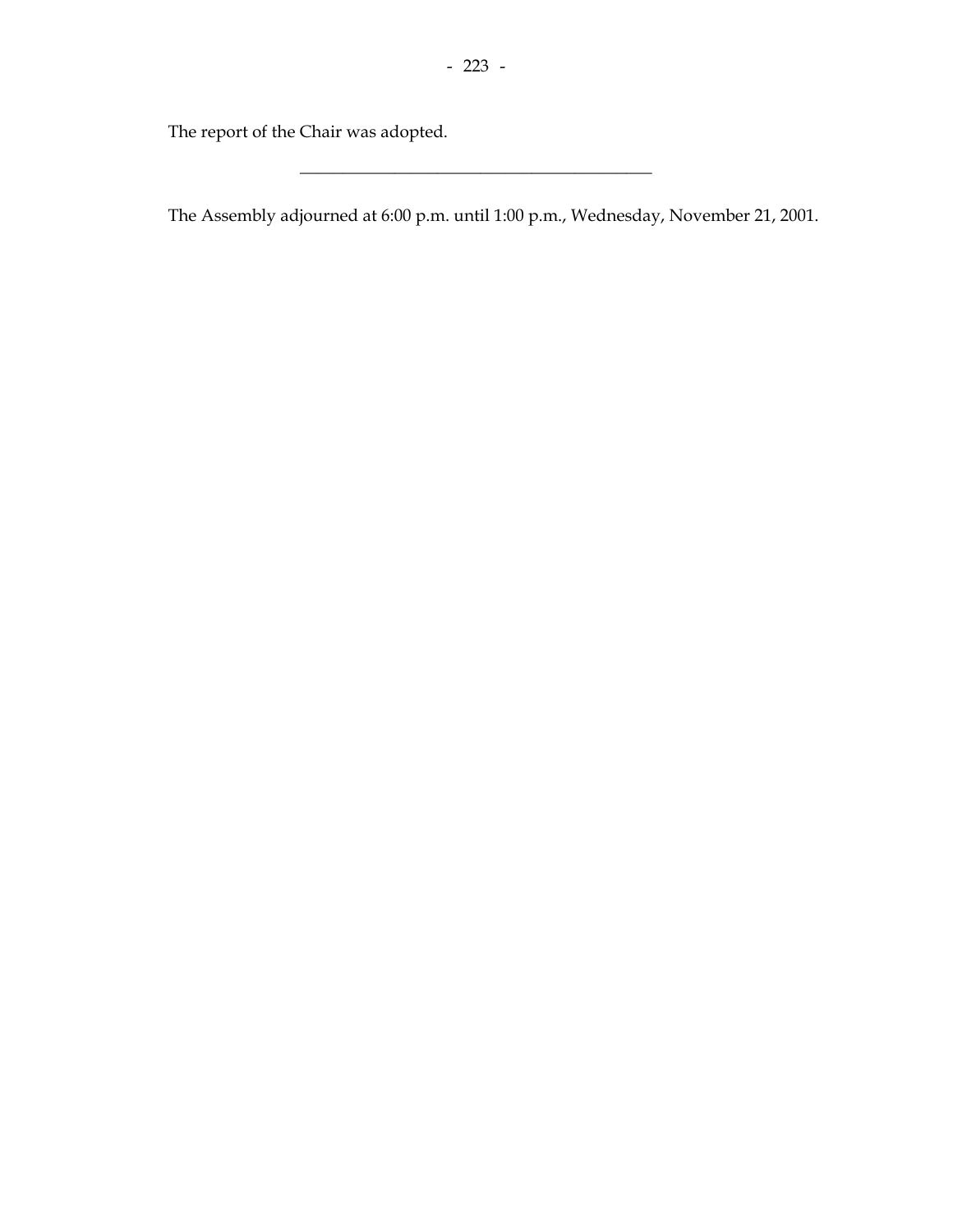# **VOTES AND PROCEEDINGS**

## **of the**

## **YUKON LEGISLATIVE ASSEMBLY**

## **30th Legislative Assembly Second Session**

## Wednesday, November 21, 2001

The Speaker took the Chair at 1:00 p.m.

#### **TABLING RETURNS AND DOCUMENTS**

Hon. Mr. Roberts, Minister of Health and Social Services

 - *Canadian Council for Donation and Transplantation Indemnification Act*: indemnification cost allocation to Federal and Territorial/Provincial Governments **(Legislative Return #92)** 

#### **MINISTERIAL STATEMENTS**

Hon. Mr. Roberts, Minister of Health and Social Services

- Early Childhood Development Ministerial Advisory Committee

## **OPPOSITION PRIVATE MEMBERS' BUSINESS MOTIONS OTHER THAN GOVERNMENT MOTIONS**

Moved by Mr. McRobb:

THAT it is the opinion of this House that:

- (1) the Yukon Protected Areas Strategy was the result of thousands of hours of work by Yukon people,
- (2) that Strategy fulfilled commitments made by two previous Yukon Governments to set aside representative areas of each of the Yukon's distinctive eco-regions,
- (3) that Strategy was also consistent with the legal obligations of the Government of Yukon under the Yukon First Nations Umbrella Final Agreement,
- (4) during the last territorial election campaign, the Yukon Liberals promised to enshrine the Yukon Protected Areas Strategy in law,
- (5) the *Parks and Land Certainty Act* currently under debate has not had the benefit of public review and consultation, it fails to honour the Yukon Liberal Government's commitment to enshrine the Yukon Protected Areas Strategy in law, and it ascribes powers to the Minister and Cabinet that are contrary to the intent of the Yukon Protected Areas Strategy; and

 THAT this House urges the Yukon Liberal Government to honour its commitment to Yukon people by setting aside the *Parks and Land Certainty Act* until such time as the appropriate public consultation has taken place, and by bringing it forward for debate only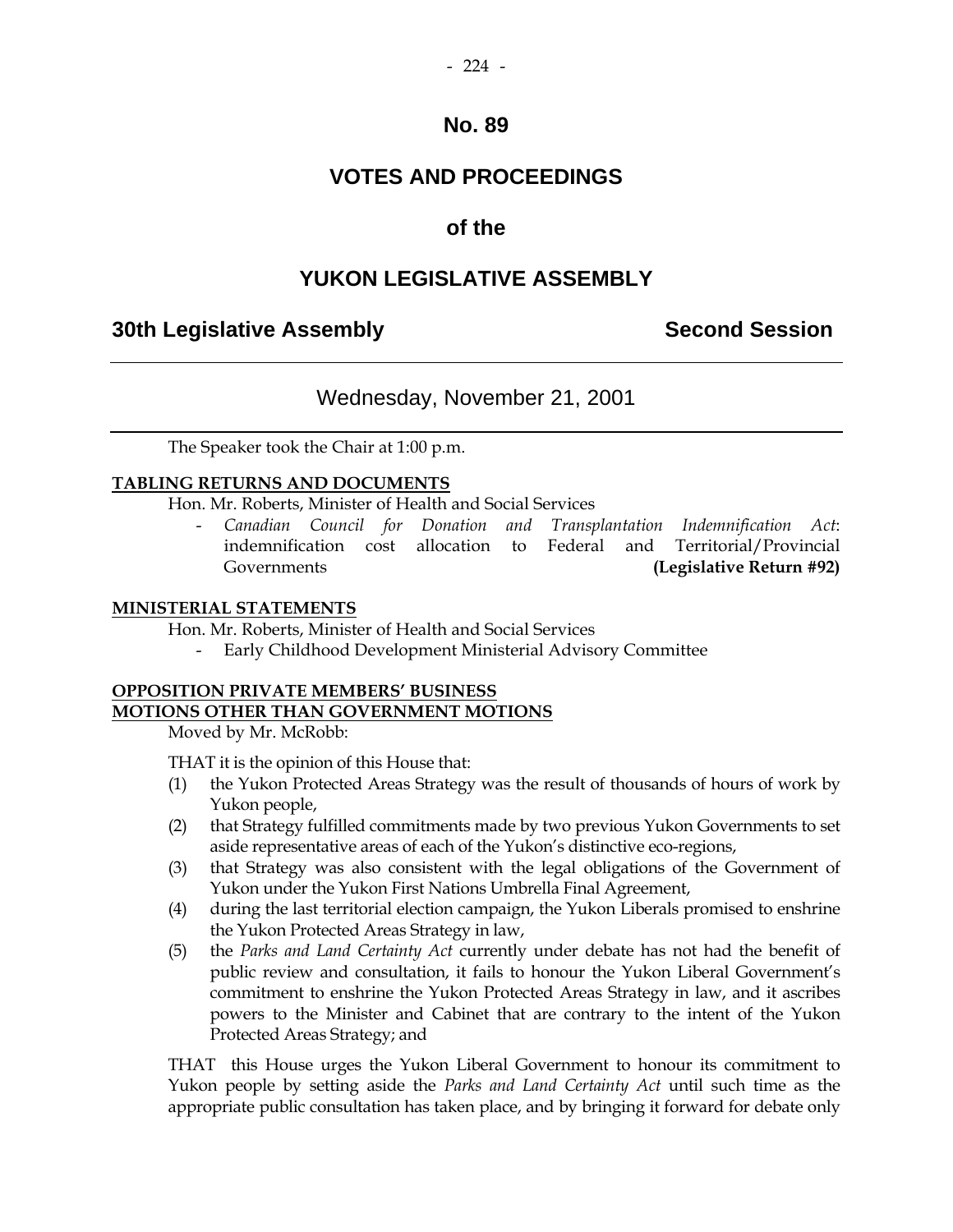when it is accompanied by separate, stand-alone legislation that clearly enshrines the Yukon Protected Areas Strategy in law. **(Motion #168)** 

 A debate arising on the motion, it was moved by the Hon. Mr. Eftoda, Minister of Renewable Resources, in amendment thereto:

 THAT Motion #168 be amended by deleting everything after the word "law" in paragraph #4, and substituting the following words:

- "(5) the completion of the Yukon Protected Area Strategy will protect the biological diversity and ecological integrity of the Yukon, as well as provide new long-term economic opportunities for Yukoners,
- (6) the resource extraction industries such as mineral, forestry, and oil and gas are all equally critical to the Yukon's economic future,
- (7) the government has removed three of the Yukon's remaining sixteen unprotected eco-regions from the YPAS that lie almost entirely outside of the Yukon's borders, leaving a total of thirteen unprotected eco-regions,
- (8) the Yukon Liberal Government has provided leadership and certainty to Yukoners by implementing changes to the YPAS process to ensure that *areas of interest* to be considered for Goal 1 protection under the YPAS are identified and made public by April 30, 2003,
- (9) the government has heeded the recommendation of the Public Advisory Committee and those of industry by ensuring that resource assessments will be an integral part of identifying an area for protection under the YPAS,
- (10) the government has committed that where a Special Management Area meets the criteria of a Goal 1 protected area, that there will *not* be an additional Goal 1 protected area created under the YPAS; and

 THAT this House agrees that it is completely unnecessary to delay consideration of the *Parks and Land Certainty Act* as the Yukon Liberal Government has lived up to its commitment of balancing environmental and economic interests by enshrining the goals and principles of the Yukon Protected Areas Strategy in the preamble of the *Parks and Land Certainty Act*."

 A debate arising on the amendment, it was moved by Mr. Fentie, Member for Watson Lake, in amendment thereto:

 THAT the amendment to Motion #168 be amended by deleting everything after the word "future" in paragraph #6 and substituting the following:

 "(7) the *Parks and Land Certainty Act* currently under debate has not had the benefit of public review and consultation, it fails to honour the Yukon Liberal Government's commitment to enshrine the Yukon Protected Areas Strategy in law, and it ascribes powers to the Minister and Cabinet that are contrary to the intent of the Yukon Protected Areas Strategy; and

 THAT this House urges the Yukon Liberal Government to honour its commitment to Yukon people by setting aside the *Parks and Land Certainty Act* until such time as the appropriate public consultation has taken place, and by bringing it forward for debate only when it is accompanied by separate, standalone legislation that clearly enshrines the Yukon Protected Areas Strategy in law."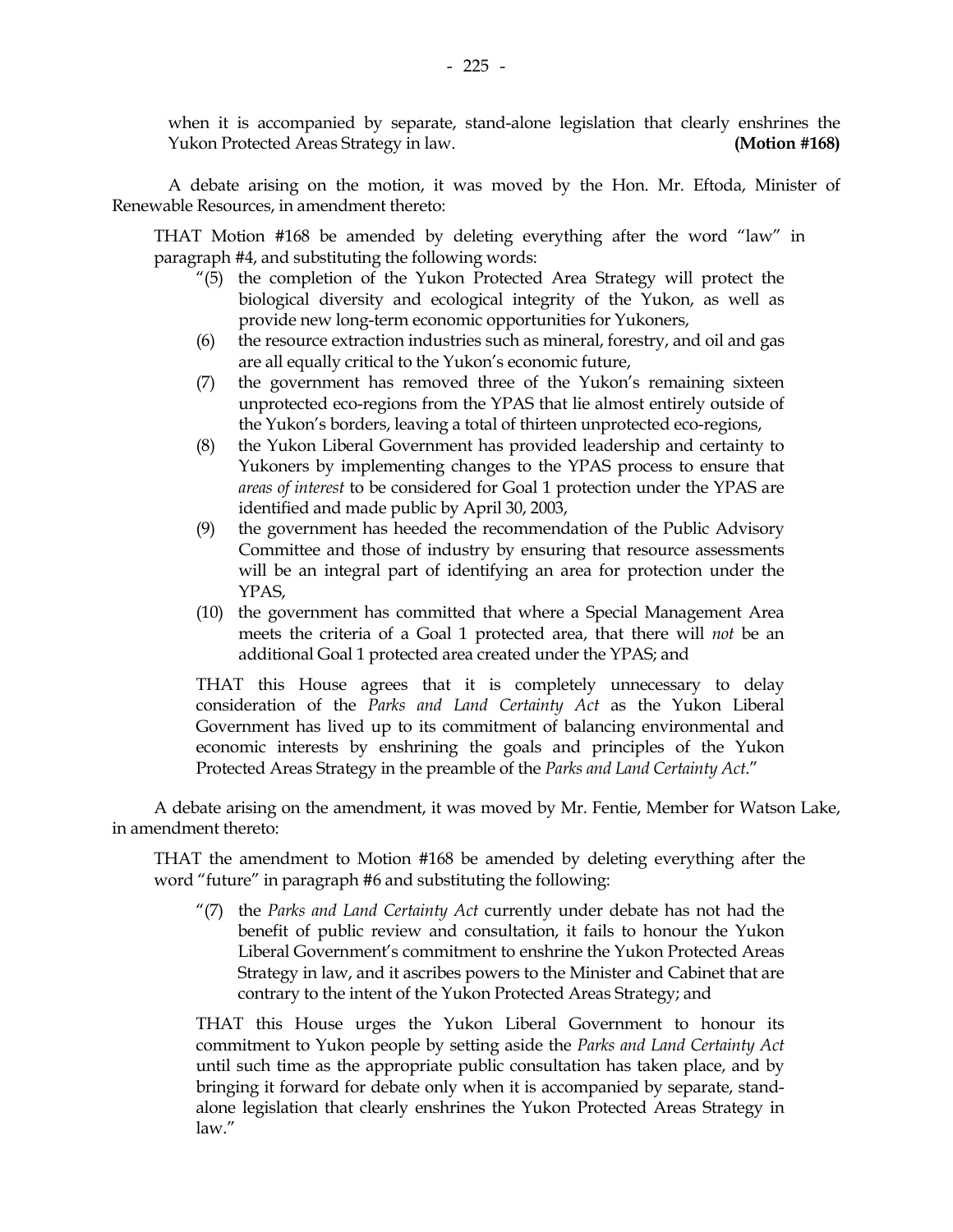A debate arising on the sub-amendment and the time reaching 6:00 p.m. while the Hon. Mr. Eftoda, Minister of Renewable Resources, was speaking to it, the Speaker, pursuant to Standing Order 2(2), adjourned the House until 1:00 p.m. the following day, and debate on the subamendment, the amendment and Motion #168 was accordingly adjourned.

\_\_\_\_\_\_\_\_\_\_\_\_\_\_\_\_\_\_\_\_\_\_\_\_\_\_\_\_\_\_\_\_\_\_\_\_\_\_\_\_\_

The Assembly adjourned at 6:00 p.m. until 1:00 p.m., Thursday, November 22, 2001.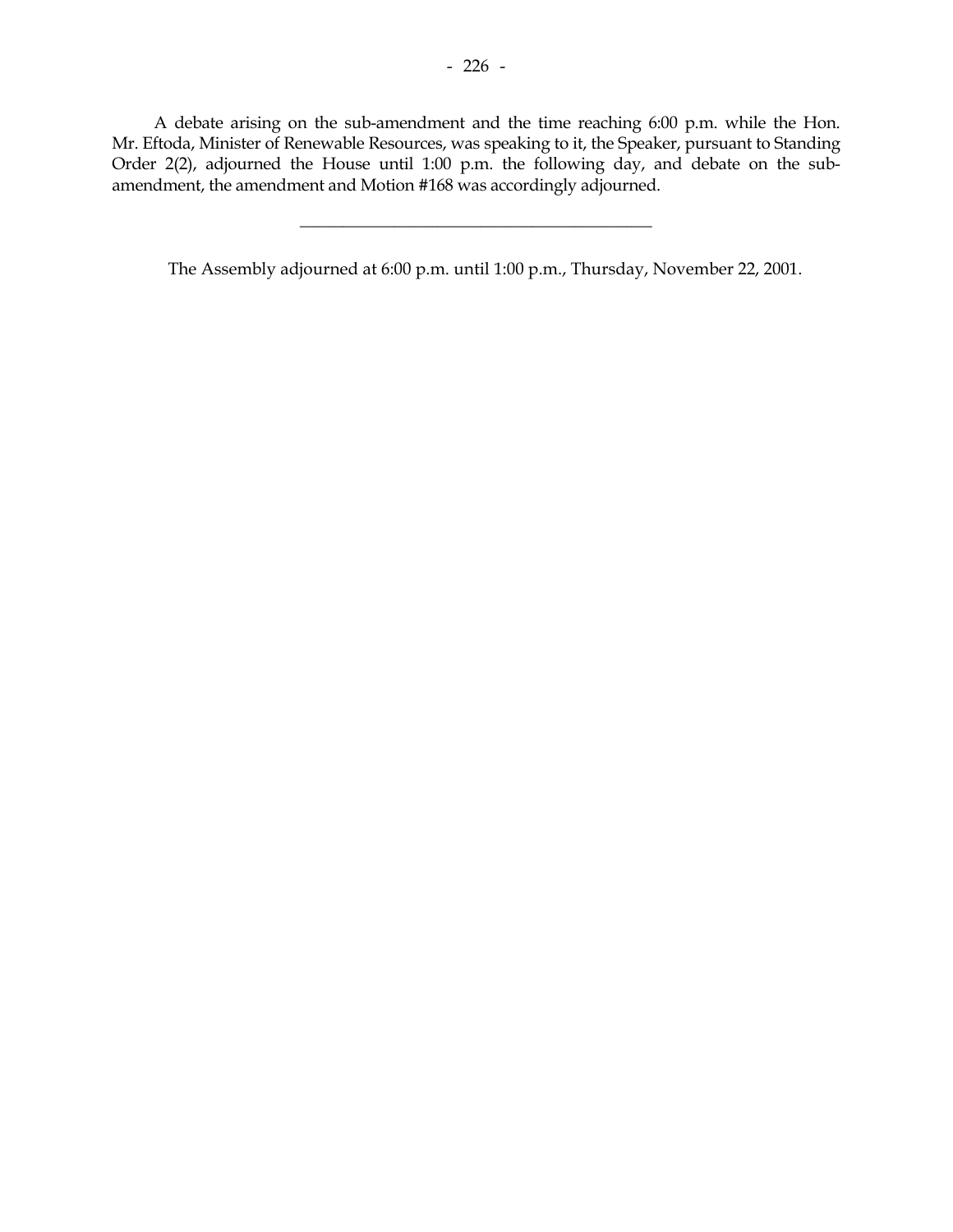## **VOTES AND PROCEEDINGS**

## **of the**

## **YUKON LEGISLATIVE ASSEMBLY**

## **30th Legislative Assembly Second Session**

## Thursday, November 22, 2001

The Speaker took the Chair at 1:00 p.m.

#### **TRIBUTES**

#### **Yukon Science Fair and Yukon Energy Fair**

 The Hon. Mr. Roberts, Minister responsible for the Yukon Development Corporation and the Yukon Energy Corporation, on behalf of all Members, recognized the Yukon Science Fair and Yukon Energy Fair being held in Whitehorse November 23 to 24, 2001. Congratulations were extended to the participants and organizers of the events.

#### **National Housing Strategy Day**

 The Hon. Mr. Kent, Minister of Economic Development, and the Hon. Mr. Jim, Minister responsible for the Yukon Housing Corporation, paid tribute to National Housing Strategy Day.

#### **SPEAKER'S RULING (re Unparliamentary language and Documents, quoting from)**

"Before proceeding to Orders of the Day, the Chair wishes to report to the House on a few matters that arose during yesterday's proceedings.

The first relates to the requirement for documents that are being quoted from to be tabled. It is well accepted that, when a Member chooses to quote from or to cite directly a document, a requirement may arise for the Member to table the document. That requirement, as followed in the precedents of this House, normally applies to such things as private letters, which may not be generally available to all Members.

Yesterday, the tabling of documents was requested twice through Points of Order. During Question Period, the Member for Whitehorse Centre, on a Point of Order, stated: '[W]hen facts introduced in this House are contrary to any publicly documented process, it's normal that those facts are tabled.' The Chair has reviewed the comments of the Member for Watson Lake, who was speaking when the Point of Order was raised, and notes that the Member did not, during his question, quote from or directly cite any particular document. It is clear, then, in this instance, that there was simply a dispute between Members about the facts of a matter and that there could be no requirement for the tabling of a document.

The second instance of this being raised took place during debate on Motion #168 when the Member for Kluane was making his initial remarks. The Member was quoting from a review of Bill #46 prepared by the Sierra Legal Defence Fund when the Government House Leader rose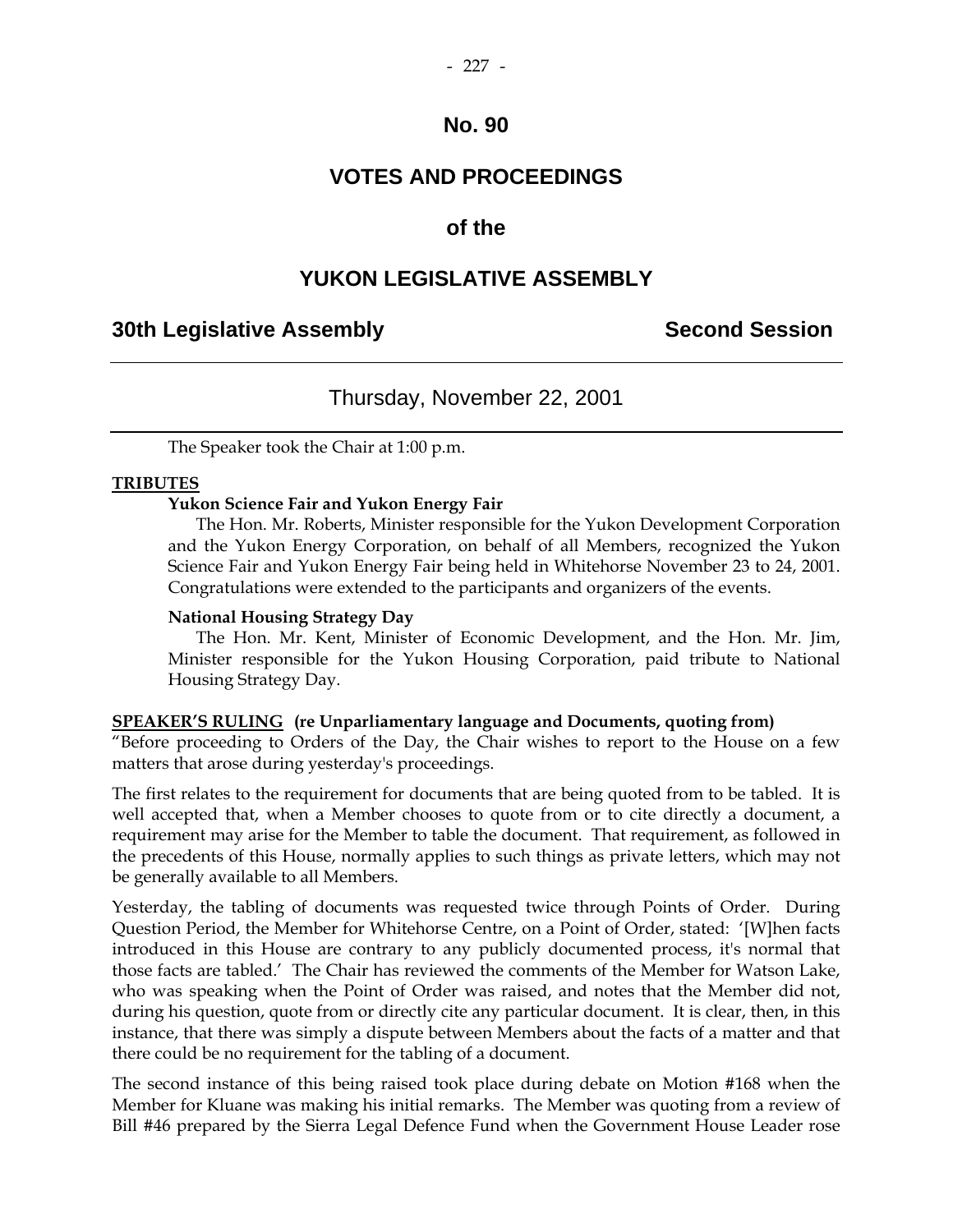on a Point of Order and stated: '[T]he rules of the debate in the Legislature clearly spell out that, when a Member is quoting from a document, he provide sufficient copies for all Members in the Legislature from which to review the legal opinion the Member is quoting.' The Official Opposition House Leader, in speaking to the Point of Order, stated: 'It is not a standard practice that we table all those documents unless we are referring to the document that's being spoken to in its entirety.' The Chair notes that the Member for Kluane, when quoting from the document, said that the Minister of Renewable Resources had been provided this material. The Chair, therefore, concluded that the document being quoted from was not private in nature and that it was not necessary to order its tabling. In reference to the comment of the Official Opposition House Leader, the rule requiring tabling is, of course, not based on it being quoted from in its entirety. In fact, the need for a document to be tabled is often related to the fact that it is not being quoted from in its entirety and it is only fair that the House should be able to reflect on the limited quotations being made in the context of the whole document.

The remainder of the procedural matters the Chair wishes to raise has to do with the rules of debate and parliamentary language.

During Question Period, the Member for Whitehorse Centre objected to the Member for Watson Lake making statements, which included the use of the grammatical second person. The exact statements objected to were: 'If you cut 175 public service jobs, you're taking millions of dollars out of the Yukon economy at a time when it is needed. You're taking it right out of the cash registers of Yukon businesses. Instead of improving services to the public, you are jeopardizing those services to the public.' It is a standard requirement of our rules of debate that all remarks be addressed through the Chair. This normally leads to speaking in the third person and not using the word 'you'. In this instance, though, there is some doubt as to the necessity of having the Chair step in because it appeared that the Member for Watson Lake was using the word in a more general sense than intending that it apply directly to a particular Member or body. The test that can be applied is to ask whether the statements would make sense if the word 'one' were substituted for the word 'you'; if so, then using the second person is usually acceptable.

A second matter pertaining to parliamentary language took place during debate on Motion #168 when the Member for Kluane stated '[I]t's very unfortunate the Minister has spent his time firing off media releases, spreading falsehoods and speculation about NDP caucus discussions.' Standing Order 19(h) states that 'A Member will be called to order by the Speaker if that Member . . . charges another Member with uttering a deliberate falsehood.' It is obvious, then, that the accusation made by the Member for Kluane that the Minister of Renewable Resources was 'spreading falsehoods' was unparliamentary. This was raised as a Point of Order by the Minister of Renewable Resources at the time and the Member for Kluane, on order of the Chair, withdrew the remark. The Official Opposition House Leader, when speaking to the Point of Order, stated 'It is customary, when giving direction to the Chair, to make reference to the Standing Order that has been contravened.' In most cases, it is most helpful to the House if a Member cites a rule or a precedent relevant to the Point of Order being raised. However, often when dealing with unparliamentary language and, in particular, in situations as obvious as this, it is not essential to make reference to specific rules.

The Chair wishes to note that violations of Standing Order 19(h) are much too common and that all parties in the House are guilty. As an example from yesterday's proceedings, the Acting Premier said '[T]hey should be ashamed of themselves for spreading information that they know is wrong.' To say that a Member is spreading information they know to be wrong is to accuse a Member of uttering a deliberate falsehood and is, therefore, using unparliamentary language.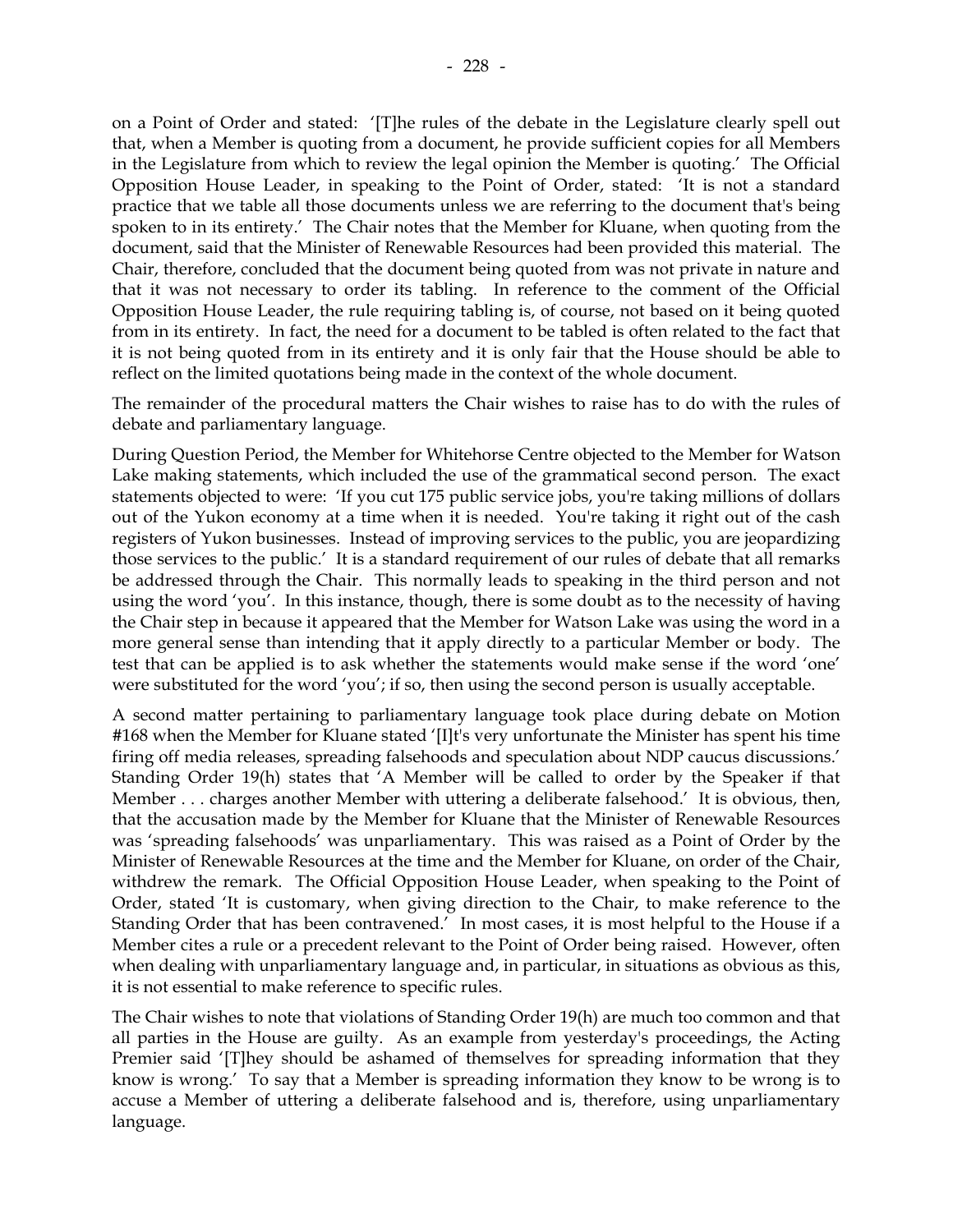Another issue that came up occurred when the Leader of the Third Party was participating in the debate on Motion #168. During his remarks, he stated '[T]he Member for Kluane, who seems to be very much a representative of the Sierra Legal Defence Fund or CPAWS – very much a spokesperson for these two groups.' At this point the Leader of the Third Party was interrupted on a Point of Order by the Member for Kluane objecting to characterization of himself in that fashion. The Chair ruled that it is not in order to suggest that a Member is representing somebody or someone other than his constituents. To make such a suggestion is to impute unavowed motives to another Member and contrary to Standing Order 19(g).

Further Points of Order were raised when the Member for Whitehorse Centre was participating in the debate on Motion #168. The Chair took a couple of those points under advisement and said that the Chair would report back. The Chair has reviewed the Points of Order raised by the Official Opposition House Leader and the Member for Ross River-Southern Lakes and reviewed the comments of the Member for Whitehorse Centre leading up to those Points of Order. The central thesis of the Points of Order was that the Member for Whitehorse Centre was disregarding the direction of the Chair that the Member should refrain from making his remarks overly personal. In this regard the Chair would draw Members attention to Standing Order 6(1) which states, in part, 'The Speaker shall preserve order and decorum….' It goes on to say 'No debate shall be permitted on any such decision, and no decision shall be subject to an appeal to the Assembly.' On review of the remarks of the Member for Whitehorse Centre and taking into account the tone and temper of yesterday's debate, the Chair can see how an impression was left that the Chair was being challenged. That should not happen and the Chair must ask that all Members pay greater heed to the respect required of the Chair's authority and of the decorum required in this Assembly.

I thank Members for their attention."

#### **COMMITTEE OF THE WHOLE**

According to Order, the Assembly resolved into Committee of the Whole.

The following Bill was reported without amendment:

Bill #7 - Second Appropriation Act, 2001-02 -Hon. Ms. Duncan

Progress was reported on the following Bill:

 Bill #46 - Parks and Land Certainty Act -Hon. Mr. Eftoda

The report of the Chair was adopted.

The Assembly adjourned at 5:57 p.m. until 1:00 p.m., Monday, November 26, 2001.

\_\_\_\_\_\_\_\_\_\_\_\_\_\_\_\_\_\_\_\_\_\_\_\_\_\_\_\_\_\_\_\_\_\_\_\_\_\_\_\_\_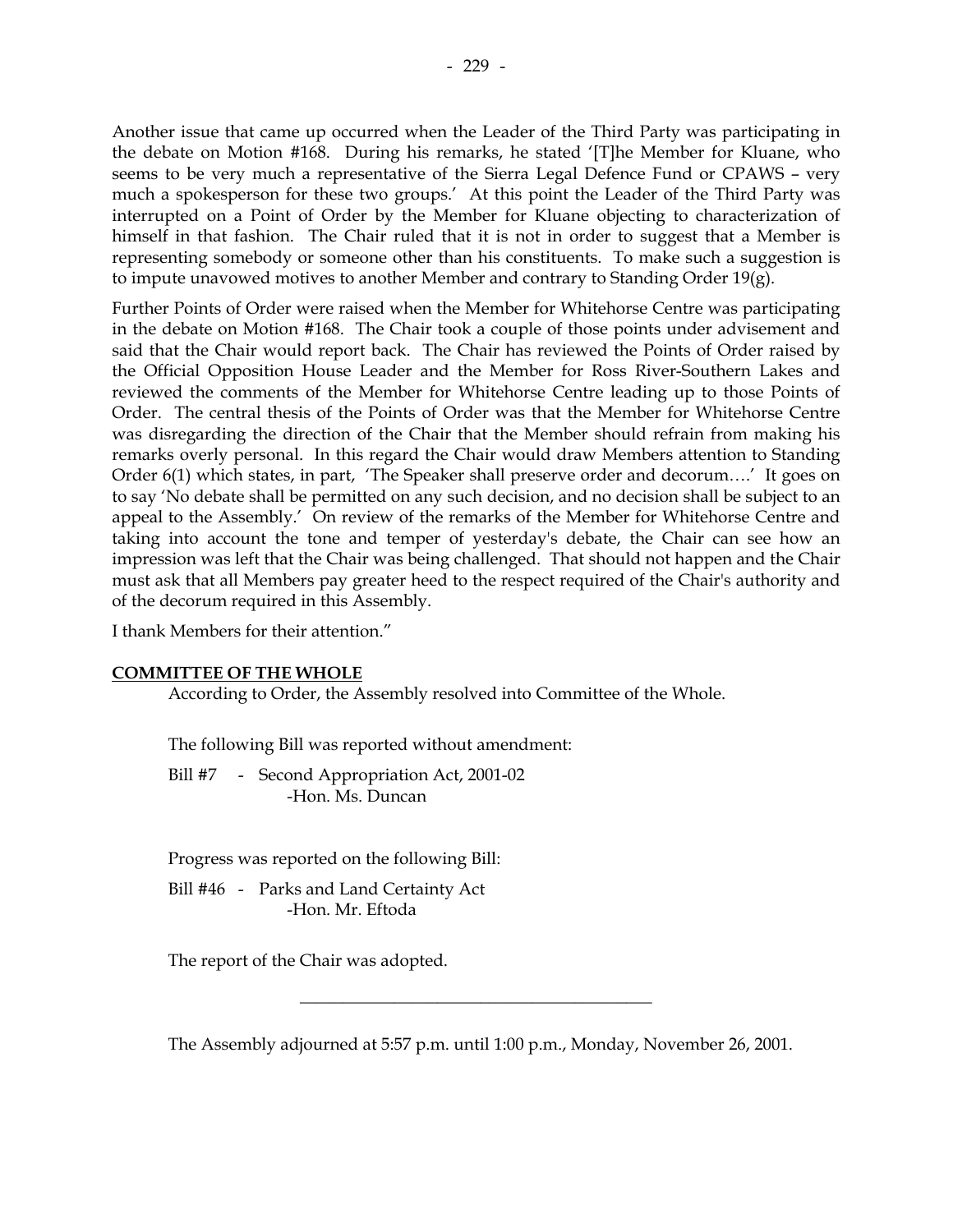#### $-230 -$

## **No. 91**

# **VOTES AND PROCEEDINGS**

## **of the**

## **YUKON LEGISLATIVE ASSEMBLY**

## **30th Legislative Assembly Second Session**

## Monday, November 26, 2001

The Speaker took the Chair at 1:00 p.m.

#### **TABLING RETURNS AND DOCUMENTS**

Hon. Ms. Buckway, Minister of Community and Transportation Services

- Community and Transportation Services: responses to questions asked November 5 – 8, 2001 on transportation matters, during debate on the 2001-02 Supplementary Estimates **(Legislative Return #93)**
- Recreation services for the Village of Teslin: responsibility for providing services **(Legislative Return #94)**

#### **COMMITTEE OF THE WHOLE**

According to Order, the Assembly resolved into Committee of the Whole.

Progress was reported on the following Bill:

 Bill #46 - Parks and Land Certainty Act -Hon. Mr. Eftoda

The report of the Chair was adopted.

The Assembly adjourned at 6:00 p.m. until 1:00 p.m., Tuesday, November 27, 2001.

 $\frac{1}{2}$  ,  $\frac{1}{2}$  ,  $\frac{1}{2}$  ,  $\frac{1}{2}$  ,  $\frac{1}{2}$  ,  $\frac{1}{2}$  ,  $\frac{1}{2}$  ,  $\frac{1}{2}$  ,  $\frac{1}{2}$  ,  $\frac{1}{2}$  ,  $\frac{1}{2}$  ,  $\frac{1}{2}$  ,  $\frac{1}{2}$  ,  $\frac{1}{2}$  ,  $\frac{1}{2}$  ,  $\frac{1}{2}$  ,  $\frac{1}{2}$  ,  $\frac{1}{2}$  ,  $\frac{1$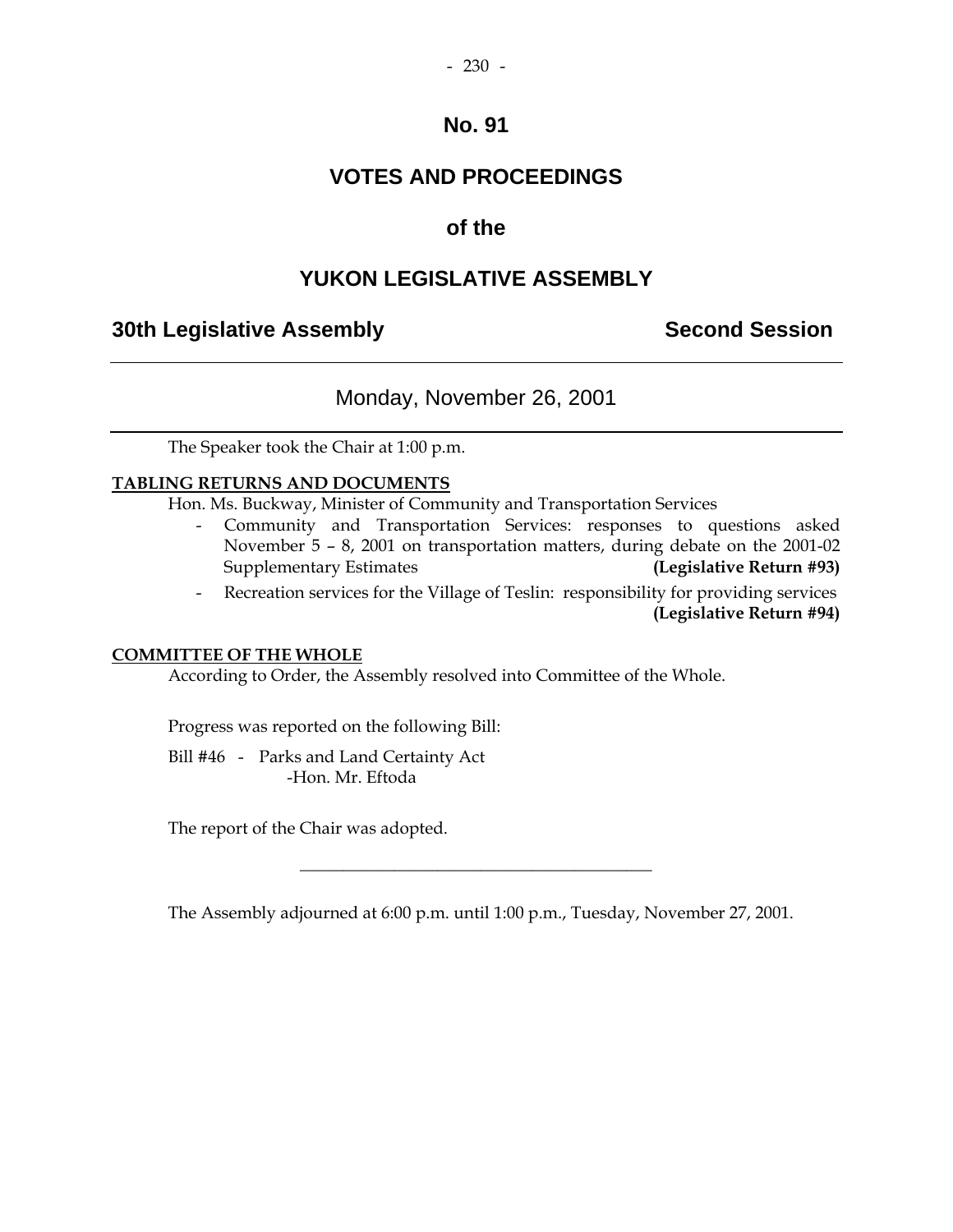#### $-231 -$

## **No. 92**

# **VOTES AND PROCEEDINGS**

# **of the**

# **YUKON LEGISLATIVE ASSEMBLY**

## **30th Legislative Assembly Second Session**

# Tuesday, November 27, 2001

The Speaker took the Chair at 1:00 p.m.

### **TABLING RETURNS AND DOCUMENTS**

- Hon. Mr. Roberts, Minister of Health and Social Services
	- Yukon Child Care Board 2000/01 Annual Report **(Sessional Paper #112)**

Mr. Fairclough, Leader of the Official Opposition

- *Parks and Land Certainty Act*: proposed amendments **(Sessional Paper #113)** 

### **MOTION OF URGENT AND PRESSING NECESSITY (Standing Order 28)**

 Pursuant to Standing Order 28, Mr. Fentie, Official Opposition House Leader, requested unanimous consent to move the following motion:

THAT it is the opinion of this House that:

- (1) it is the right and duty of opposition members of the Legislative Assembly to act on behalf of all Yukon people by carefully scrutinizing the legislative proposals and spending plans of the government of the day,
- (2) it is the responsibility of the Minister of Finance to explain and defend the government's spending priorities to the satisfaction of Yukon people through their elected representatives in the Legislative Assembly,
- (3) this responsibility should not be assigned to another minister without clear and compelling reasons for doing so,
- (4) during the sitting now in progress, the Minister of Finance is seeking legislative authority for the expenditure of over \$172-million worth of taxpayers' money to support her government's activities,
- (5) under the proposed capital budget for 2002-03, a significant amount of the spending authority being requested has been allocated to departments that will no longer exist in the 2002-03 fiscal year; and

 THAT, in the interests of public accountability, this House orders the Speaker to adjourn the current sitting of the Yukon Legislative Assembly at the conclusion of Committee consideration of Bill No. 46 until such time as the Minister of Finance is in a position to give her full care and attention to the important matter of explaining and defending her government's capital spending proposals for the fiscal year 2002-03.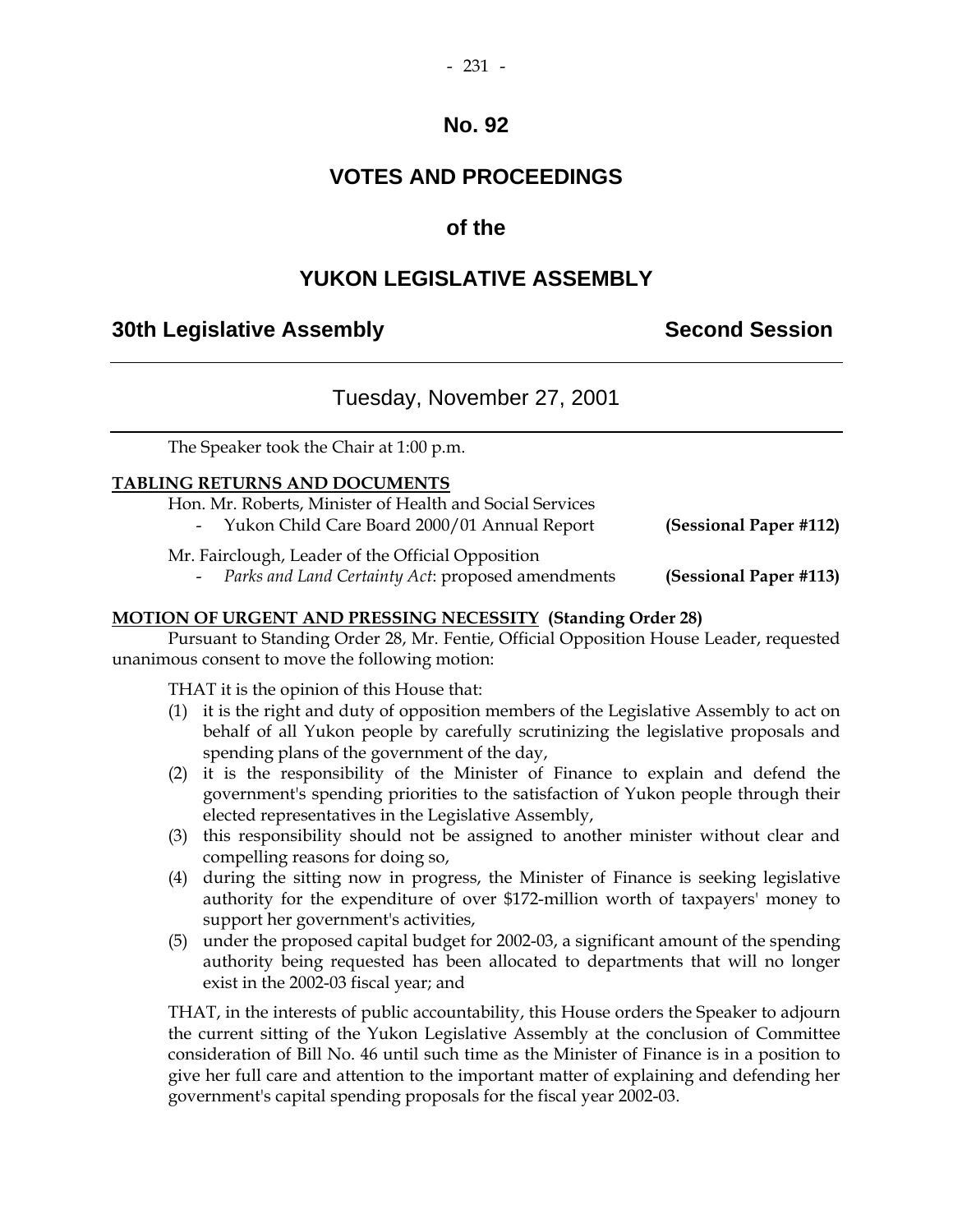#### **Point of Order (re speaking to the Motion)**

 Mr. McLachlan, Government House Leader, rose on a Point of Order regarding speaking to the Motion.

#### **Speaker's Ruling**

 "Standing Order 28(1) allows the mover to give a brief explanation of the motion. It is the Chair's belief that we must allow the Member for Watson Lake to give that explanation. Please continue."

Mr. Fentie, Official Opposition House Leader, concluded his remarks on the motion.

 The Speaker informed Members of the provisions of Standing Order 28 and asked if the Official Opposition House Leader had the unanimous consent of the House to proceed. Unanimous consent was denied and this matter was not proceeded with.

#### **NOTICE RE GOVERNMENT PRIVATE MEMBERS' BUSINESS**

 Pursuant to Standing Order 14.2(7), Mr. McLachlan, Government House Leader, informed the House that the Government Private Members did not wish to identify any items standing under the heading "Government Private Members' Business" to be called on Wednesday, November 28, 2001.

### **COMMITTEE OF THE WHOLE**

According to Order, the Assembly resolved into Committee of the Whole.

At 1:45 p.m., Committee of the Whole passed the following motion:

 THAT Arthur Mitchell, Alternate Chair of the Yukon Workers' Compensation Health and Safety Board, and Tony Armstrong, President and Chief Executive Officer of the Yukon Workers' Compensation Health and Safety Board, appear as witnesses before Committee of the Whole from 5:00 p.m. to 6:00 p.m. on Wednesday, November 28, 2001, to discuss matters relating to the Yukon Workers' Compensation Health and Safety Board. **(C/W Motion #3)** 

The following Bills were reported with amendment:

- Bill #46 Parks and Land Certainty Act -Hon. Mr. Eftoda
- Bill #48 Wildlife Act -Hon. Mr. Eftoda
- Bill #47 Education Staff Relations Act -Hon. Mr. Eftoda

Progress was reported on the following Bill:

 Bill #39 - An Act to Amend the Jury Act -Hon. Ms. Buckway

The report of the Chair was adopted.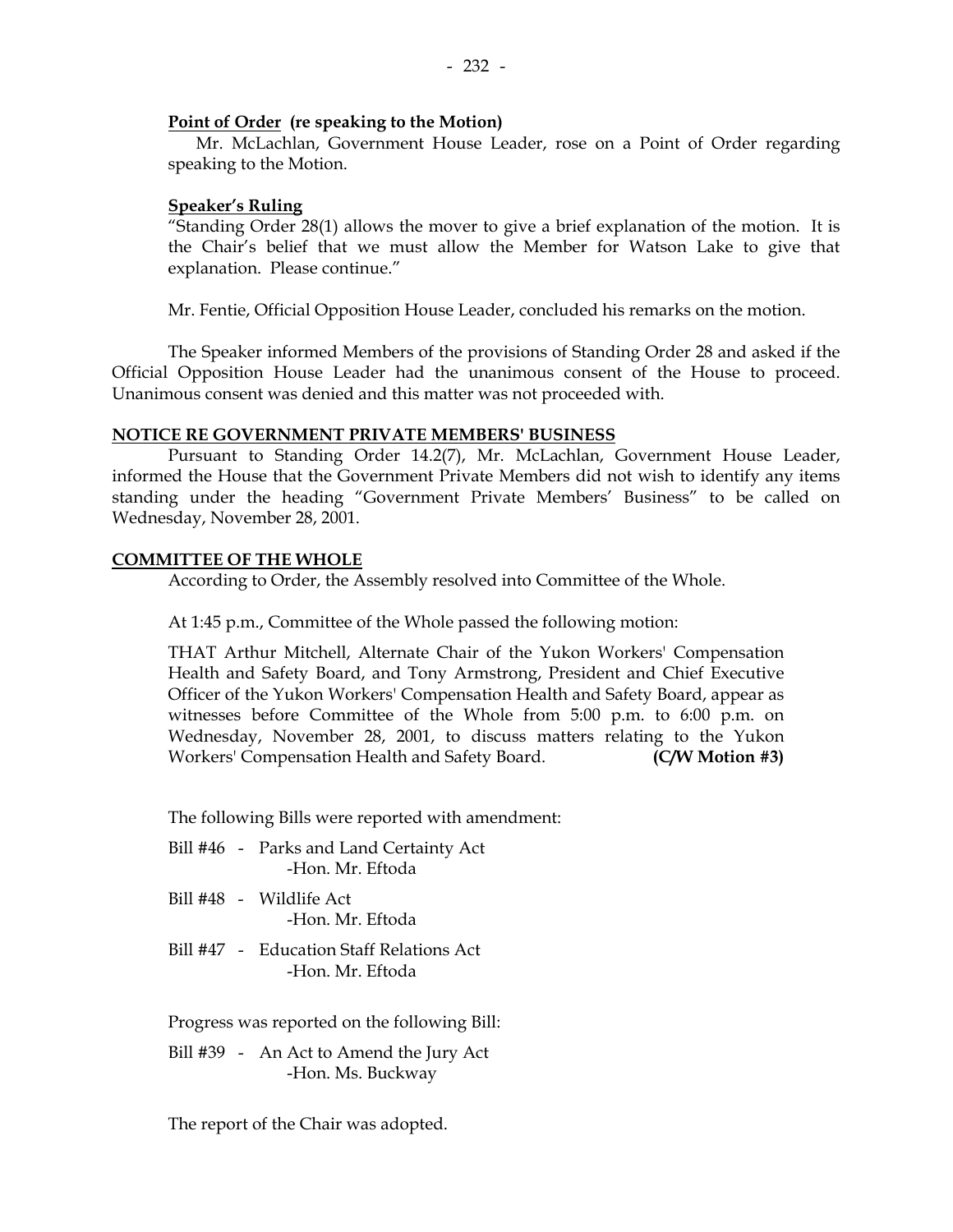\_\_\_\_\_\_\_\_\_\_\_\_\_\_\_\_\_\_\_\_\_\_\_\_\_\_\_\_\_\_\_\_\_\_\_\_\_\_\_\_\_

The Assembly adjourned at 6:00 p.m. until 1:00 p.m., Wednesday, November 28, 2001.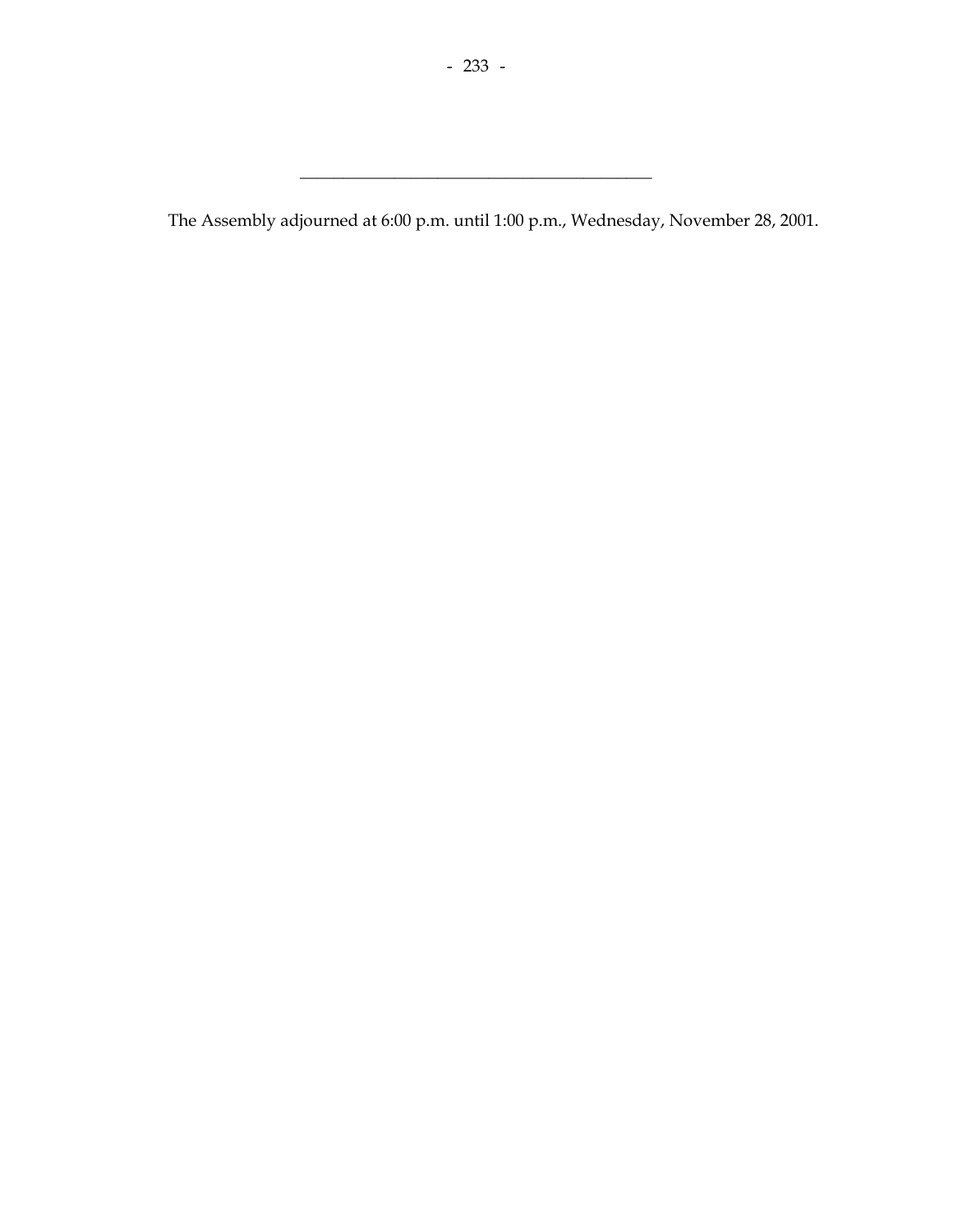#### $-234 -$

## **No. 93**

# **VOTES AND PROCEEDINGS**

## **of the**

## **YUKON LEGISLATIVE ASSEMBLY**

## **30th Legislative Assembly Second Session**

## Wednesday, November 28, 2001

The Speaker took the Chair at 1:00 p.m.

#### **TABLING RETURNS AND DOCUMENTS**

Hon. Ms. Buckway, Minister of Community and Transportation Services

- Community and Transportation Services: training provisions in O&M budget

**(Legislative Return #95)** 

- George Black Ferry: O&M costs for fiscal years 1991/92 to 2000/01

**(Legislative Return #96)** 

- Whitehorse Waterfront Relocation Program: expenditures

**(Legislative Return #97)** 

 - Community and Transportation Services: responses to the Auditor General's 98/99 Report on Other Matters **(Legislative Return #98)** 

Hon. Mrs. Edelman, Minister of Tourism

- Yukon Heritage Resources Board 2000/01 Annual Report

**(Sessional Paper #114)** 

#### **GOVERNMENT BILLS**

The following Bills were read a third time and passed:

- Bill #49 An Act to Amend the Medical Profession Act -Hon. Mr. Roberts
- Bill #53 Canadian Council for Donation and Transplantation Indemnification Act -Hon. Mr. Roberts

The following Bill was called for Third Reading:

 Bill #54 - Interjurisdictional Support Orders Act -Hon. Ms. Buckway

 The question being put on the motion for Third Reading, it was agreed to on the following Recorded Division: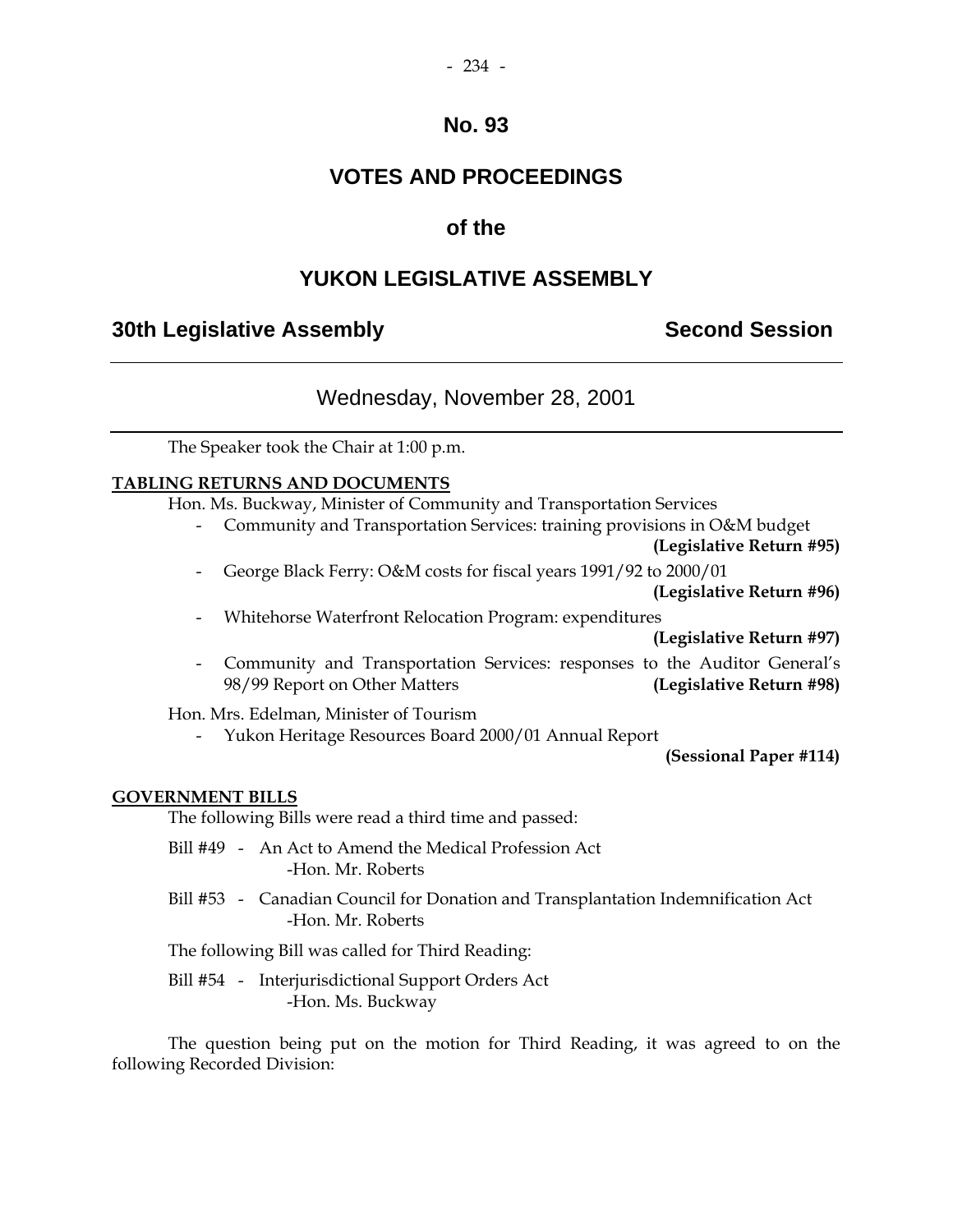$-235 -$ 

| Eftoda     | McLachlan  | Fentie  |    |
|------------|------------|---------|----|
| <b>Jim</b> | Tucker     | Keenan  |    |
| Edelman    | McLarnon   | Peter   | 13 |
| Roberts    | Fairclough | Jenkins |    |
| Buckway    |            |         |    |
|            | NAY        |         |    |

 $\Omega$ 

Bill #54, entitled *Interjurisdictional Support Orders Act*, accordingly, passed the House.

The following Bill was read a third time and passed:

 Bill #52 - Physiotherapists Act -Hon. Ms. Buckway

#### **COMMITTEE OF THE WHOLE**

According to Order, the Assembly resolved into Committee of the Whole.

Arthur Mitchell, Alternate Chair of the Yukon Workers' Compensation Health and Safety Board and Tony Armstrong, President and Chief Executive Officer of the Yukon Workers' Compensation Health and Safety Board, appeared as witnesses before Committee of the Whole from 5:00 p.m. to 6:00 p.m., pursuant to Committee of the Whole Motion #3 passed on November 27, 2001.

The Chair of Committee of the Whole reported as follows:

 Mr. Mitchell and Mr. Armstrong, appeared as witnesses before Committee from 5:00 p.m. to 6:00 p.m. this day, pursuant to Committee of the Whole Motion #3 passed on November 27, 2001.

Progress was reported on the following Bill:

 Bill #39 - An Act to Amend the Jury Act -Hon. Ms. Buckway

The report of the Chair was adopted.

The Assembly adjourned at 6:00 p.m. until 1:00 p.m., Thursday, November 29, 2001.

\_\_\_\_\_\_\_\_\_\_\_\_\_\_\_\_\_\_\_\_\_\_\_\_\_\_\_\_\_\_\_\_\_\_\_\_\_\_\_\_\_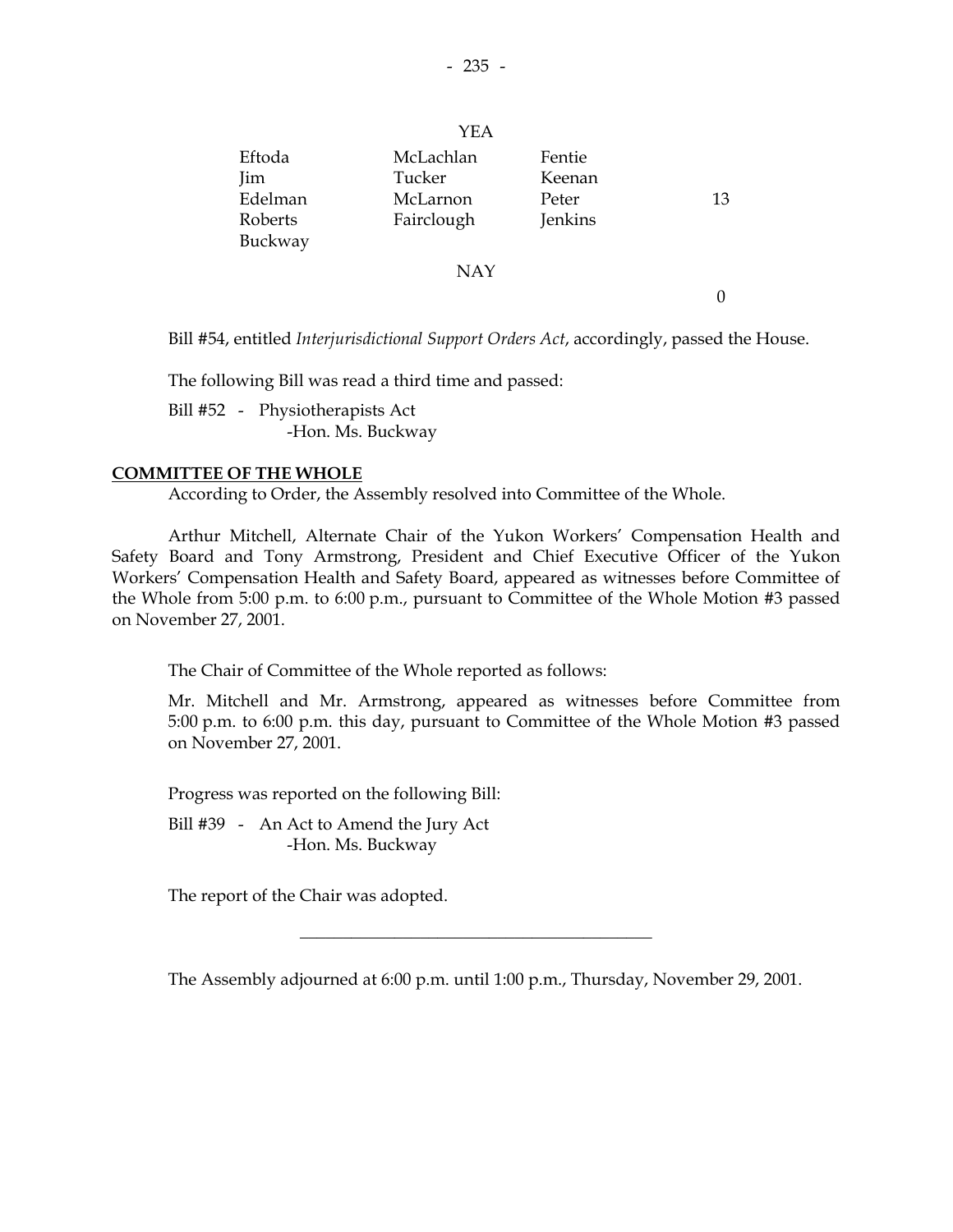# **VOTES AND PROCEEDINGS**

## **of the**

## **YUKON LEGISLATIVE ASSEMBLY**

## **30th Legislative Assembly Second Session**

## Thursday, November 29, 2001

The Speaker took the Chair at 1:00 p.m.

#### **TRIBUTES**

#### **World AIDS Day**

 The Hon. Mr. Eftoda, Minister of Education, Mr. Keenan, Member for Ross River-Southern Lakes, and Mr. Jenkins, Leader of the Third Party, recognized December 1, 2001 as World AIDS Day.

#### **TABLING RETURNS AND DOCUMENTS**

Hon. Mr. Schneider, Speaker

 - Conflict of Interest Commission: Report of the Conflicts Commissioner - Decision pursuant to Section 17 of the *Conflict of Interest (Members and Ministers) Act* (dated November 29, 2001) **(Sessional Paper #115)** 

Hon. Mr. Roberts, Minister responsible for the Yukon Workers' Compensation Health and Safety Board

 - Yukon Workers' Compensation Health and Safety Board Stakeholder Review (dated November 2001) **(Sessional Paper #116)** 

### **MINISTERIAL STATEMENTS**

 Hon. Mr. Roberts, Minister responsible for the Workers' Compensation Health and Safety Board

 - Yukon Workers' Compensation Health and Safety Board stakeholder survey results

#### **GOVERNMENT BILLS**

The following Bill was read a third time and passed:

 Bill #50 - An Act to Amend the Funeral Directors Act -Hon. Ms. Buckway

The following Bill was called for Third Reading:

 Bill #46 - Parks and Land Certainty Act -Hon. Mr. Eftoda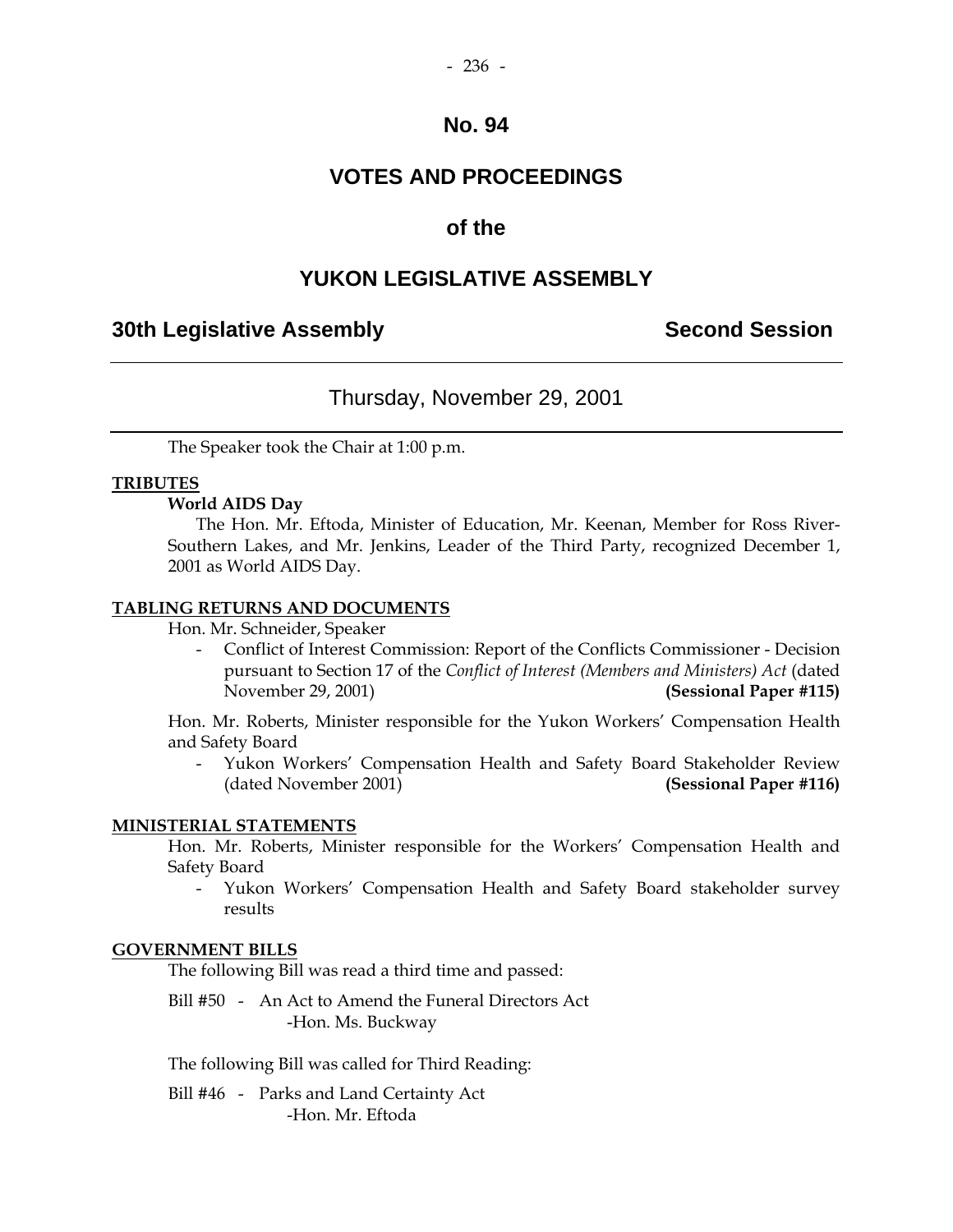The question being put on the motion for Third Reading, it was agreed to on the following Recorded Division:

|                      | YEA                |                         |   |
|----------------------|--------------------|-------------------------|---|
| Eftoda<br><i>lim</i> | Roberts<br>Buckway | Tucker<br>McLarnon      |   |
| Edelman              | McLachlan          |                         | 8 |
|                      | <b>NAY</b>         |                         |   |
| Fairclough<br>Fentie | Keenan<br>McRobb   | Peter<br><b>Jenkins</b> | 6 |

Bill #46, entitled *Parks and Land Certainty Act*, accordingly, passed the House.

The following Bills were read a third time and passed:

- Bill #48 Wildlife Act -Hon. Mr. Eftoda
- Bill #47 Education Staff Relations Act -Hon. Mr. Eftoda

#### **COMMITTEE OF THE WHOLE**

According to Order, the Assembly resolved into Committee of the Whole.

The following Bill was reported without amendment:

 Bill #39 - An Act to Amend the Jury Act -Hon. Ms. Buckway

Progress was reported on the following Bill:

 Bill #8 - First Appropriation Act, 2002-03 -Hon. Ms. Duncan

The report of the Chair was adopted.

The Assembly adjourned at 6:00 p.m. until 1:00 p.m., Monday, December 3, 2001.

\_\_\_\_\_\_\_\_\_\_\_\_\_\_\_\_\_\_\_\_\_\_\_\_\_\_\_\_\_\_\_\_\_\_\_\_\_\_\_\_\_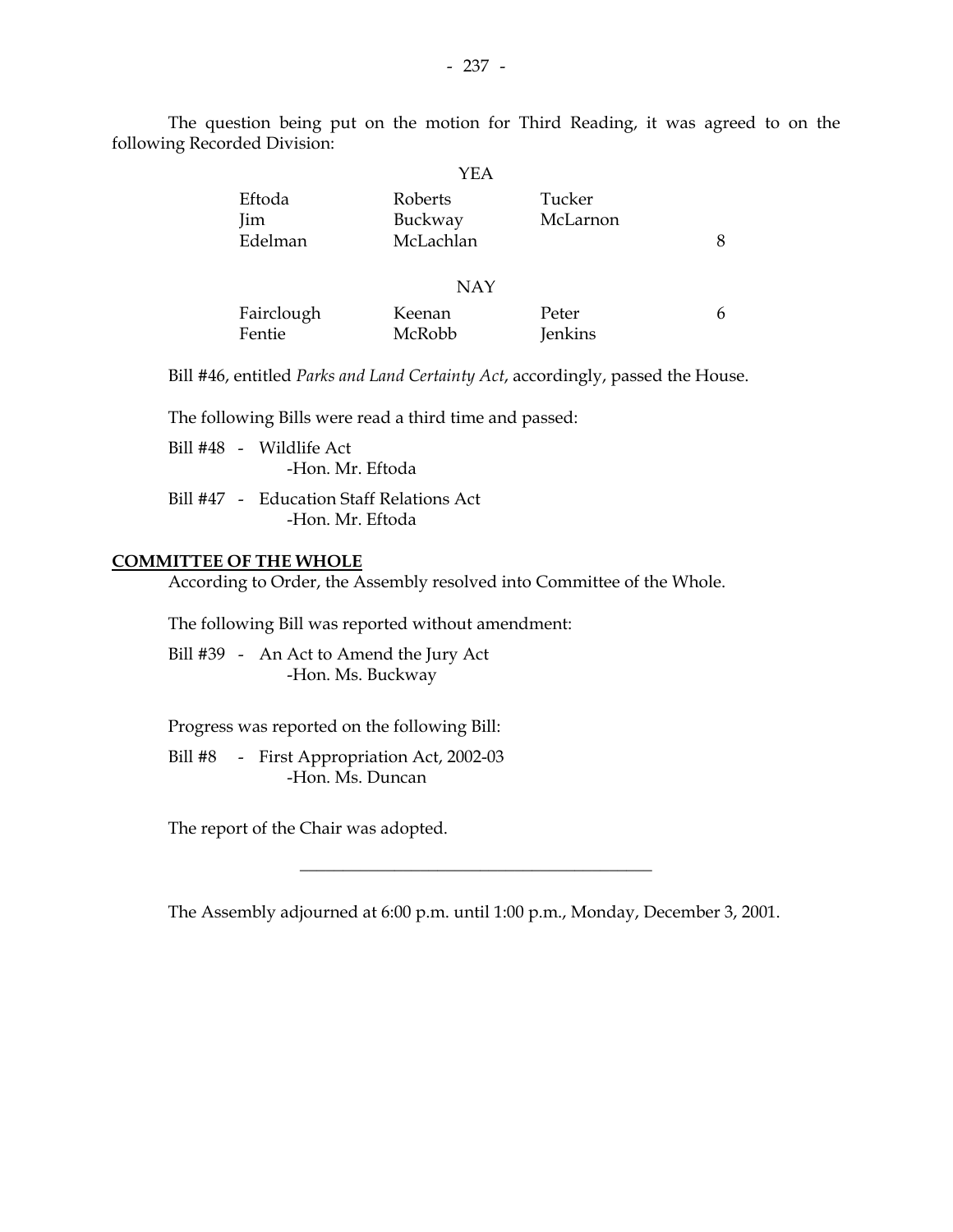# **VOTES AND PROCEEDINGS**

# **of the**

# **YUKON LEGISLATIVE ASSEMBLY**

## **30th Legislative Assembly Second Session**

# Monday, December 3, 2001

The Speaker took the Chair at 1:00 p.m.

### **TRIBUTES**

#### **In remembrance of Jim Close**

 Mr. Fentie, Member for Watson Lake, paid tribute to well known Yukon-born businessman, Jim Close, who passed away on August 3, 2001.

#### **National Day of Remembrance and Action on Violence Against Women**

 The Hon. Mrs. Edelman, Minister responsible for the Women's Directorate, Mrs. Peter, Member for Vuntut Gwitchin, and Mr. Jenkins, Leader of the Third Party, paid tribute to the young women who were killed twelve years ago in Montreal.

### **POINT OF PERSONAL PRIVILEGE (re the Report of the Conflicts Commissioner)**

 Prior to Tabling Returns and Documents, Mr. Jenkins, Leader of the Third Party, rose on a Point of Personal Privilege regarding the Report of the Conflicts Commissioner that was tabled in the House on November 29, 2001.

#### **TABLING RETURNS AND DOCUMENTS**

Hon. Mrs. Edelman, Minister responsible for the Yukon Liquor Corporation

- Yukon Liquor Corporation 2000/01 Annual Report **(Sessional Paper #117)** 

Hon. Mr. Eftoda, Minister of Education

- Department of Education 1998/99 and 1999/2000 Annual Report

**(Sessional Paper #118)** 

Hon. Mr. Jim, Minister of Government Services

- Fleet Vehicle Agency 2000/01 Annual Report **(Sessional Paper #119)**
- Property Management Agency 2000/01 Annual Report **(Sessional Paper #120)**
- Queen's Printer Agency 2000/01 Annual Report **(Sessional Paper #121)**
- Government Contracting Summary Report by Department (April 1, 2001 September 30, 2001) **(Sessional Paper #122)**

Hon. Mr. Jim, Minister responsible for the Yukon Housing Corporation

- Yukon Housing Corporation 2000/01 Annual Report **(Sessional Paper #123)**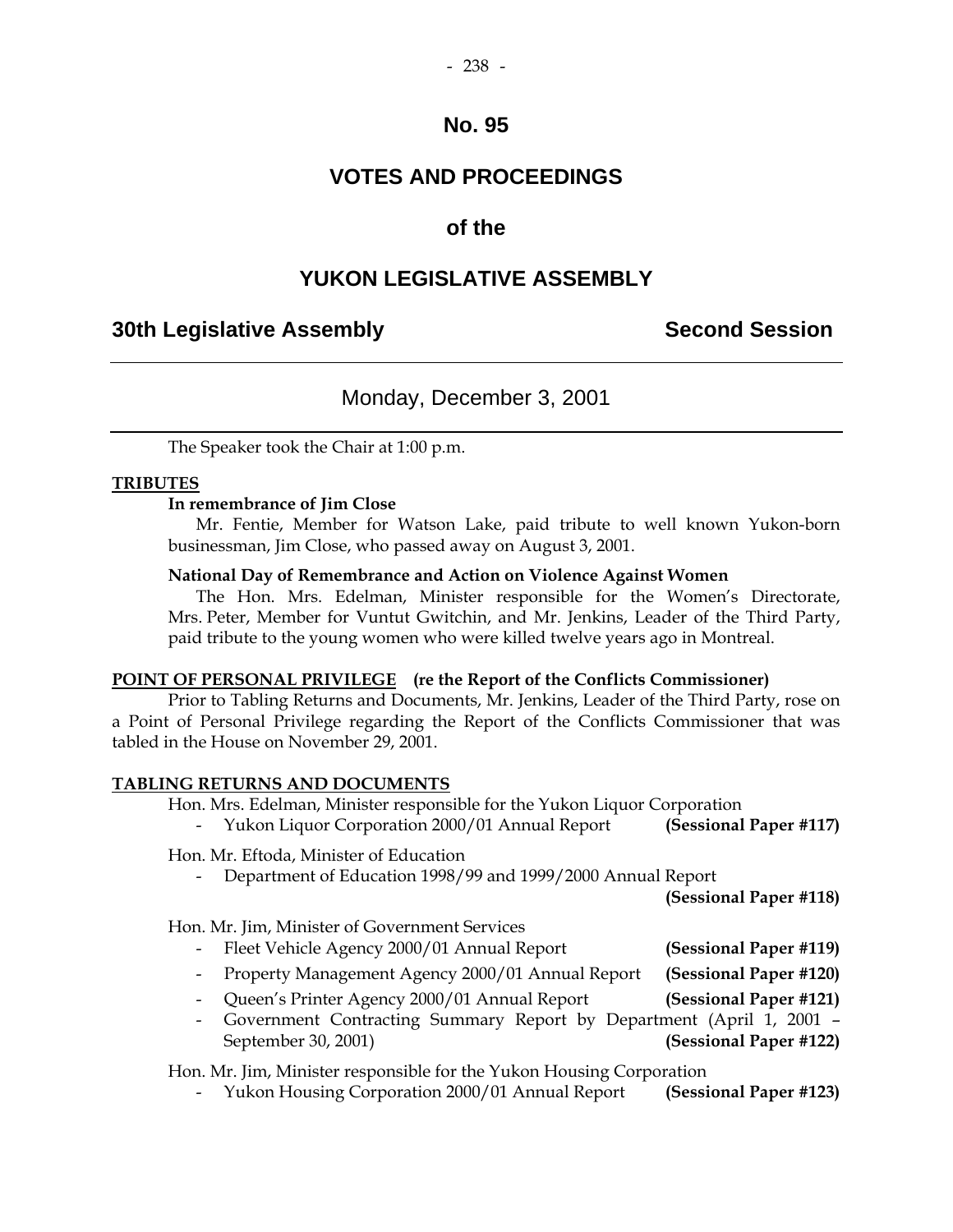Hon. Mr. Roberts, Minister of Health and Social Services

- Health Care Insurance Programs, Heath Services Branch: Statement of Revenue and Expenditures for the fiscal years 1998/99 to 2000/01 **(Sessional Paper #124)**
- Yukon Hospital Corporation Financial Statements for the year ended March 31, 2001 **(Sessional Paper #125)**

Hon. Ms. Buckway, Minister of Community and Transportation Services

- Transportation engineering: construction industry skills training and local hire

**(Legislative Return #99)** 

 - Community and Transportation Services: responses to questions asked November 8 – 13, 2001, on municipal matters during debate on the 2001-02 Supplementary Estimates **(Legislative Return #100)** 

Mr. Jenkins, Leader of the Third Party

Conflicts Commission Report: explanation of actions by MLA for Klondike; communications between MLA for Klondike and Conflicts Commissioner

**(Sessional Paper #126)** 

#### **PETITIONS**

Mr. Fentie, Official Opposition House Leader, presented the following petition:

- Declaring a summer solstice statutory holiday **(Petition #5)** 

#### **COMMITTEE OF THE WHOLE**

According to Order, the Assembly resolved into Committee of the Whole.

The following Bill was reported without amendment:

Bill #8 - First Appropriation Act, 2002-03 -Hon. Ms. Duncan

The report of the Chair was adopted.

#### **GOVERNMENT BILLS**

The following Bills were read a third time and passed:

- Bill #6 Fourth Appropriation Act, 2000-01 -Hon. Ms. Duncan
- Bill #45 An Act to Amend the Income Tax Act (No. 4) -Hon. Ms. Duncan

The following Bill was called for Third Reading:

Bill #7 - Second Appropriation Act, 2001-02 -Hon. Ms. Duncan

 The question being put on the motion for Third Reading, it was agreed to on the following Recorded Division: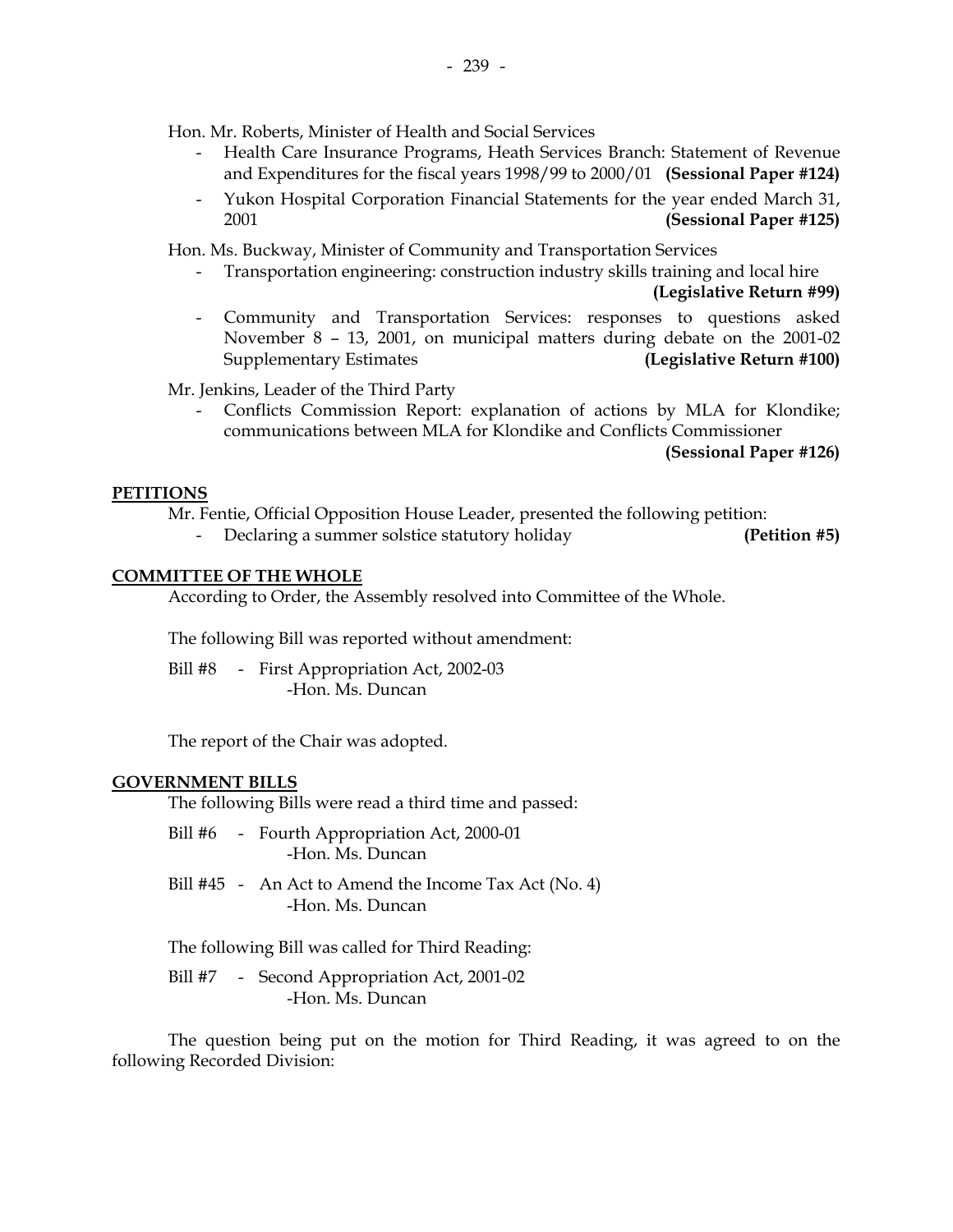|                      | YEA                |                         |    |
|----------------------|--------------------|-------------------------|----|
| Duncan<br>Eftoda     | Roberts<br>Buckway | McLachlan<br>Tucker     | 10 |
| Jim<br>Edelman       | Kent               | McLarnon                |    |
|                      | <b>NAY</b>         |                         |    |
| Fairclough<br>Fentie | Keenan<br>McRobb   | Peter<br><b>Jenkins</b> | 6  |

Bill #7, entitled *Second Appropriation Act, 2001-02*, accordingly, passed the House.

The following Bill was called for Third Reading:

 Bill #39 - An Act to Amend the Jury Act -Hon. Ms. Buckway

 The question being put on the motion for Third Reading, it was agreed to on the following Recorded Division:

|            | YEA        |                |    |
|------------|------------|----------------|----|
| Duncan     | Roberts    | McLachlan      |    |
| Eftoda     | Buckway    | Tucker         | 10 |
| Jim        | Kent       | McLarnon       |    |
| Edelman    |            |                |    |
|            | <b>NAY</b> |                |    |
| Fairclough | Keenan     | Peter          | 6  |
| Fentie     | McRobb     | <b>Jenkins</b> |    |

Bill #39, entitled *An Act to Amend the Jury Act*, accordingly, passed the House.

The following Bill was called for Third Reading:

 Bill #8 - First Appropriation Act, 2002-03 -Hon. Ms. Duncan

 The question being put on the motion for Third Reading, it was agreed to on the following Recorded Division:

|            | YEA        |                |    |
|------------|------------|----------------|----|
| Duncan     | Roberts    | McLachlan      |    |
| Eftoda     | Buckway    | Tucker         | 10 |
| Jim        | Kent       | McLarnon       |    |
| Edelman    |            |                |    |
|            | <b>NAY</b> |                |    |
| Fairclough | Keenan     | Peter          | 6  |
| Fentie     | McRobb     | <b>Jenkins</b> |    |

Bill #8, entitled *First Appropriation Act, 2002-03*, accordingly, passed the House.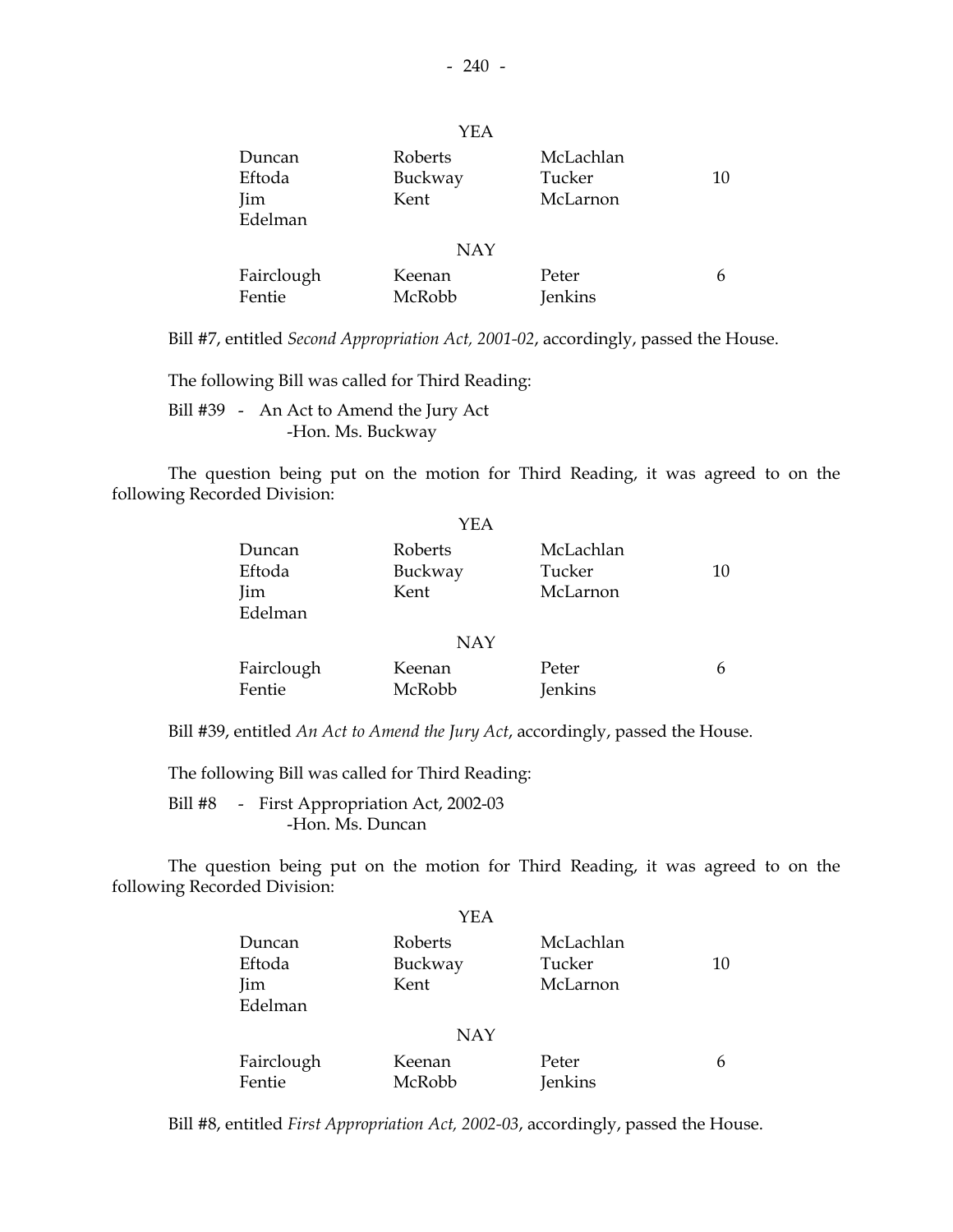#### **ASSENT TO BILLS**

 The Assembly received the Commissioner, the Hon. Jack Cable, in his capacity as Lieutenant-Governor, to give Assent to certain Bills passed by the House.

The Commissioner, having entered the Chamber, took his seat in the Speaker's chair.

The Speaker, the Hon. Mr. Schneider, addressed the Commissioner:

 "Mr. Commissioner, the Assembly has, at its present Session, passed certain Bills to which, in the name and on behalf of the Assembly, I respectfully request your Assent."

 The Clerk of the Assembly, Patrick L. Michael, then read the titles of the Bills which had been passed severally as follows:

|         | Bill #49 - An Act to Amend the Medical Profession Act<br>-Hon. Mr. Roberts                            |
|---------|-------------------------------------------------------------------------------------------------------|
|         | Bill #53 - Canadian Council for Donation and Transplantation Indemnification Act<br>-Hon. Mr. Roberts |
|         | Bill #54 - Interjurisdictional Support Orders Act<br>-Hon. Ms. Buckway                                |
|         | Bill #52 - Physiotherapists Act<br>-Hon. Ms. Buckway                                                  |
|         | Bill #50 - An Act to Amend the Funeral Directors Act<br>-Hon. Ms. Buckway                             |
|         | Bill #46 - Parks and Land Certainty Act<br>-Hon. Mr. Eftoda                                           |
|         | Bill #48 - Wildlife Act<br>-Hon. Mr. Eftoda                                                           |
|         | Bill #47 - Education Staff Relations Act<br>-Hon. Mr. Eftoda                                          |
|         | Bill #6 - Fourth Appropriation Act, 2000-01<br>-Hon. Ms. Duncan                                       |
|         | Bill #45 - An Act to Amend the Income Tax Act (No. 4)<br>-Hon. Ms. Duncan                             |
|         | Bill #7 - Second Appropriation Act, 2001-02<br>-Hon. Ms. Duncan                                       |
|         | Bill #39 - An Act to Amend the Jury Act<br>-Hon. Ms. Buckway                                          |
| Bill #8 | - First Appropriation Act, 2002-03<br>-Hon. Ms. Duncan                                                |
|         |                                                                                                       |

The Commissioner assented the Bills:

"I hereby Assent to the Bills as enumerated by the Clerk."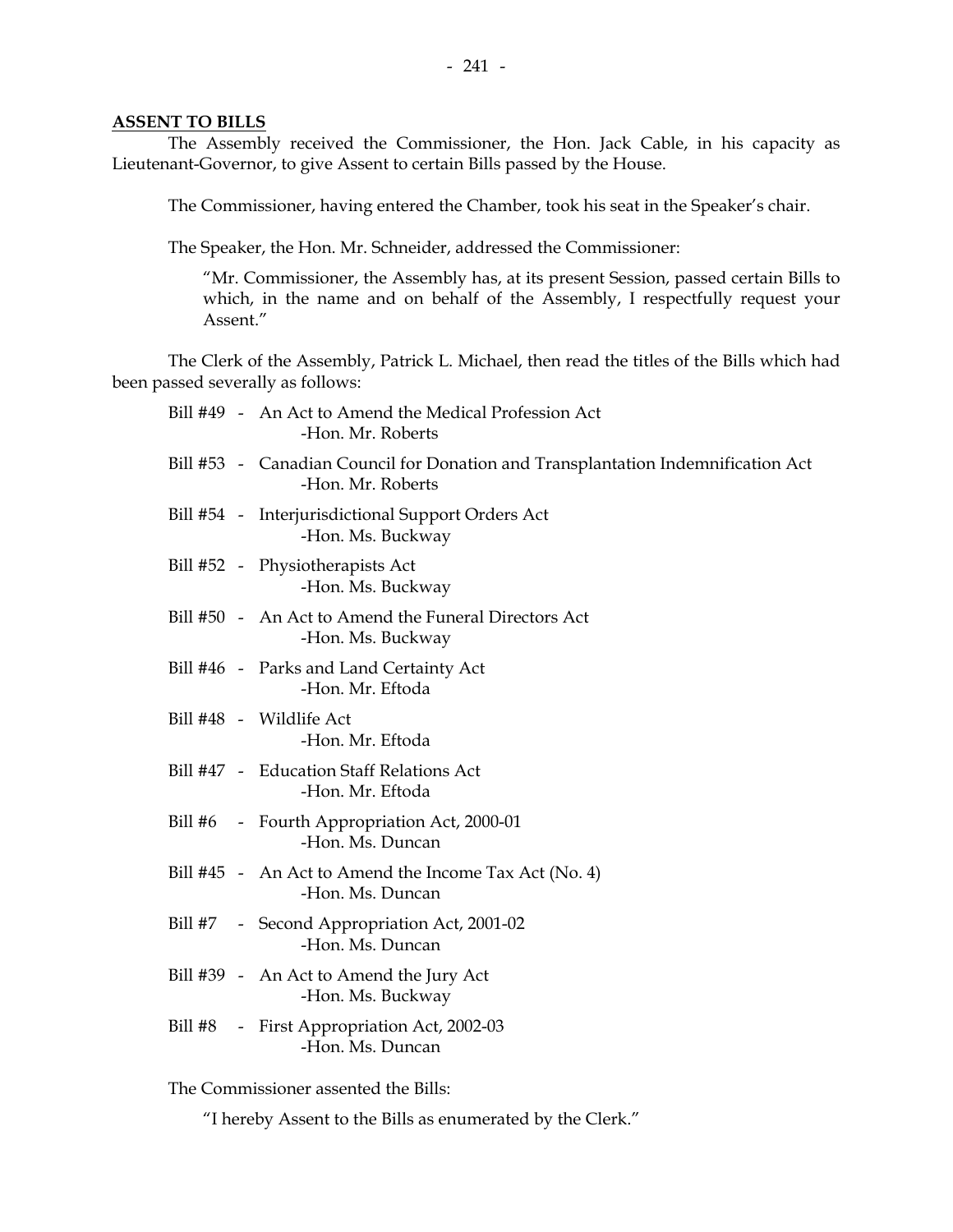The Commissioner then retired from the Chamber.

### **SPECIAL ADJOURNMENT MOTION**

Moved by Mr. McLachlan, Government House Leader:

THAT the House, at its rising, do stand adjourned until it appears to the satisfaction of the Speaker, after consultation with the Premier, that the public interest requires that the House shall meet;

THAT the Speaker give notice that he is so satisfied, and thereupon the House shall meet at the time stated in such notice and shall transact its business as if it had been duly adjourned to that time; and

THAT, if the Speaker is unable to act owing to illness or other causes, the Deputy Speaker shall act in his stead for the purpose of this Order.

\_\_\_\_\_\_\_\_\_\_\_\_\_\_\_\_\_\_\_\_\_\_\_\_\_\_\_\_\_\_\_\_\_\_\_\_\_\_\_\_\_\_

The question being put on the special adjournment motion, it was agreed to.

The Assembly adjourned at 3:59 p.m.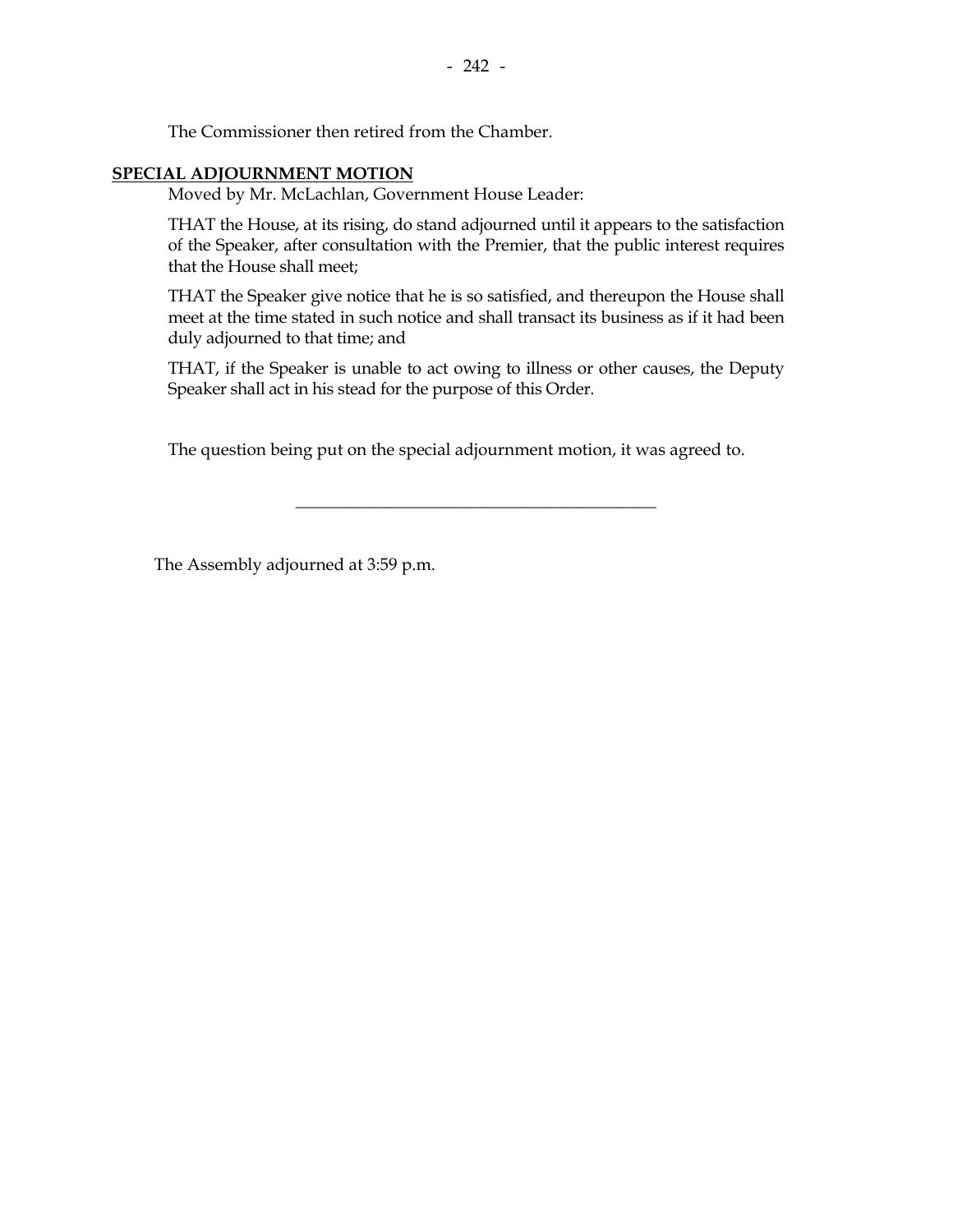# **INDEX TO JOURNALS**

# **Second Session Contract Contract Contract Contract Contract Contract Contract Contract Contract Contract Contract Contract Contract Contract Contract Contract Contract Contract Contract Contract Contract Contract Contract**

## **October 18, 2001 - December 3, 2001**

## **YUKON LEGISLATIVE ASSEMBLY**

|                                                           | A                                                        | <b>PAGE</b>       |  |  |
|-----------------------------------------------------------|----------------------------------------------------------|-------------------|--|--|
| <b>ADJOURNMENT OF THE HOUSE</b> (See Motions, Procedural) |                                                          |                   |  |  |
| <b>ASSENT TO BILLS</b>                                    | 241                                                      |                   |  |  |
|                                                           | B                                                        |                   |  |  |
|                                                           | <b>Abbreviations</b>                                     |                   |  |  |
| <b>1R</b> - First Reading of Bill                         | <b>C/W</b> - (Reported out of)<br>Committee of the Whole | <b>P</b> - Passed |  |  |
| 2R - Second Reading<br>3R - Third Reading                 |                                                          | A - Assent        |  |  |

### **BILLS**

(For Progress of Bills chart see Appendix A)

### **Bills, Government**

| Bill # | <b>Title</b>                                                                              | 1 <sub>R</sub> | 2R             | C/W<br>* with<br>amendment | <b>3R&amp;P</b> | A              |
|--------|-------------------------------------------------------------------------------------------|----------------|----------------|----------------------------|-----------------|----------------|
| 53     | <b>Canadian Council for Donation</b><br>and Transplantation<br><b>Indemnification Act</b> | $01 - 10 - 22$ | $01 - 11 - 15$ | $01 - 11 - 15$             | $01 - 11 - 28$  | $01 - 12 - 03$ |
| 47     | <b>Education Staff Relations Act</b>                                                      | $01-10-22$     | $01 - 11 - 14$ | $01 - 11 - 27$             | $01 - 11 - 29$  | $01 - 12 - 03$ |
| 8      | First Appropriation Act, 2001-02                                                          | $01 - 10 - 18$ | $01 - 10 - 25$ | $01 - 12 - 03$             | $01 - 12 - 03$  | $01 - 12 - 03$ |
| 6      | Fourth Appropriation Act, 2000-01                                                         | $01 - 10 - 18$ | $01 - 10 - 25$ | $01 - 10 - 30$             | $01 - 12 - 03$  | $01 - 12 - 03$ |
| 50     | Funeral Directors Act, An Act to<br>Amend the                                             | $01-10-22$     | $01 - 10 - 29$ | $01 - 10 - 29$             | $01 - 11 - 29$  | $01 - 12 - 03$ |
|        |                                                                                           |                |                |                            |                 | (continued)    |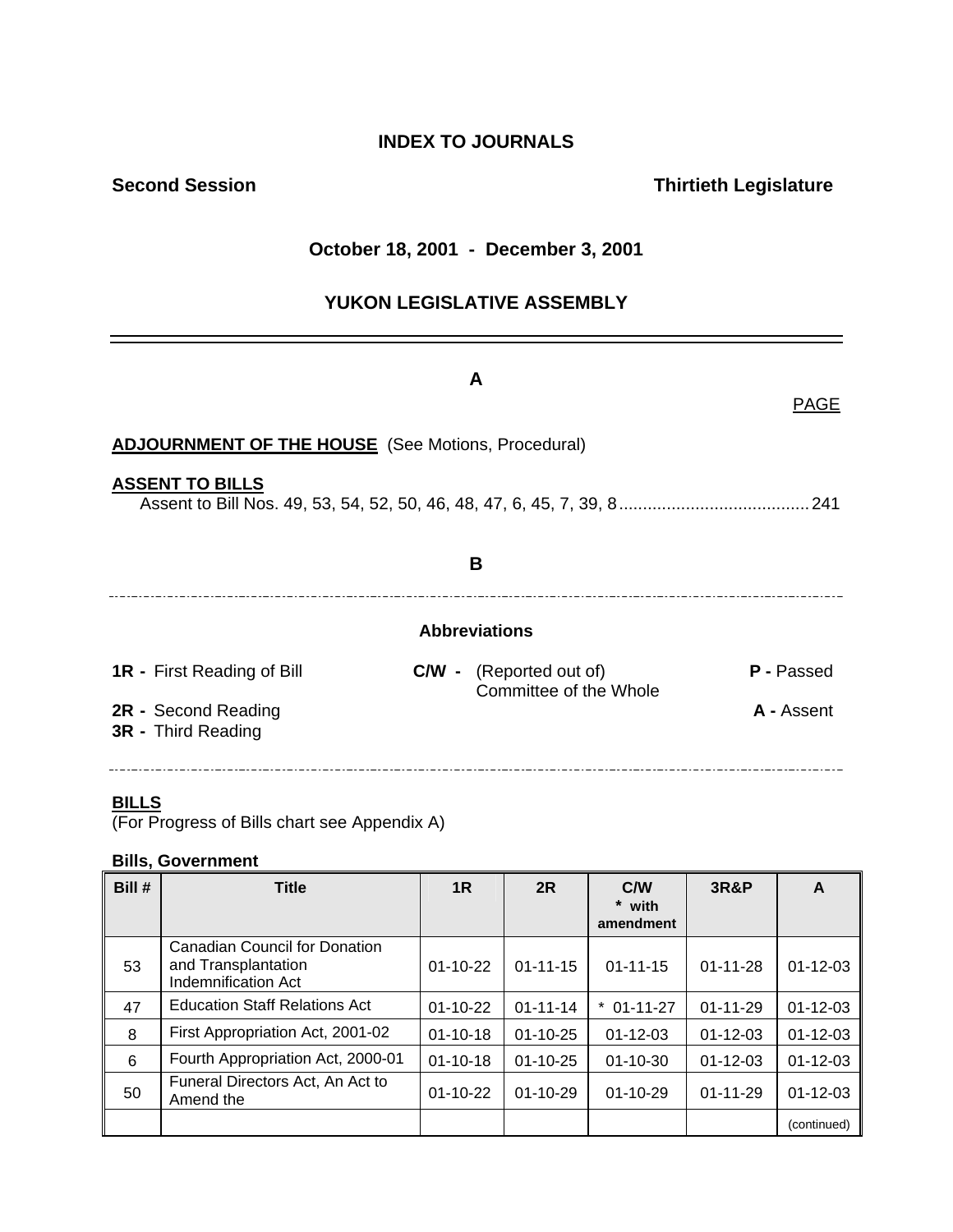## **Bills, Government (continued)**

| Bill #         | <b>Title</b>                                     | 1 <sub>R</sub> | 2R             | <b>C/W</b>          | <b>3R&amp;P</b> | A              |
|----------------|--------------------------------------------------|----------------|----------------|---------------------|-----------------|----------------|
| 45             | Income Tax Act, No. 4, An Act to<br>Amend the    | $01 - 10 - 18$ | $01 - 11 - 15$ | $01 - 11 - 15$      | $01 - 12 - 03$  | $01 - 12 - 03$ |
| 54             | <b>Interjurisdictional Support Orders</b><br>Act | $01 - 10 - 22$ | $01 - 10 - 29$ | $01 - 10 - 30$<br>* | $01 - 11 - 28$  | $01 - 12 - 03$ |
| 39             | Jury Act, An Act to Amend the                    | 01-03-26       | $01 - 04 - 12$ | $*$ 01-11-29        | $01 - 12 - 03$  | $01 - 12 - 03$ |
| 49             | Medical Profession Act, An Act to<br>Amend the   | $01 - 10 - 22$ | $01 - 10 - 29$ | $01 - 10 - 30$      | $01 - 11 - 28$  | $01 - 12 - 03$ |
| 46             | Parks and Land Certainty Act                     | $01 - 10 - 22$ | $01 - 11 - 13$ | $*$ 01-11-27        | $01 - 11 - 29$  | $01 - 12 - 03$ |
| 52             | Physiotherapists Act                             | $01 - 10 - 22$ | $01 - 10 - 29$ | $01 - 10 - 29$      | $01 - 11 - 28$  | $01 - 12 - 03$ |
| $\overline{7}$ | Second Appropriation Act, 2001-<br>02            | 01-1018        | $01 - 10 - 25$ | $01 - 11 - 22$      | $01 - 12 - 03$  | $01 - 12 - 03$ |
| 48             | <b>Wildlife Act</b>                              | $01 - 10 - 22$ | $01 - 11 - 13$ | $01 - 11 - 27$      | $01 - 11 - 29$  | $01 - 12 - 03$ |

## **Bills, Other Than Government**

| Bill # | Title                                   | 1 <sub>R</sub> | 2R                                                               | <b>C/W</b> | <b>3R&amp;P</b> |  |
|--------|-----------------------------------------|----------------|------------------------------------------------------------------|------------|-----------------|--|
| 101    | Child, Youth and Family Advocacy<br>Act | $00-11-20$     |                                                                  |            |                 |  |
| 102    | Fifth Appropriation Act, 2000-01        | $00-11-22$     | Ruled out of Order and not to be placed on<br><b>Order Paper</b> |            |                 |  |

## **BUDGET SPEECH**

(See Bill #8).........................................................................................................................177

## **C**

#### **CHAIR, COMMITTEE OF THE WHOLE (Mike McLarnon)**  Rulings:

| .                                                                             |  |
|-------------------------------------------------------------------------------|--|
| <b>CHANGES TO ORDER PAPER</b>                                                 |  |
|                                                                               |  |
| Removing motions in the name of Mr. Kent due to appointment as a Minister 176 |  |
| <b>CLERK OF THE LEGISLATIVE ASSEMBLY (Patrick L. Michael)</b>                 |  |
|                                                                               |  |
| <b>COMMISSIONER (Hon. Jack Cable)</b>                                         |  |
|                                                                               |  |
| <b>COMMITTEES, STANDING</b>                                                   |  |
| <b>Rules, Elections and Privileges</b>                                        |  |
|                                                                               |  |
|                                                                               |  |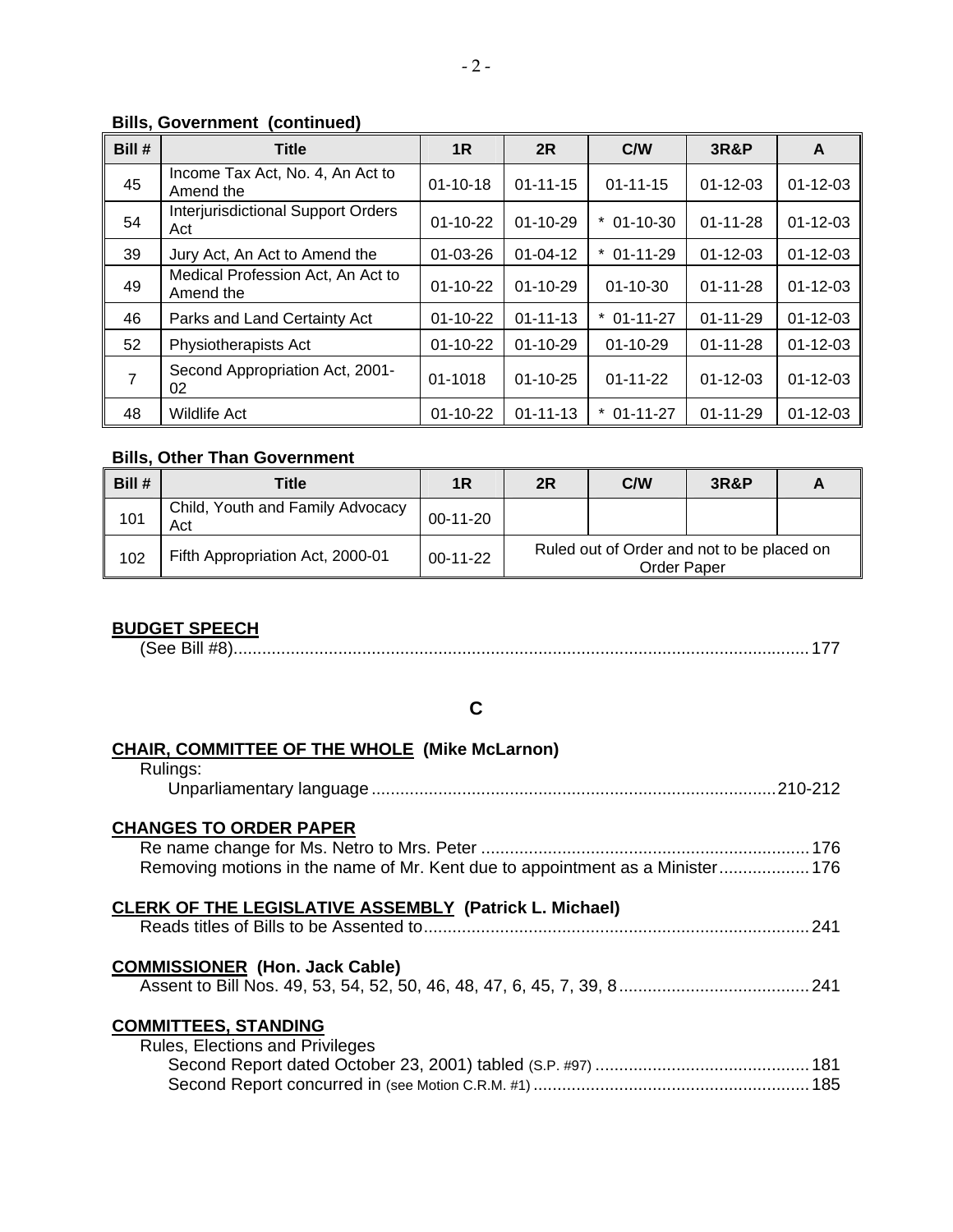## **DEBATE**

| Adjourned:                                                                     |  |
|--------------------------------------------------------------------------------|--|
|                                                                                |  |
|                                                                                |  |
|                                                                                |  |
|                                                                                |  |
|                                                                                |  |
| Motion #155 and amendment - pursuant to Standing Order 2(2) 195-196            |  |
| Motion #168, sub-amendment and amendment - pursuant to Standing Order 2(2) 226 |  |
|                                                                                |  |
| DEPUTY CHAIR OF COMMITTEE OF THE WHOLE                                         |  |
|                                                                                |  |
|                                                                                |  |
|                                                                                |  |
| <b>DEPUTY CLERK (Floyd McCormick)</b>                                          |  |
|                                                                                |  |
|                                                                                |  |
| DEPUTY SERGEANT-AT-ARMS (Rudy Couture)                                         |  |
|                                                                                |  |
|                                                                                |  |
| <b>DIVISION</b>                                                                |  |
|                                                                                |  |
|                                                                                |  |
|                                                                                |  |
|                                                                                |  |
|                                                                                |  |
|                                                                                |  |
|                                                                                |  |
|                                                                                |  |
|                                                                                |  |
|                                                                                |  |
|                                                                                |  |
|                                                                                |  |
|                                                                                |  |
|                                                                                |  |
|                                                                                |  |
|                                                                                |  |
|                                                                                |  |
|                                                                                |  |
|                                                                                |  |

## $\mathbf I$

# **INTRODUCTIONS**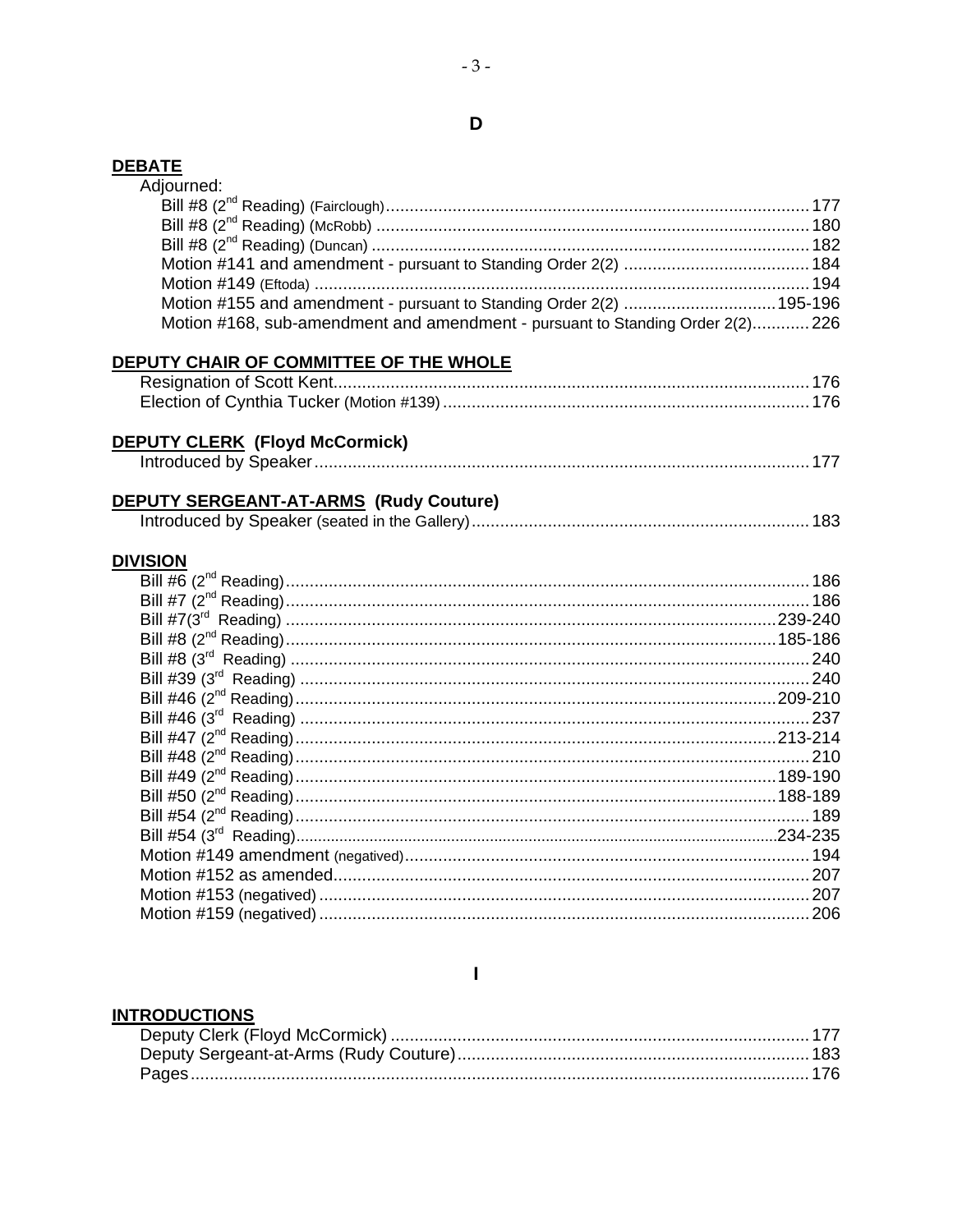## **LEGISLATIVE ASSEMBLY**

**Sessional Summary** Divisions - 18 Filed Documents - 0 Government Bills Introduced this sitting - 12 Government Bills Passed - 13 Legislative Returns - 23 Motions Passed, Government - 4 Motions Debated, Other than Government - 8 Motions Passed, Other than Government - 3 Petitions - 1 Sessional Papers - 37 Sitting Days - 25 Written Questions - 0

#### **LEGISLATIVE RETURNS**

|             | Alaska Highway (Marsh Lake) reconstruction: contract amount;<br>contract holdback; number of persons employed (01-2-80) (Buckway)  197                  |
|-------------|---------------------------------------------------------------------------------------------------------------------------------------------------------|
|             | Arctic Winter Games 2002: status of transportation of dog-mushing                                                                                       |
|             | Canadian Council for Donation and Transplantation Indemnification<br>Act: indemnification cost allocation to Federal and Territorial/                   |
|             | Community and Transportation Services: responses to questions asked<br>November 5-8, 2001, on transportation matters, during debate on the              |
|             | Community and Transportation Services: responses to questions asked<br>November 8-13, 2001, on municipal matters, during debate on the                  |
|             | Community and Transportation Services: responses to the Auditor                                                                                         |
|             | Community and Transportation Services: training provisions in                                                                                           |
|             | Education Act review recommendations: information pertaining                                                                                            |
|             | First Nations Relations Liaison Cabinet position: information pertaining                                                                                |
|             | George Black Ferry: O&M costs for fiscal years 1991/92 to 2000/01                                                                                       |
|             | Group home at 16 Klondike Road: cost of operation before and<br>after government takeover in fiscal year 2000-01 (01-2-91) (Roberts)  217               |
|             | North American Tungsten agreement (dated July 27 <sup>th</sup> , 2001): Memorandum<br>of Understanding signed between the Government of Yukon and North |
| (continued) |                                                                                                                                                         |

**L**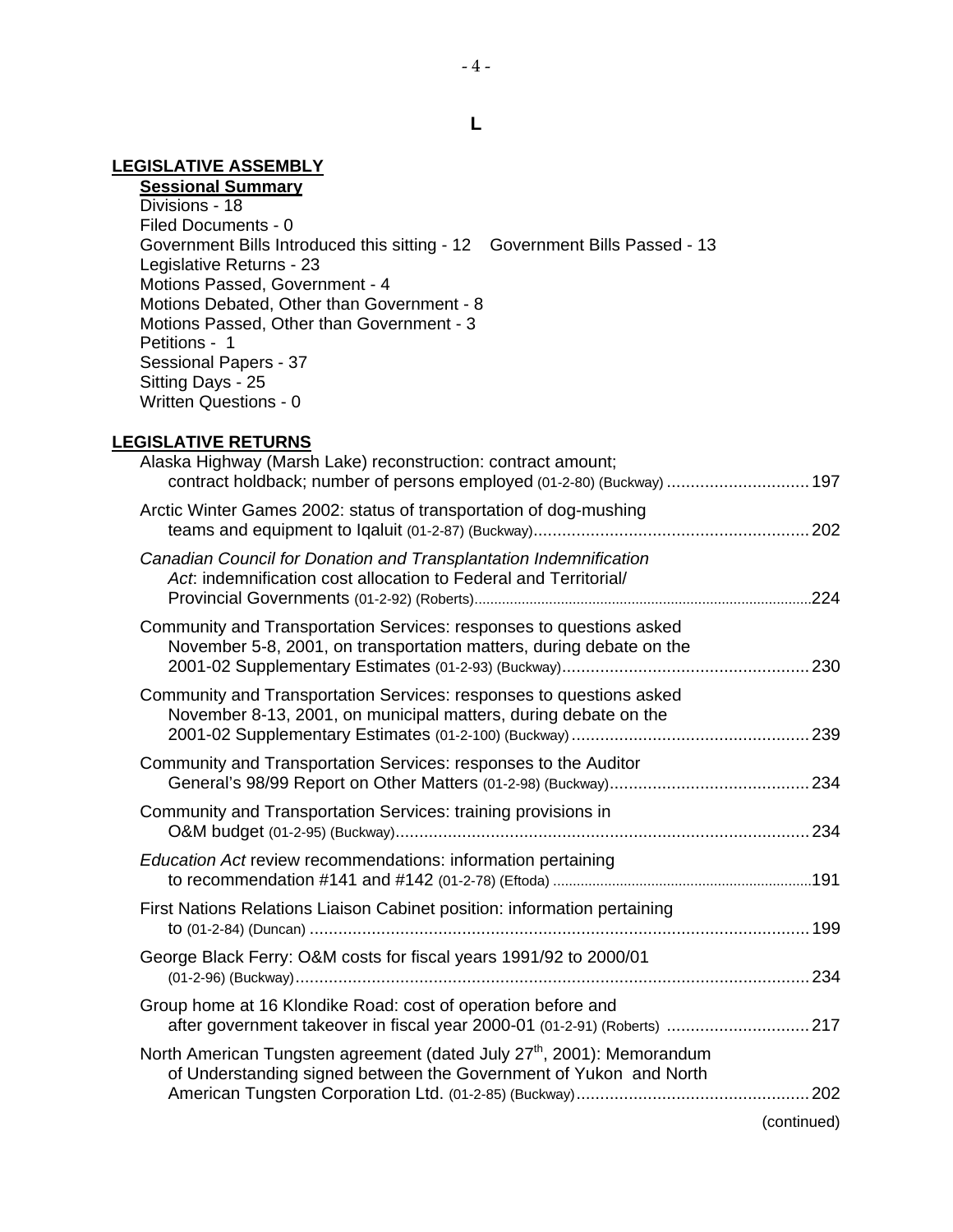## **LEGISLATIVE RETURNS (continued)**

| Recreation services for the Village of Teslin: responsibility for providing                                                                             |  |
|---------------------------------------------------------------------------------------------------------------------------------------------------------|--|
| Renewal process: expenditures to date; summary of consultations                                                                                         |  |
| Renewal process: policy framework for workforce support initiatives                                                                                     |  |
| Rural Electrification and Telecommunications program: no policy changes<br>and listing of approved projects 2001-02 fiscal year (01-2-86) (Buckway) 202 |  |
| Spending for Watson Lake and other Yukon communities in the 2001-02                                                                                     |  |
|                                                                                                                                                         |  |
| Transportation engineering: construction industry skills training and                                                                                   |  |
| Travel (Ministerial and Cabinet staff) in-territory and out-of-territory:<br>detailed breakdown for period ending September 30, 2001                    |  |
| Whitehorse Waterfront Relocation Program: expenditures                                                                                                  |  |
| Youth Investment Fund: projects funded and amounts to date (01-2-82) (Kent)197                                                                          |  |
| Yukon Mining Incentives Program: responses to questions asked on<br>Ministerial Statement given on October 23, 2001 (01-2-88) (Kent)  213               |  |

## **M**

## **MINISTERIAL STATEMENTS**

| <b>Buckway</b>                                                                 |             |
|--------------------------------------------------------------------------------|-------------|
| (Community and Transportation Services)                                        |             |
|                                                                                |             |
| Whitehorse International Airport Emergency on September 11, 2001:              |             |
|                                                                                | 209         |
| Duncan                                                                         |             |
| (Premier)                                                                      |             |
|                                                                                |             |
| Devolution Transfer Agreement (Northern Affairs Program) formally approved 191 |             |
|                                                                                |             |
|                                                                                |             |
| <b>Edelman</b>                                                                 |             |
| (Tourism)                                                                      |             |
|                                                                                | .217        |
| Eftoda                                                                         |             |
| (Renewable Resources)                                                          |             |
|                                                                                | 222         |
|                                                                                |             |
|                                                                                | (continued) |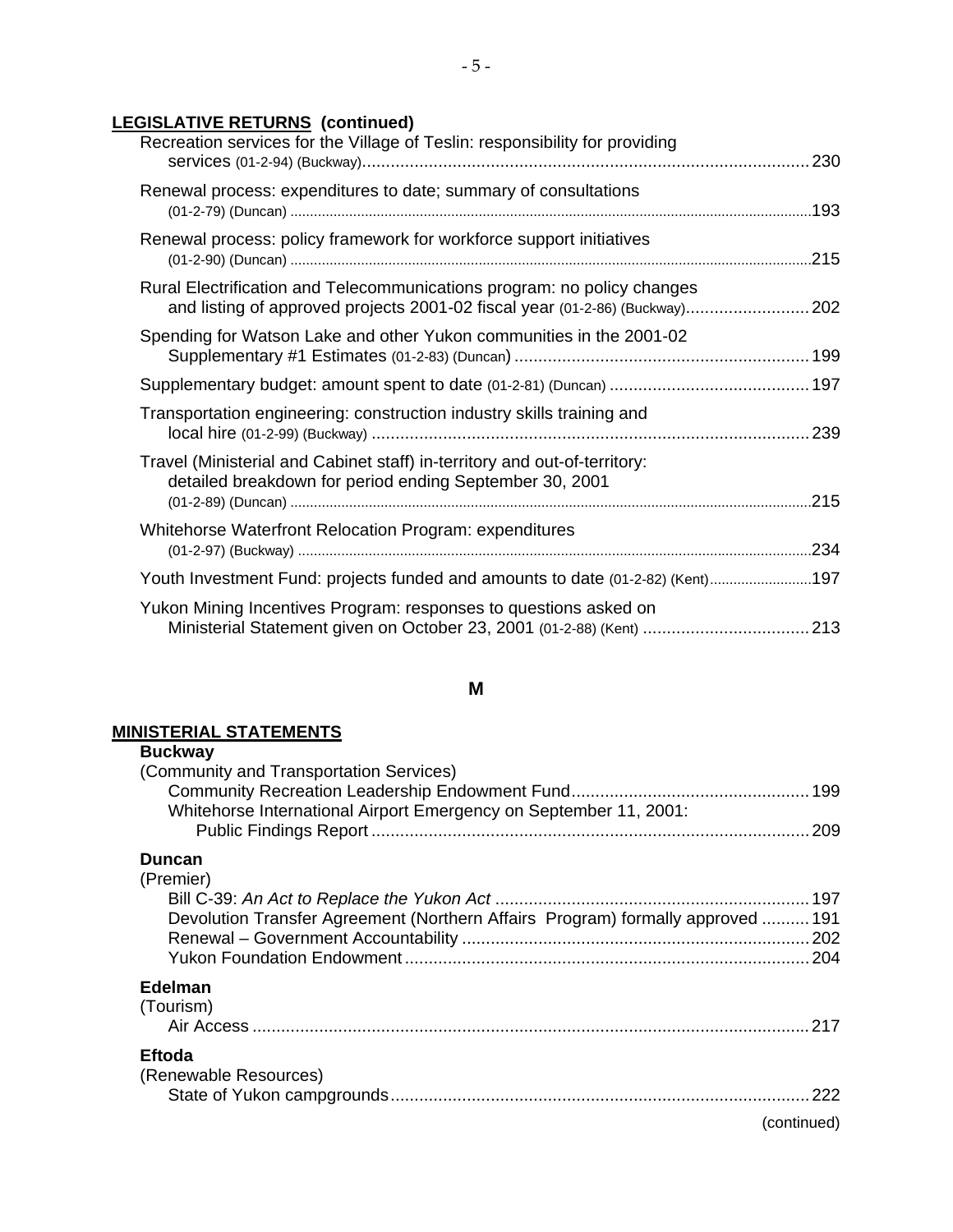| <b>MINISTERIAL STATEMENTS (continued)</b>                                                                                                                                          |                |             |                            |                     |
|------------------------------------------------------------------------------------------------------------------------------------------------------------------------------------|----------------|-------------|----------------------------|---------------------|
| Eftoda (continued)                                                                                                                                                                 |                |             |                            |                     |
| (Education)                                                                                                                                                                        |                |             |                            |                     |
| Jim<br>(Yukon Housing Corporation)                                                                                                                                                 |                |             |                            |                     |
| Kent                                                                                                                                                                               |                |             |                            |                     |
| (Economic Development)                                                                                                                                                             |                |             |                            |                     |
| <b>Roberts</b><br>(Health and Social Services)                                                                                                                                     |                |             |                            |                     |
| (Yukon Workers' Compensation Health and Safety Board)<br>Yukon Workers' Compensation Health and Safety Board stakeholder                                                           |                |             |                            |                     |
| <b>MONEY MESSAGE</b>                                                                                                                                                               |                |             |                            |                     |
|                                                                                                                                                                                    |                |             |                            |                     |
| <b>MOTIONS - APPOINTMENT OF HOUSE</b><br><b>OFFICERS</b>                                                                                                                           | <b>Member</b>  | Page        | <b>Amendment</b>           | <b>Disposition</b>  |
| Deputy Chair, Committee of the Whole,<br>Cynthia Tucker (#139)                                                                                                                     | McLachlan      | 176         |                            | Carried             |
| <b>MOTIONS - COMMITTEE OF THE WHOLE</b>                                                                                                                                            | <b>Member</b>  | <b>Page</b> | <b>Amendment</b>           | <b>Disposition</b>  |
| Alternate Chair and President of the Yukon<br>Workers' Compensation Health and Safety<br>Board to appear as witnesses from 5:00 p.m.<br>to 6:00 p.m. on November 28, 2001 (C/W #3) | McLachlan      | 232         |                            | Carried             |
| <b>MOTIONS - GOVERNMENT</b>                                                                                                                                                        | <b>Member</b>  | Page        | <b>Amendment</b>           | <b>Disposition</b>  |
| Amendment to Standing Orders resulting from<br>Leader's Nov. 8, 2001 agreement (#169)                                                                                              | Duncan         | 218-221     |                            | Carried             |
| Rules, Elections and Privileges, Standing<br>Committee on: be amended by rescinding<br>appointment of Cynthia Tucker and appointing<br>Jim McLachlan (#140)                        | Edelman        | 188         |                            | Carried             |
| Time allocation: proposed amendments to<br>Standing Orders (#155)                                                                                                                  | <b>Buckway</b> | 195-196     | 196<br>Adjourned<br>debate | Adjourned<br>debate |
| Yukon Human Rights Commission: Mary Kane<br>be re-appointed (#165)                                                                                                                 | <b>Buckway</b> | 217         |                            | Carried             |

(continued)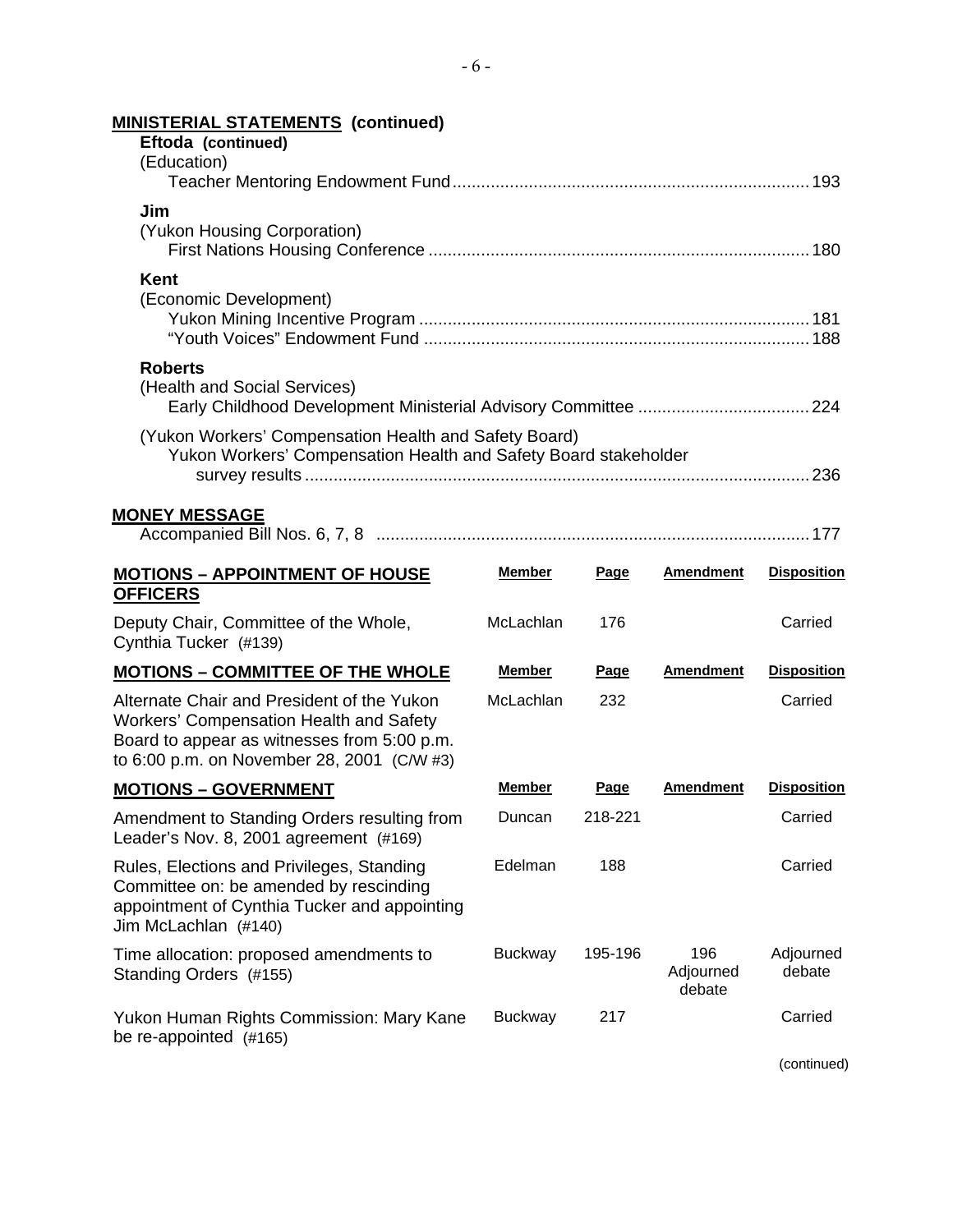|  | <b>MOTIONS - GOVERNMENT (continued)</b> |  | Member | Page | Amendment | <b>Disposition</b> |
|--|-----------------------------------------|--|--------|------|-----------|--------------------|
|--|-----------------------------------------|--|--------|------|-----------|--------------------|

Yukon Human Rights Panel of Adjudicators: Michael Dougherty, Barbara Evans, Claudia Lowry be appointed; re-appoint Erwin Ordonez de Leon; designate Barbara Evans as Chief Adjudicator (#166)

#### **MOTIONS - OTHER THAN GOVERNMENT**

*Child, Youth and Family Advocacy Act*: bring forward for debate and passage (#159)

CT Scanner: acquisition of for the Whitehorse General Hospital (#153)

Length of Legislative Sittings and conduct of Government Members (#141)

*Parks and Land Certainty Act*: setting aside for further public input (#168)

Replacement of Grey Mountain School (#149)

Whitehorse Trolley (expansion of) and White Pass & Yukon Route locomotive repair shed: preservation of (#152)

#### **MOTIONS - PROCEDURAL Member Page Amendment Disposition**

[See also "Sit Beyond Normal Hour of Adjournment"] Special adjournment motion

### **MOTIONS RESPECTING COMMITTEE REPORTS**

Standing Committee on Rules, Elections and Privileges, Second Report presented to the House on Oct. 23, 2001 be concurred in; and that amendments to Standing Orders be adopted (CRM#1)

### **MOTIONS – URGENT AND PRESSING NECESSITY (Under Standing Order 28)**

Adjournment of Legislative Sitting

| Buckway       | 218     |                                                        | Carried               |
|---------------|---------|--------------------------------------------------------|-----------------------|
|               |         |                                                        |                       |
|               |         |                                                        |                       |
| <b>Member</b> | Page    | <b>Amendment</b>                                       | <b>Disposition</b>    |
| Keenan        | 206     |                                                        | Negatived             |
| Jenkins       | 207     |                                                        | Negatived             |
| Fentie        | 183-184 | 184<br>Adjourned<br>debate                             | Adjourned<br>debate   |
| McRobb        | 224-226 | 225<br>Sub-<br>amendment<br>225<br>Adjourned<br>debate | Adjourned<br>debate   |
| McLarnon      | 193-194 | 194<br>negatived                                       | Adjourned<br>debate   |
| Jenkins       | 206-207 | 207                                                    | Carried as<br>amended |
| Member        | Page    | Amendment                                              | <b>Disposition</b>    |

| McLachlan     | 242  |                  | Carried            |
|---------------|------|------------------|--------------------|
| <b>Member</b> | Page | <b>Amendment</b> | <b>Disposition</b> |
| Kent          | 185  |                  | Carried            |

| <b>Member</b> | Page    | <b>Amendment</b> | <b>Disposition</b>                                       |
|---------------|---------|------------------|----------------------------------------------------------|
| Fentie        | 231-232 |                  | Unanimous<br>consent<br>denied; not<br>proceeded<br>with |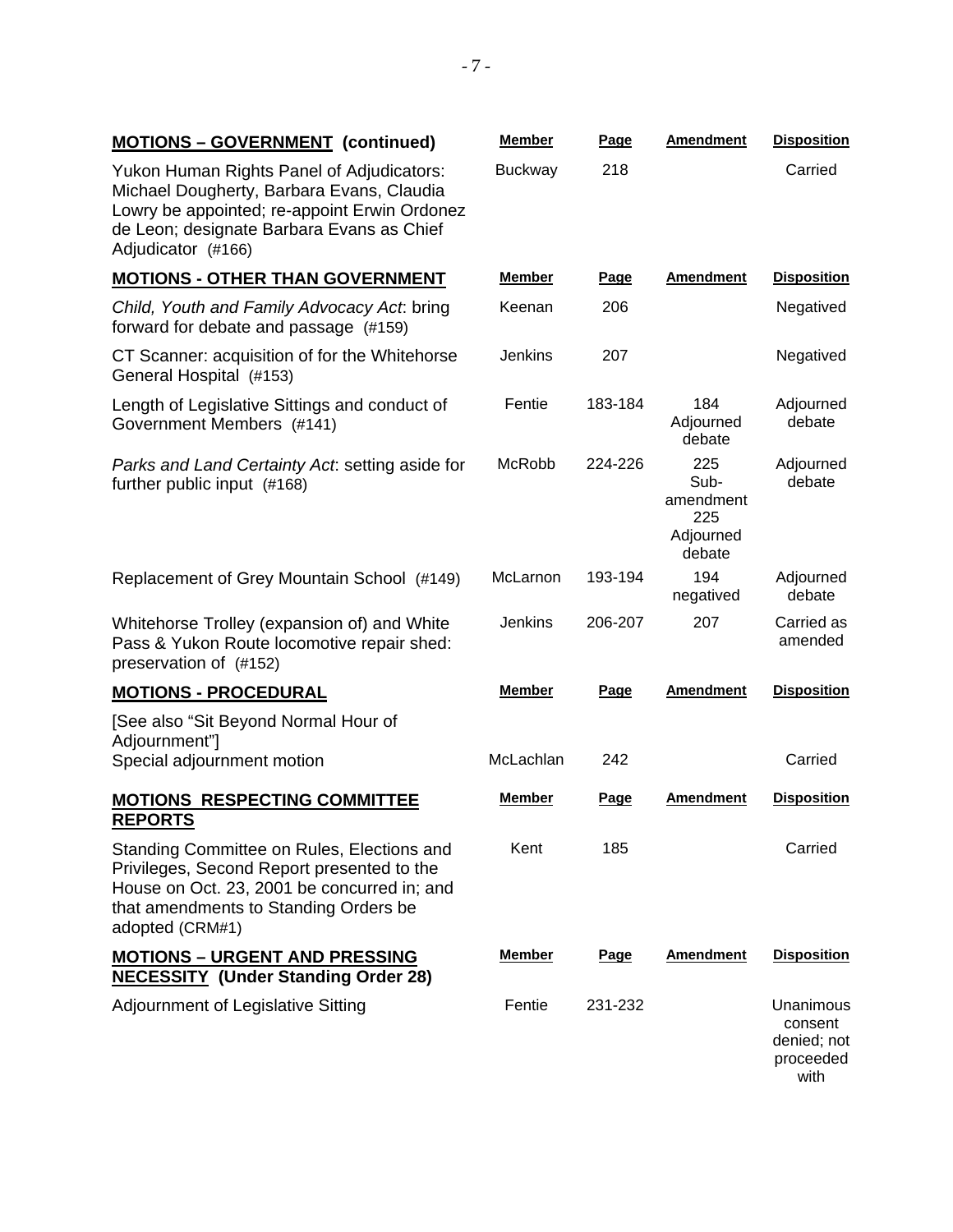| <b>NOTICE OF MOTION RE COMMITTEE REPORTS</b><br>Pursuant to Standing Order 13(3) Standing Committee on Rules, Elections                                    |  |
|------------------------------------------------------------------------------------------------------------------------------------------------------------|--|
| NOTICE RE GOVERNMENT PRIVATE MEMBERS' BUSINESS                                                                                                             |  |
| NOTICE RE OPPOSITION PRIVATE MEMBERS' BUSINESS                                                                                                             |  |
| P                                                                                                                                                          |  |
| <b>PAGES</b>                                                                                                                                               |  |
| <b>PETITIONS</b><br>Carcross Community and Curling complex: construction of a new facility (#3)<br>Received by the House on May 3, 2001 (Keenan)           |  |
| Public inquiry of the policies, procedures and practices of Family and<br>Children's Services Branch (#4)<br>Received by the House on May 7, 2001 (Keenan) |  |
| Declaring a summer solstice statutory holiday (#5)                                                                                                         |  |
| <b>POINT OF ORDER</b>                                                                                                                                      |  |
| <b>PRIVILEGE, POINT OF PERSONAL</b>                                                                                                                        |  |
| <b>PRIVILEGE, QUESTION OF</b><br>Re: Clarification of Speaker's ruling on November 6, 2001 (Fentie)                                                        |  |
| S                                                                                                                                                          |  |
| <b>SESSIONAL PAPERS</b>                                                                                                                                    |  |

|             | Auditor General: Report on the Consolidated Financial Statements |
|-------------|------------------------------------------------------------------|
|             | of the Government of the Yukon Territory for the year ended      |
|             |                                                                  |
| (continued) |                                                                  |

**N**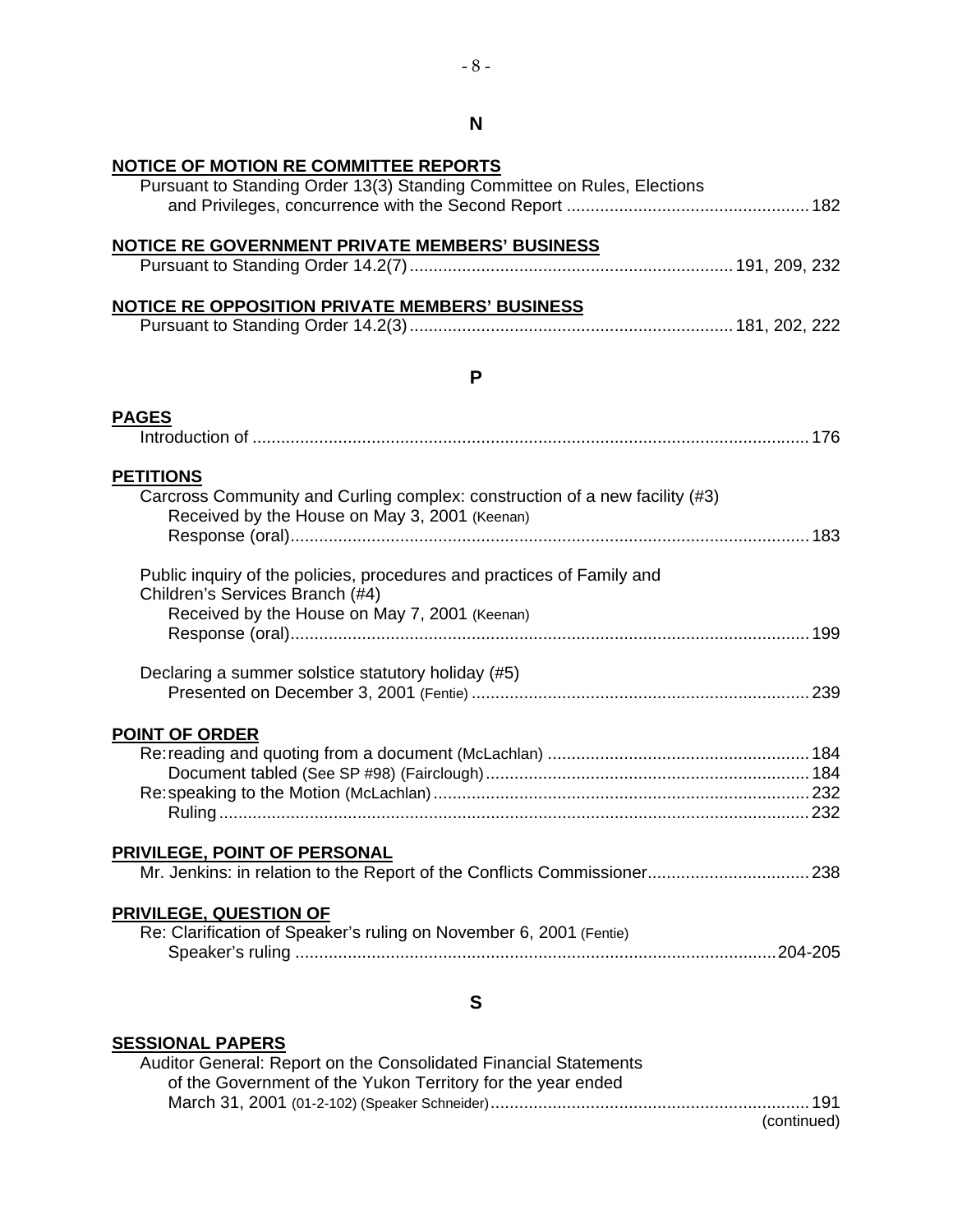## **SESSIONAL PAPERS (continued)**

| Conflict of Interest Commission Annual Report July 2000 - June 2001                                                                                                                                                                |     |
|------------------------------------------------------------------------------------------------------------------------------------------------------------------------------------------------------------------------------------|-----|
| Conflict of Interest Commission: Report of the Conflicts Commissioner -<br>Decision pursuant of Section 17 of the Conflict of Interest (Members and<br>Ministers) Act (dated November 29, 2001) (01-2-115) (Speaker Schneider) 236 |     |
| Conflicts Commission Report: explanation of actions by MLA for Klondike;<br>communications between MLA for Klondike and Conflicts Commissioner                                                                                     |     |
| Department of Education 1998/99 and 1999/2000 Annual Report                                                                                                                                                                        |     |
| Deductions from the indemnities of Members of the Legislative Assembly<br>made pursuant to subsection 39(6) of the Legislative Assembly Act.<br>Report of the Clerk of the Yukon Legislative Assembly (dated                       |     |
| Devolution Transfer Agreement (dated October 30, 2001): Yukon                                                                                                                                                                      |     |
| Electoral District Boundaries Commission (Yukon) Interim Report                                                                                                                                                                    |     |
| Faro Sustainable Development Corporation: letter (dated<br>September 28, 2000) from Trevor Harding, MLA for Faro to<br>Pat Duncan, Minister of Economic Development (01-2-98) (Fairclough)  184                                    |     |
| First Nations Education Commission Contribution Agreement: letter<br>(dated October 9, 1997) to Grand Chief Shirley Adamson,<br>Council of Yukon First Nations from former Minister of Education,                                  |     |
|                                                                                                                                                                                                                                    |     |
| Fuel Purchase Policy: letter (dated October 10, 2001) to Mr. Fentie,<br>Member for Watson Lake, from Hon. Mr. Jim, Minister of                                                                                                     |     |
| Government Contracting Summary Report by Department (April 1, 2001-                                                                                                                                                                | 238 |
| Health Care Insurance Programs, Health Services Branch: Statement of<br>Revenue and Expenditures for the fiscal years 1998/99 to 2000/01                                                                                           |     |
| Ombudsman and Information and Privacy Commissioner 2000 Annual                                                                                                                                                                     |     |
| Priority of Maintenance Orders: letter (dated October 31, 2001) to<br>Mr. Jenkins, Member for Klondike, from Hon. Ms. Buckway,<br>Minister of Justice responding to questions raised on October 29,                                |     |
| Property Management Agency 2000/01 Annual Report (01-2-120) (Jim) 238                                                                                                                                                              |     |
|                                                                                                                                                                                                                                    |     |

(continued)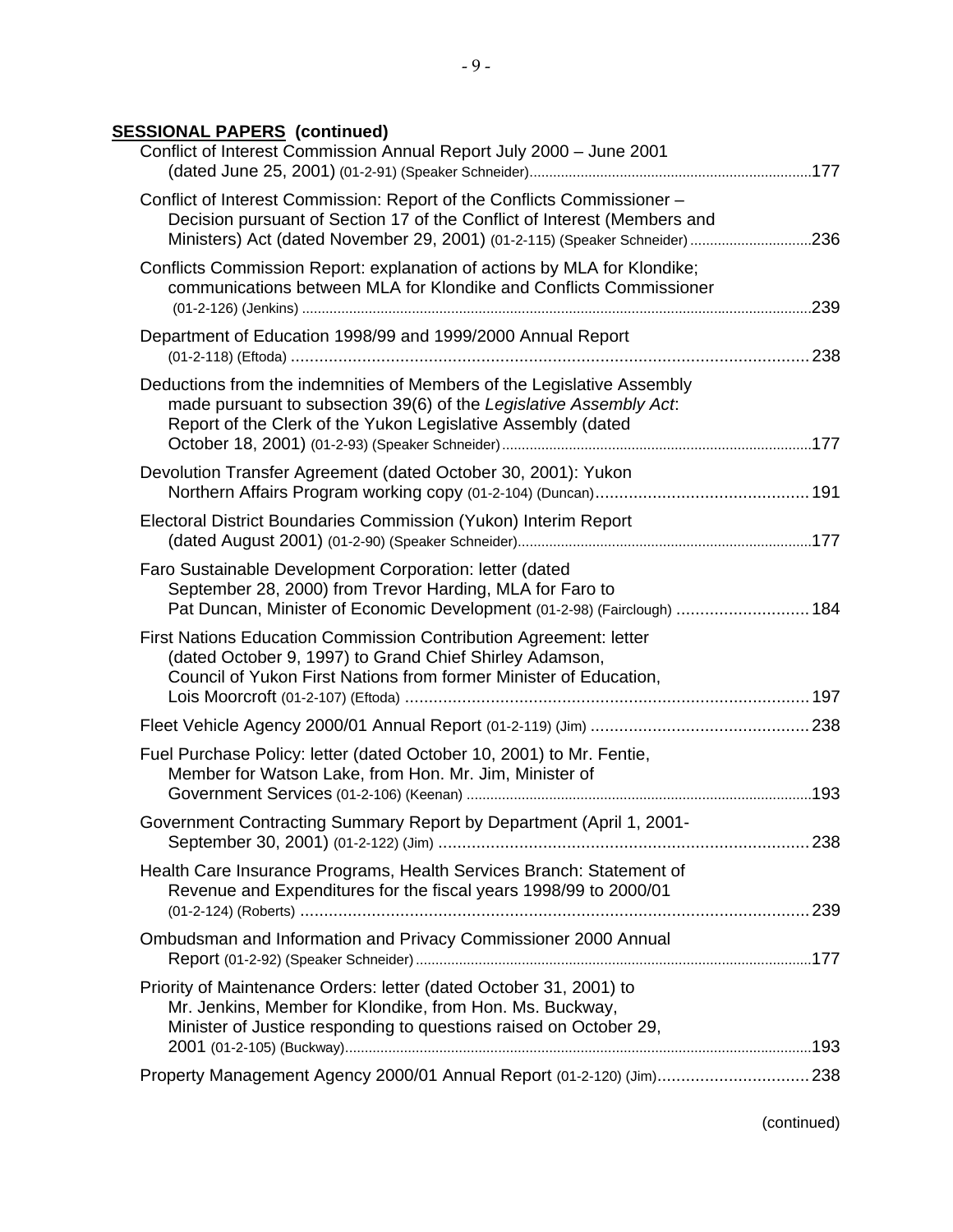## **SESSIONAL PAPERS (continued)**

| Public Accounts of the Government of the Yukon Territory for the year                                                                                                                                     |             |
|-----------------------------------------------------------------------------------------------------------------------------------------------------------------------------------------------------------|-------------|
|                                                                                                                                                                                                           |             |
| Renewal of Government: Employee comments for YTG Yukon Communities<br>for sessions to August 14, 2001 and for YTG and Federal Whitehorse<br>for sessions to September 6, 2001 and other employee comments |             |
| Standing Committee on Rules, Elections and Privileges: Second Report                                                                                                                                      |             |
| Whitehorse International Airport Emergency on September 11, 2001:                                                                                                                                         |             |
|                                                                                                                                                                                                           |             |
| Workers' Compensation Health and Safety Board (Yukon) Audited                                                                                                                                             |             |
| Yukon Advisory Council on Women's Issues 2000/2001 Annual                                                                                                                                                 |             |
| Yukon Development Corporation/Yukon Energy Corporation 2000                                                                                                                                               |             |
| Yukon Geographical Place Names Board 1999/2000 Annual Report                                                                                                                                              |             |
| Yukon Heritage Resources Board 2000/01 Annual Report (01-2-114) (Edelman) 234                                                                                                                             |             |
| Yukon Hospital Corporation Financial Statements for the year ended                                                                                                                                        |             |
| Yukon Housing Corporation 2000/01 Annual Report (01-2-123) (Jim)  238                                                                                                                                     |             |
|                                                                                                                                                                                                           |             |
| Yukon Public Service Staff Relations Board 2000/01 Annual Report                                                                                                                                          |             |
| Yukon State of the Environment Interim Report (2000):                                                                                                                                                     |             |
| Yukon Teachers Staff Relations Board 2000/01 Annual Report                                                                                                                                                |             |
| Yukon Workers' Compensation Health and Safety Board Stakeholder                                                                                                                                           |             |
| <b>SPEAKER (Hon. Dennis Schneider)</b>                                                                                                                                                                    |             |
| Informs the House re resignation of Scott Kent as Deputy Chair of                                                                                                                                         |             |
|                                                                                                                                                                                                           |             |
|                                                                                                                                                                                                           |             |
|                                                                                                                                                                                                           |             |
|                                                                                                                                                                                                           | (continued) |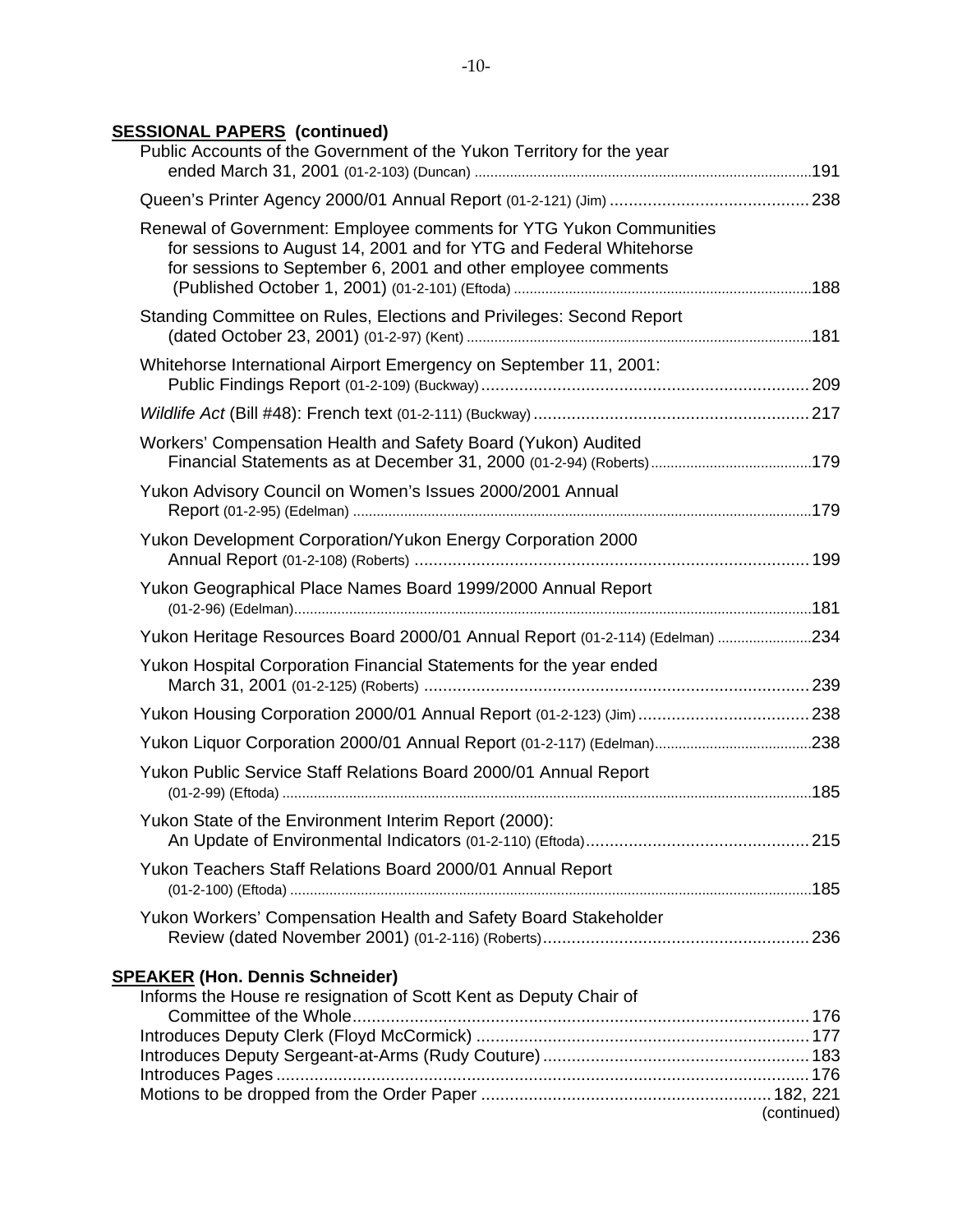## **SPEAKER (Hon. Dennis Schneider) (continued)**

| Rulings:                                                             |  |
|----------------------------------------------------------------------|--|
|                                                                      |  |
|                                                                      |  |
| Re: Unparliamentary language and Documents, quoting from 227-229     |  |
|                                                                      |  |
| Statements:                                                          |  |
| Re: Changes to Order Paper (Re name change and motions dropped)  176 |  |
|                                                                      |  |

## **SPECIAL ADJOURNMENT MOTION**

(See Motions, Procedural)

## **T**

### **TRIBUTES**

| National Day of Remembrance and Action on Violence Against Women238 |  |
|---------------------------------------------------------------------|--|
|                                                                     |  |
|                                                                     |  |
|                                                                     |  |
|                                                                     |  |
|                                                                     |  |
|                                                                     |  |
|                                                                     |  |
|                                                                     |  |

## **U**

## **UNANIMOUS CONSENT**

|             | Pursuant to Standing Order 28 to proceed with a motion regarding |
|-------------|------------------------------------------------------------------|
|             |                                                                  |
|             |                                                                  |
| (continued) |                                                                  |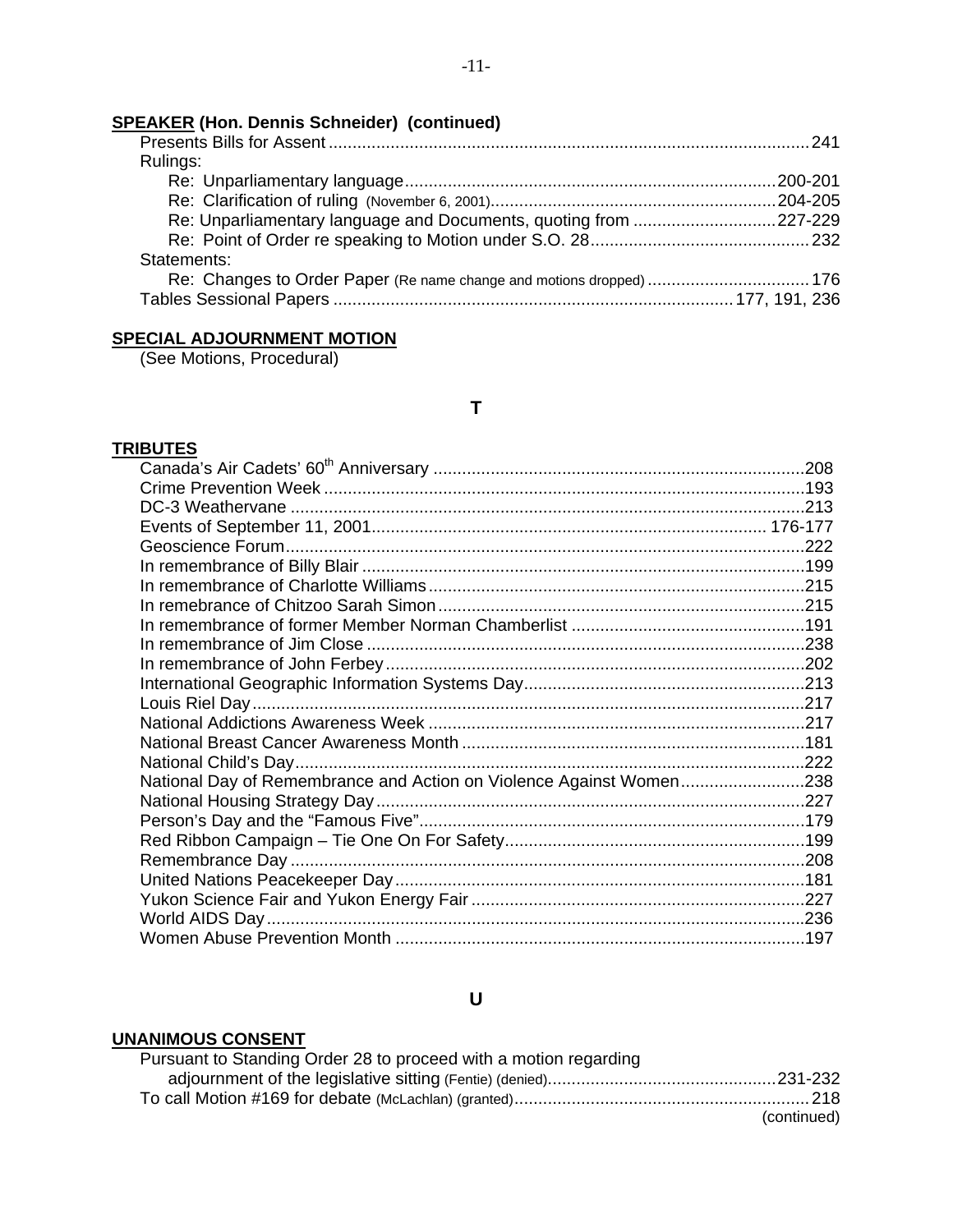## **UNANIMOUS CONSENT (continued)**

| To withdraw certain motions from the Order Paper (McLachlan) (granted) 182 |
|----------------------------------------------------------------------------|
| To withdraw Motion #155 from the Order Paper (McLachlan) (granted)  221    |
|                                                                            |

## **W**

## **WITHDRAWAL OF MOTIONS**

| Motions standing in the name of Scott Kent, prior to appointment as a Minister  176 |  |
|-------------------------------------------------------------------------------------|--|
| Unanimous consent to withdraw certain motions from the Order Paper 182              |  |
| Unanimous consent to withdraw Motion #155 from the Order Paper 221                  |  |

## **WITNESSES**

| Yukon Workers' Compensation Health and Safety Board to appear before |  |
|----------------------------------------------------------------------|--|
|                                                                      |  |
| Yukon Workers' Compensation Health and Safety Board appear before    |  |
|                                                                      |  |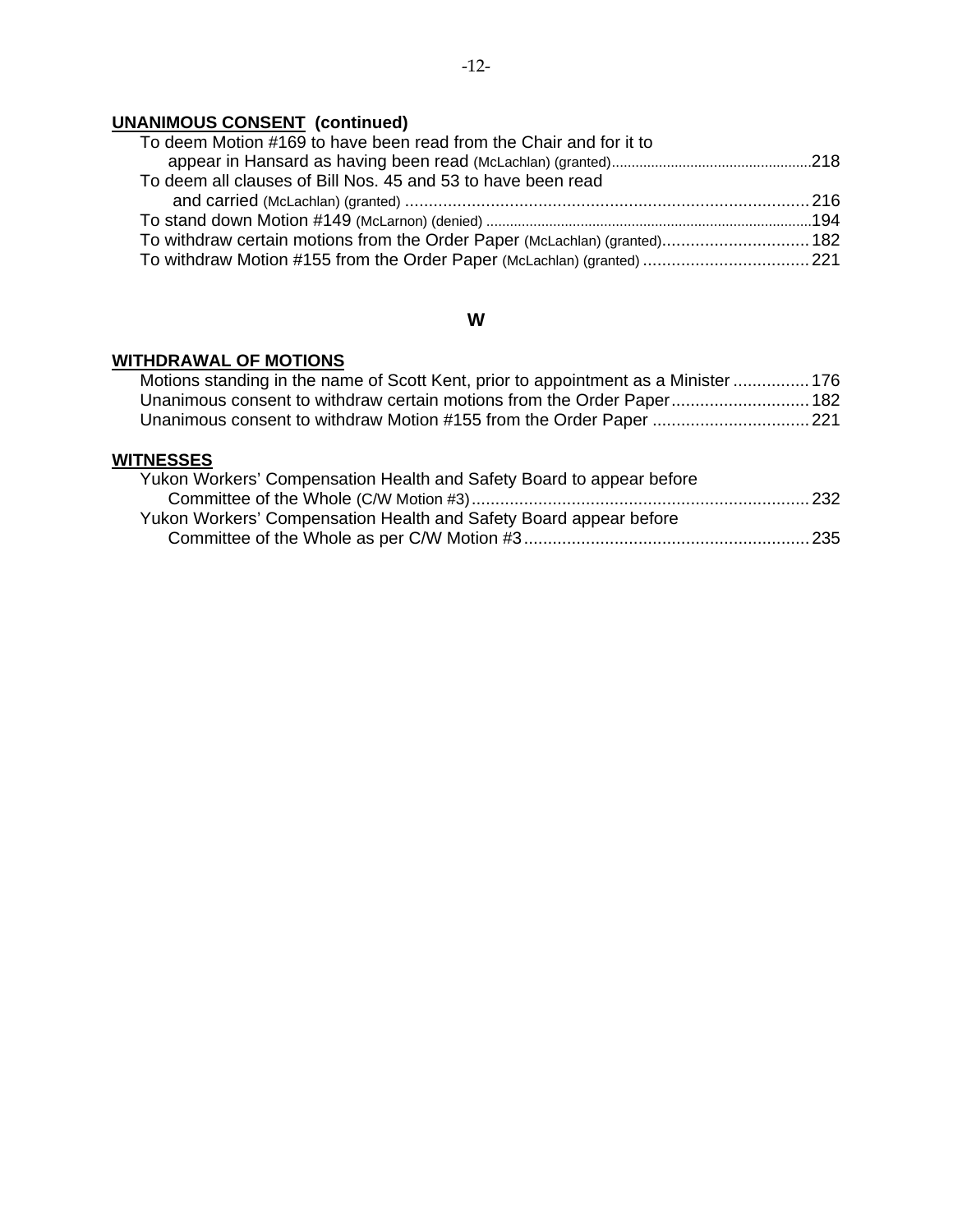## **YUKON LEGISLATIVE ASSEMBLY**

Motions adopted during the 2001 Fall Sitting of the continuation of the Second Session of the 30th Legislative Assembly

October 18, 2001 – December 3, 2001

 Note: The following is an unofficial consolidation of the substantive motions adopted during the time period noted above. If motions were amended before adoption, the amendment is incorporated in the text and a notation made that the motion was amended.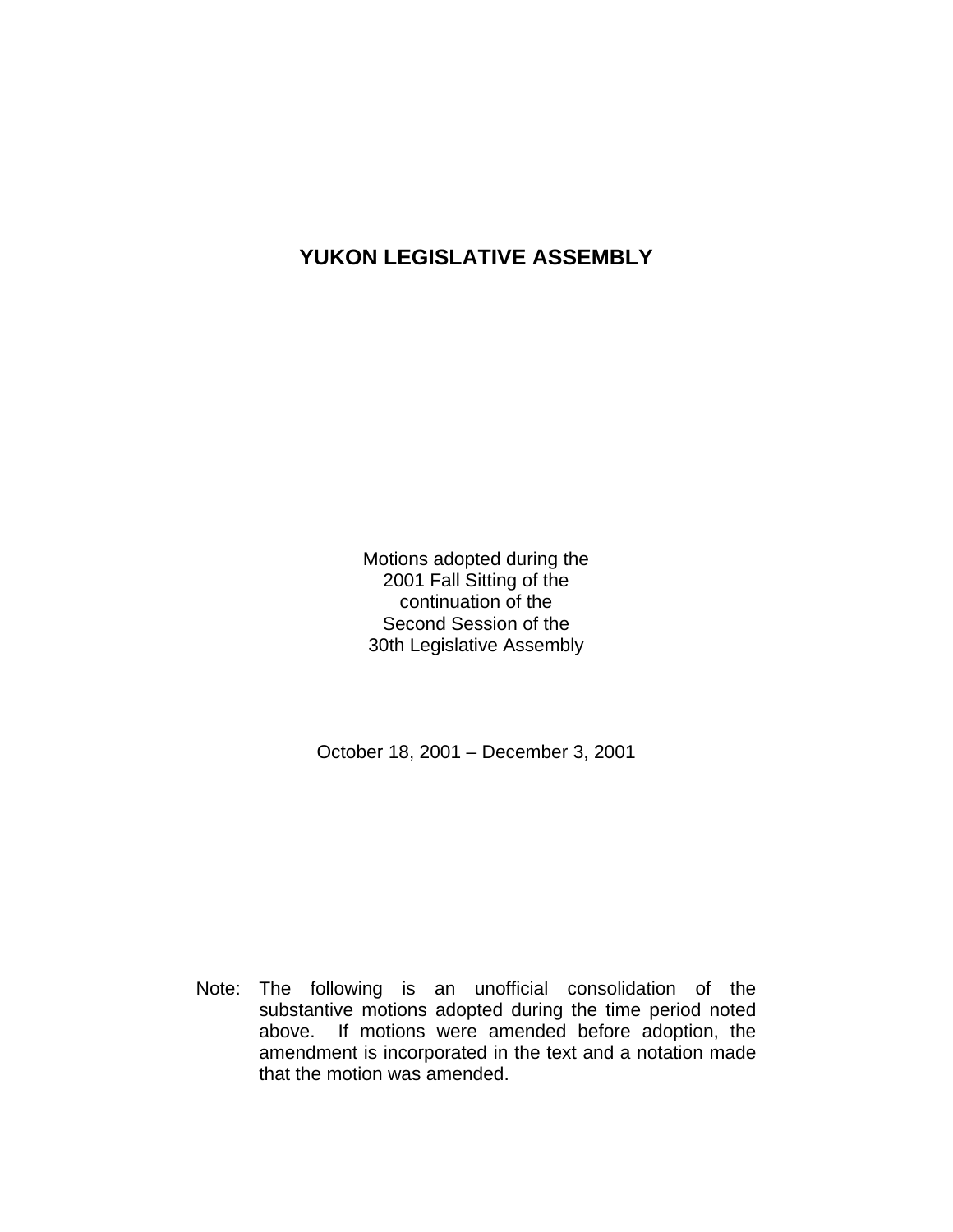### **Consolidation of Motions adopted during the 2001 Fall Sitting of the continuation of the Second Session of the 30th Legislative Assembly**

October 18, 2001 – December 3, 2001

# **INDEX**

| <b>SUBSTANTIVE MOTIONS</b> (listed in chronological order)<br><b>Subject Matter</b>                                                                                                                    | Page           |  |  |
|--------------------------------------------------------------------------------------------------------------------------------------------------------------------------------------------------------|----------------|--|--|
| 1. Deputy Chair, Committee of the Whole (Cynthia Tucker) appointed (#139)                                                                                                                              |                |  |  |
| 2. Rules, Elections and Privileges, Standing Committee on:<br>Jim McLachlan replacing Cynthia Tucker (#140)                                                                                            |                |  |  |
| 3. Whitehorse Trolley (expansion of) and White Pass & Yukon route<br>locomotive repair shed: preservation of (#152)                                                                                    | 1              |  |  |
| 4. Yukon Human Rights Commission: Mary Kane be re-appointed (#165)                                                                                                                                     | $\overline{2}$ |  |  |
| 5. Yukon Human Rights Panel of Adjudicators: Michael Dougherty,<br>Barbara Evans, Claudia Lowry be appointed; re-appoint Erwin<br>Ordonez de Leon; designate Barbara Evans as Chief Adjudicator (#166) | $\overline{2}$ |  |  |
| 6. Amendment to Standing Orders resulting from Leader's<br>November 8, 2001 agreement (#169)                                                                                                           | $2 - 4$        |  |  |
| <b>COMMITTEE OF THE WHOLE MOTIONS</b>                                                                                                                                                                  |                |  |  |
| 1. Witnesses: Yukon Workers' Compensation Health and Safety Board C/W #3)                                                                                                                              | 5.             |  |  |
| <b>COMMITTEE REPORT MOTIONS</b>                                                                                                                                                                        |                |  |  |

# 1. Standing Committee of Rules, Elections and Privileges (CRM #1) 5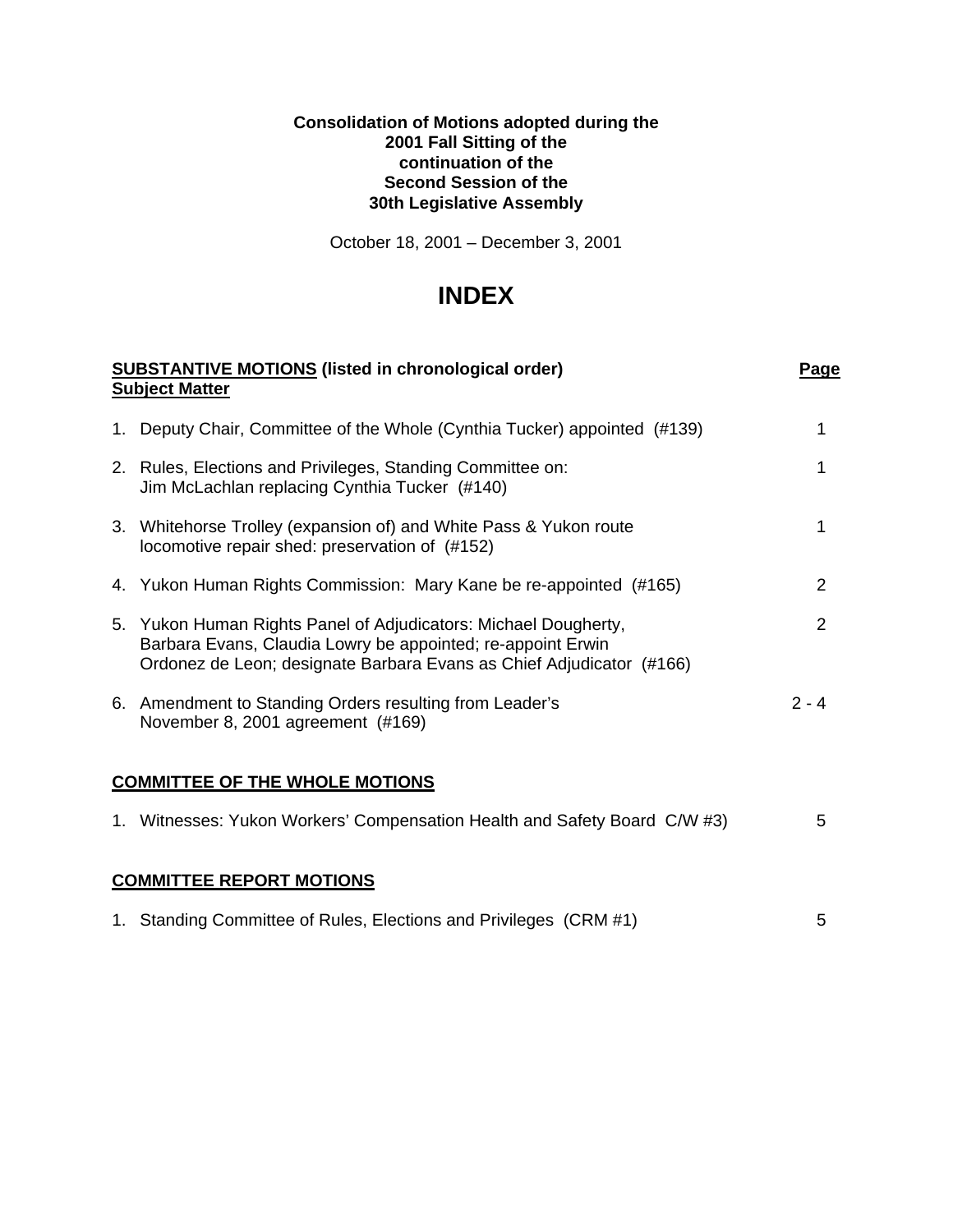### **YUKON LEGISLATIVE ASSEMBLY**

Motions adopted during the 2001 Fall Sitting of the continuation of the Second Session of the 30th Legislative Assembly

October 18, 2001 – December 3, 2001

### **Substantive Motions**

1. Motion #139 – Mr. McLachlan, Government House Leader Debated October 18, 2001 Carried October 18, 2001

 THAT Cynthia Tucker, Member for Mount Lorne, be appointed Deputy Chair of Committee of the Whole.

2. Motion #140 – Hon. Mrs. Edelman, Minister of Tourism Debated October 29, 2001 Carried October 29, 2001

 THAT the membership of the Standing Committee on Rules, Elections and Privileges, as established by Motion #22 of the First Session of the  $30<sup>th</sup>$  Legislative Assembly and as amended by Motion #29 and Motion #87 of the Second Session of the  $30<sup>th</sup>$  Legislative Assembly, be further amended by:

- (1) rescinding the appointment of Cynthia Tucker, and
- (2) appointing Jim McLachlan to the Committee.
- 3. Motion #152 Mr. Jenkins, Leader of the Third Party Debated November 7, 2001 Carried November 7, 2001

 THAT it is the opinion of this House that the Whitehorse Trolley has helped preserve the railway history of the Whitehorse waterfront because if it were not for the trolley the railway tracks would likely have been removed by now;

 THAT this House recognizes that the White Pass & Yukon Route locomotive repair shed, which currently houses the Whitehorse Trolley, is now being threatened by demolition; and

 THAT this House urges the Yukon Liberal Government to work with the City of Whitehorse and the Miles Canyon Historical Railway Society to preserve the White Pass & Yukon Route locomotive repair shed and to expand the trolley service from the Wal-Mart site to Schwatka Lake.

### **Amended**

4. Motion #165 – Hon. Ms. Buckway, Minister of Justice Debated November 19, 2001 Carried November 19, 2001

 THAT the Yukon Legislative Assembly, pursuant to subsection 16(1) of the *Human Rights Act*, reappoint Mary Kane to the Yukon Human Rights Commission.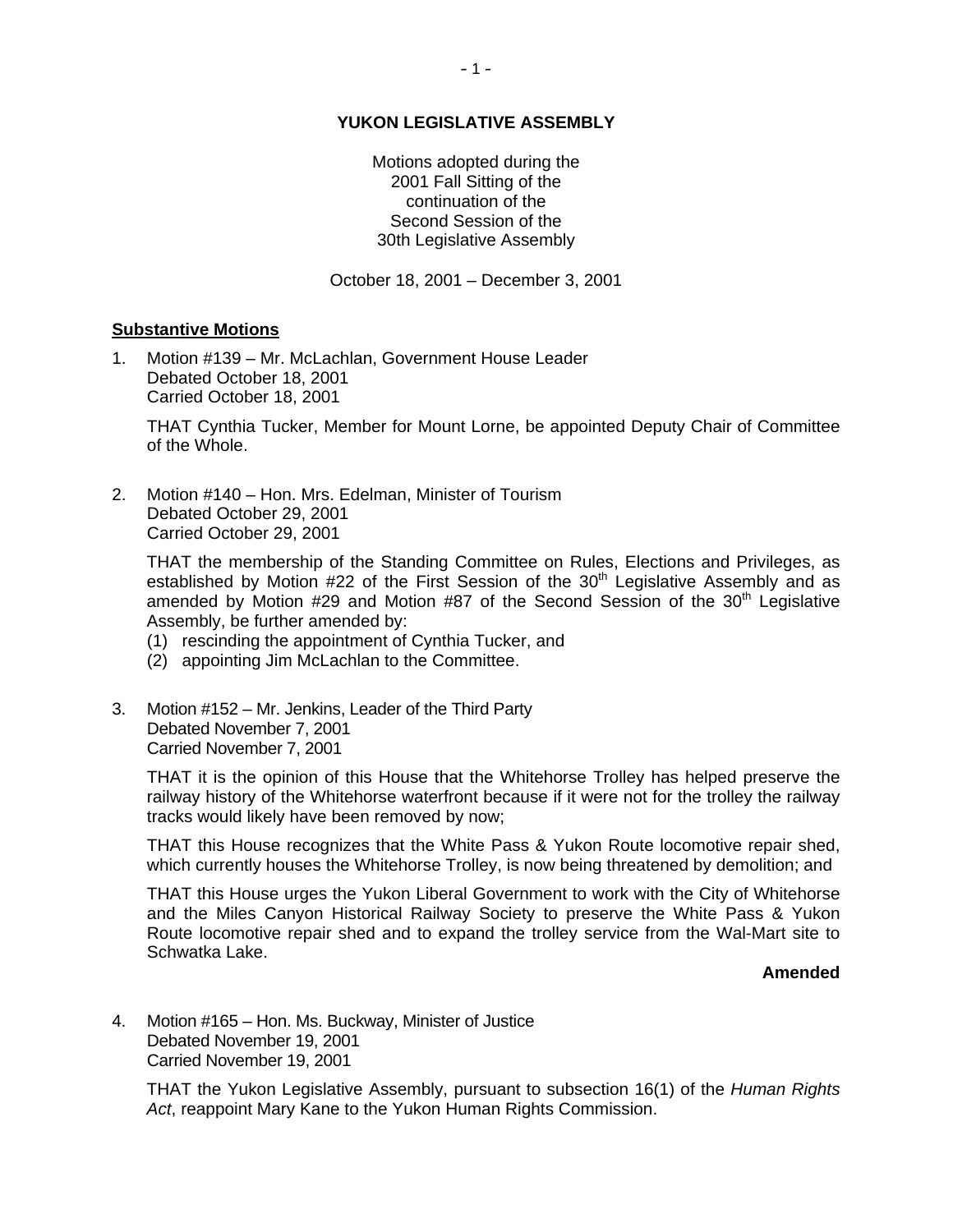5. Motion #166 – Hon. Ms. Buckway, Minister of Justice Debated November 19, 2001 Carried November 19, 2001

 THAT the Yukon Legislative Assembly, pursuant to section 21 of the Human Rights Act, effective immediately:

- (1) appoint Michael Dougherty, Barbara Evans, Claudia Lowry and reappoint Erwin Ordonez de Leon to the Yukon Human Rights Panel of Adjudicators, and
- (2) designate Barbara Evans as Chief Adjudicator.
- 6. Motion #169 Hon. Ms. Duncan, Premier Debated November 19, 2001 Carried November 19, 2001

 THAT the Standing Orders of the Yukon Legislative Assembly be amended, effective immediately prior to the adjournment of the Assembly on the final sitting day of the 2001 Fall Sitting, by:

### **(A) adding the following new Standing Orders:**

## "CHAPTER 14 [SPECIAL STANDING ORDERS RESULTING FROM

### LEADERS' AGREEMENT OF NOVEMBER 8, 2001]

### SITTINGS OF THE ASSEMBLY

Giving two weeks notice of Assembly being called into session

- 73 (1) Whenever the House stands adjourned for an indefinite or extended period of time and the Premier advises the Speaker that the public interest requires the House to meet or to meet at an earlier time than that established by motion of the House, the Speaker shall give notice that the House shall meet at that time and, thereupon, the House shall meet to transact its business as if it had been duly adjourned to that time.
	- (2) The Premier shall advise the Speaker under this Standing Order in sufficient time to allow the Speaker opportunity to give a minimum of two weeks notice of the date on which the House shall meet.
	- (3) If the Premier advises that the House should meet due to a matter of urgent and pressing necessity without two weeks notice being provided, and the Speaker is satisfied that at least one of the other Leaders in the Assembly is in agreement as to the date of reconvening, the Speaker shall cause the House to meet with less than two weeks notice.

Business when session of Assembly opens or is reconvened

 74 When a session of the Assembly has opened or been reconvened, the Government shall introduce all legislation, including Appropriation Bills, to be dealt with during that Sitting by the fifth sitting day.

Length of Sittings of the Assembly

- 75 (1) There shall be a maximum of 60 sitting days per calendar year.
	- (2) When the Government has introduced all legislation, including Appropriation Bills, to be dealt with during a Sitting, the House Leaders shall meet for the purpose of achieving agreement upon the number of sitting days for that Sitting. The minimum number of sitting days for any Sitting shall be 20. The maximum number of sitting days for any Sitting shall be 40.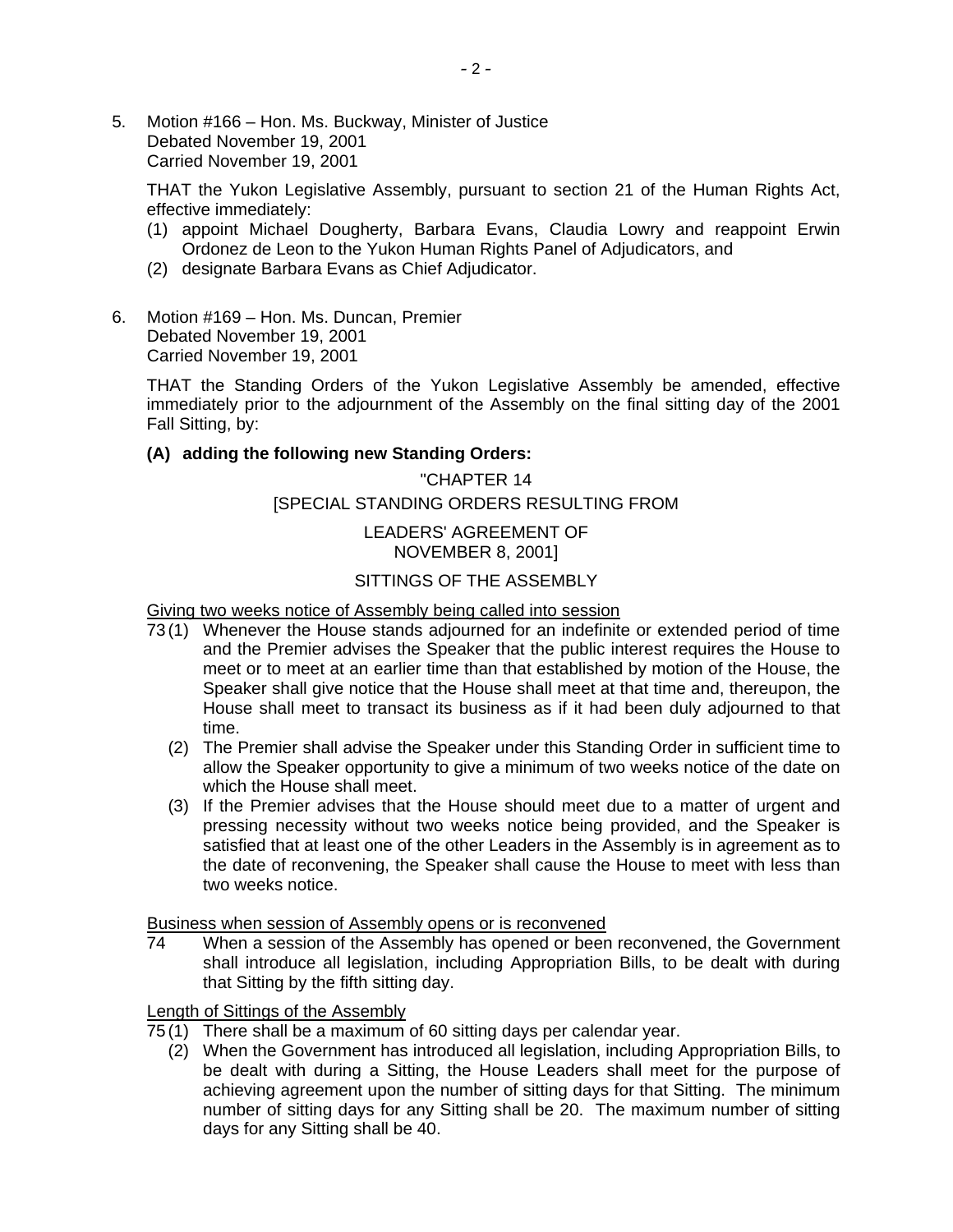- (3) When, pursuant to Standing Order 75(2), an agreement cannot be reached between the Government House Leader and at least one other House Leader representing a majority of the members of the Assembly, each of the Spring and Fall Sittings shall be a maximum of 30 sitting days.
- (4) The Government House Leader shall inform the Assembly of the results of the House Leaders' meetings, held pursuant to Standing Order 75(2), within two sitting days of all Government legislation having been introduced.
- (5) The Government House Leader, with notice, may move a motion to sit beyond the agreed upon number of sitting days in the Spring Sitting or the Fall Sitting. Such motion, which is subject to debate and amendment, shall specify the business to be dealt with during any additional sitting days.
- (6) Sitting days added pursuant to Standing Order 75(5) shall be in addition to the maximum number of sitting days stipulated in Standing Order 75(1).
- (7) The Standing Orders in this Chapter do not apply to Special Sittings of the Assembly that are called in addition to Spring and Fall Sittings.
- (8) The maximum number of sitting days per calendar year or per Sitting may be adjusted in any year in which a general election takes place. In the absence of an agreement between House Leaders, the maximum number of sitting days for any Sitting which takes place following a general election shall be 30 sitting days.
- (9) When there is agreement respecting the maximum number of days in any Sitting, these Standing Orders do not preclude the House from sitting fewer days than the maximum specified in the agreement.

### Procedures at conclusion of a Sitting

- 76 (1) On the day that the Assembly has reached the maximum number of days allocated for that Sitting pursuant to Standing Order 75, the Chair of the Committee of the Whole, if the Assembly is in Committee of the Whole at the time, shall interrupt proceedings at 5:00 p.m. and, with respect to each Government Bill before Committee that the Government House Leader directs to be called, shall:
	- (a) put the question on any amendment then before the Committee,
	- (b) put the question, without debate or amendment, on a motion moved by a Minister that the bill, including all clauses, schedules, title and preamble, be deemed to be read and carried,
	- (c) put the question on a motion moved by a Minister that the bill be reported to the Assembly, and
	- (d) when all bills have been dealt with, recall the Speaker to the Chair to report on the proceedings of the Committee.
	- (2) On the day that the Assembly has reached the maximum number of days allocated for that Sitting pursuant to Standing Order 75, the Speaker of the Assembly, when recalled to the Chair after the House has been in the Committee of the Whole, shall:
		- (a) call for the report from the Chair of the Committee of the Whole,
		- (b) put the question, in the usual fashion, on the motion to concur in the Chair's report on the proceedings of Committee of the Whole,
		- (c) with respect to each Government Bill on which debate has been adjourned at the Second Reading stage and designated to be called by the Government House Leader, put the question, without further debate, on the motion that the bill be read a second time, and, if that motion is carried, order that the bill stand immediately ordered for Third Reading, and
		- (d) with respect to each Government Bill standing on the Order Paper for Third Reading and designated to be called by the Government House Leader,
			- (i) receive a motion for Third Reading and passage of the bill, and
			- (ii) put the question, without debate or amendment, on that motion.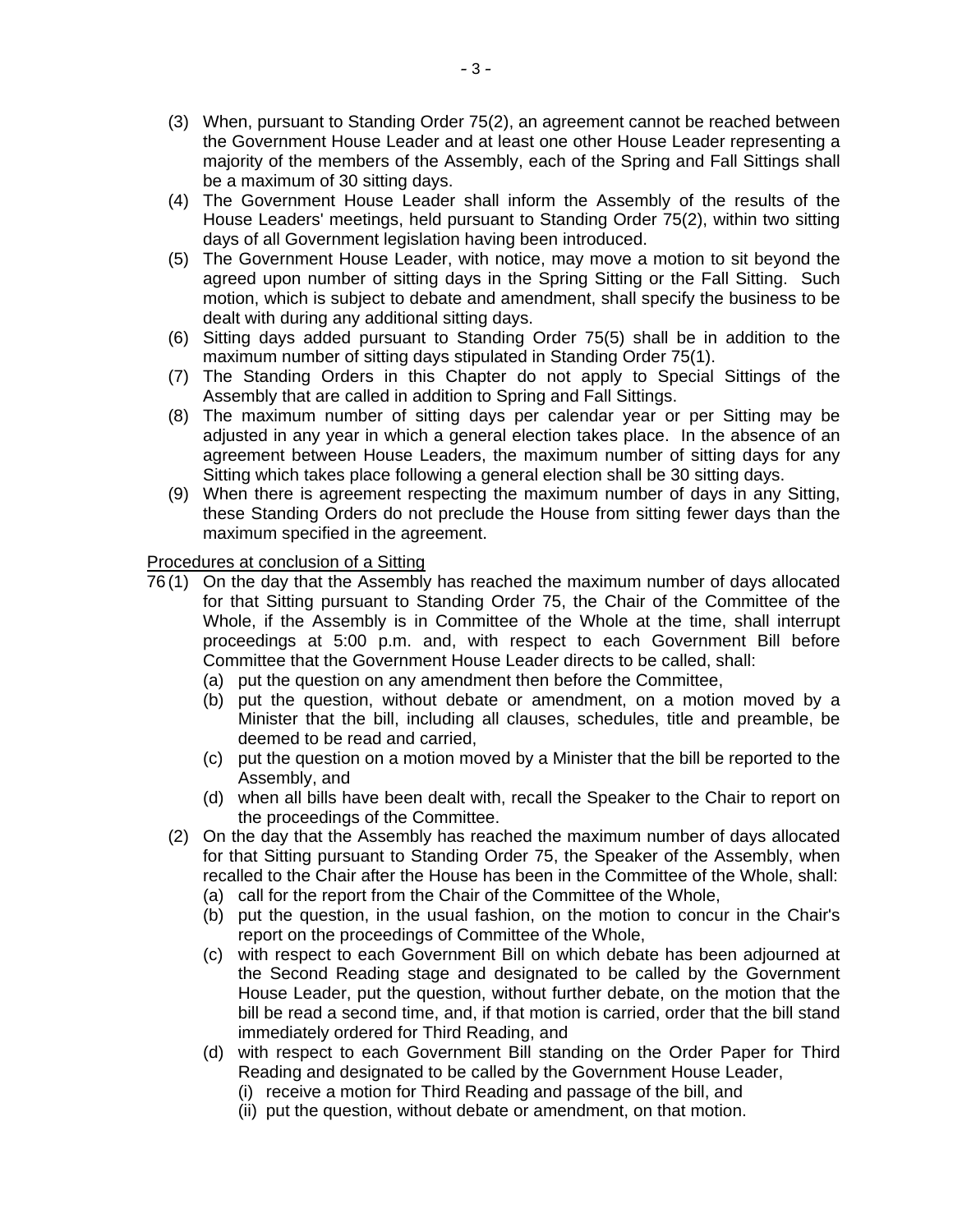- (3) On the day that the Assembly has reached the maximum number of days allocated for that Sitting pursuant to Standing Order 75, the Speaker of the Assembly, if in the Chair at the time, shall interrupt proceedings at 5:30 p.m. and shall:
	- (a) with respect to each Government Bill on which debate has been adjourned at the Second Reading stage and designated to be called by the Government House Leader, put the question, without further debate, on the motion that the bill be read a second time, and, if that motion is carried, order that the bill stand immediately ordered for Third Reading, and
	- (b) with respect to each Government Bill standing on the Order Paper for Third Reading and designated to be called by the Government House Leader,
		- (i) receive a motion for Third Reading and passage of the bill, and
		- (ii) put the question, without debate or amendment, on that motion.
- (4) The Assembly shall then proceed with any routine business associated with the end of a Sitting including receiving the Commissioner to grant assent to bills and passing an end-of-Sitting adjournment motion.
- (5) The normal time of adjournment shall not apply if it is reached during the course of the proceedings identified in this Standing Order. Further, a motion to adjourn the House shall not be permitted on the last day of a Sitting until such time as all business identified in this Standing Order has been completed.
- (6) The provisions of this Standing Order shall apply in any situation in which this Standing Order may be found to be in conflict with any other Standing Order.

### **Miscellaneous**

- 77 (1) Any reference to a position or office such as House Leader shall, in these Standing Orders, be deemed, in the absence of the person occupying that position or office, to apply to the designate of the person holding that position or office.
	- (2) In these Standing Orders, "sitting" refers to a sitting day and "Sitting" refers to a block of sitting days with the common Sittings being the Spring Sitting and the Fall Sitting."
- **(B) deleting Standing Orders 2(7) and 45(3.5); and**

### **(C) deleting Standing Order 45(3.1) and substituting the following:**

 "45(3.1) A Standing Committee on Appointments to Major Government Boards and Committees may be appointed."